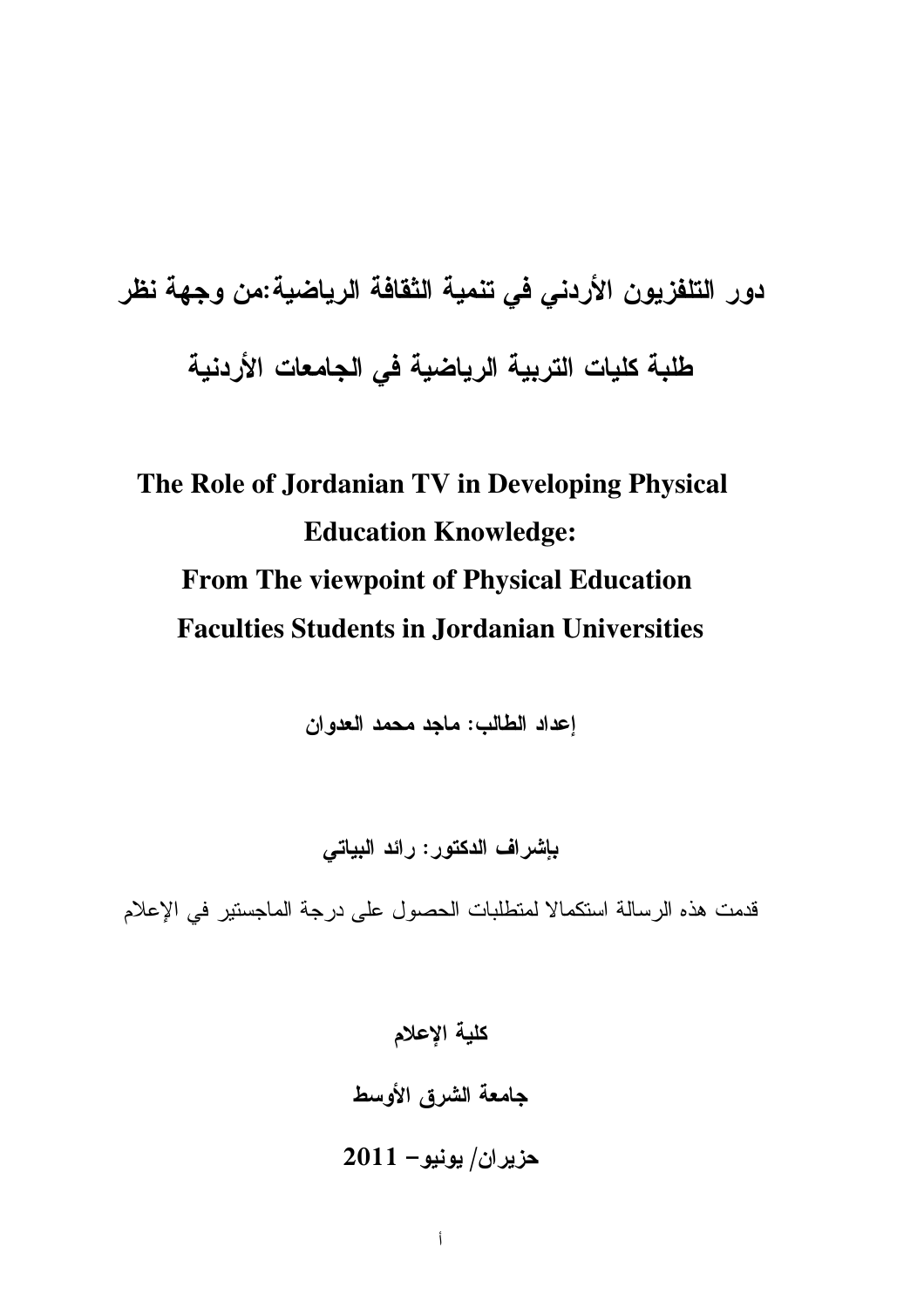## التفويض

أنا الطالب **ماجد محمد العدوان** أفوض جامعة الشرق الأوسط بتزويـــد نـــسخ مـــن رســــالتـي المعنونة:

دور التلفزيون الأردني في تنمية الثقافة الرياضية: من وجهة نظــر طلبـــة كليـــات التربيـــة ا**لرياضية في الجامعات الأردنية ل**لمكتبات أو المؤسسات أو الهيئات أو الأشخاص عند طلبها.

الاسم: وللجلة ألحمد العلوان

التوقيع:

 $\left\langle \frac{1}{\sqrt{2\pi}}\right\rangle$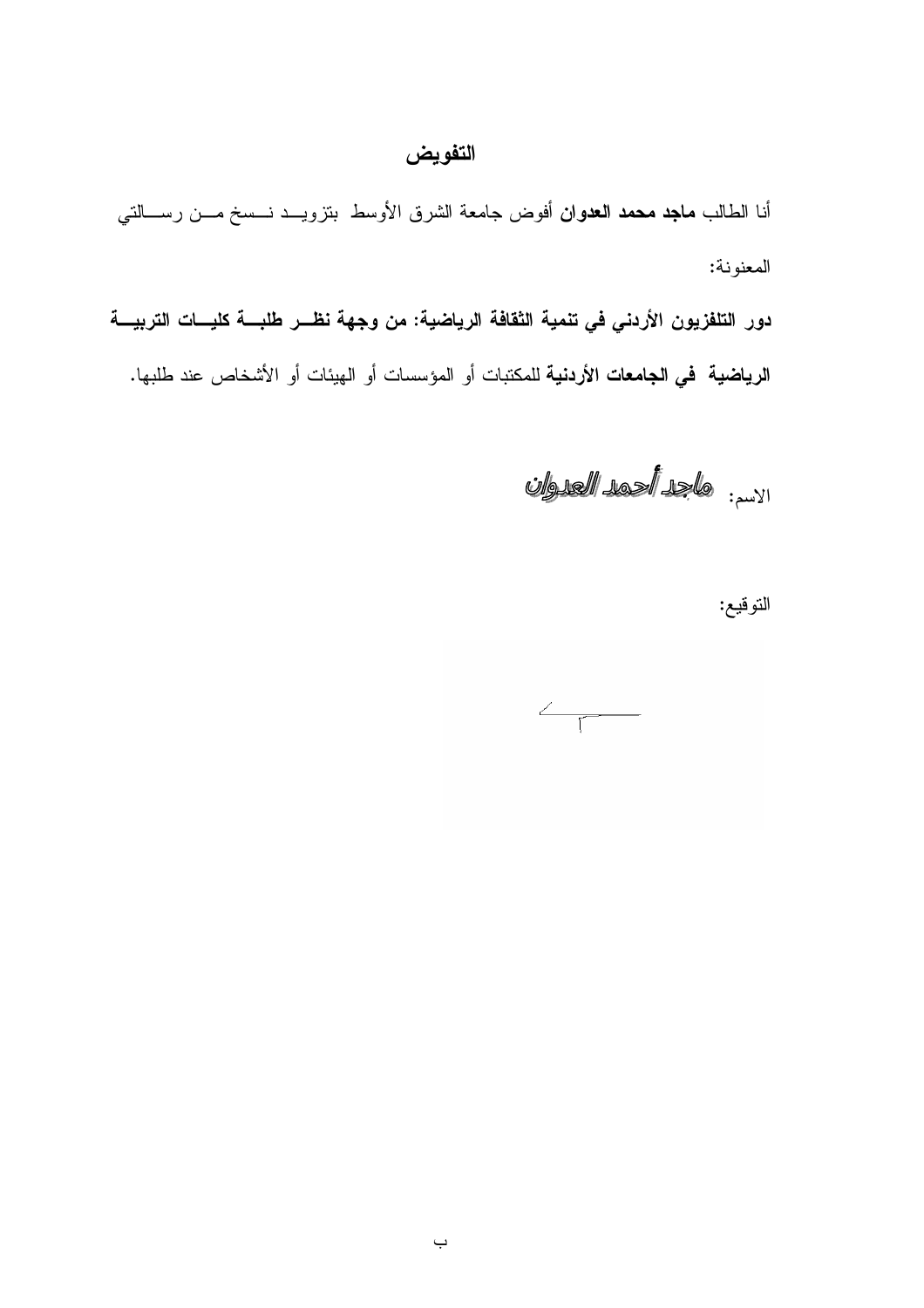## قرار لجنة المناقشة

نوقشت هذه الرسالة وعنوانها" دور النلفزيون الأردني في نتمية الثقافة الرياضية لدى الـــشباب الجامعي"، وأجيزت بتاريخ 5/ 2011/6

أعضاء لجنة المناقشة

الأستاذ الدكتورة حميدة سمبسم رئيسا.. فكم كريم كصبيب مستصب مستقصي الدكتور رائد البياتي..مشرفًا.  $\qquad \qquad \qquad \qquad$ الأستاذ الدكتور عزت حجاب ممتحناً خارجيًا. حجم كمستك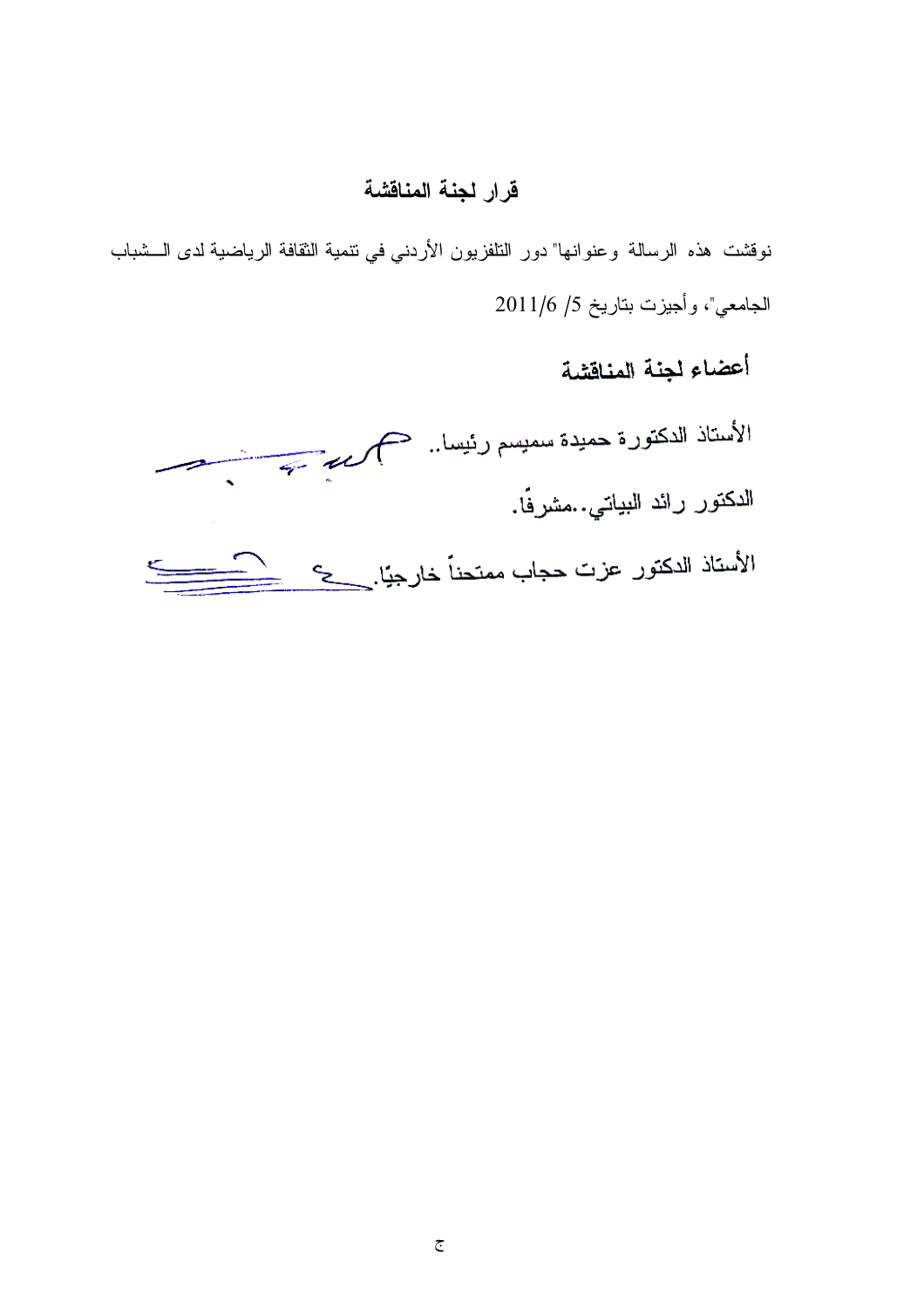#### الشكر والتقدير

أتقدم بالشكر لأستاذي الفاضل الدكتور رائد البياتي الذي منحنى من وقته وجهده وأعطاني الكثير من علمه وفكره..

كما أنقدم بالشكر والنقدير جميع أسانذة الإعلام في جامعة الشرق الأوسط، الأسناذ الدكنور حلمي ساري عميد كلية الإعلام، والأستاذ الدكتورة حميدة سميسم، والأستاذ الدكتورعبد الرزاق الدليمي، الدكتور كامل خورشيد، والأستاذ الدكتور عزت حجاب، الدكتور محمد المجالي، الدكتور صباح باسين ، والدكتور جهاد عمران، ومن قسم اللغة الإنجليزية الدكتور سالم الدعجة، والشكر أيضا لكل من ساعدني في إعداد هذه الدراسة خصوصا الأسانذة والأصدقاء في كليات التربية الرياضية في الجامعات الأردنية، وكذلك الزملاء في التلفزيون الأردني، والشكر الموصول للصديق عزام أبو الحمام.

ولا أنسى توجيه الشكر إلى لجنة مناقشة الرسالة الذين أفاضوا على من ملاحظاتهم المفيدة الكثير ، بما حسن الرسالة ورفع من مستواها.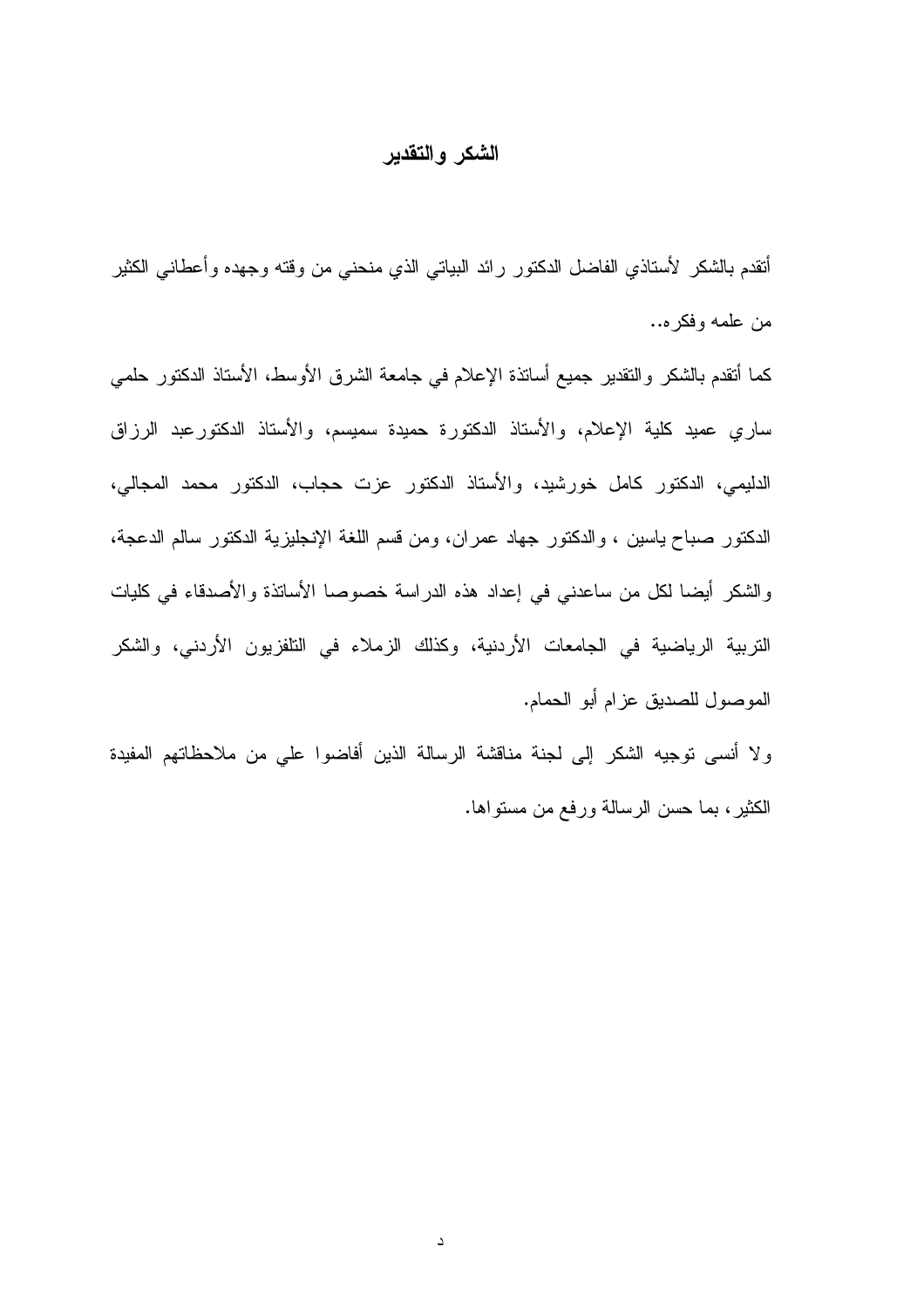# إلى والديّ اللذين علماني صغيرا وإلى زوجتي وأولادي وإلى إخوتي وأخواتي أهديهم هذا الجهد المتواضع

 $\bullet$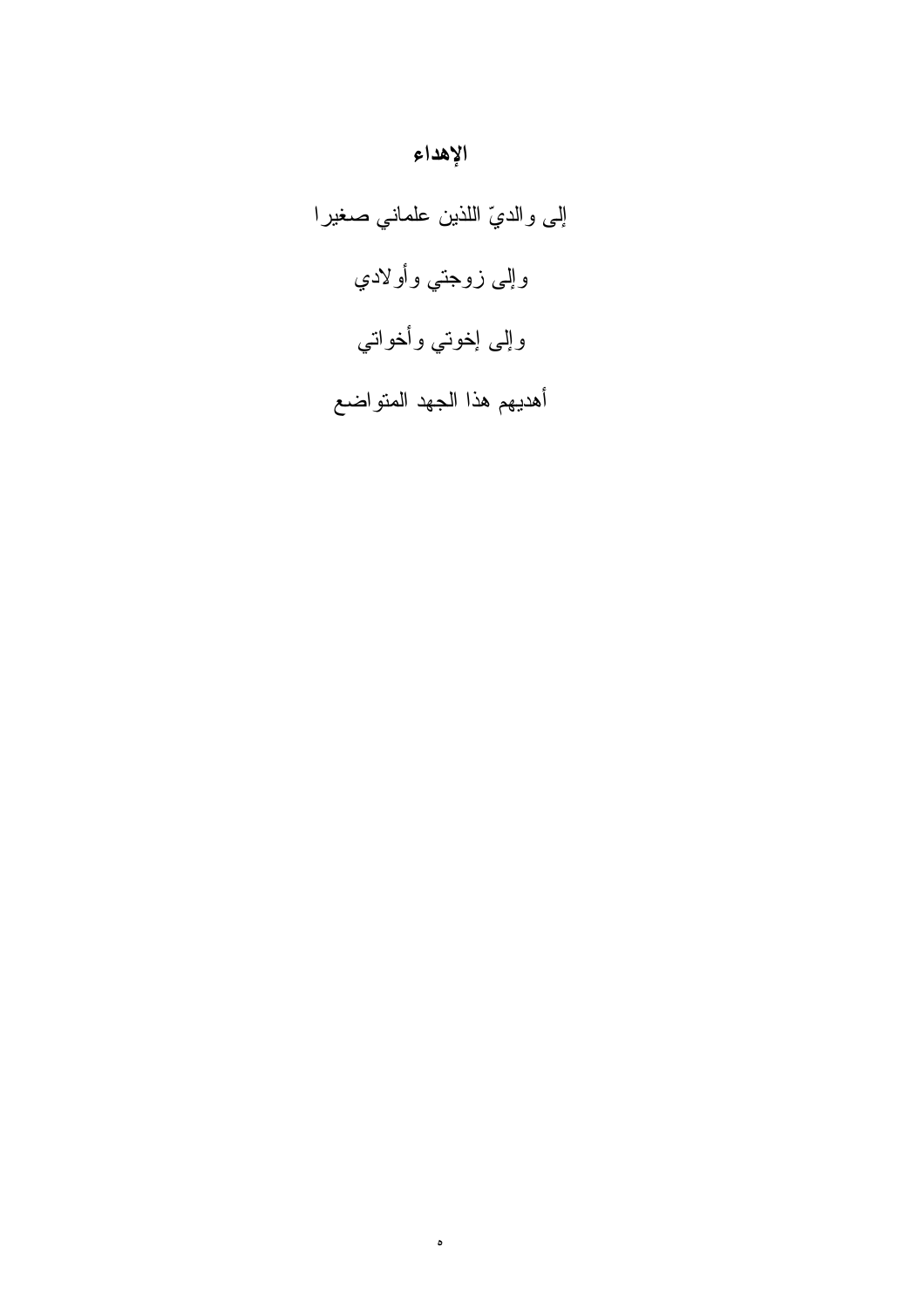فهرس المحتويات

| الصفحة<br>الموضوع                             |  |
|-----------------------------------------------|--|
|                                               |  |
| أ<br>العنوان                                  |  |
| التفويض<br>پ                                  |  |
| قرار لجنة المناقشة<br>جح                      |  |
| الشكر والتقدير<br>د                           |  |
| الإهداء<br>٥                                  |  |
| فائمة المحتويات<br>و                          |  |
| قائمة الجداول<br>ڒ                            |  |
| قائمة الأشكال والصور<br>ح                     |  |
| قائمة الملحقات<br>ط                           |  |
| الملخص باللغة العربية<br>ي                    |  |
| الملخص باللغة الإنجليزية<br>ك                 |  |
| 1<br>الفصل الأول: مقدمة الدراسة               |  |
| 1<br>$-1$ : تمهید                             |  |
| 3<br>1-2: مشكلة الدراسة                       |  |
| 3<br>3-1: أهداف الدراسة                       |  |
| $\overline{\mathbf{4}}$<br>1–4: أهمية الدراسة |  |
| 5<br>1–5: أسئلة الدراسة وفرضياتها             |  |
| 7<br>1–6: حدود الدراسة                        |  |
| 8<br>1–7: محددات الدراسة                      |  |
| 8<br>1–8: مصطلحات الدراسة                     |  |
| 9<br>1– 9: المصطلحات الاجرائية                |  |
| 11<br>الفصل الثانى: الإطار النظري للدراسة     |  |
| 11<br>1−2: مقدمة:                             |  |
| 14<br>2–2: النظريات المفسرة للإعلام           |  |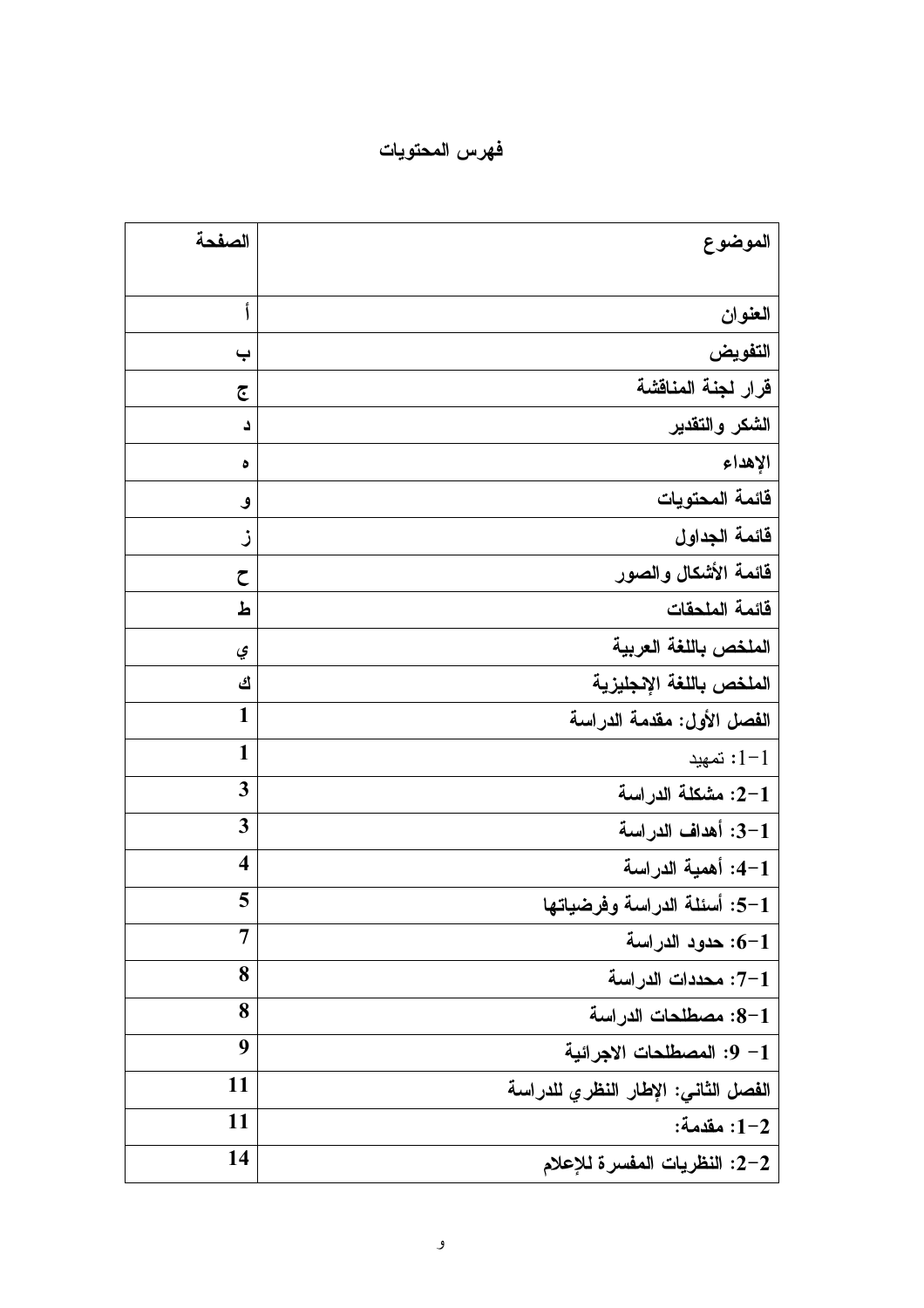| 18 | 1–2–2: نموذج كانز وزملاؤه                                |
|----|----------------------------------------------------------|
| 18 | 2-2-2: نموذج رونجرين                                     |
| 18 | 2-2-3: نموذج بالم جرين وروبين                            |
| 20 | 3–3: الدراسات السابقة                                    |
| 33 | 1-3-2: تعليق على الدراسات السابقة                        |
| 34 | 2- 3-2: ما يميز هذه الرسالة                              |
| 35 | 2– 4: مباحث الاطار النظري                                |
| 35 | 1−4−2: تمهيد                                             |
| 36 | 2– 4–2: دور التلفزيون في تحقيق الاشباعات المختلفة للشباب |
| 38 | 2–4–3: خصائص ومزايا النلفزيون من الناحية الإعلامية       |
| 38 | 2–4–4: ايجابيات النلفزيون وسلبيانه                       |
| 38 | 1-5-4-2: سلبيات النلفزيون                                |
| 39 | 2-5-4-2: ميزات النلفزيون                                 |
| 41 | 1-5-2: الإعلام الرياضي وأهميته:                          |
| 43 | 2-5-2 أهداف الإعلام الرياضي                              |
| 43 | 3-5-2:مستقبل الإعلام الرياضي                             |
| 45 | 1-6-2: نشأة التلفزيون الأردني وتطوره                     |
| 47 | 2-6-2: القناة الثانية في التلفزيون الأردني               |
| 48 | 2−6−3: سياسات النلفزيون الأردني في البرامج الرياضية      |
| 50 | الفصل الثالث: منهجية الدراسة (الطريقة والاجراءات)        |
| 50 | 1-3: نوع الدراسة ومنهجيتها                               |
| 50 | 2-3: مجتمع الدراسة                                       |
| 51 | 3-3:عينة الدراسة                                         |
| 52 | 3–4:أدوات جمع البيانات                                   |
| 53 | 3–5: اختبار صدق الأداة                                   |
| 54 | 3−6: متغيرات الدراسة                                     |
| 54 | 7-3: المعالجة الإحصائية                                  |
| 54 | 3– 8: إجراءات التطبيق والتنفيذ                           |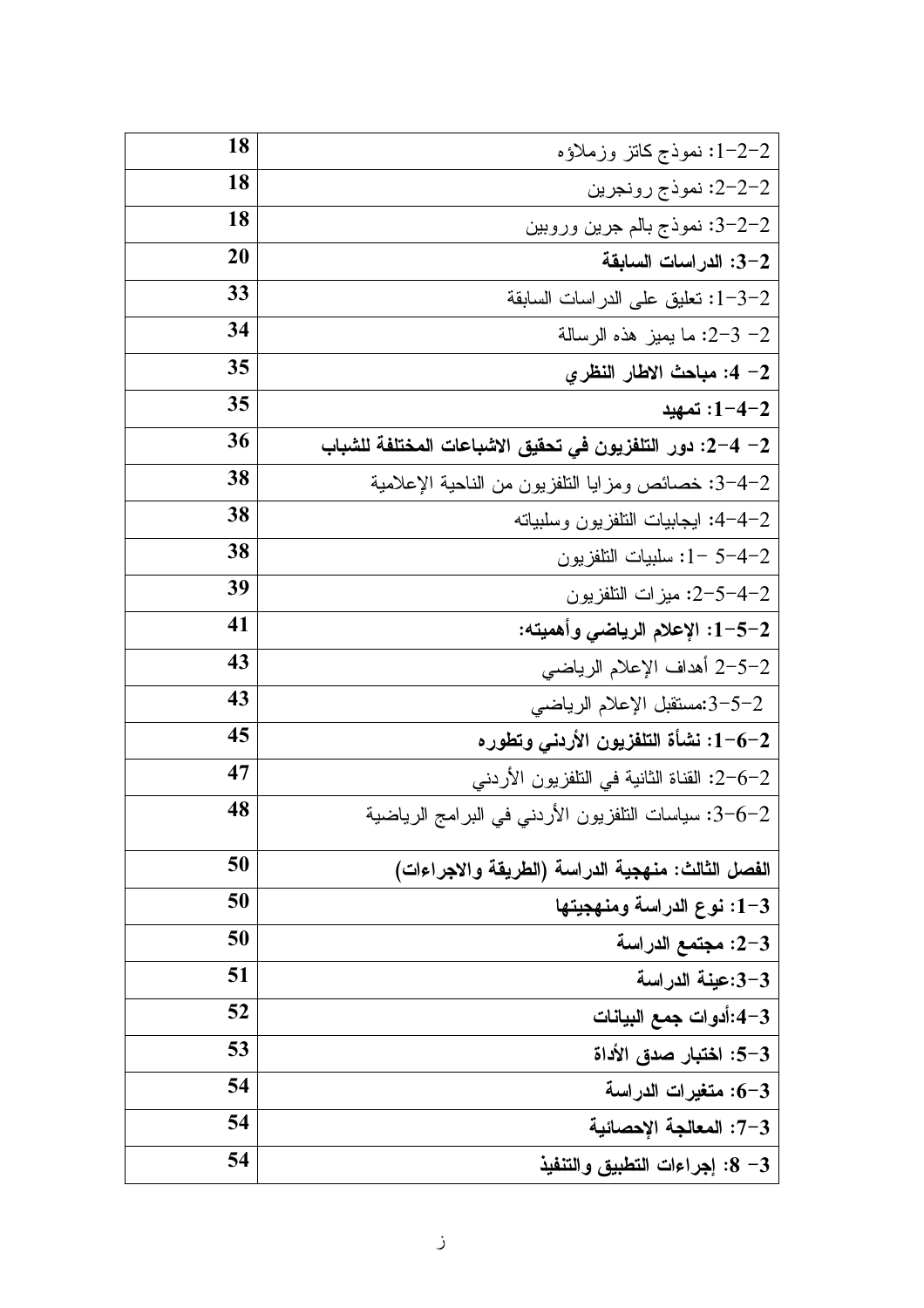| 56  | الفصل الرابع: استعراض النتائج                              |  |
|-----|------------------------------------------------------------|--|
| 56  | 4– 1: الخصائص الديمو غر افية لعينة الدر اسة                |  |
| 57  | 2-4: النكر ارات والنسب المئوية لمشاهدة البرامج الرياضية في |  |
|     | النلفزيون الأردنبي.                                        |  |
| 59  | 3–4: عرض نتائج الأسئلة                                     |  |
| 71  | 4–4: عرض نتائج الفرضيات                                    |  |
| 84  | الفصل الخامس: مناقشة النتائج                               |  |
| 87  | 5–1: مناقشة أسئلة الدراسة.                                 |  |
| 97  | 5–2: مناقشة فرضيات الدراسة.                                |  |
| 103 | 3-5: توصيات الدراسة                                        |  |
| 104 | مراجع الدراسة:                                             |  |
| 104 | الكتب العربية                                              |  |
| 107 | الرسائل والدراسات                                          |  |
| 108 | الصحف والمجلات                                             |  |
| 108 | المقابلات                                                  |  |
| 108 | المراجع الأجنبية                                           |  |
| 108 | مواقع الإنترنت                                             |  |
| 109 | ملاحق الدراسة                                              |  |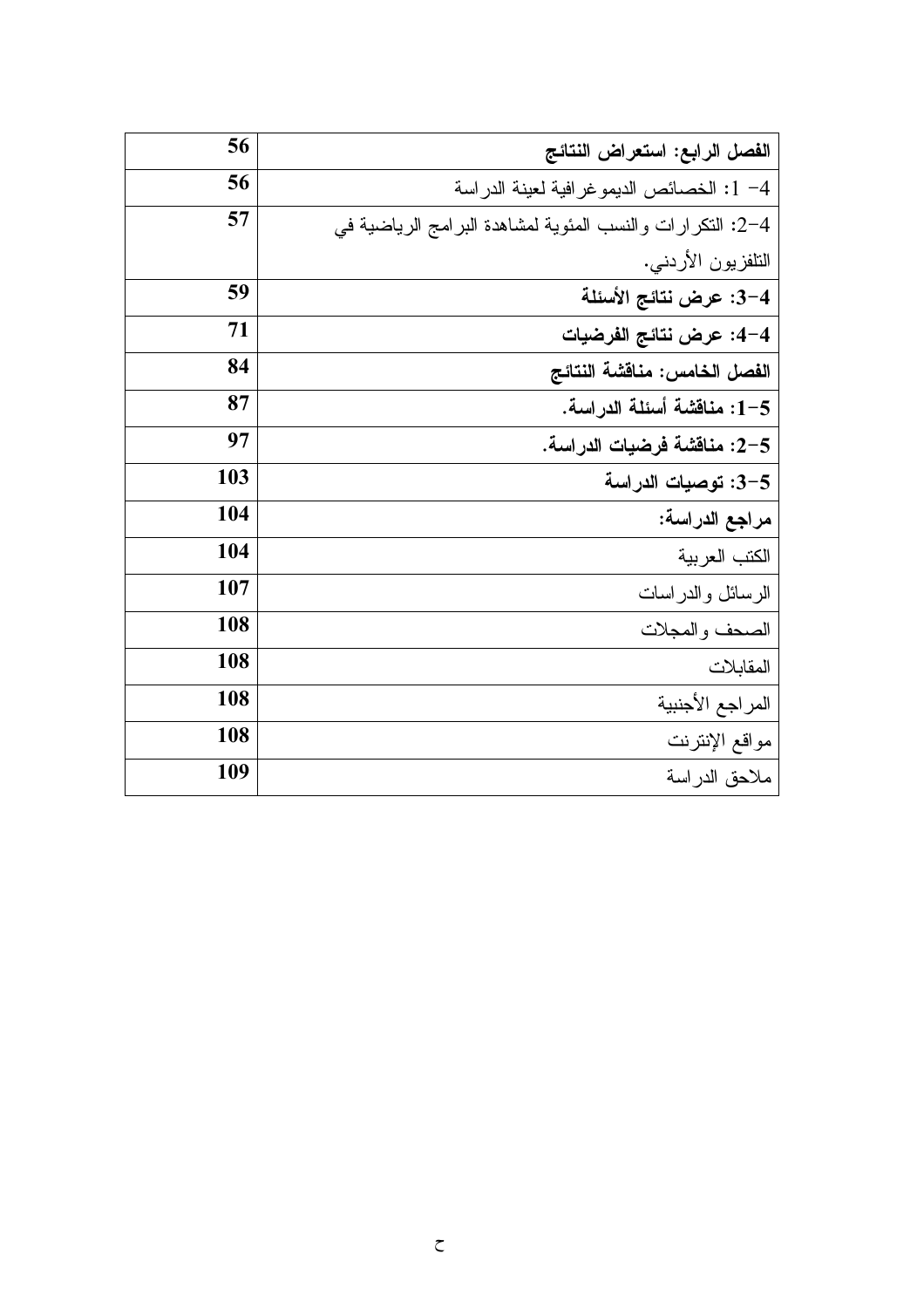| رقم<br>الصفحة | عنوان الجدول                                                                                                                   | رقم<br>الجدول  |
|---------------|--------------------------------------------------------------------------------------------------------------------------------|----------------|
| 51            | توزيع أفراد مجتمع الدراسة حسب الجامعة والكلية والنسب المئوية والجنس.                                                           | $\mathbf{1}$   |
| 56            | نوزيع أفراد عينة الدراسة نبعا لمتغيرات الجامعة، الكلية، والسنة الدراسية ومكان الإقامة لأسرة الطالب                             | $\overline{2}$ |
| 58            | النكر ارات والنسب المئوية لاستجابات عينة الدراسة على مشاهدة برامج التلفزيون الأردني.                                           | 3              |
| 59            | النكرارات والنسب المئوية لاستجابات عينة الدراسة حول دافعية مشاهدة البرامج الرياضية                                             | $\overline{4}$ |
| 60            | النكر ارات والنسب المئوية لاستجابات عينة الدراسة حول لمستوى مشاهدة البرامج الرياضية.                                           | 5              |
| 61            | النكر ارات والنسب المئوية لاستجابات عينة الدراسة حول معدل مشاهدة البرامج الرياضية.                                             | 6              |
| 62            | النكرارات والنسب المئوية لاستجابات عينة الدراسة حول الوضعية الاجتماعية لمشاهدة البرامج الرياضية.                               | $\tau$         |
| 63            | النكر ارات والنسب المئوية لاستجابات عينة الدراسة حول أوقات مشاهدة البرامج الرياضية.                                            | 8              |
| 63            | النكرارات والنسب المئوية لاستجابات عينة الدراسة حول الحرص على متابعة البرامج الرياضية                                          | 9              |
| 65            | النكر ارات والنسب المئوية لاستجابات عينة الدراسة حول البر امج الرياضية الأكثر نفضيلا                                           | 10             |
| 66            | النكر ارات والنسب المئوية لاستجابات عينة الدراسة حول الحرص على متابعة نوع معين من الرياضات                                     | 11             |
| 67            | التكر ارات والنسب المئوية لاستجابات عينة الدراسة حول مساهمة البرامج الرياضية في تحسين الثقافة<br>القانونية الرياضية.           | 12             |
| 67            | النكر ارات والنسب المئوية لاستجابات عينة الدراسة حول مساهمة البرامج الرياضية في تعزيز حب الطلبة<br>للألعاب الرياضية.           | 13             |
| 68            | النكر ار ان والنسب المئوية لاستجابات عينة الدراسة على السؤال الثاني عشر "مساهمة البرامج الرياضية في<br>نتمية الطموح في المجال. | 14             |
| 69            | النكر ارات والنسب المئوية لاستجابات عينة الدراسة على السؤال الثالث عشر "مساهمة البرامج الرياضية في<br>نتمبة الصحة النفسبة.     | 15             |
| 70            | النكرارات والنسب المئوية لاستجابات عينة الدراسة حول الرضا عن أسلوب تغطية البرامج الرياضية                                      | 16             |
| 71            | النكر ارات والنسب المئوية وقيمة مربع كاي المحسوبة لمستوى مشاهدة البرامج الرياضية في التلفزيون<br>الأردني تبعا للنوع الاجتماعي. | 17             |
| 73            | النكر ارات والنسب المئوية وقيمة مربع كاي المحسوبة لمعدل مشاهدة البرامج الرياضية في النلفزيون<br>الأردني تبعا للنوع الاجتماعي.  | 18             |
| 74            | النكر ارات والنسب المئوية وقيمة مربع كاي المحسوبة لمعدل مشاهدة البرامج الرياضية في التلفزيون<br>الأردني  تبعا لمكان الإقامة.   | 19             |
| 75            | النكر ارات والنسب المئوية وقيمة مربع كاي المحسوبة لمعدل مشاهدة البرامج الرياضية في التلفزيون                                   | 20             |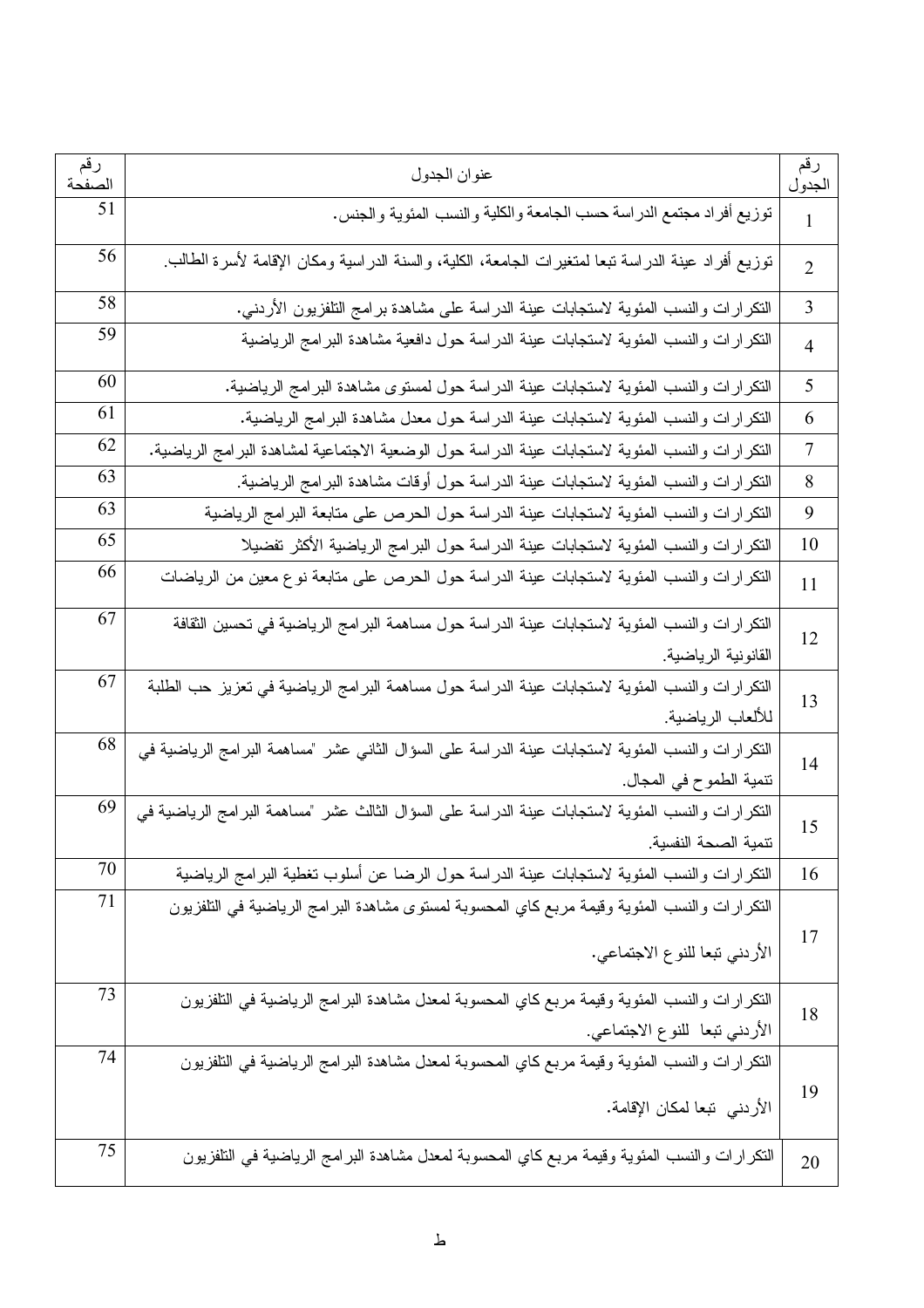|    | الأردني نبعا للنوع اجتماعي (الأسئلة 3 و 5 و 6).                                                                             |    |
|----|-----------------------------------------------------------------------------------------------------------------------------|----|
| 21 | النكر ارات والنسب المئوية وقيمة مربع كاي المحسوبة لمعدل مشاهدة البرامج الرياضية في النلفزيون<br>الأردني تبعا لمكان الإقامة. | 78 |
| 22 | النكرارات والنسب المئوية ومربع كاي للفروق في نفضيلات المبحوثين نحو البرامج الرياضية الأكثر تفضيلا<br>تبعا للسنة الدراسية.   | 80 |
| 23 | النكرارات والنسب المئوية ومربع كاي " البرامج الرياضية الأكثر تفضيلا في النلفزيون الأردني" تبعا للنوع<br>الاجتماعي.          | 82 |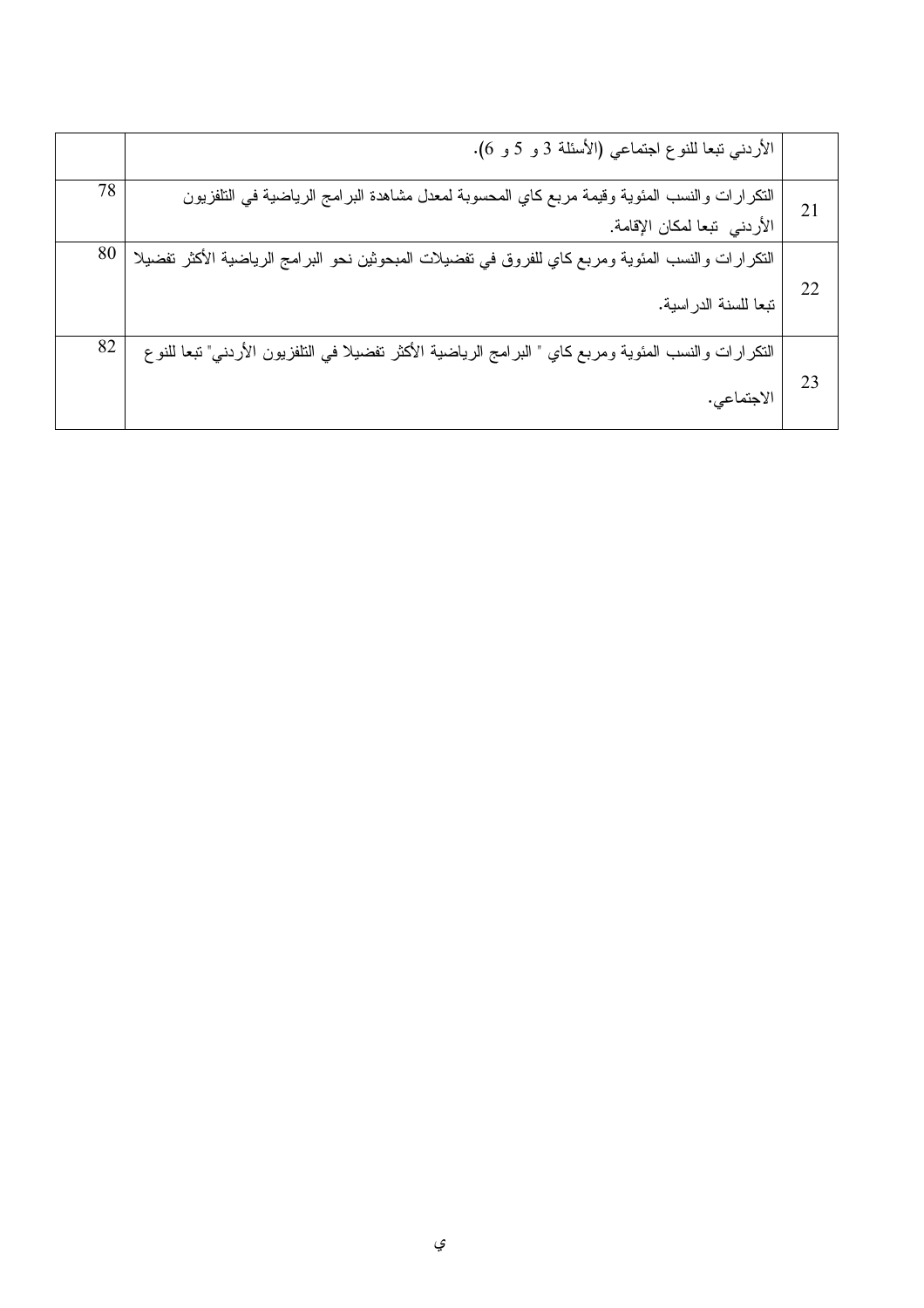قائمة الملحقات

| رقم<br>الصفحة | عنوان الملحق     | لملحه |
|---------------|------------------|-------|
|               | ر قائمة المحكمين |       |
|               | استبانة الدراسة  |       |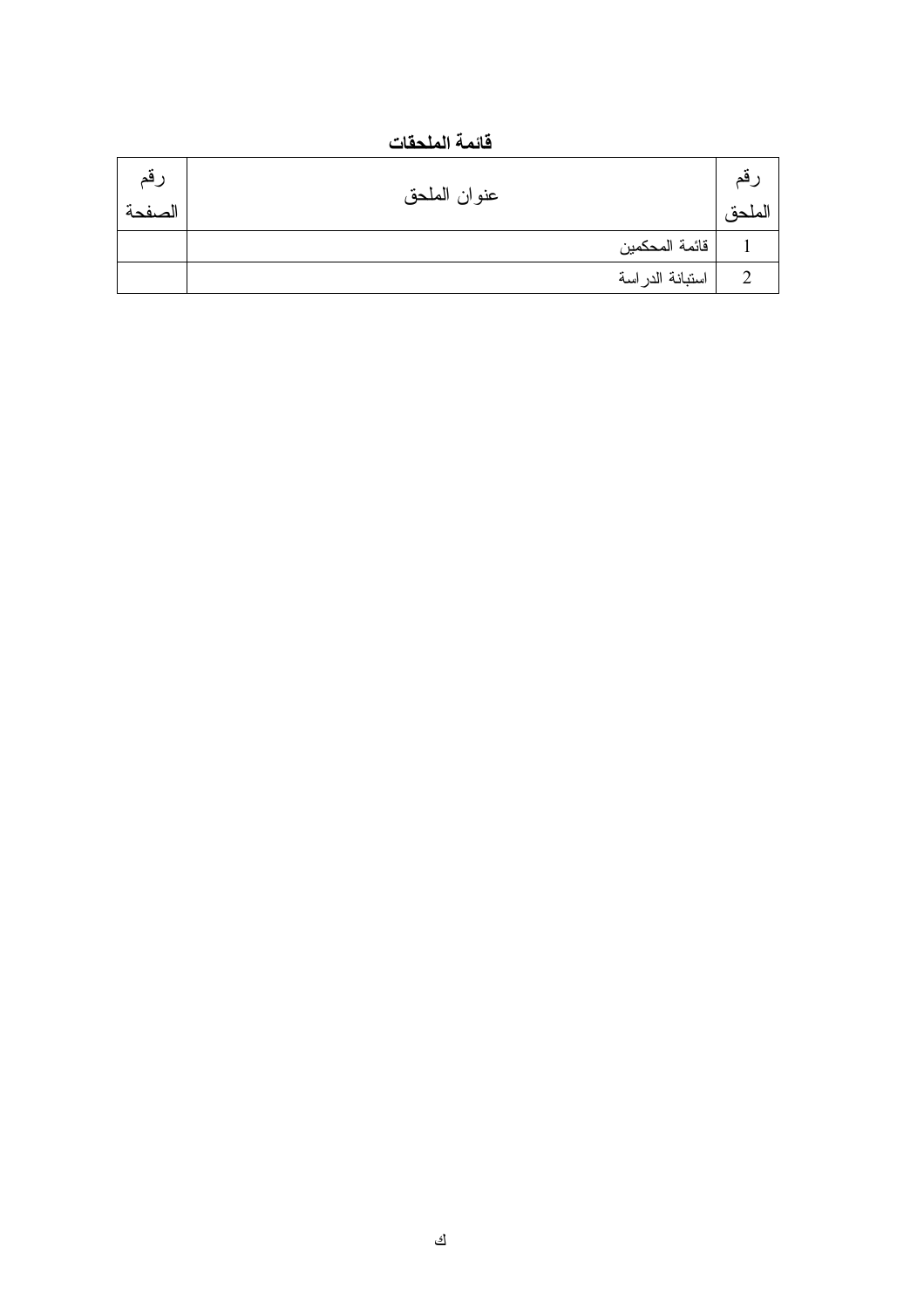#### ملخص الدر اسة

دور التلفزيون الأردني في تنمية الثقافة الرياضية : من وجهة نظر طلبة كليات التربية الرياضية في الجامعات الأردنية إعداد: ماجد العدوان

إشراف الدكتور: رائد البياتي

كلية الإعلام – جامعة الشرق الأوسط (حزيران/ يونيو 2011)

أصبح الإعلام الرياضي، والنَّلفزيوني منه بشكل خاص ذا أهمية كبيرة في عصرنا الحالي إثـــر نطور وسائل النقل والتسجيل إضافة إلى دخول الاستثمارات التجارية فسي حقسول الرياضسة والإعلام الرياضي على وجه الخصوص.

وقد تمثلت مشكلة الدراسة في الكشف عن العلاقة بين دور النلفزيون الأردني وبين نتمية الثقافة الرياضية ونشرها لدى شريحة من الشباب الأردني هم طلبة كليات التربية الرياضية في شــلاث جامعات حكومية، وكذلك عن مدى رضا المشاهدين من فئة الطلبة الجـــامعيين عـــن البــــرامج الرياضية التي يبثها التلفزيون الأردني الرسمي.وقد جرى التعبير عن مشكلة الدراســـة بثلاثـــة عشر سؤالا وسبع فرضيات.

و هدفت الدر اسة إلى:

- 1- النعرف إلى معدل المشاهدة لبرامج التلفزيون الأردنبي الرياضية من قبل طلبة كليـــات النّز بية الر ياضية في الجامعات الأر دنية.
- 2- النعر ف إلى العادات الاتصالية (أنماط النعر ض) من قبل طلبة كليسات التربيسة فسي الجامعات الأردنية لبرامج النلفزيون الأردني الرياضية.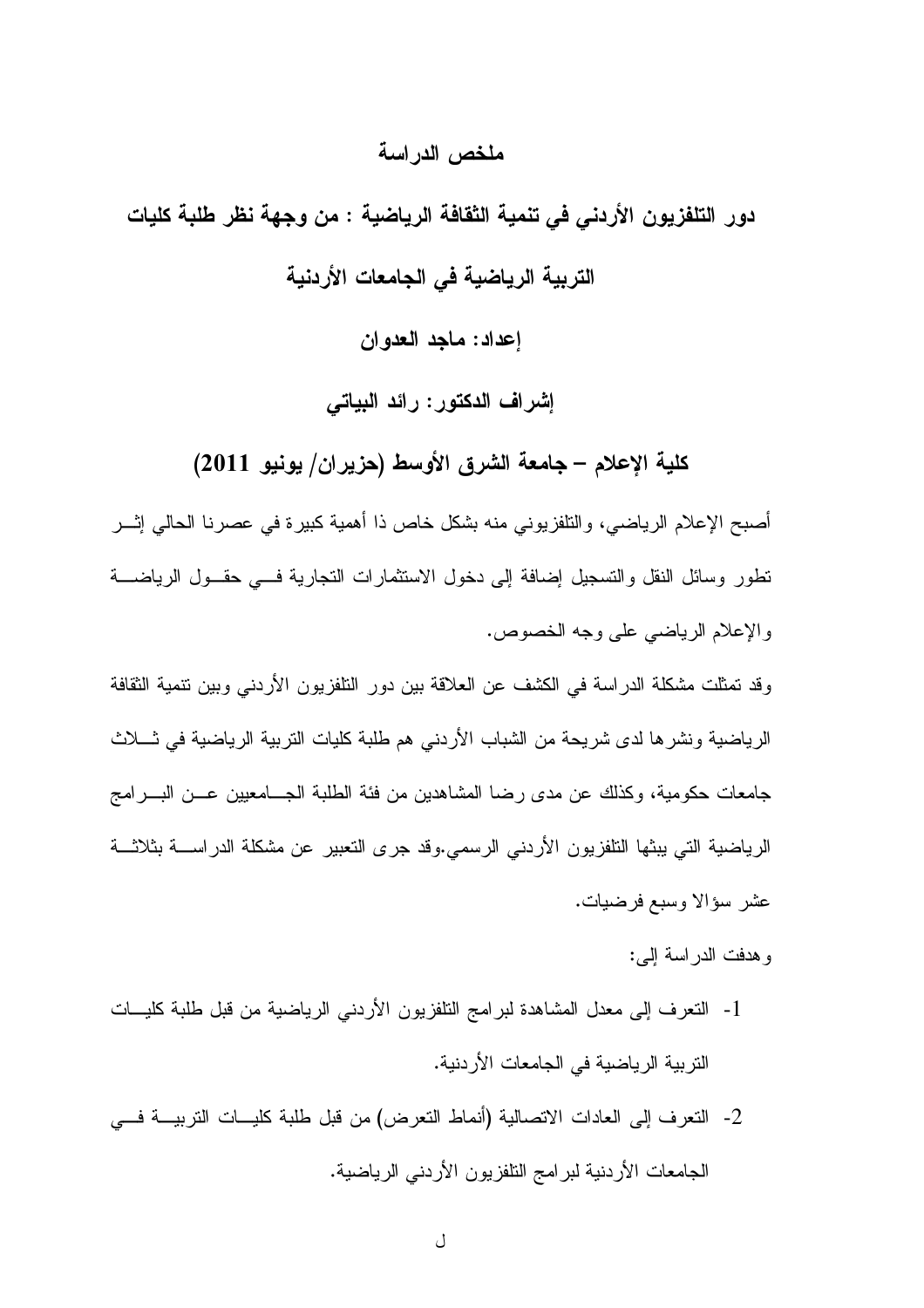- 3- النعرف إلى الحاجات التي يرغبها الطلبة المشاهدين من البرامج الرياضية من وجهة نظر طلبة كليات التربية الرياضية في الجامعات الأردنية.
- 4- النعرف إلى مستوى الرضا لطلبة كليات التربية الرياضية في الجامعات الأردنية عـــن بر امج النلفزيون الأردنبي الرياضية.

وقد استخدمت الدراسة المنهج الوصفى وأسلوب المسح وأداته الاستبيان من خـــلال عينــــة عشوائية من طلبة ثلاث كليات للتربية الرياضية في ثلاث جامعات أردنية (أعــداد الطلبـــة المبحوثين في الجامعات الثلاث كان متقاربا إلى حد كبيرٍ ، إذا بلغ حوالي 33% في جامعـــة مؤنة، و35% في الجامعة الأردنية، و 35.6 في جامعة البرموك).

وقد بلغ عدد الطلبة المبحوثين 319 طالبًا وطالبة من أصل 434 استبانة تــم توزيعهـــا إذ استنكف بعض الطلبة عن ارجاع الاستبانات وجرى كذلك استبعاد 5 استبانات منها لوجـود عيوب واضحة في الإجابة.

وقد جرى نطبيق الاستبانة الفترة الزمنية الواقعة بين 8 – 17 آذار من العام الجاري 2011. وجرى نحليل النتائج من خلال برنامج النحليل الإحصائي للعلــوم الاجتماعيـــة (SPSS)، ونوصلت الدراسة إلى مجموعة من النتائج أهمها:

1– يتبين أن عدد الذين يشاهدون برامج النلفزيون الأردنبي الرياضية 77.2 ٪ من عينـــة الدراسة بينما بلغ عدد الذين يشاهدون برامج النلفزيون الأردنبي الرياضية عــن قــصد وتخطيط (178) ويمثِّلون ما نسبته( 55.8% ) من عينة الدراسة بينما بلغ عدد الـــذين يشاهدون بسرامج النلفزيسون الأردنسي الرياضسية بالسصدفة(141) ويمثلسون مسا نسبته(44.2%) من أفراد العينة.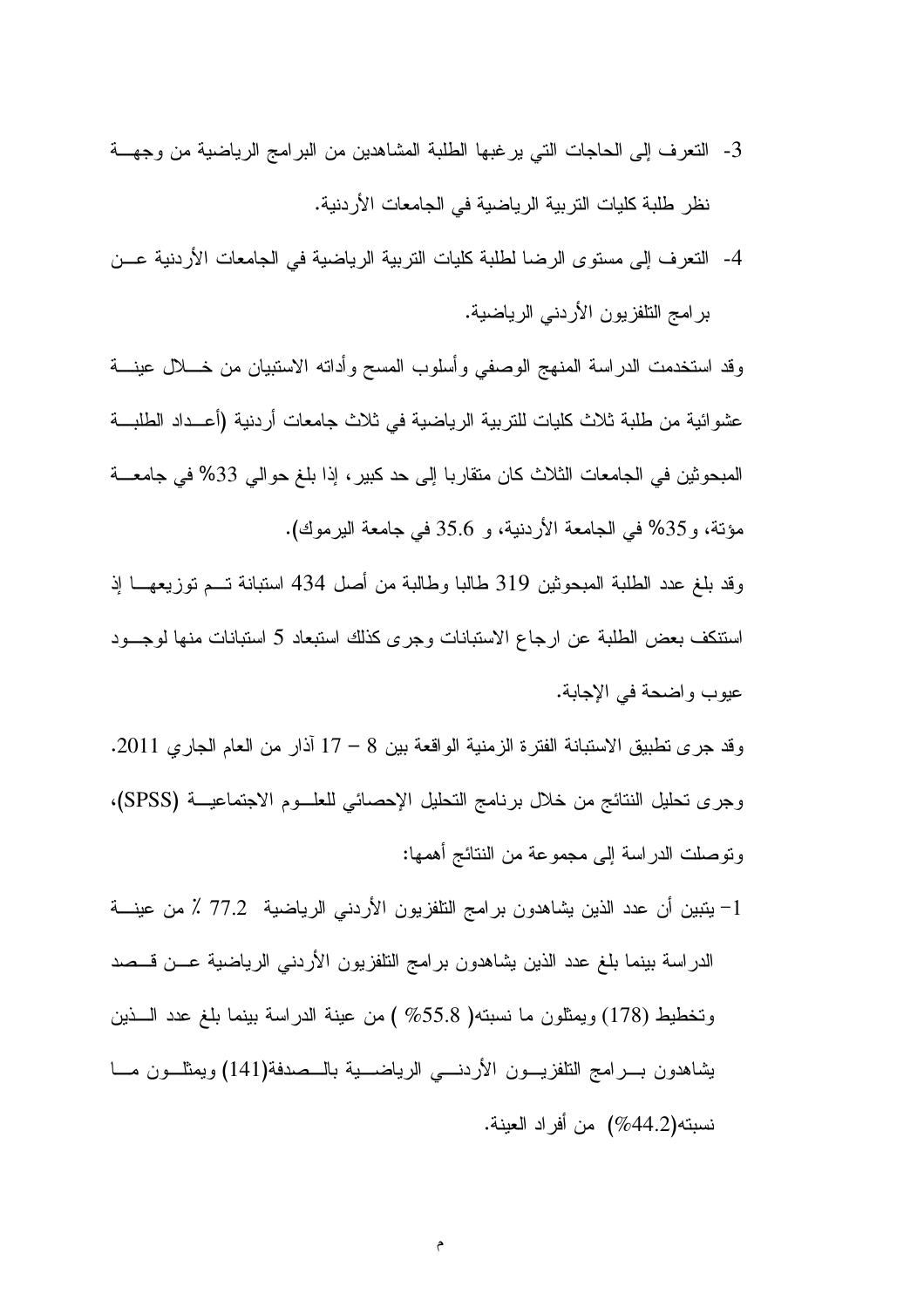- 2– معظم أفراد عينة الدراسة يـــشاهدون "بمـــستوى غالبــــا" (114) فــــردا بمثلــــون مــــا نسبته(35.7%) تلاهم فئة الذين "يشاهدون أحيانا" ويمثلون ما نسبته (29.8%)ثم الذين "يشاهدون دائما" بنسبة (14.7%)ويلاحظ أن عدد الذين "نادرا ما يـــشاهدون" البــــرامج الرياضية في النلفزيون الأردني يمثلون ما نسبته (19.7%).
- 3– يتبين أن عدد الذين بشاهدون البرامج الرياضية بصحبة بعض الأصدقاء يمثلـــون مــــا نسبته (38%) نلاهم فئة الذين بشاهدون مع بعض إفراد الأسرة ويمثلـــون مــــا نــــسبته (35%) ثم الذين يشاهدون "بوضع منفرد" وبنسبة (26.6%).
- 4– نَبين أن (52.7%) من أفراد العينة يفضلون البرامج الرياضية المنتوعة ،ثـــم الـــذين بتابعون نقل المباريات الرياضية حية أو مسجلة ويمثلون ما نسبته (42.6%) من أفراد العينة، ثم الذين يتابعون البر امج الرياضية الأجنبية وبنسبة (28.8%) فالذين يتسابعون البرامج المعلوماتية وبنسبة (13.5%) ثم الذين يتابعون البرامج الرياضــــية الحواريــــة بنكرار وبنسبة (12.9%) من أفراد العينة.
- 5– ما نسبته (58.6%) تسهم البرامج الرياضية في تحسين ثقافتهم الرياضية بينما بلغ عدد الأفراد الذين تسهم البرامج الرياضية في تحسين ثقافته القانونية الرياضية بدرجة كبيرة فردا بمثلون ما نسبته (26%).  $(%)$
- نبين أن ما نسبته (52%) تسهم البرامج الرياضية في حبهم للألعاب الرياضية وقد بلــــغ  $\sim$ عدد الذين نسهم البرامج الرياضية في التلفزيون الأردني في حبهم للألعاب الرياضــــية "بصورة كبيرة" ما نسبته (23.8%).
- 7– نبين أن ما نسبته (47.6%) تسهم البر امج الرياضية في طموحهم في المجال الرياضي "بصورة كبيرة" بمثلون ما نسبته (26.7%).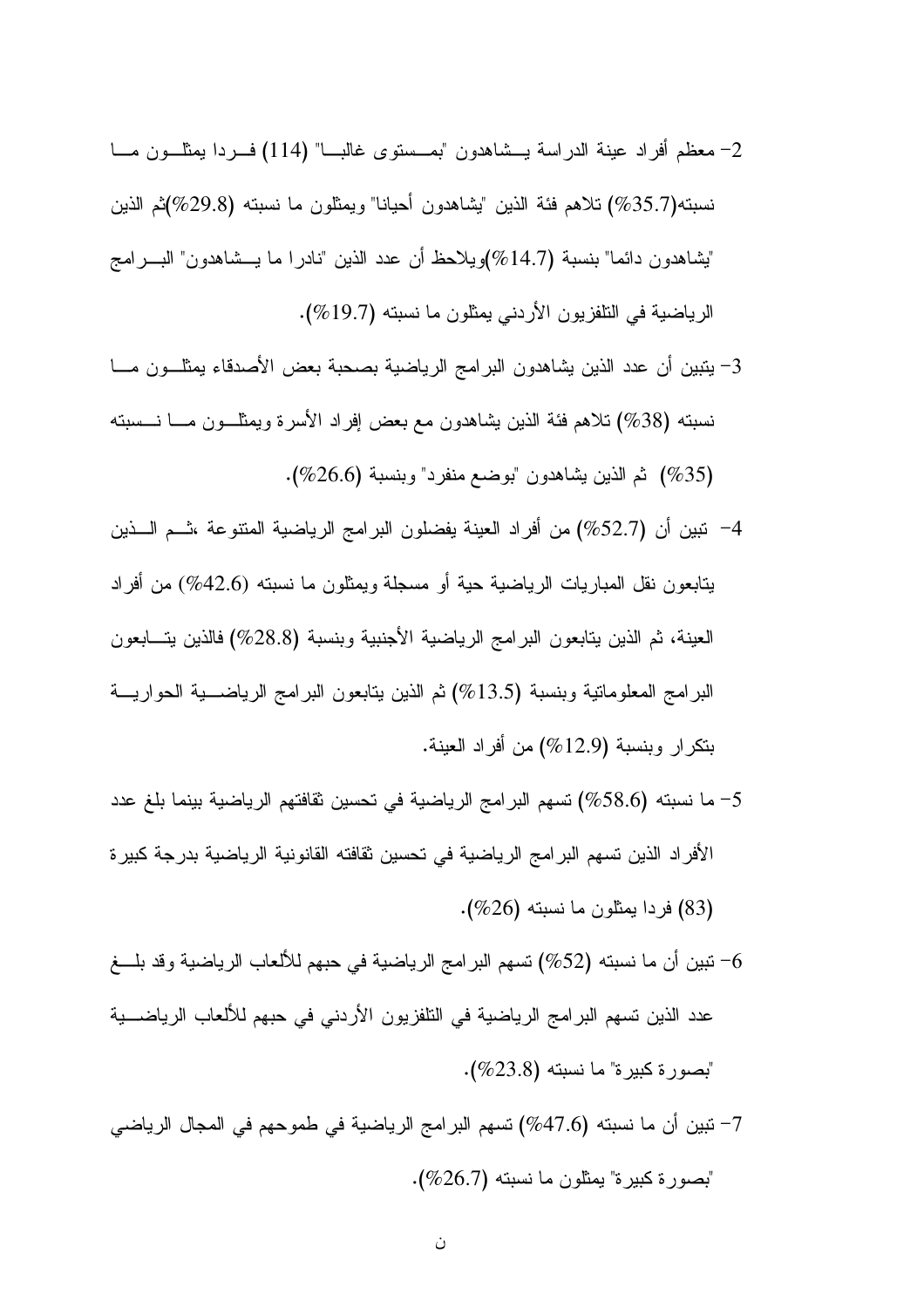- 8– ما نسبته (49.8٪) أي حوالي نصف العينة المدروسة تسهم البرامج الرياضية في نتمية طموحهم في المجال الرياضي "نوعا ما"، أي بنسبة ضئيلة أو محدودة، أما عدد الـــذين تسهم البرامج الرياضية في التلفزيون الأردني في تتمية طموحهم في المجال الرياضــــي "بصور ة كبير ة" فيمثلون ما نسبته (26.7%) من عينة الدر اسة.
- نبين أن مستوى الرضا للطلبة المبحوثين عن أسلوب تغطية البر امج الرياضـــية فــــى  $-10$ النلفزيون الأردني حاز على مستوى رضا بلغ 152 نسبة 47.6% من أفراد العينة، فيمـــا جاء فـي المرتبة الثانية أولئك الذين يشعرون بنوع من الرضـا (أي برضـا محدود أو منوسط) بنكرار 139 وهم يمثلون 43.6، ثم الفئة التي لا نشعر بأي رضا عن بــــرامج النلفزيــــون الأردنـي الرياضـية بتكرار بلـغ 28 ويمثلون 8.7% من أفراد الـعينة.
	- أما اختبار الفرضيات فقد أظهر :
- 1– وجود فروق ذات دلالة إحصائية في مستوى مشاهدة البرامج الرياضية في التلفزيـــون الأردنبي بين الذكور والإناث.
- 2– وجود فروق ذات دلالة إحصائية في معدل مشاهدة البرامج الرياضية فـــي النلفزيـــون الأردني بين الذكور والإناث.
- 3– وجود فروق ذات دلالة إحصائية في معدل مشاهدة البرامج الرياضية فـــي النلفزيـــون الأر دني بين فئات متغير مكان الإقامة.
	- 4– وجود فروق ذات دلالة إحصائية في هذه الأسئلة حسب متغير مكان الإقامة.
- 5– عدم وجود فروق ذات دلالة إحصائية في معدل مشاهدة البرامج الرياضية في التلفزيون الأردني بين فئات متغير السنة الدراسية.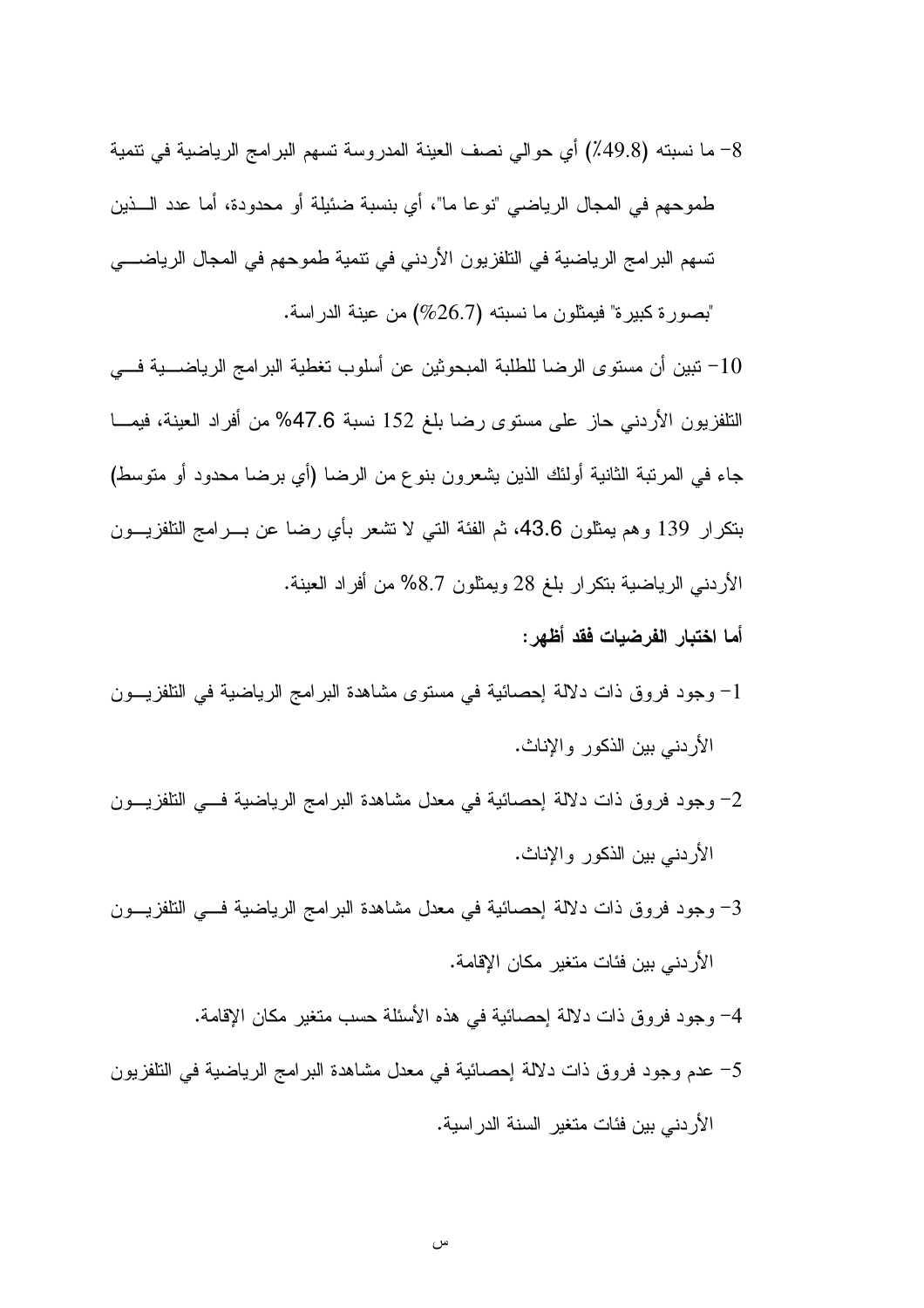- وجود فروق ذات دلالة إحصائية في السؤال الثامن " البرامج الرياضية الأكثر تفــضيلا  $\sim$ في التلفزيون الأردني" تبعا للسنة الدراسية.
- 7– وجود فروق ذات دلالة إحصائية في السؤال الثامن "البرامج الرياضية الأكثر تفضيلا في التلفزيون الأردني" نبعا للنوع الاجتماعي" باستثناء الخيار المتعلق بالرياضات المنوعـــة الذي بلغ فيها مربع كاي 0.60 بمستوى دلالة (0.440) وهي تعني عدم وجود فسروق ذات دلالة إحصائية في هذا الخيار تحديدا.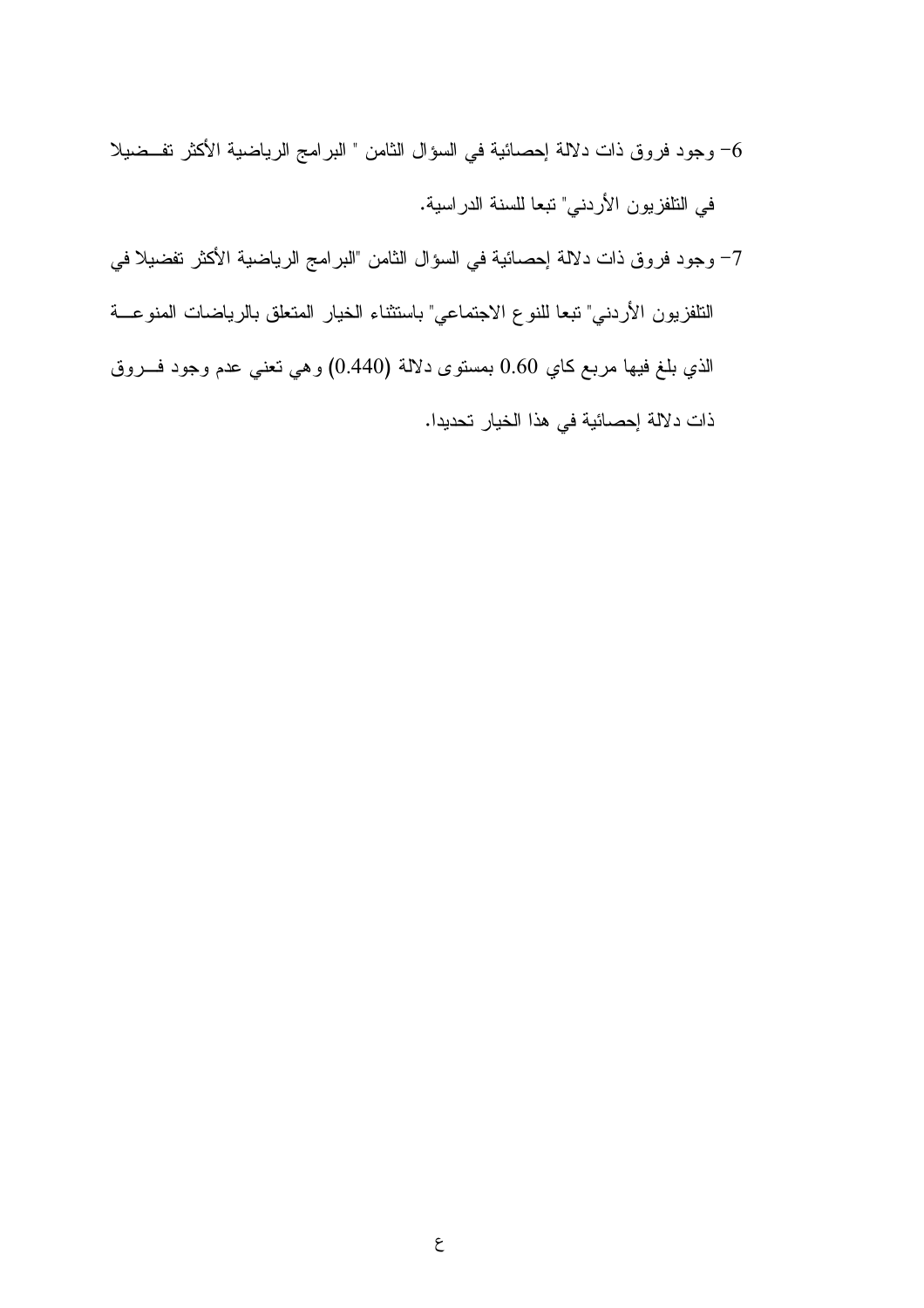### ملخص الدراسة بالإنجليزية

**Abstract**

# **The Role of Jordanian TV in Developing Physical Education Knowledge: from The viewpoint of Physical Education Faculties Students in Jordanian Universities**

A research concluded by: Majed Al- Adwan Supervised by: Dr. Raed Byyati

The major target of our study is to unveil the relationship between JTV's role in enhancing youths interests in various kinds of sports, and to conduct such study in a professional manner our was a group of students majoring in Physical Education across three public universities, and we asked the targeted sample of student about their satisfaction regarding sports broadcasted materials on JTV. The targeted sample was asked thirteen questions and seven hypotheses which will allow us to:

- 1- Identifying the rate seen for the Jordanian TV sports programs by the students of colleges of physical education at Jordanian universities.
- 2- Identify the communication habits (patterns of exposure) by the students of colleges of education in Universities of Jordan Jordanian TV sports programs.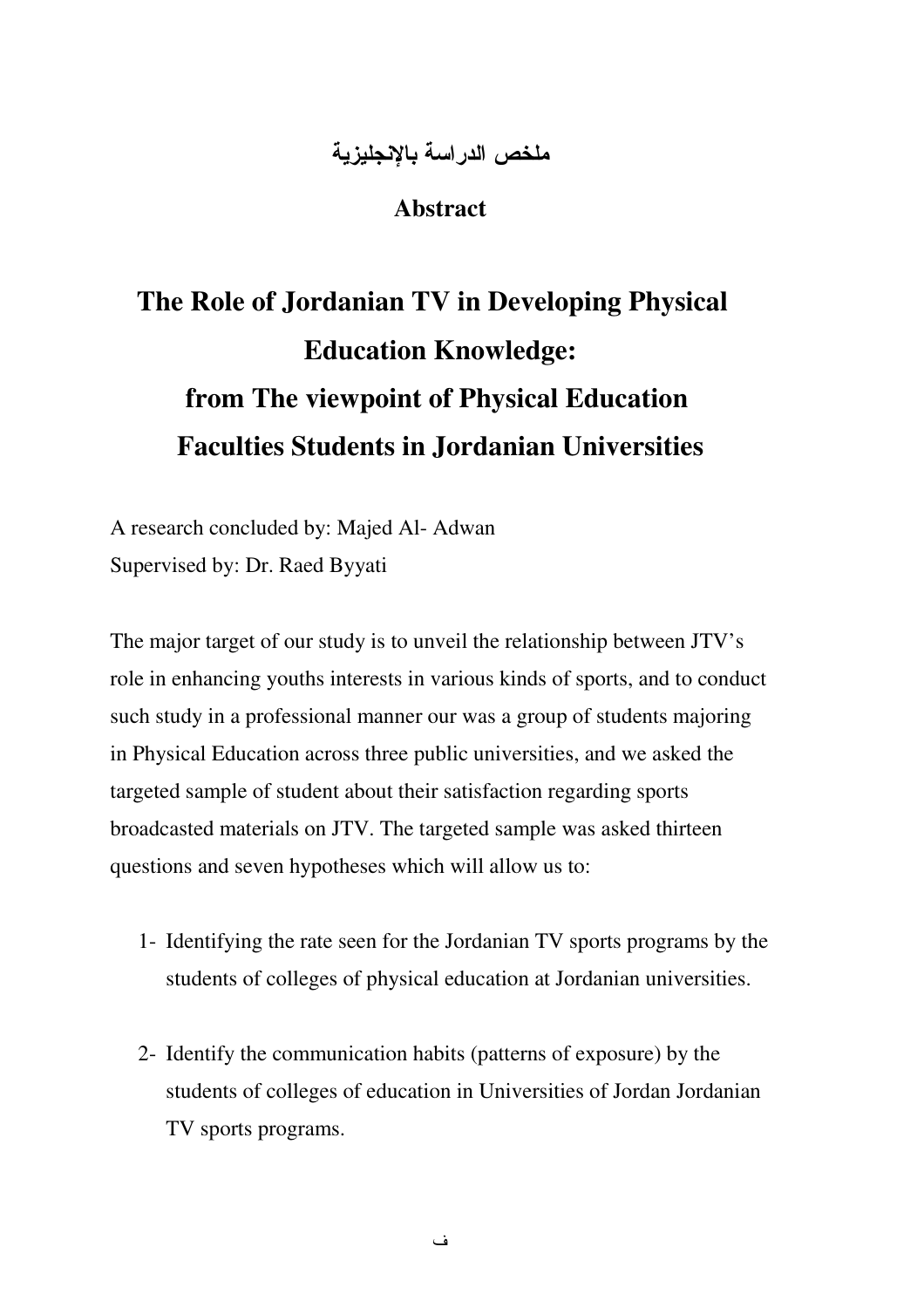- 3- Identify the needs of students desired by viewers of sports programs from the perspective of students in colleges of physical education at Jordanian universities.
- 4- Identifying the level of satisfaction for students of colleges of physical education at Jordanian universities on Jordanian TV sports programs.

And while conducting the study we used Descriptive approach and Survey method and questionnaire tools, where students majoring in Physical Education from three public universities as 33% of the students were from Muta University, 35% the Jordanian University, and 35.6% were from Yarmouk University.

The number of students surveyed was 319 students out of 434 questionnaires which were distributed, as some students refrained for the return of questionnaires. However, five questionnaires were due to obvious flaws in the answer.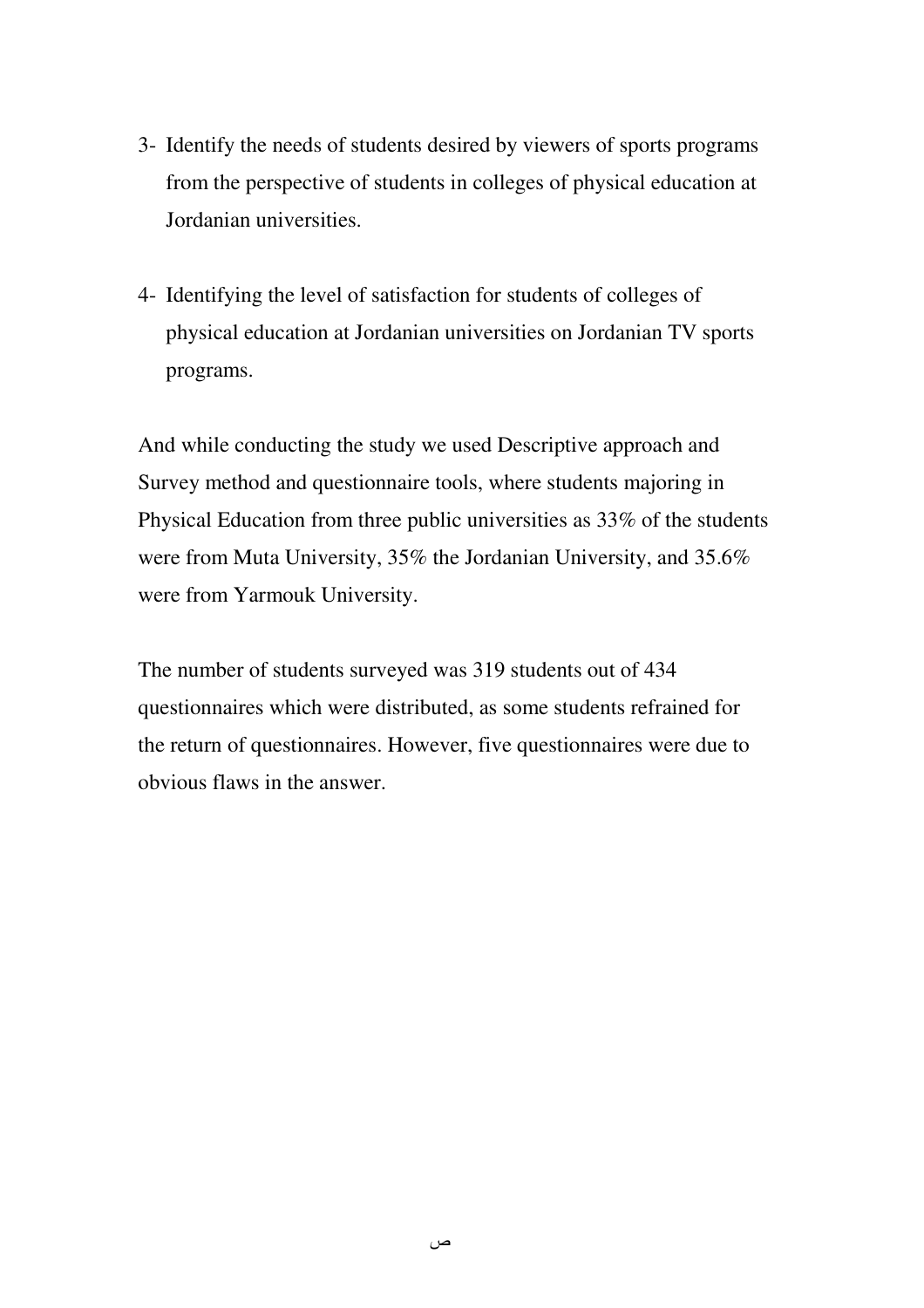The questionnaire was concluded between the  $13<sup>th</sup>$  and the  $17<sup>th</sup>$  of March 2011. The results were analyzed through the statistical analysis of the Social Sciences (SPSS), and study a set of results. The results showed:-

- 1- That the number who watch JTV's sports programs were 77.2% of the study sample, while the number of students who plan to watch JTV's sports programs were (178) representing a rate of (55.8%) of the study sample, while the number who watch JTV's sports programs accidentally were (141 ) representing a rate (44.2%) of respondents.
- 2- Most of the sample study, who constantly watch were (114) representing a rate ( $\%$  35.7) followed by the category of those who "watch sometimes," representing a rate of  $(29.8\%)$ , while those who "always watch" the ratio of  $(14.7\%)$ , while the number of Who "rarely watch" sports programs on JTV represent a rate (19.7%).
- 3- That the number of people watching sports programs with some friends was (38%). (35%) were those who watch with some family members, while those who are watching the "single status" were  $(26.6\%).$
- 4- That (% 52.7) of respondents prefer sports programs diverse as it was, while 42.6% were those who follow the transfer of sports live or recorded, , then 28.8% were those who follow the sports programs and foreign , and Those who Follow the programs of information were (13.5%) followed by 12.9% of those who frequently follow sports talk shows.

ق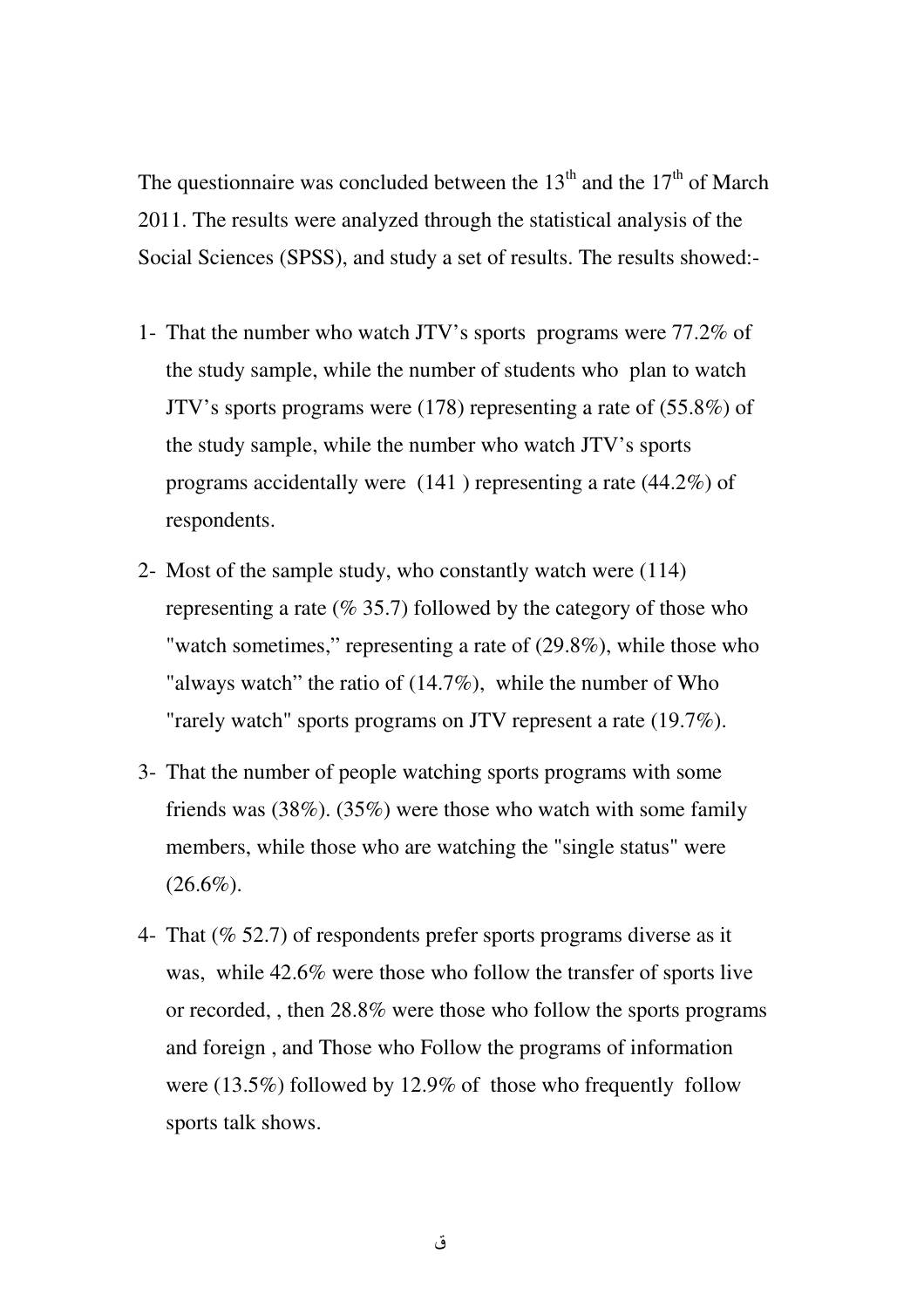- 5- That (58.6%) contribute to sports programs in improving the sports culture, while the number of individuals who contribute to sports programs in improving the legal culture sports significantly were (83) members representing a rate of (26%)
- 6- That (52%) of the targeted sample contribute to sports programs, while 23.8% were those who love for sports and contributing in sports programs on JTV based on their affection for sports.

.

- 7- .that (% 47.6) contributes to sports programs due to their ambition in the field of sports "significantly", representing a rate of (26.7%).
- 8- That (49.8%), or about half of the sample studied sports programs contribute in developing their ambition in sports fields "somewhat", small or limited, while the number of people who contribute to sports programs on television in the development of Jordan's ambition in field of sports " in Large " are (26.7%) of the study sample.
- 9- That the level of satisfaction for students' subjects for style coverage of sports programs on JTV has won at the level of satisfaction was 47.6%, while those who feel a sense of satisfaction were 43.6, followed by those who are not satisfied from Jordanian TV sports programs repetition were 8.7%.

However, the hypothesis testing has shown that:

- 1- Significant differences in the level of watch sports on television between Jordanian male and female exist.
- 2- Statistically significant differences in the rate of watch sports on television between Jordanian male and female exist.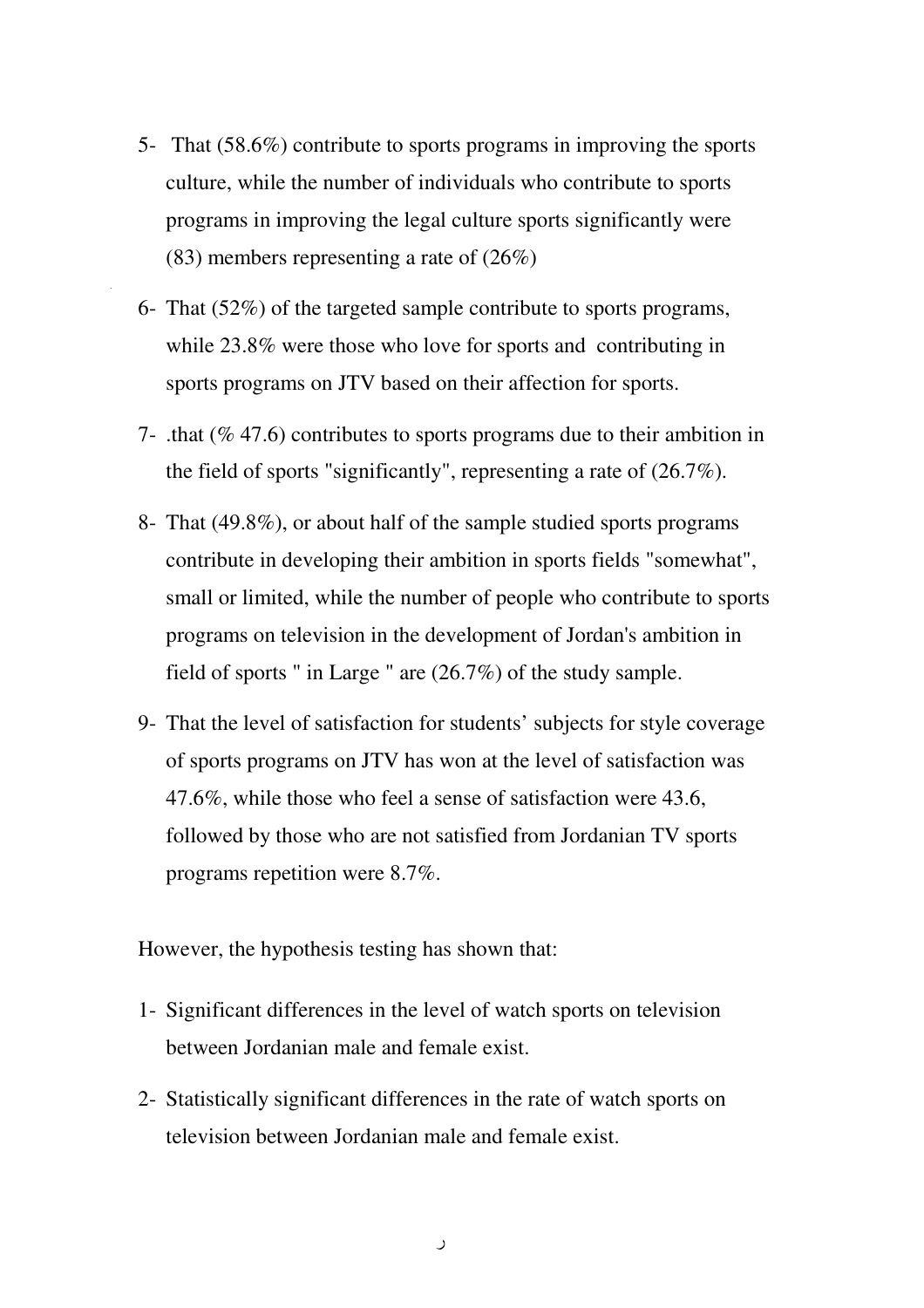- 3- Statistically significant differences in the rate of watch sports on television Jordan between the categories of variable place of residence exist.
- 4- Significant differences in these questions as a variable place of residence exist.

.

- 5- There are no statistically significant differences in the rate of watch sports on television between the categories of variable Jordanian school year.
- 6- Statistically significant differences in the question, the eighth "most favored sports programs in the Jordanian TV," according to the school year exist.
- 7- a statistically significant differences in the question, VIII, "sports programs most favored in the Jordanian TV," on the basis of gender, "Except for the option of sports diverse, which amounted to the Chi square 0.60 level of significance (.440), which means there are no statistically significant differences in this option Specifically.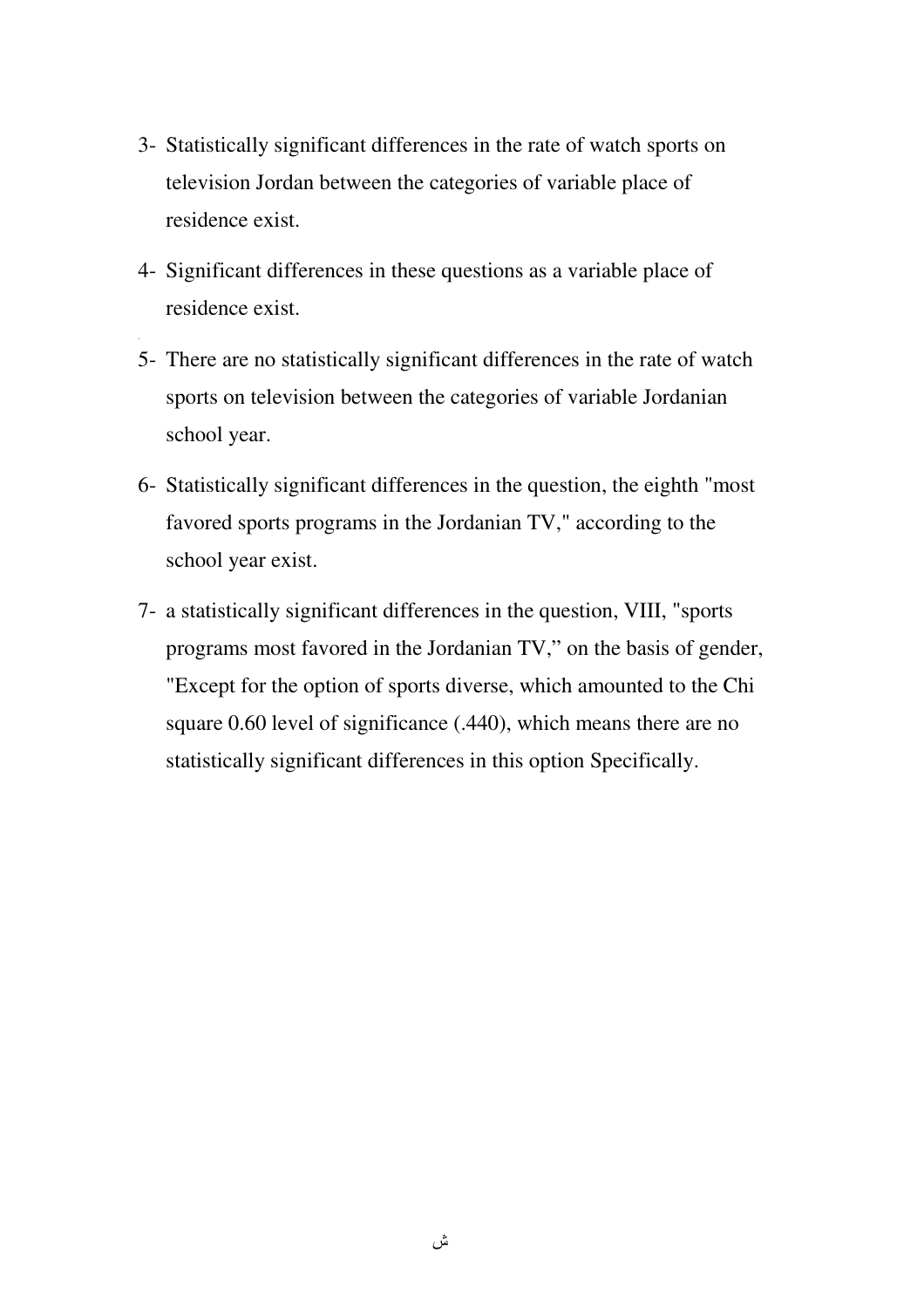#### الفصل الأول: مقدمة الدراسة

 $-1-1$ تمهيد:

رغم بدايته المبكرة نسبياً، فإن النلفزيون وبرامجه ما نزال نستحوذ على نسبة لا بأس بها مـــن الدراسات والأبحاث والنقاشات والجدل في أوساط مختلفة من المهتمين وصولا إلىي الدراســـات والأبحاث الأكاديمية المعدة للحصول على الدرجات العلمية. وهذه الدراسة تأتي في هذا الـــسياق الذي ما بزال بحاجة إلى المزيد من البحث والدراسة عن دور النلفزيون وأثره في مناح عديـــدة من مناحي الحياة المختلفة. وفي التأثير على فئات مختلفة من فئات المجتمع، خصوصا الأطفال منهم و الشباب.

ويعد التلفزيون من أهم وسائل الاتصال في عصرنا الحالي لقدرته على جذب انتباه المشاهدين، فهو يجمع بين مزايا الراديو من حيث الصوت، ومزايا السينما من حيث الصورة واللون، ومزايا المسسرح مسن حيسث الحركسة التسي تسضفي حيويسة علسى المَسشاهد التسي يعرضسها النلفزيون.(حجاب،2004، 816)

وقد دخل النلفزيون في كل بيت وصار له دور مؤثر في النوجيه والنربية وإكساب المعـــارف المختلفة في شتى المبادين، ولذلك كان لا بد من الاهتمام بالدور الحساس الذي بلعبه التلفزيـــون في شتي مناحي الحياة.

ويعد النلفزيون الأردنبي الرسمي الأقدم من بين القنوات النلفزيونية العاملة في الفضاء الأردنــــي النَّبي استأثَّرت باهتمام المشاهد الأردنـي، ومـع أن الكثير من المحطات النَّلفزيونية الـعربية وغيـــر العربية باتت نتافس التلفزيون الأردنبي دوره هذا إلا أنه ما بزال يحوز على جزء كبير من أعداد المشاهدين في المملكة على الأقل.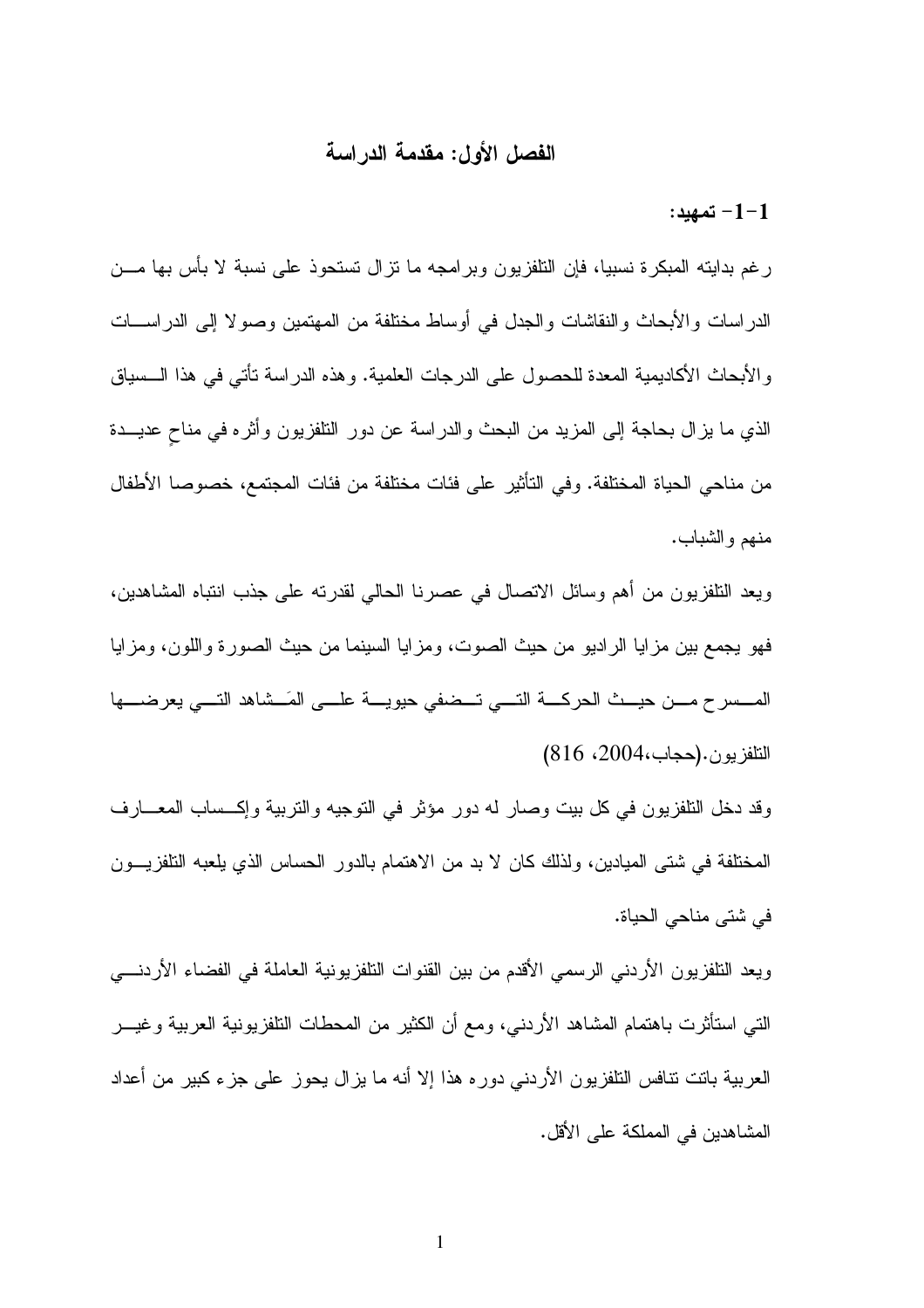وضع حجر الأساس لمبنى التلفزيون الأردني في 11 تموز 1966 ، وبدأ التلفزيون البث بأربع ساعات بث يوميا وازدادت لاحقا لتغطي كامل ساعات اليوم، وكان البسث بساللونين الأبسيض والأسود، وتحول التلفزيون الأردنبي إلىي نظام الألوان كأول محطـــة عربيـــة وليـــصبح عـــدد الاستوديوهات ستة استوديوهات عام 1974, وفي عام 1985 صدر قـــانون هيئـــة الإذاعـــة والتلفزيون الذي بموجبه نم الاندماج بين الإذاعة والتلفزيون من أجل إحداث نكامل بين جهازين مهميّن.(موقع النلفزيون الأردني).

وقد أجريت بعض الدراسات على دور النلفزيون الأردني في نعزيز النوعيـــة أو فـــي نغييـــر الاتجاهات في بعض نواحي الحياة، مثل خدمة المجتمع المحلي(أبو حسان، 2008) أو الاســـهام في زيادة الوعي السياسي والانتخابي (عريقات،2008) أو في المجـــال الرياضــــي(الزعبــــي، 1992) و (الحسن، 2008) وغير ها من الدر اسات، لكنها كانت غيـــر كافيـــة لتغطيـــة هـــذا الموضوع ومن مختلف الأبعاد خصوصا من ناحية دور التلفزيون في نتمية الـــوعي أو نـــشر الوعي بالثقافة الرياضية بين فئة الشباب نظر الأهمية الرياضة في بناء المجتمعات الحديثة. ويتركز دور الرياضة في التتمية على المورد البشري، على الإنسان الذي هو هدف التتمية من جهة، وطاقة رئيسية من طاقاتها من جهة أخرى، وتأتى التربية الرياضية في قمة الوسائل الآيلة إلى بناء الإنسان فكريا وجسديا.(خضور، 1994، ص 36).

ومن الملاحظ أن إدارة النلفزيون الأردني قد أولت في الفترة الأخيرة اهتماما لزيـــادة البــــرامج الرياضية في القناة الرئيسية وأطلقت قناة خاصة للرياضة، لكن هذا الاهتمام ربما لم يكن كافيا أو مشبعا لحاجات الشباب واهتماماتهم.

ستحاول هذه الدراسة أن ندرس بعض المحاور المتعلقة بدور التلفزيون الأردنسي نحسو فئسات الشباب و الشباب ذو ي المبول الرياضية منهم بشكل خاص.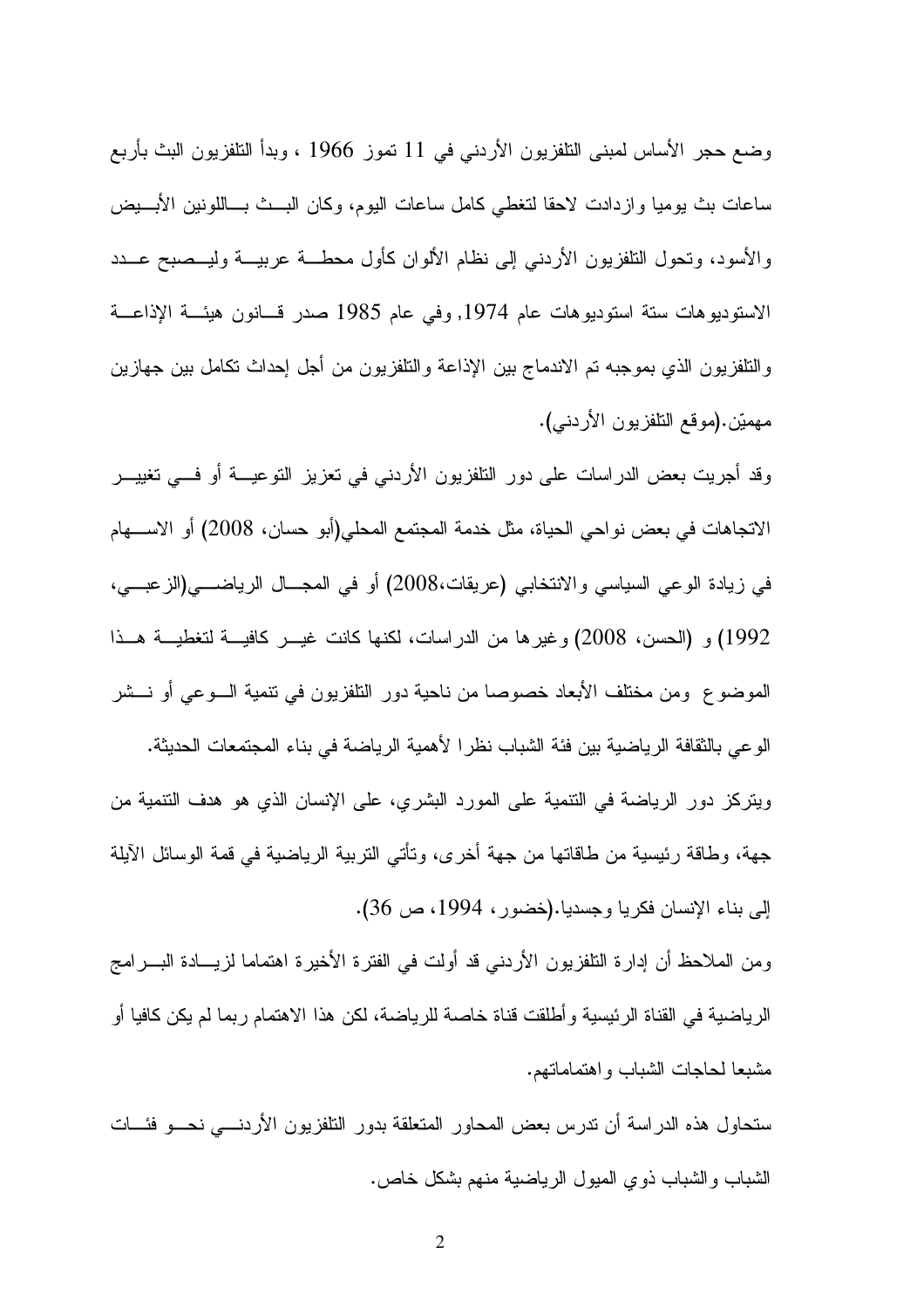#### :2-1 مشكلة الدراسة:

تتمثَّل مشكلة الدراسة في الكشف عن دور النلفزيون الأردنبي في نتمية الثقافة الرياضية ونشرها لدى شريحة من الشباب الأردني، هم طلبة كليات التربية الرياضية في ثلاث جامعات حكومية: جامعة مؤنة، الجامعة الأردنية، جامعة اليرموك، وكذلك مدى رضا المشاهدين من فئة الطلبـــة الجامعيين في الجامعات الثلاث المذكورة عن البر امج الرياضية التي يبثها التلفزيـــون الأردنــــي الرسمى.

وقد برزت نلك المشكلة في ضوء الانفتاح الواسع على وسائل إعلام متنوعة وافدة مـــن شـــتي أرجاء العالم لتشارك الإعلام الأردنبي ونتافسه في التأثير على المنلقي والمشاهد الأردنبي عموما، وفئات الشباب منهم خصوصا الذين تعددت مجالات إشباع حاجاتهم للثقافة الرياضية عبر الكسم الكبير من المصادر الإعلامية المناحة، مما دفع الفرد للبحث عن إشباع حاجاته الإعلامية مـــن مختلف الوسائل الإعلامية المتاحة.

#### 3-1: أهداف الدر اسة:

الهدف الرئيسي للدراسة هو النعرف إلى دور النلفزيون الأردني (الحكومي) في نتميـــة ونـــشر الثقافة الرياضية بين الشباب الأردني الجامعي، بعدِّهم شريحة من الشرائح المهمة في المجتمـــع وأكثرها تعرضا للنلفزيون بحكم حاجاتها العمرية أو حاجاتهـــا المرتبطـــة بالاهتمـــام بالـــشأن الرياضي.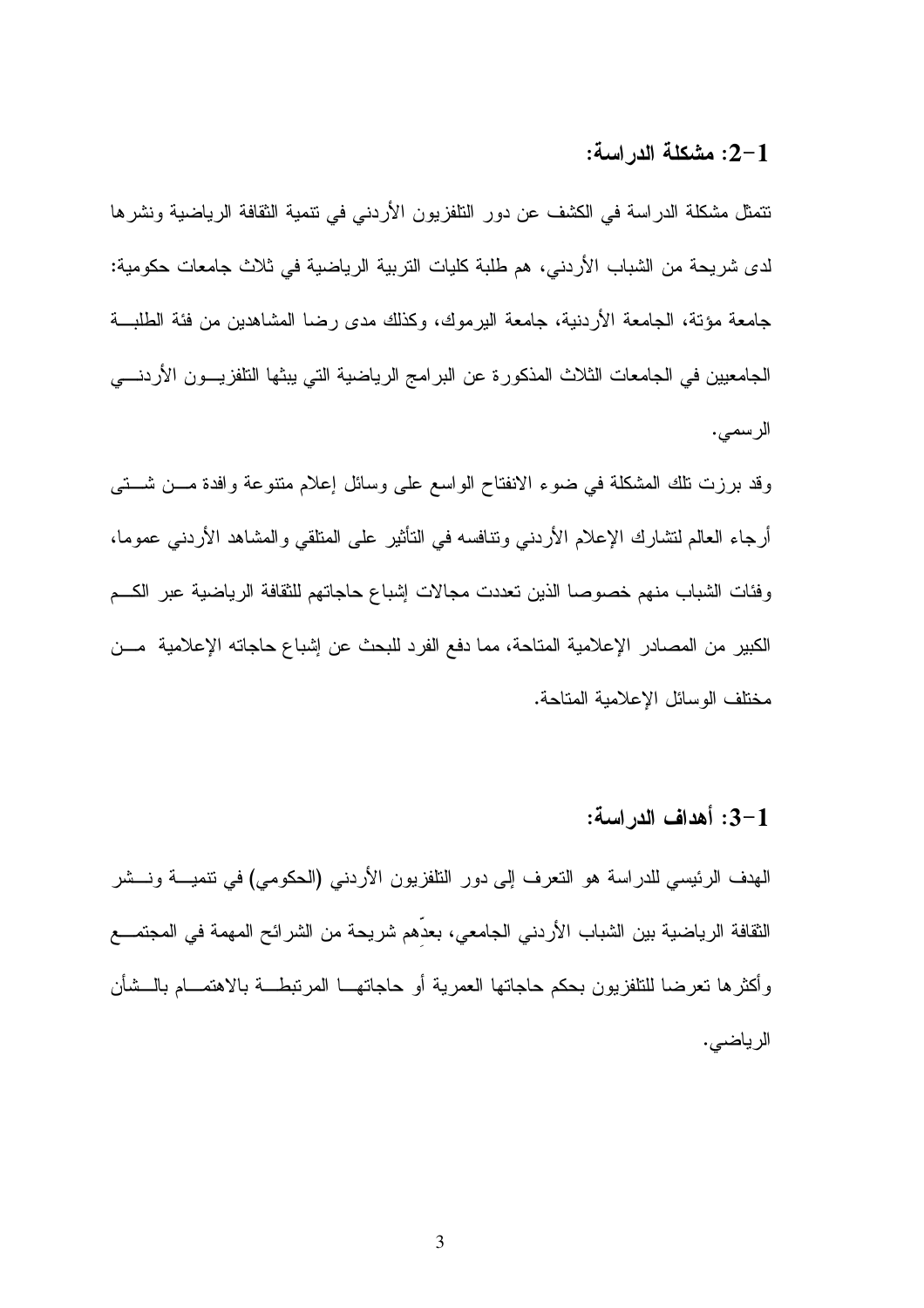أما أهداف الدراسة الفرعية فيمكن إيجازها في الأهداف التالية:

- 5- النعرف إلى معدل المشاهدة لبرامج النلفزيون الأردني الرياضية من قبل طلبة كليـــات النّز بية الر باضية في الجامعات الأر دنية.
- 6- النعرف إلى العادات الاتصالية (أنماط التعرض) من قبل طلبة كليسات التربيسة فسي الجامعات الأردنية لبرامج التلفزيون الأردني الرياضية.
- 7- النعرف إلى الحاجات التي يرغبها الطلبة المشاهدين من البرامج الرياضية من وجهــة نظر طلبة كليات التربية الرياضية في الجامعات الأردنية.
- 8- النعرف إلى مستوى الرضا لطلبة كليات النربية الرياضية في الجامعات الأردنية عــن برامج النلفزيون الأردني الرياضية.

## 1-4: أهمبة الدر اسة:

إن لهذه الدراسة ولنتائجها أهمية في ثلاثة مجالات أساسية: أولهما المجال الإعلامي حيث سيتم النعرف من خلال النتائج علـــي أداء النلفزيـــون الأردنــــي ودوره في تتمية الثقافة الرياضية. و الأهمية الثانية تتصل بالناحية التربوية الرياضية والتقدم في هذا المجـــال، حيـــث ستــساعدنا الدراسة في النعرف على بعض الحاجات التربوية الرياضية للشباب الأردني. والأهمية الثالثة نتمثل في إمكانية استفادة إدارة النلفزيـــون الأردنــــي خـــصوصـا والمحطـــات النلفزيونية عموما من نتائج هذه الدراسة في تحسين البرامج الرياضية الموجهة إلـــي شـــرائح الشباب إذا ما أرادت تحقيق المزيد من النقدم والانجاز .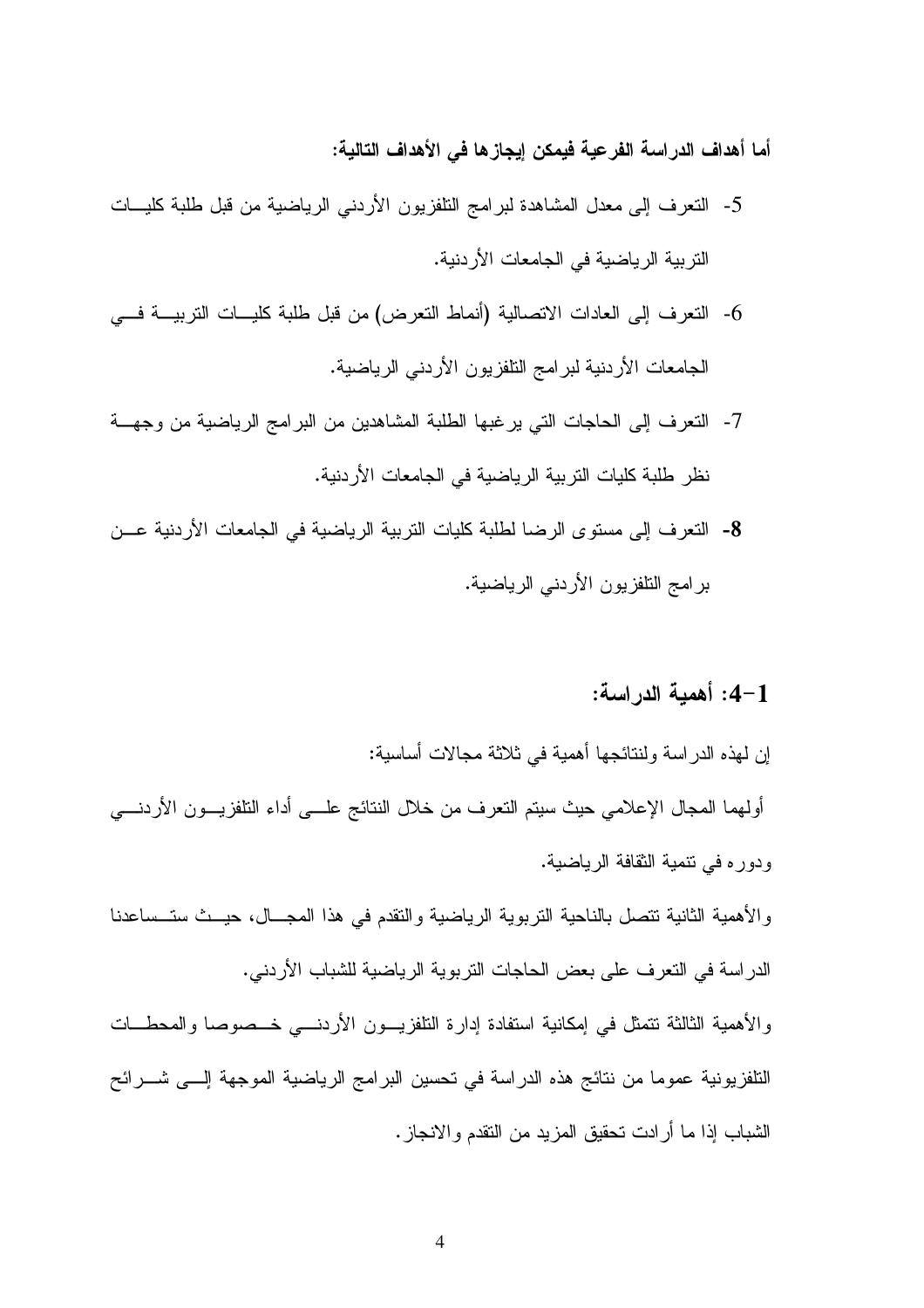:5-1 أسئلة الدراسة وفرضياتها:

السوّال الأول: ما دافعية مشاهدة البرامج الرياضية في التلفزيون الأردني لدى طلبـــة كليـــات التربية الرياضية في الجامعات الأردنية الثلاث : مؤتة، الأردنية، اليرموك؟ السوّال الثانـي: ما مستوى مشاهدة طلبة الجامعات الأردنية الثلاث: مؤتـة، الأردنيـة، اليرمـــوك للبرامج الرياضية في التلفزيون الأردني؟

السوَّال الثالث: ما معدل مشاهدة طلبة الجامعات الأردنيــــة الـــثلاث للبــــرامج الرياضــــية فــــى التلفزيون الأردني ؟

السؤال الرابع: ما الوضعية الاجتماعية لطلبة الجامعات الأردنية الـــثلاث: مؤتــــة، الأردنيــــة، اليرموك أثناء مشاهدتهم للبرامج الرياضية في التلفزيون الأردني؟

السوّال الخامس: ما أوقات مشاهدة البرامج الرياضية في التلفزيون الأردني من قبــل طلبـــة الجامعات الأردنية الثلاث: مؤتة، الأردنية، اليرموك ؟

السوّال السادس: ما البرامج الرياضية الأسبوعية التي يحرص طلبة الجامعات الأردنية الثلاث على متابعتها؟

السوّال السابع: ما البرامج الرياضية الأكثر تفضيلا ۖ في التلفزيون الأردني من وجهــــة نظـــر طلبة الجامعات الأردنية الثلاث: مؤتة، الأردنية، البرموك ؟

السوَّال الثّامن: ما نوع الألعاب الرياضية التي يحرص طلبة الجامعات الأردنية الثلاث: مؤتــــة، الأردنية، اليرموك على متابعتها؟

السوّال التاسع: ما مدى مساهمة البرامج الرياضية في تحسين الثقافة القانونيــــة الرياضـــية للطلبة في الجامعات الأردنية الثلاث: مؤتة، الأردنية، اليرموك ؟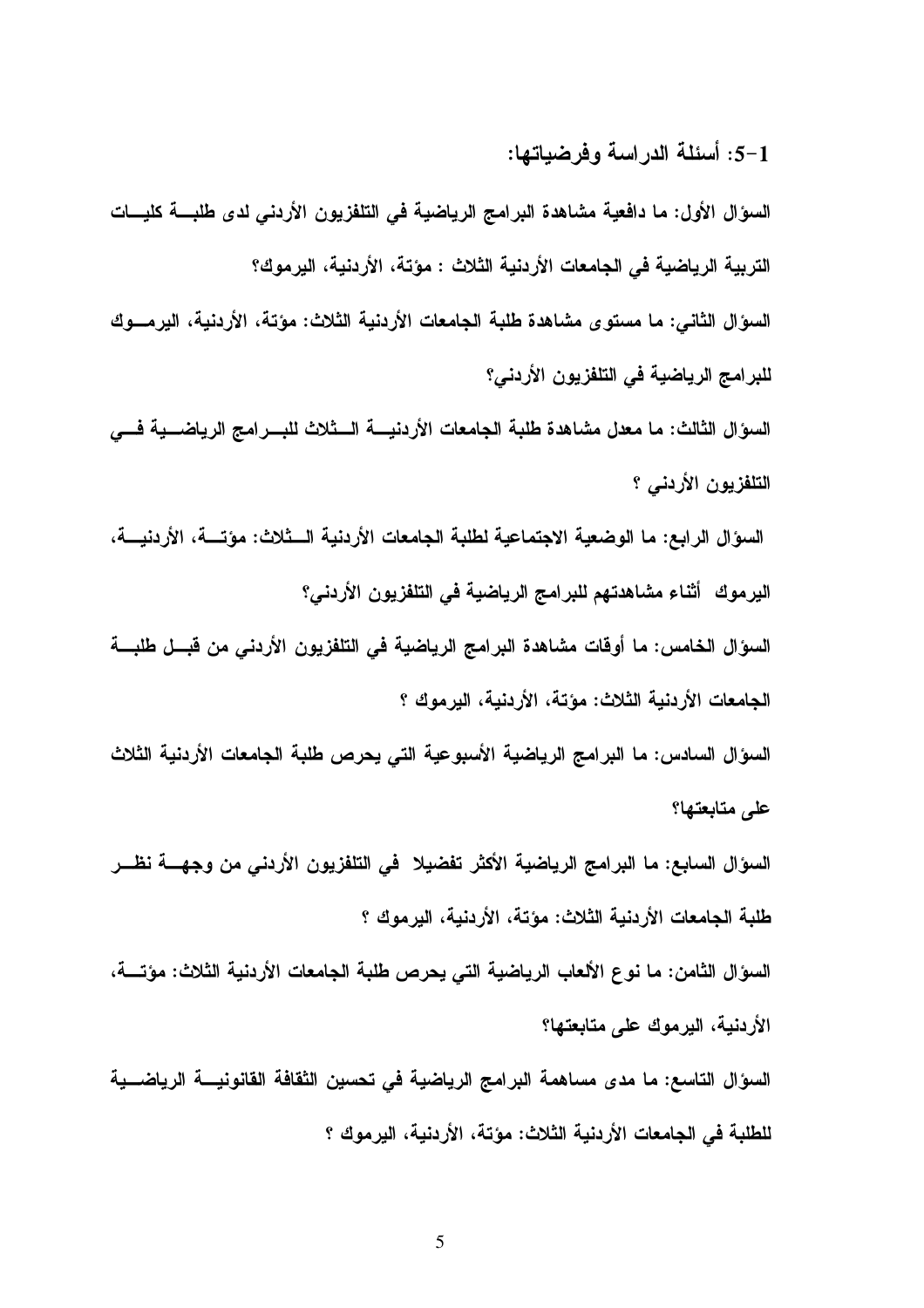السوَّال العاشر : ما مدى مساهمة البرامج الرياضية في تعزيز حب الطلبة للألعاب الرياضية في الجامعات الأردنية الثلاث: مؤتة، الأردنية، البرموك ؟ السؤال الحادي عشر : ما مدى مساهمة البرامج الرياضية في تنميـــة الطمـــوح فـــي المجـــال الرياضي للطلبة في الجامعات الأردنية الثلاث: مؤتة، الأردنية، اليرموك ؟ السوَّال الثاني عشر : ما مدى مساهمة البرامج الرياضية في تنمية الصحة النفسية للطلبة فـــي الجامعات الأردنية الثلاث: مؤتة، الأردنية، البرموك ؟ السوّال الثالث عشر: ما مستوى الرضا لطلبة الجامعات الأردنية الــثلاث: مؤتـــة، الأردنيـــة، اليرموك عن أسلوب التلفزيون الأردنى فى تغطية البرامج الرياضية؟

فر ضبات الدر اسة:

الفرضية الأولى: لا توجد فروق ذات دلالة إحصائية في مستوى مشاهدة البرامج الرياضية في التلفزيون الأردني تعزى لمتغير النوع الاجتماعي.

الفرضية الثانية: لا توجد فروق ذات دلالة إحصائية في معدل مشاهدة البرامج الرياضية فـــي التلفزيون الأردني تعزى للنوع الاجتماعي.

الفرضية الثالثة: لا توجد فروق ذات دلالة إحصائية في معدل مشاهدة البرامج الرياضية فـــي التلفزيون الأردنى تعزى لمكان الإقامة.

الفرضية الرابعة: لا توجد فروق ذات دلالة إحصائية في العادات الاتـــصالية لـــدى مـــشاهدة البرامج الرياضية في التلفزيون الأردني تعزى للنوع الاجتماعي.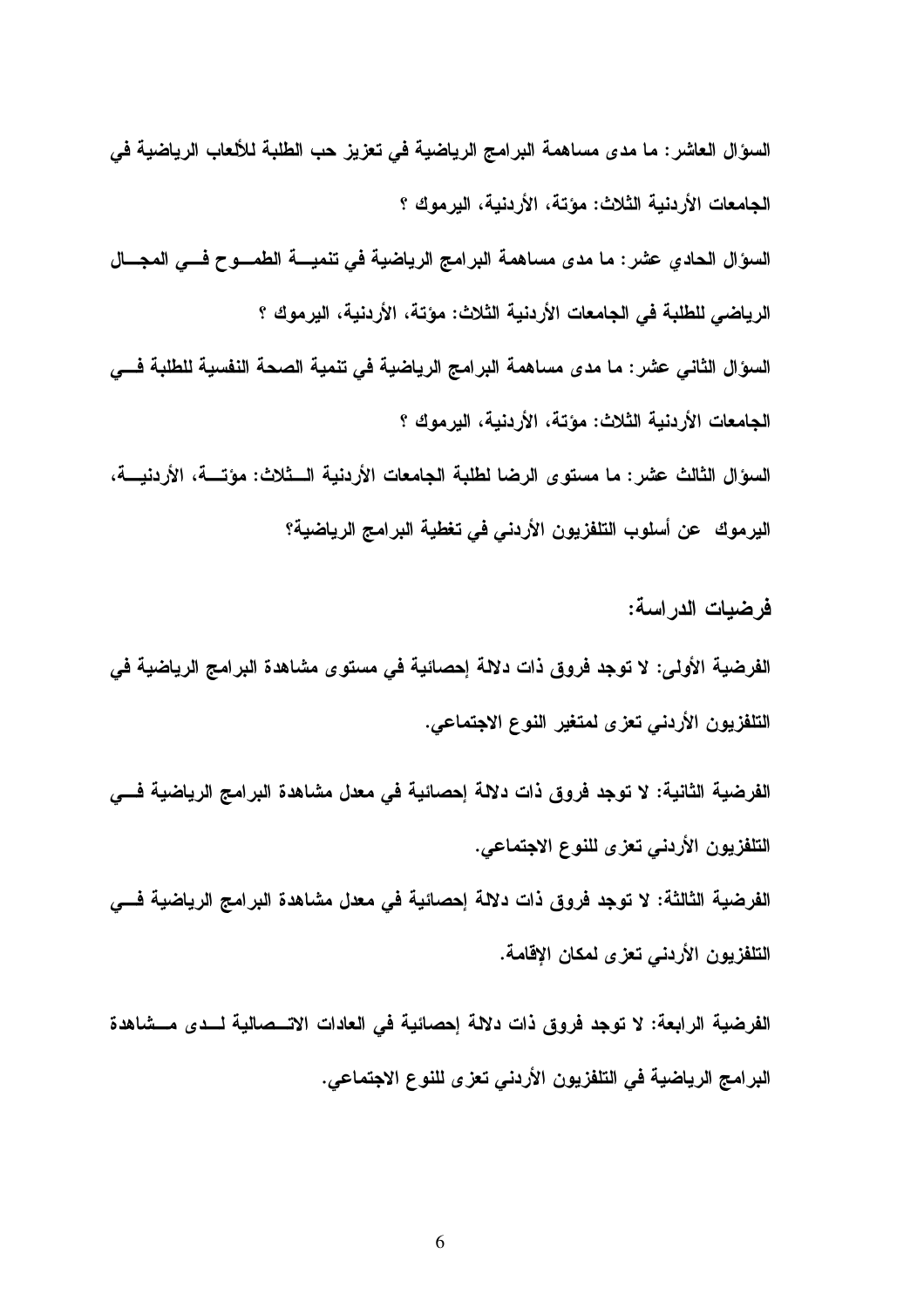الفرضية الخامسة: لا توجد فروق ذات دلالة إحصائية في معدل مشاهدة البرامج الرياضية في التلفزيون الأردنى تعزى للسنة الدراسية للطالب.

الفرضية السادسة: لا توجد فروق ذات دلالة إحصائية في أولويـــات الطلبـــة نحـــو البــــرامج الرياضية في التلفزيون الأردني تعزى للسنة الدراسية.

الفرضية السابعة : لا توجد فروق ذات دلالة إحصائية في أولويسات الطلبــــة نحــــو البــــرامج الرياضية في التلفزيون الأردني تعزى للنوع الاجتماعي.

: حدود الدر اسة:  $6 - 1$ 

**إن حدود الدراسة** الزمانية نبدأ من الشهر الأول (شباط) وحتى أوائل شهر حزيران/ يونيو في عام 2011 (و هي الفترة المحصورة في الفصل الدراسي الثاني من العام الدراســـي الـجـــامعي 2011/2010) إذ تم في هذه الفتر ة تطبيق أداة الدر اسة (الاستبيان) على عينة الدر اسة من طلبة كليات التربية الرياضية في الجامعات الثلاث: مؤتة، الأردنية، اليرموك أما الحدود المكانية فهي طلبة كليات التربية الرياضية في ثلاث جامعات أردنية حكومية وهـــي:

جامعة مؤنة في الجنوب (الكرك)، الجامعة الأردنية في الوسط (عمان)، وجامعة اليرموك فـــي الشمال(إربد).

#### 7–1 : محددات الدر اسة:

بما أن الدراسة أجُريت على شريحة محددة من الشباب الجامعي وفق نظام العينــــة العـــشوائية الطبقية فإنها ستكون صالحة لتعميمها على أفراد العينة أو أفراد مجتمع الدراسة فقط، وربمـــا لا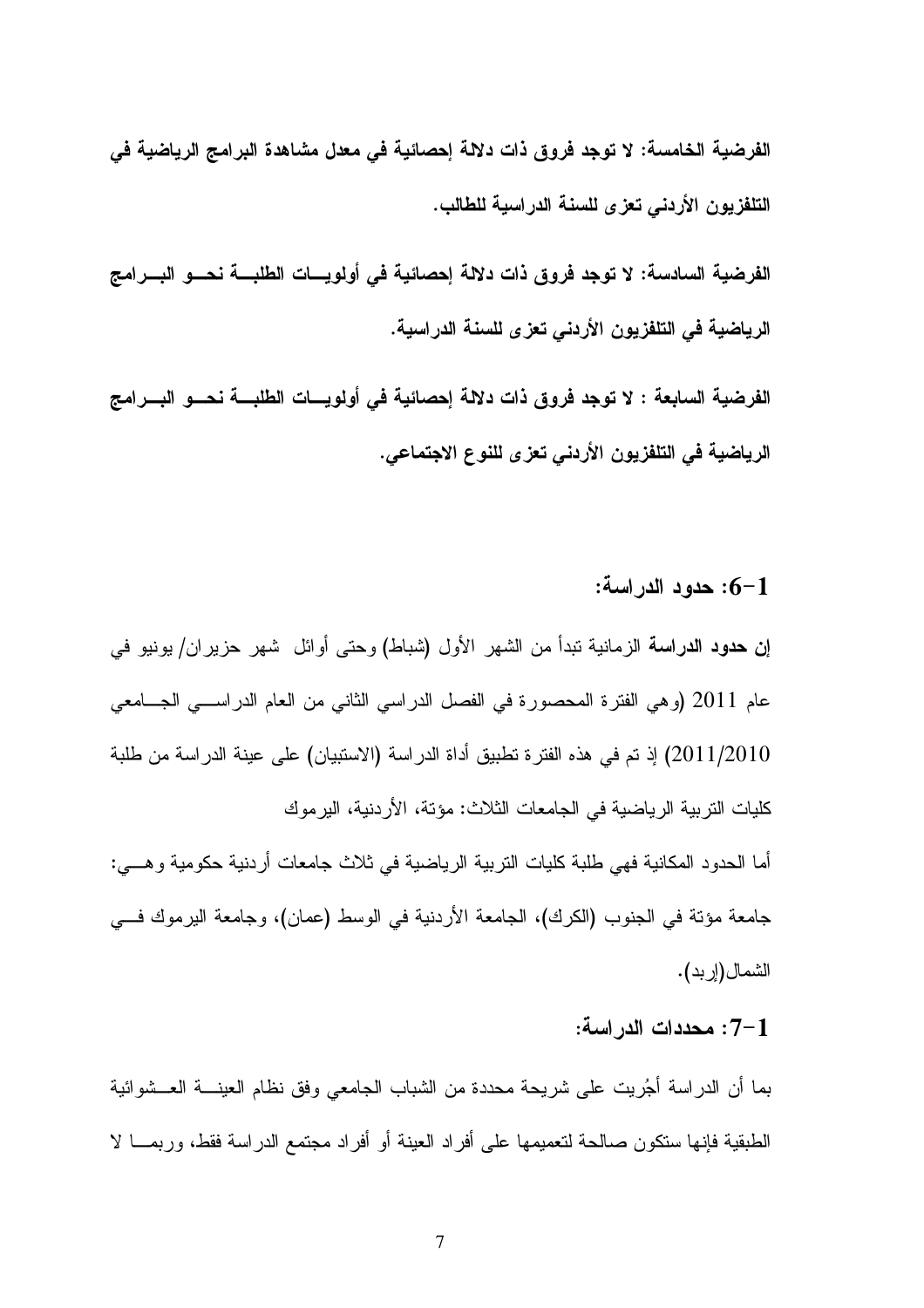ينطبق ذلك على شركتح أخرى من الطلبة الجامعيين أو الشباب في المجتمع لاختلاف الخصائص و الظر و ف.

كذلك يشار إلى محددات الاستبيان، إذ إن الاستبيان عموما قد يعاني من عدم دقـــة الاســـتجابات للمبحوثين أحيانـا، أو أن بعض المبحوثين قد يمتنعون عن تقديم إجابـاتهم. لكن طبيعة الـــشريحة التي طبقت عليها الدر اسة، من شأنها التخفيف من تلك المحددات، باعتبار أن طلبـــة الجامعـــات لديهم نفهم جيد لتطبيق الاستبيان، خصوصا أن مجال تخصصهم العلمي في التربية الرياضــــية، ويفترض أن نكون استجاباتهم أكثر دقة .

1–8: مصطلحات الدر اسة:

**التلفزيون:** يعرف النلفزيون حسب بعض المعاجم بأنه "وسيلة من وسائل الاتصال تعتمد علــــ<sub>ي</sub> الصورة والصوت في آن واحد"، وكلمة (TELEVISION) مكونة من مقطعــين، TEL ومعناهــا

المكان البعيد، و VISION ومعناها رؤية، أي نقل الصورة من بعيد. (شطاح،2007، 12) الثقافة (المعرفة) الرياضية:المقصود بالثقافة الرياضية هي كل المعلومات الرياضية التي لــدى الفرد ونشمل القيم والمعتقدات والمواقف والأراء التبي نخص المجال الرياضيي وكذلك السلوك

الرياضي، فهي أعم وأشمل من الموقف والاتجاه.(عويس وعبد الرحيم، 1997، 45) **الإعلام الرياضي:** هو عملية نشر الأخبار والمعلومات والحقائق الرياضــــية وشــــرح القــــوانين والقواعد الخاصة بالألعاب والأنشطة الرياضية للجمهور بقصد نشر الثقافة الرياضية بين أفــراد المجتمع ونتمية وعيه الرياضي.(عويس وعبد الرحيم، 1997، 22)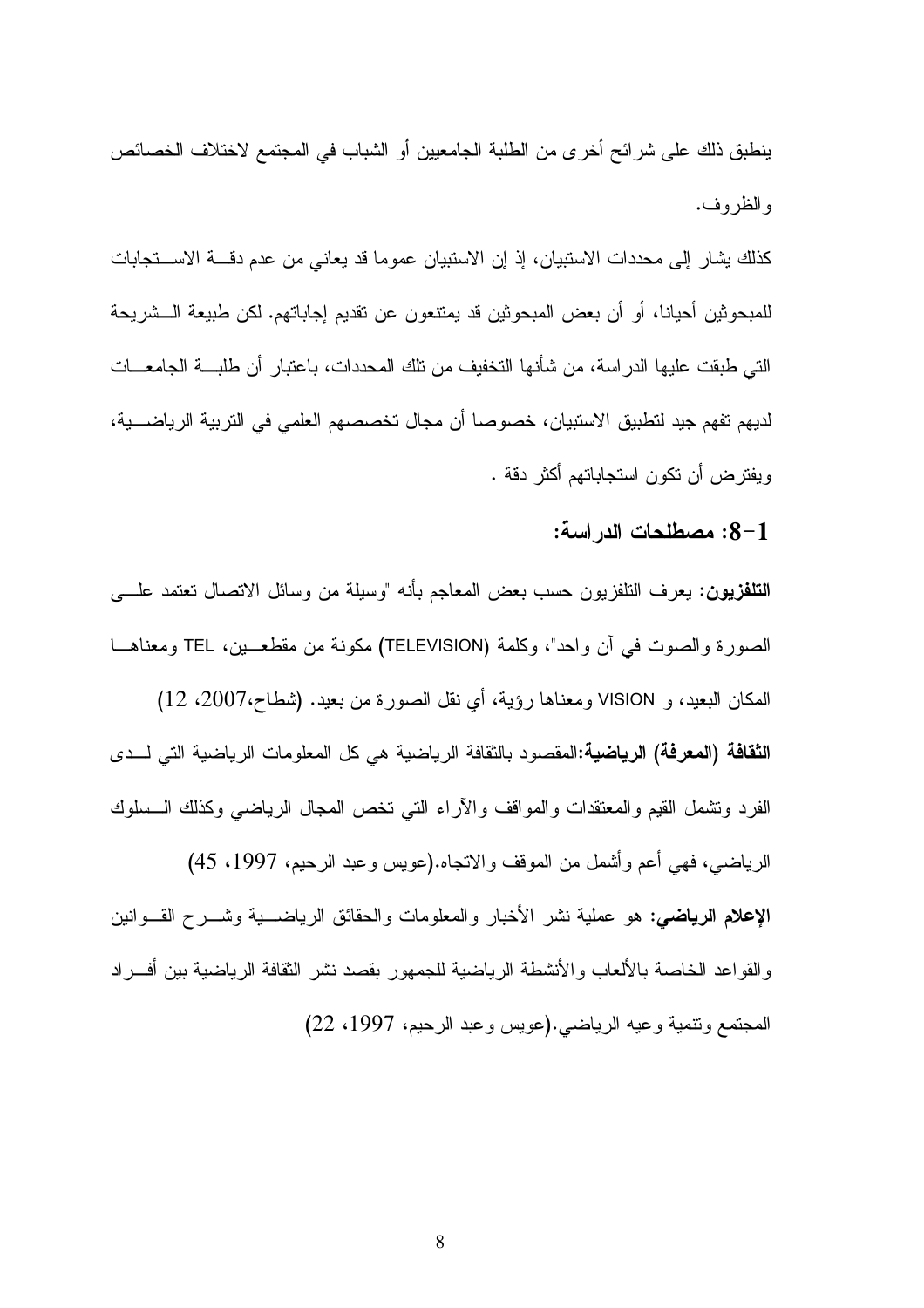**التلفزيون الأردني:** التلفزيون الرسمي في المملكة الأردنية الهاشمية، وهو مؤسسة حكومية تتبع لمؤسسة الإذاعة والنلفزيون. تم إرساء حجر الأساس لمبنى النلفزيون فسي 11 تصـوز 1966 بدء العمل بأربع ساعات بث يوميا وازدادت لاحقا لتغطي كامل ساعات اليوم .

تحول التلفزيون الأردني إلى نظام الألوان اعتبارا من العام 1974, وكان تحقيق الاندماج بسين الإذاعة والنلفزيون عام 1985 من أجل إحداث نكامل بين جهازين مهمّين إثر صــــدور فـــانون مؤسسة الإذاعة والتلفزيون في ذلك العام . (موقع النلفزيون الأردني على الإنترنت)

9-1: المصطلحات الاجر ائبة:

الدور Role : ويقصد به مساهمة برامج التلفزيون الأردني في نتمية ونشر الثقافة الرياضية من وجهة نظر الطلبة المبحوثين.(الباحث)

**وتعرف من الناحية الإجرائيــــة:** بأنها مجموعة البرامج التي تخص الألعاب الرياضية، وتـــشمل المعارف النبي نساعد على الإلمام بقواعد وقوانين الألعاب ومعرفة أخبار الأنـــشطة الرياضــــية المختلفة وتشمل أيضا المعارف المتعلقة بالصحة الرياضية وتشمل كذلك كل الصور والبيانـــات المتعلقة بالأنشطة الرياضية المختلفة. (الباحث)

**البرامج الرياضية:** هي أية برامج نبث عبر شاشة النلفزيون نتعلق بـــالأقوال أو بالأنـــشطة أو الأخبار أو الصور الرياضية، بغض النظر عن القالب أو الشكل الذي نقدم به.(الباحث) **طلبة كليات التربية الرياضية :** هم كل الطلبة من الجنسين (ذكورا وإناثا) المسجلين فـــي كليـــة النَّربية الموزعين على السنوات الدراسية الأربع في الجامعات الأردنية الثلاث : مؤتة، الأردنية، الير مو ك. (الباحث)

**دافعية المشاهدة:** أي فيما إذا كانت نتم بتخطيط أو بالصدفة العابر ة.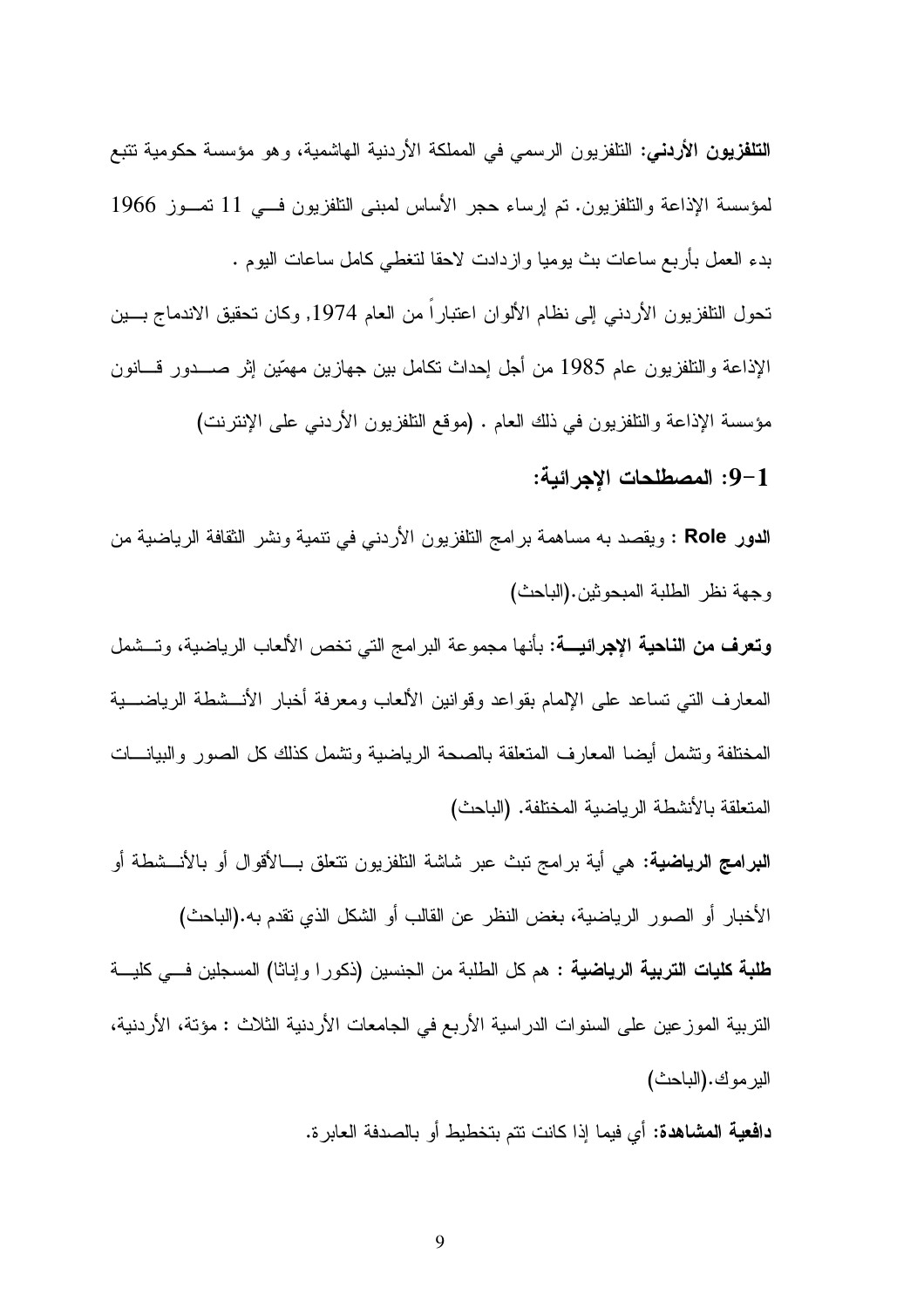**الـعادات الاتصاليـة:** هي الـعادات التـي يمارسـها المشاهدون أنثـاء متابـعة برامـج النافزيون من حيث مستوى المشاهدة، ومن حيث وقت المشاهدة وونيرتها، ومن حيــث معــدل مجمــوع ســـاعات المشاهدة، ومن حيث "الوضعية الاجتماعية للمشاهدة".(الباحث)

مستوى المشاهدة: ويقصد بها ونيرة المشاهدة أو مــدى انتظامهـــا (دائمـــا، غالبـــا، أحيانـــا، نادر ا).(الباحث)

**أوقات المشاهدة:** ويقصد بها أوقات المشاهدة في النهار أو في الليل أو حسب وقت بث البرامج الرياضية. (الباحث)

**الحرص على المشاهدة:** وهي نشير إلى مدى الاهتمام أو الاصرار على المشاهدة. (الباحث)

**الوضعية الاجتماعية أثناء المشاهدة:** ويقصد بها طبيعة الموقف الاجتماعي الذي يكــون فيـــه المشاهد حين مشاهدته للبرامج الرياضية، وذلك من حيث اشتراكه مع بعض أفـــراد الأســــرة أو بعض الأصدقاء أو منفردا أو ضمن جمهور عام. (الباحث)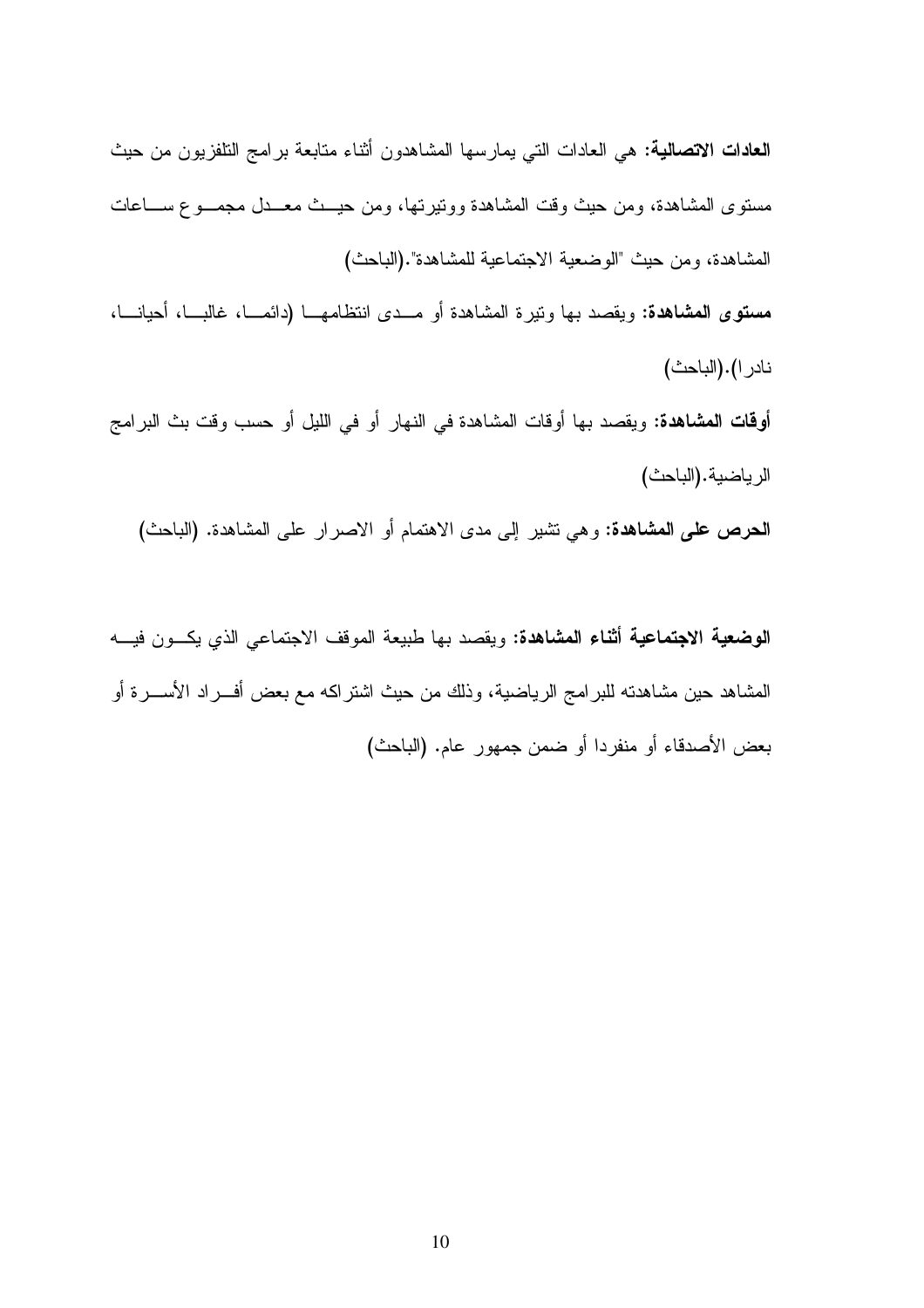#### الفصل الثانى: الإطار النظري والدراسات السابقة

#### 1-2: مقدمة:

بِتزايدِ الاهتمام بالرياضة على كافة المستويات يوما بعد يوم، ولا يوجد خــــلاف علــــي أهميــــة الرياضة في نتمية شخصية الفرد، وكذلك في المساهمة في جهود النتمية الـشاملة علـــي كافــة المستويات، ولذلك فإن الإعلام الرياضيي بات يحظى بمزيد من الاهتمام في وســـائل الإعــــلام المختلفة، خصوصا النلفزيون بعد أن نبين أن البرامج الرياضة المعروفة مـــن خـــلال وســــائل الإعلام بمكن أن تكون تجارٍ ة رابحة للكثير من الجهات التي تعمل في هذا المجال، سواء كانت من شركات إعلان ونرويج إلى الشركات المعلنة في مختلف المجالات.

وبسبب نلك الأهمية التي نكتسبها الرياضة بشكل عام، ومن ثم الإعلام الرياضي بشكل خـــاص، فقد بات التخطيط الإعلامي ومن قبله التخطيط النتموي يولى اهتماما كبيرا بسذلك الحقسل مسن النشاط الإعلامي، بخاصة إن الرياضة نعني بفئات الشباب بالدرجة الأولى، نلك الفئات التي نعد أكبر شرائح المجتمع في الدول النامية بشكل خاص، ولذلك فإن أمر الرياضة والشباب ووســـائل الإعلام يتطلب الدراسة المستمرة والمتجددة كبي يتوفر لكل المعنيين بفئة الشباب ومنهم وســـائل الإعلام ما يكفي من البيانات والمعلومات للوصول إلىي أهداف وخطط متجددة ترتقي بسالمجتمع بكافة فئاته وبفئة الشباب خصوصا التي تحتاج إلى المزيد من الرعاية.

وبالرغم من عدم وجود انفاق بين علماء الاتصال الجماهيري على الكيفية التي تؤثر بها وسائل الإعلام بصفة عامة والإعلام الرياضيي بصفة خاصة على الجمهور، إلا أن هناك إجماعا علـــي تأثير نلك الوسائل. ولهذا أصبح تأثير وسائل الإعلام الرياضي على الجمهور مجالا ضخما قائما بذاته له نظرياته وابحاثه الخاصة . (عويس وعبد الرحيم، 1997، ص 29).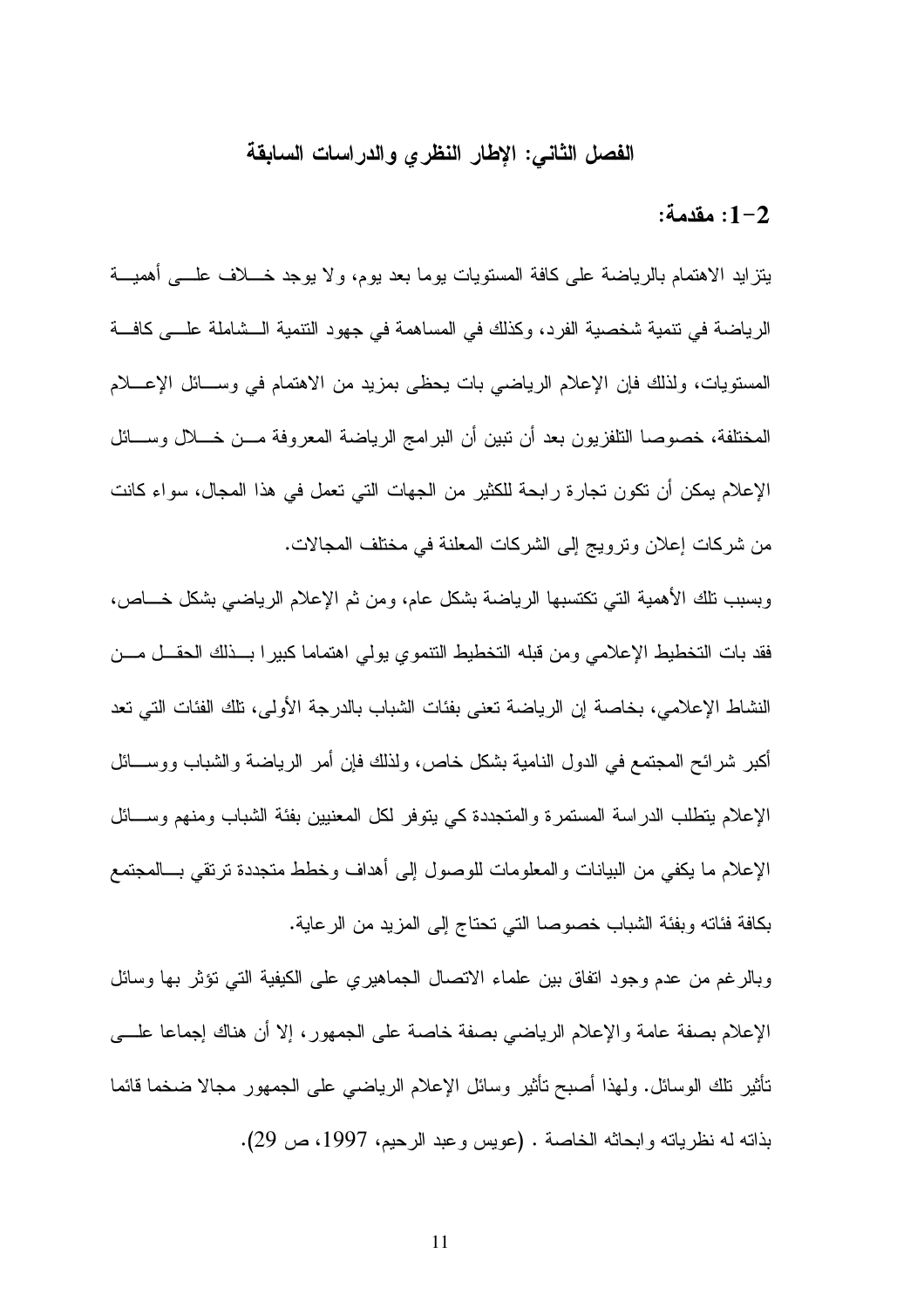ويبدو أن النظريات التي نتاولت تأثير الاتصال الجماهيري على المتلقين ندور في حلقة أو فسي دائرة، ذلك أننا نجد أن نظرية ما نصبح هي النظرية السائدة والمنتشرة في وقت من الزمن، وقد تطول أو تقصر، فتظهر بدلًا منها نظرية أخرى قد لا تكون مفاهيمها هي ذات مفاهيم النظريــــة الأولِّي ثم تصبح هي النظرية السائدة، وبعد فترة أخرى قد نعود مرة أخرى لنظرية كانت سائدة في زمن مضبي.(طلعت،2003، ص97) وهذا ما يفسر قيام بعض البـــاحثين فـــي الدراســـات المختلفة بنبني نظريات مختلفة رغم أنها نتتاول المجال نفسه أو المشكلة نفسها، وهذا في حد ذاته لا يعدّ نقصاً بالضرورة بقدر ما يعدّ نكاملاً في الدراسات وتعاونا بين النظريـــات والدراســـات لتفسير ظاهرة الاتصال والإعلام، هذه الظاهرة متعددة الجوانب باعتبارها ظاهرة إنسانية متغيرة ومنطورة ومننوعة من مجتمع لأخر ومن مرحلة زمنية لأخرى، ومن حقل لأخر.

ويرى أحد الانجاهات أن نأثير ما نعرضه وسائل الإعلام في المجال الرياضـي علـى الـجمهـــور يحتاج إلى خبرة طويلة حتى نظهر أثاره من خلال عملية نراكمية ممتدة زمنيا نقوم على نغيير المواقف والمعتقدات والقناعات الرياضــــبة ولـــــبس علــــي التغييــــر المباشــــر الأنــــي لــــسلوك الإنسان.(الحضيف، 1994، 31)

وهناك من الباحثين من يرى بأن من المبادئ الأساسية لتحقيق التأثير القوى لوســـائل الإعــــلام والاتصال نتمثل بما يلي (العبد الله، 2010، 288):

1– إعادة الرسائل الإعلامية والاتصالية على مدى زمني معين (النكر ار). 2– التركيز على جمهور معين تستهدفه الرسالة الإعلامية والاتصالية. تحديد الأهداف بعناية لكي يقوم القائم بالاتصال بإنتاج رسائل منسجمة مع هذه الأهداف. ولقد انضح أن العلاقة بين المُنتج – والمؤسسة – والموضوع – والجمهور هي علاقة معقــدة جداً تستعصبي على المنطق الحسابي البسيط المتمثل في درجة إقبال الجمهور، المستوى، وعدد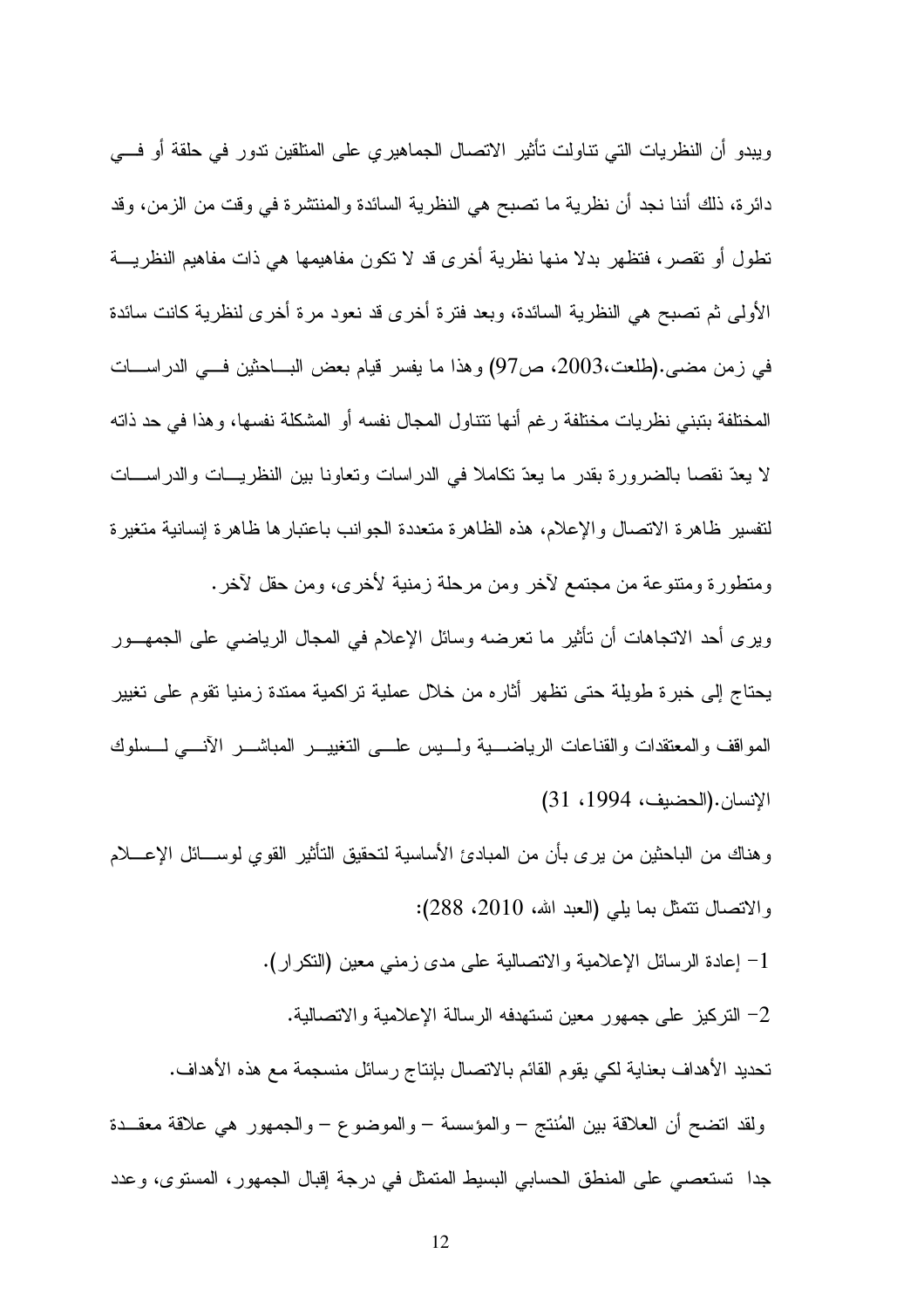القراء، والنجاح، والمبيعات، وغير ذلك. ومن الناحية الاجتماعية الثقافية نجد أن الجماهير ٍ هـــي عبارة عن كيانات مصطنعة ومعقدة للغاية، فقد يحركها بشكل مؤقت موضوع معين في ظروف شديدة الاختلاف والنتوع، وبدرجات متفاوتة من الإقبال، والمعرفة، والانتباه، ولكن في جميـــع مجالات الإنتاج الثقافي هناك محاولة مستمرة ومنطقية في إطار المؤسسة الاجتماعيــــة لإنتــــاج موضوعات نتاسب جماعات معينة من الناس قابلة للزيادة (روى،2006، 73) وهذا يعنــــي أن على وسائل الإعلام الاستمر ار بالاهتمام بدر اسات الجمهور ليس بوصفه عددا كبير ا من الأفر اد المشاهدين، بل بوصفه عددًا من الشرائح الاجتماعية والديموغرافية التــــي تتتــــوع احتياجاتهــــا الإعلامبة والنقافية.

إن الإعلام الرياضي بأنواعه المختلفة من صحافة رياضية وبرامج رياضية إذاعية وتلفزيونية يؤثر. تأثير ا كبير ا في الوقت الحالي على تهيئة الر أي العام لقبول أو رفض القرار ات التي تصدر عن أي هيئة أو مؤسسة رياضية.

ويجب، أن يتنبه المخططون لوسائل الإعلام، والمختصون بعمليات النتمية المجتمعيـــة الـــشاملة إعطاء شرائح الشباب أهمية مناسبة في التخطيط الإعلامي باعتبار أن الشباب هم عماد الـــوطن وقياداته في المستقبل القريب، ولا بد أن نشبع حاجاتهم المعرفية والنفــسية والنعليميــــة ومنهــــا الحاجات الرياضية التي تتضمن كل تلك الأبعاد، لذلك كان لا بد من وجود تخطيط استتراتيجي وسياسة مدروسة من خلال البرامج المختلفة التي نقدم في وسائل الإعلام الوطنية ومنهـــا مـــا يخص الرياضة كشأن نقافي اجتماعي ونربوي علىى وسائل الإعلام الوطنية الاهتمام بسه أشسد الاهتمام.

وأنه من ضرورات التخطيط الإعلامي الرياضي القيام بدراسات دورية في هذا المجـــال، فــــلا نركن إلى الدراسات السابقة حتى لو أعدت في الحقل نفسه، وحول الشريحة نفـــسها، ذلـــك أن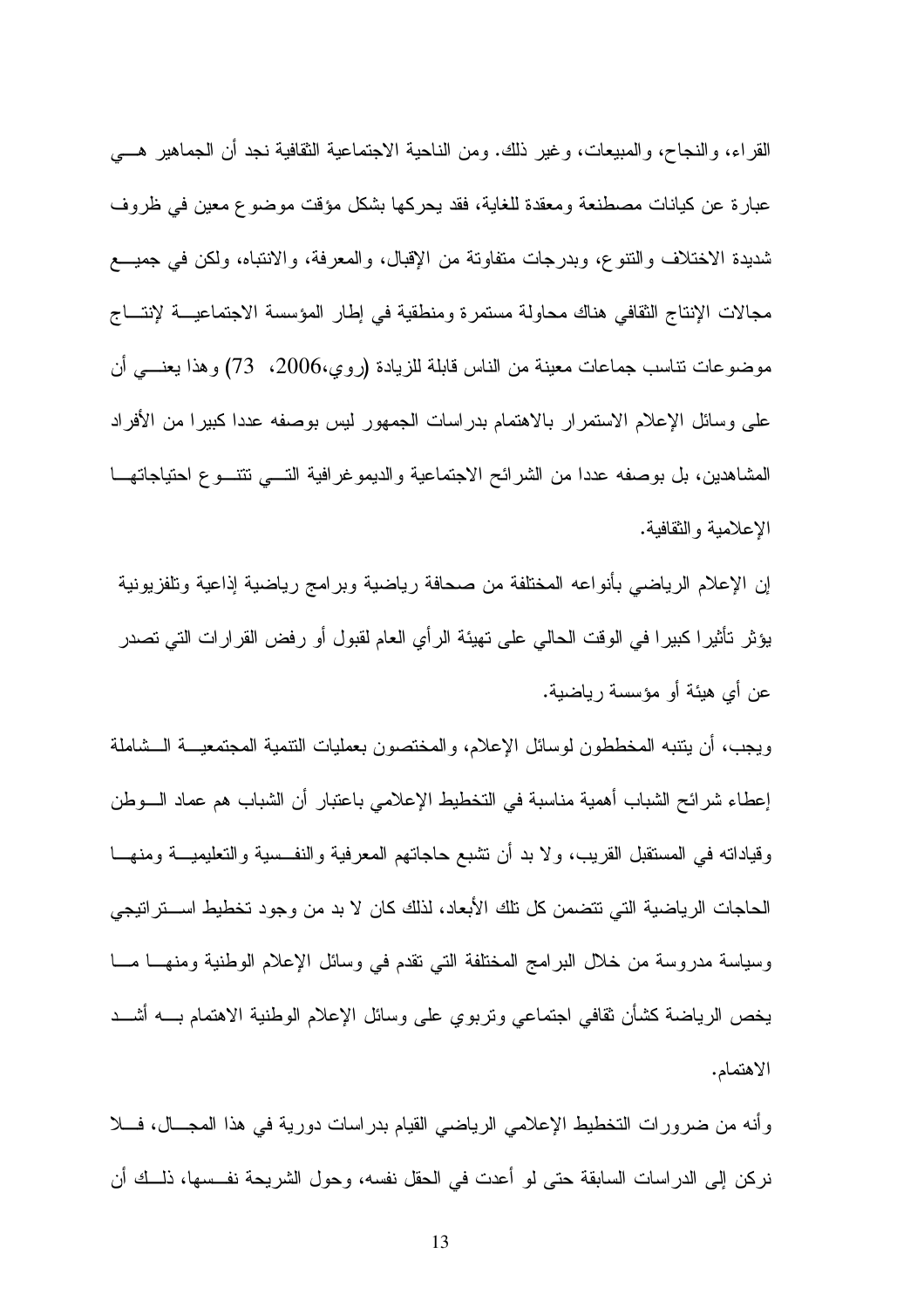حيثيات المجال لا بد أن تتغير وتتطور من وقت إلى آخر ، خصوصا أننا في زمن التغير السريع الذي نلعب فيه وسائل الإعلام دورا كبيرا.

ولا بد للسياسات الإعلامية التي نتتهجها وسائل الإعــــلام فــــي الأردن – كـــذلك– مـــن رؤيــــا استر انيجية شاملة، و هذا ما نوفر ه نوجيهات جلالة الملك عبد الله الثانبي لأولئك المعنيين بوضــــع أسس هذه السياسية في وسائل الإعلام الأردنية بما فيها التلفزيون، وقد جاء في رسالة لجلالـــة الملك إلى جريدة الدستور الأردنية بمناسبة مرور أربعين عاما على صدورها بتساريخ 27 آذار 2007، نأكيد جلالته على" الالتفات بعناية وبحرص لقطاع شبابنا الأردنبي الواعــد، بهــدف عرض المشاكل التي تواجهه ومناقشتها وطنيًا وعلنيًا لترسيخ ثقافة شبابية جديدة، تجسد أفضل القيم الأردنية." ، وفي نهاية الرسالة يوجه جلالته وسائل الإعلام متمثلة بالصحافة الأردنية على تحمل مسؤولية الاهتمام بالشباب الأردني، فائلا: " إنّ الدستور وز ميلاتها الصحف الأخـــر ي، ستكون على قدر مسؤولية رعاية الشباب الأردنبي والالتفات إلى همومه ونتاول قضاياه." (جريدة  $(14677 \cdot 2007)$ الدستور، 2007، العدد

#### 2–2: النظريات المفسرة للإعلام:

كثيرة هي النظريات التي نتاولت نأثير وسائل الإعلام على الجمهور، ولا نستطيع هنا أن نستثني أيا منها، ونعتبر ها كلَّها مفيدة لتبيان جوانب مختلفة من تأثير وسائل الإعلام تجــاه الجمهــور ، ولكننا سنحاول الاستر شاد ببعضها خصوصا نظرية الغبرس الثقبافي، ونظريبة الاشبياعات والاستخدامات، أما الأولىي نقدم مفاهيم مفيدة وجيدة، ذلك أن الرياضة هي أحد جوانـــب الثقافـــة بشكل عام، إذ نعرف الثقافة في أبسط نعريفاتها، بأنها كافة المعارف والعلوم والفنـــون والآداب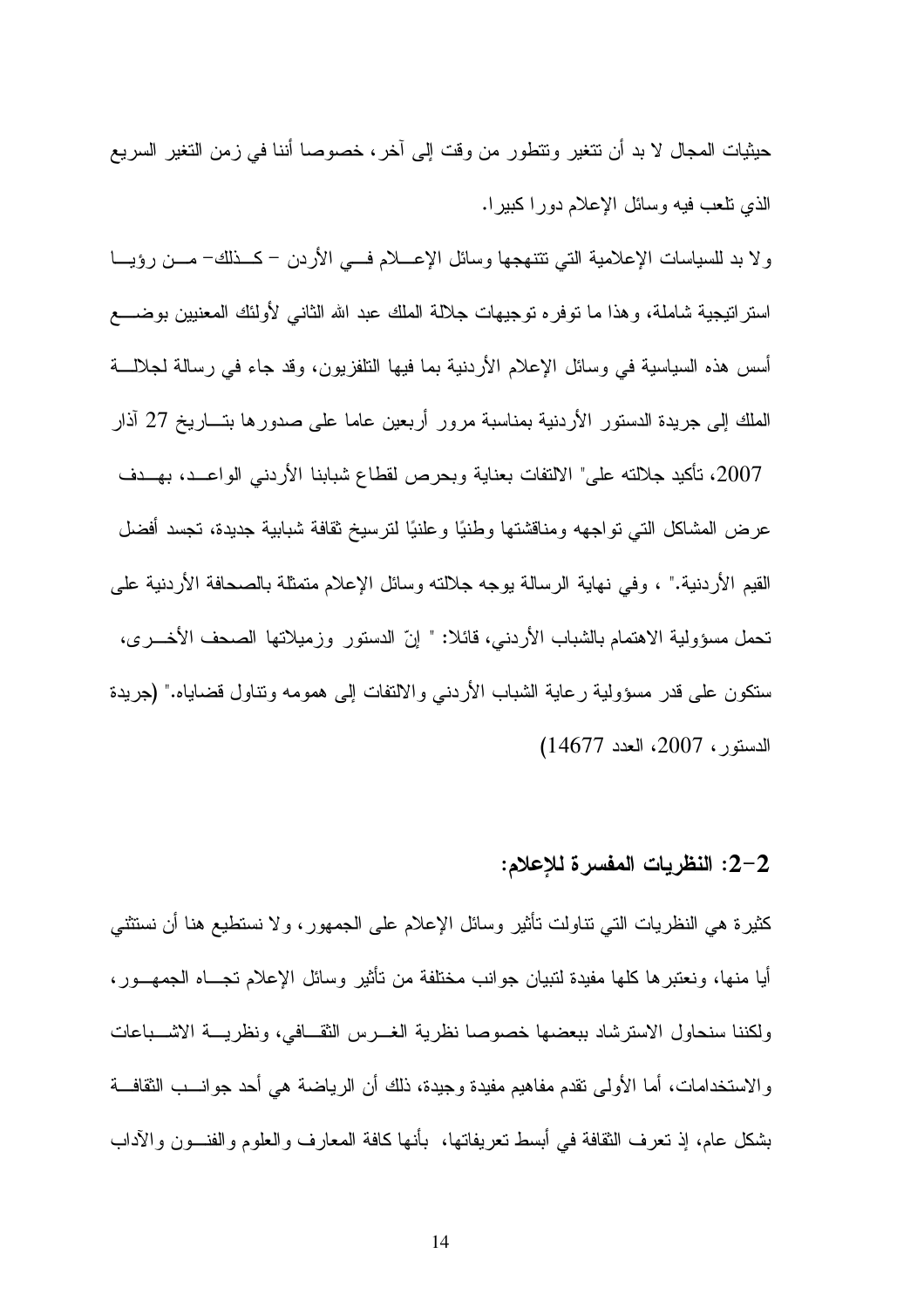النبي يتعلمها أفراد المجتمع أثناء حياتهم، ويعرف عالم الاجتماع بارسونز الثقافة بأنها "تتكون من تلك النماذج المتصلة بالسلوك ومنتجات الفعل الإنساني التي يمكن أن تورث، بمعنى أن تتتقل من جيل إلى جيل بصرف النظر عن الجينات البيولوجية" (نقلا عن: أحمد، 2007، ص 46). لكن وسائل الإعلام غالبًا ما نعتمد ما يسمى النعريف الخاص للثقافة الذي يحاول أن يحصر النـــشاط الثقافي في عدد من المجالات، وكما يورد أبو إصبع (أبو اصـــبع،1999، 43) فـــإن وســـائل الإعلام وخصوصا المطبوعة منها كان لها الفضل في بلورة ملامح هذا المفهوم الخاص. وهــو مفهوم أكثر ارتباطا بمفهوم التتمية الفكرية واكتساب المعارف والأداب والفنون وترفية القـــدرة علي النذوق والمعرفة الشاملة.

وقد نبهت نظرية الغرس الثقافي إلى أن تأثير وسائل الإعلام يجرى من خلال التراكميـــة فــــي عمليات التأثير في المستويات المعر فية (المعلو مات) و كذلك في المستويات النفسية (الاتجاهات). لكن نظرية الغرس الثقافي لا تقدم تفاصيل محددة عن كيفية تراكم الثقافـــة لـــدى المتلقـــين أو المستخدمين، وهي تهتم أكثر بالأثر الوهمي أو المتخيل الذي يجري بناؤه من خلال التعـــرض المكثف لبرامج التلفزيون المختلفة.

و نعدّ نظرية الغرس Cultivation Theory تصويرا تطبيقيا للأفكار الخاصة بعمليـــات بنـــاء المعنبي و نشكيل الحقائق الاجتماعية والنعلم من خلال الملاحظة والأدوار التبي نقوم بها وســائل الإعلام في هذه المجالات. حيث نؤكد الفكرة العامة التي تجتمع حولها النظريات السابقة وهـــي قدرة وسائل الإعلام في التأثير على معرفة الأفراد وإدراكهم للعوالم المحيطة بهـــم خـــصوصـا للأفراد الذين يتعرضون إلى هذه الوسائل بكثافة.

ولذلك نربط هذه النظرية بين كثافة النعرض – مشاهدة النلفزيون بصفة خاصــــة– واكتـــساب المعانبي والأفكار والمعتقدات والصور الرمزية حول العالم الذي نقدمه وسائل الإعلام بعيدا عن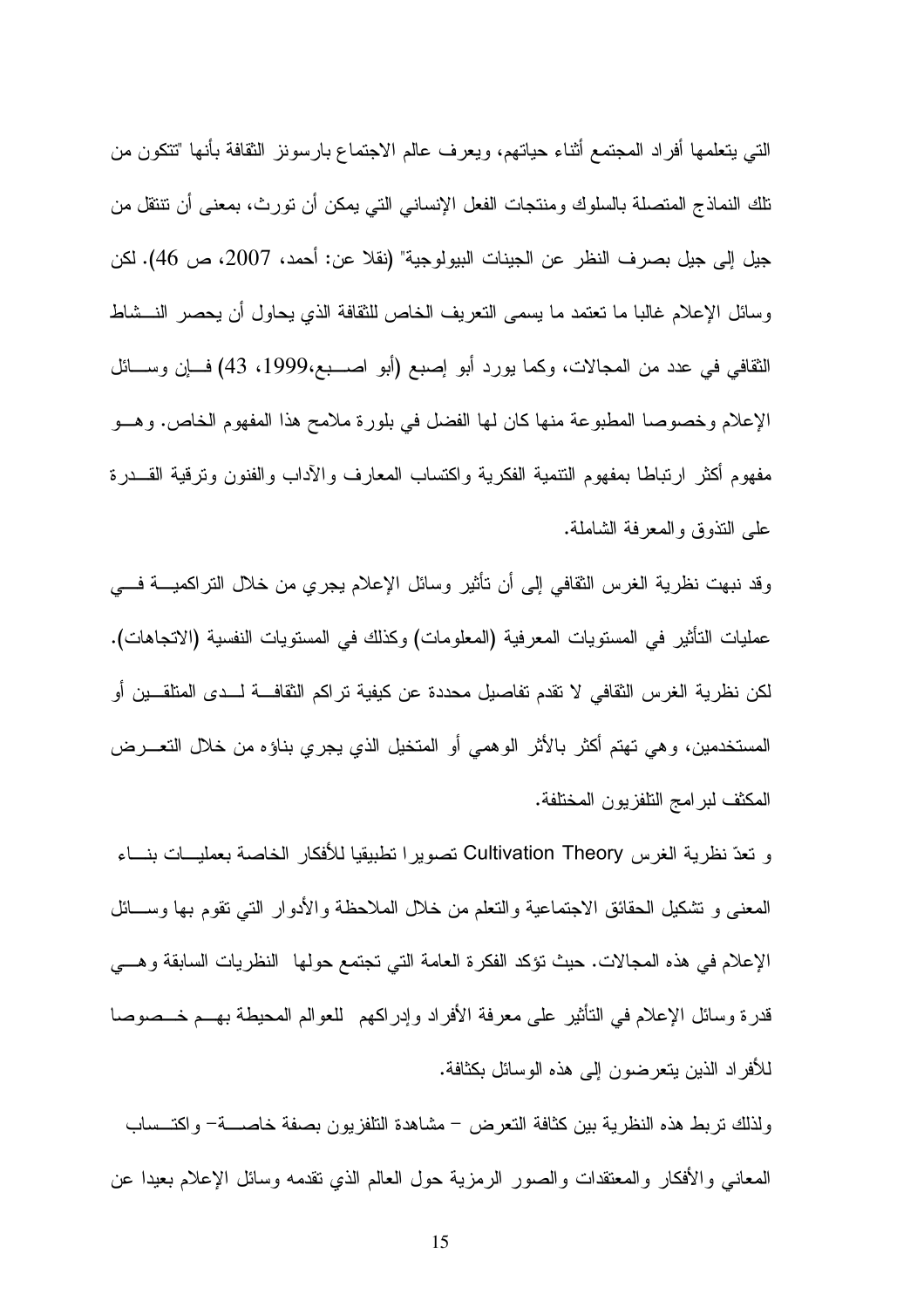العالم الواقعي أو الحقيقي. وترى النظرية أن مشاهدة التلفزيون تقود إلى تبني اعتقاد حول طبيعة العالم الاجتماعي بؤكد الصور النمطية ووجهة النظر المنتقاة التي يتم وضـــعها فـــي الأخبـــار والأعمال النلفزيونية، وقوة النلفزيون نتمثل في الصور الرمزية التي يقدمها في محتواه الدرامي عن الحياة الحقيقية التي يشاهدها الأفراد لفترات طويلة.(عبد الحميد ،1993، 37) تعدّ نظر ية الغر س الثقافي مرجعية نظر ية لهذه الدر اسة لذلك ر غبنا بالإشار ة الموجز ة لها لأنهـــا نقدم مفاهيم مهمة تتعلق بهذه الدر اسة، وذلك في نقطتين أساسيتين: 1- النراكم المعرفي من خلال النعرض الكثيف للنلفزيون.

الحقيقية التي يشاهدها الأفراد لفترات طويلة.

أما نظرية الاستخدامات و الإشباعات Uses and Gratification فهي تعني بالأساس بجمهور الوسيلة الإعلامية التي تشبع رغباته ونلبي حاجته الكامنة في داخله. ومعنى ذلك أن الجمهـــور ليس سلبيا يقبل كل ما نعرضه عليه وسائل الإعلام، بل يمتلك غاية محددة من نعرضه يـــسعى إلى تحقيقها. فأعضاء الجمهور هنا بدرجة ما باحثون نشطون عن المضمون الذي يبـــدو أكثـــر إشباعاً لمهم، وكلما كان مضمون معين قادراً على نلبية احتياجات الأفـــراد كلمــــا زادت نــــسبة اختيار هم له. (عبد الحميد، 1997، ص 111–112)

ومن خلال التركيز على المنلقى فإن هذا النموذج برى أن الأفراد بستعملون الرسائل الاتصالية لأمور كثيرة قد لا يكون لها علاقة بالهدف الذي استهدفه المتصل. ولذلك فإن هذا النموذج برى بأن استخدامات الجمهور للاتصال سوف نلعب دورا وسيطا في عملية التأثير المتوقعة للاتصال. ذلك أن الأفراد بدلا من أن يكونوا مستقبلين لرسائل الانصال فإنهم بسعون إلىي استعمال وســـائل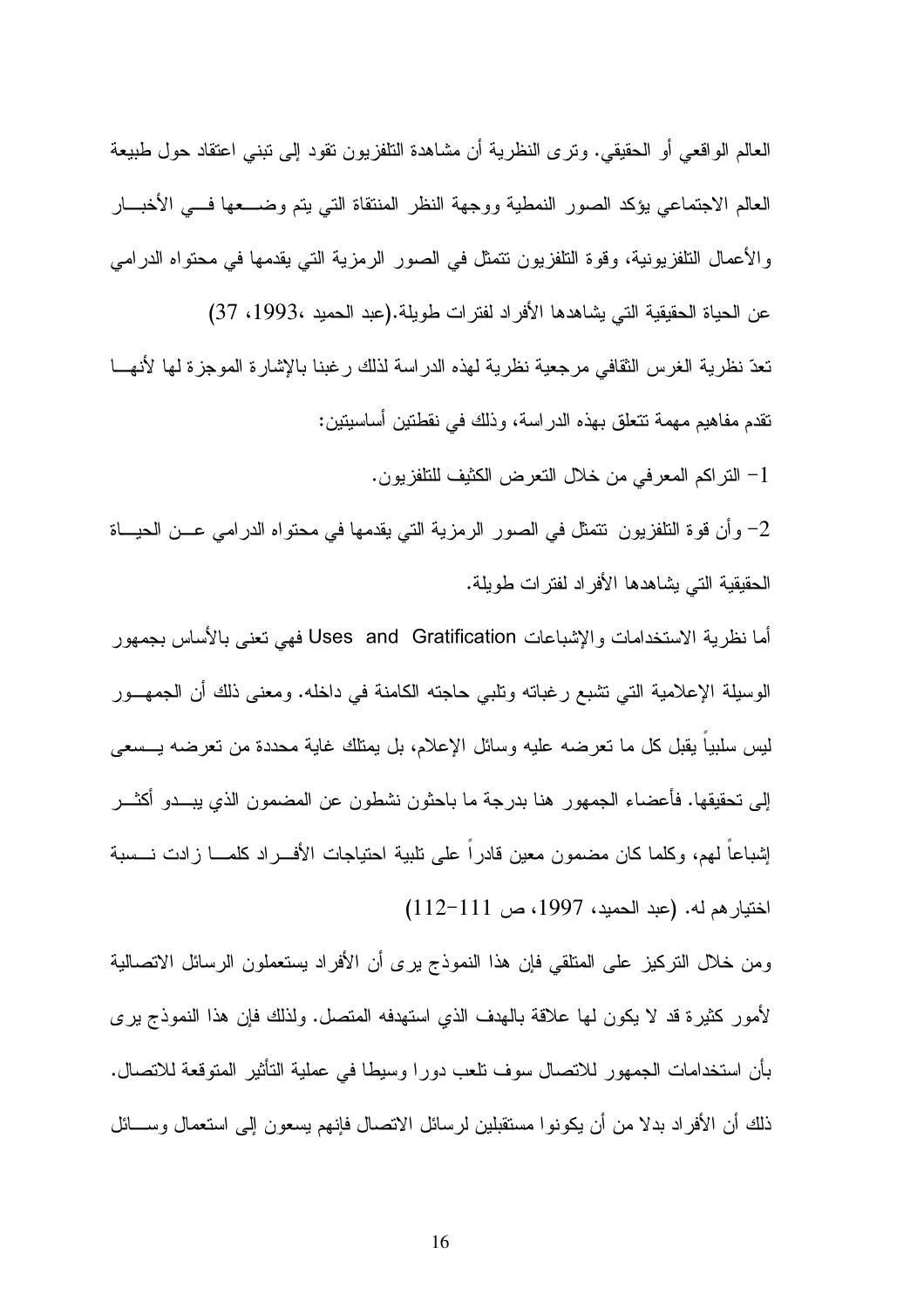الاتصال بما يتعلق مع حاجاتهم، ويشبعون بذلك حاجات عديدة لديهم ليس بالـــضرورة أن يـــتم إشباعها عن طريق وسائل الإعلام (أبو اصبع، 2010 ، 132)

وتستند نظرية الاستخدامات والإشباعات على الافتراضات التالية:

- 1- أن أعضاء الجمهور فاعلون في عملية الاتصال، واستخدامهم لوسائل الإعلام يحقق لمهم أهدافا مقصودة نلبّي نوقعاتهم.
- 2- الربط بين الرغبة في إشباع حاجات معينة، واختيار وسيلة إعلام محددة يرجـــع إلــــى الجمهور نفسه وتحدده الفروق الفردية.
- 3- التأكيد على أن الجمهور هو الذي يختار الوسائل والمضمون الـــذي يـــشبع حاجاتـــه، فالأفراد هم الذين يستخدمون وسائل الاتصال وليست وسائل الاتصال هي التي تستخدم الأفر اد.
- 4- يكون الجمهور علـى علم بالفائدة التـي تعود عليه، وبدوافعه واهتماماته، فهو يستطيع أن يمد الباحثين بصورة فعلية لاستخدامه لوسائل الإعلام.
- 5- الاستدلال على المعايير الثقافية السائدة من خلال استخدامات الجمهور لوسائل الاتصال وليس من خلال محتوى الرسائل التي نقدمها وسائل الاتصال.

وتسعى نظرية الاستخدامات والإشباعات إلى تحقيق ثلاثة أهداف رئيسية هي: النعرف على كيفية استخدام الأفراد لوسائل الإعلام، وذلك بالنظر إلىي الجمهور النشط الذي يستخدم الوسيلة التي تشبع حاجاته وأهدافه. الهدف الثاني: توضيح دوافع اســـتخدام وســـيلة بعينها من وسائل الإعلام، والنفاعل مع نتيجة هذا الاستخدام. أما الهدف الثالث: فهو النركيز على أن فهم عملية الاتـــصـال الـجمــــاهيري يــــاتـي نتيجــــة لاســـتخدام وســــائل الاتـــصـال الجماهيري.(إسماعيل، 2003، 254– 255)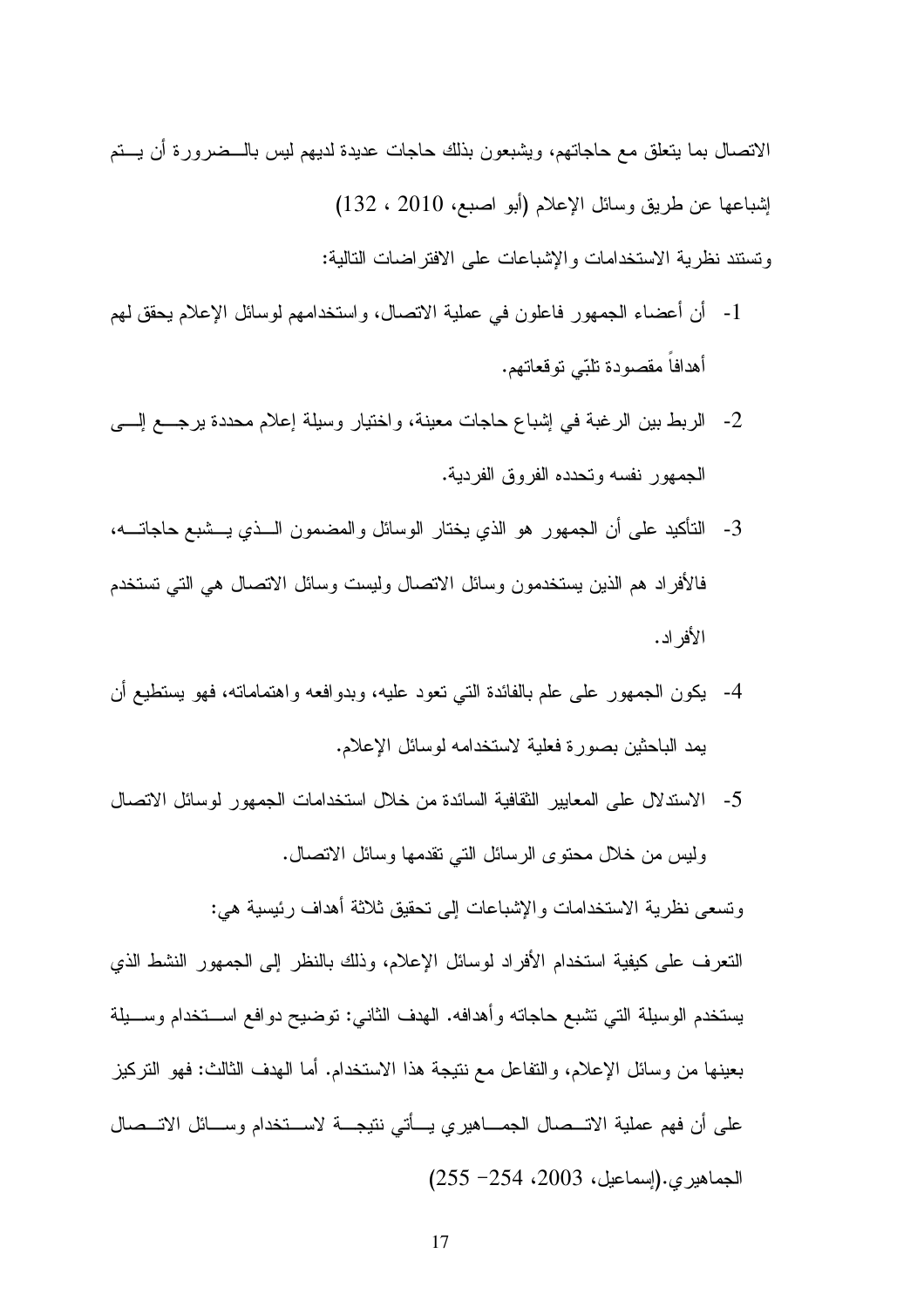ونتألف نظرية الاستخدامات والإشباعات من عدد من النماذج، نشير إلىي أهمها:

## (Katz. E, Etlal,1974) نموذج كاتز وزملاؤه (Katz. E

ير ى كانز أن المواقف الاجتماعية التي يجد الأفراد أنفسهم فيها هي التي تعمل على إقامة العلاقة بين وسائل الإعلام ووسائل الاتصال وإشباع الحاجات،، إذ إن المواقف الاجتماعيـــة بمكـــن أن نسبب النونر والصراع اللذين يشكلا ضغطا على الفرد مما يجعله بسعى إلى اســـنخدام وســـائل الاتصال.(عبد الحميد، 1997، 233)

### (Rosengren ,K,E,1974) نموذج روزنجرين (Rosengren ,K,E, $\rm 1974$

يعرض هذا النموذج مجموعة من العوامل التي تشكل نظرية الاستخدامات والإشباعات التي تبدأ من نولد بيولوجية ونفسية واجتماعية لدى الإنسان،، ونتفاعل هذه الحاجـــات مــــع الـخـــصـائص الفردية والإطار الاجتماعي المحيط بالفرد، وينتج عن ذلك مشكلات فردية وبالتالي نتولد الدوافع لحل المشكلات وإشباع الحاجات، ويتم ذلك من خلال النعرض لوسائل الاتـــصـال أو ممارســــة أنشطة أخرى تحقق الإشباعات المطلوبة.(مكاوي والشريف، 2000، 209)

#### 2−2−2: نموذج بالم جرين وروبين (Rubin,Palm Green  $1982)$

يهتم هذا النموذج بالربط بين استخدام الفرد لوسائل الاتصال والإشباعات المتوقعــة مـــن هـــذا الاستخدام، إذ يتم مقارنة الإشباعات المتوقعة بالإشباعات المتحققة فعليا (العبد، ,17،2005) ويلاحظ أن نظريتي الغرس الثقافي ونظرية الاستخدامات والإشباعات تلتقيان أو تتقاطعان فسي عدد من العناصر أو المبادئ، أهمها أن وسائل الإعلام تمارس ناثيرًا ملموســـا وفـــاعلا علــــي اتجاهات الناس وعلى معارفهم وثقافتهم، وكلتاهما لا نؤمنان بالناثير السريع الـــذي نتــــادي بــــه نظرية الطلقة السحرية، لكن نظرية الغرس الثقافي نبني مسلماتها على أساس ســـلبية الجمهـــور بعكس نظرية الاستخدامات والإشباعات التي تفترض أن الجمهور لِيجابي، فاعل ونشط، وهـــو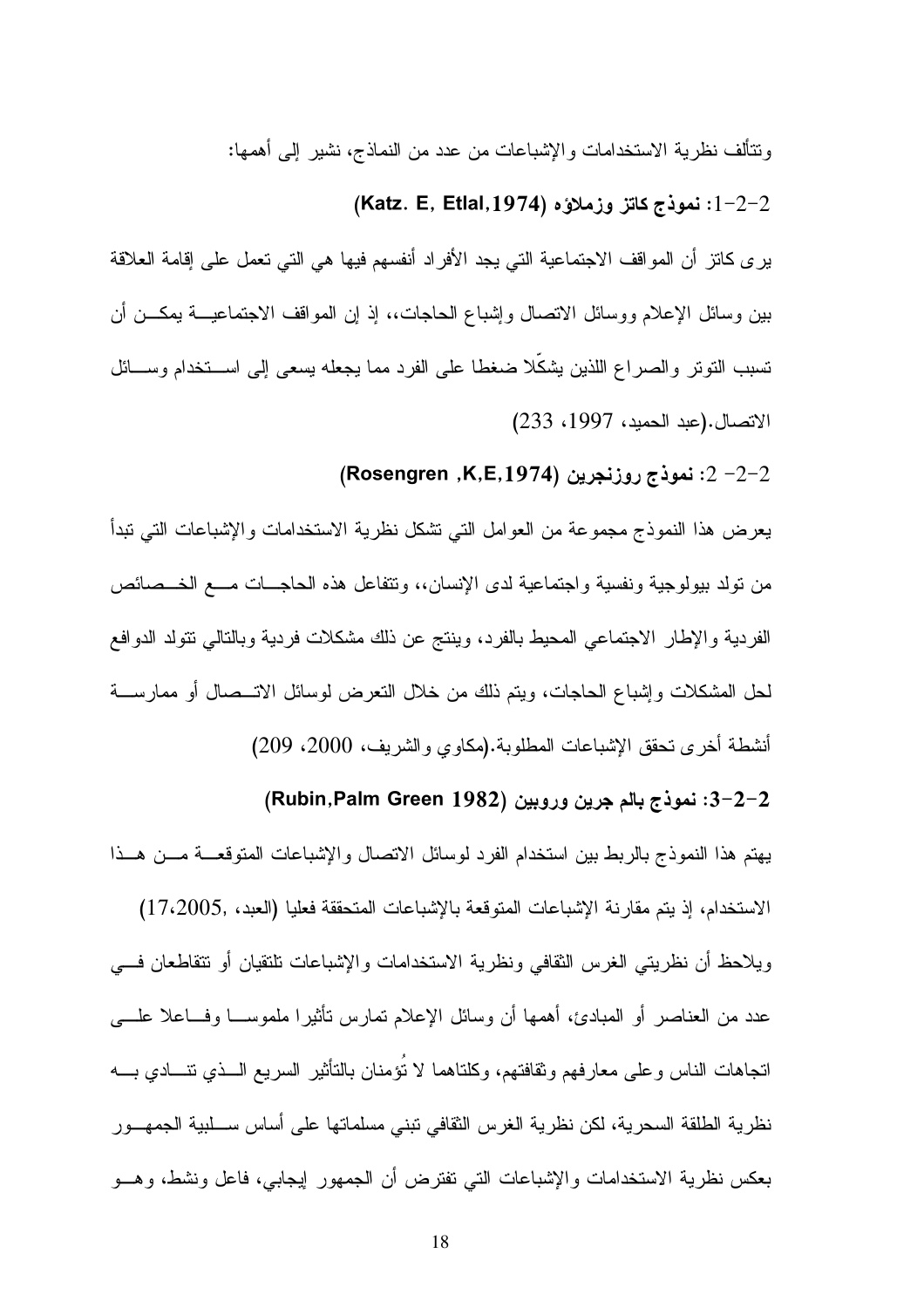الذي بقرر الكثير من إشباعاته وحاجاته، لذلك فهو يستخدم وسائل الاتصال والإعلام لأنها توفر له بعض نلك الحاجات وتحقق له بعض الإشباعات النفسية والاجتماعية والثقافية أو المعرفية. ومن الملاحظ أن هذه النظريات التي أشرنا إليها أنفاً نقدم نفسيرات مفيدة فـــي المـــسائل النــــي تطرحها الدر اسة والأسئلة التي تبحث الدر اسة عن إجابات لها، فجمهور المشاهدين مـــن طلبـــة كليات التر بية، كأى شر يحة أخر ي من المشاهدين، تتأثر بتر اكم مشاهدة البر امج الر ياضية مما قد يؤثر في اتجاهاتها أو طموحاتها أو معارفها الرياضية. كــذلك تقــدم نظريـــة الاســـتخدامات والاشباعات تفسيرات مهمة للبرامج الرياضية التي يسعى الطلبة لمشاهدتها، ذلــك أن رغبـــات الطلبة وتفضيلاتهم من البرامج الرياضية نتتوع لأن رغبانهم وحاجاتهم منتوعة ومتغيرة، وهذه الشريحة من الطلبة ربما نكون من أكثر شرائح المشاهدين إيجابية ونشاطا من حيث البحث عن إشباعات معينة من البر امج الر ياضية، خصوصا ان أفر اد هذه الشر يحة لـــديهم أفكـــار مـــسبقة وخبرات منتوعة في حقل الألعاب الرياضية التي نبث عبر وسائل الإعلام.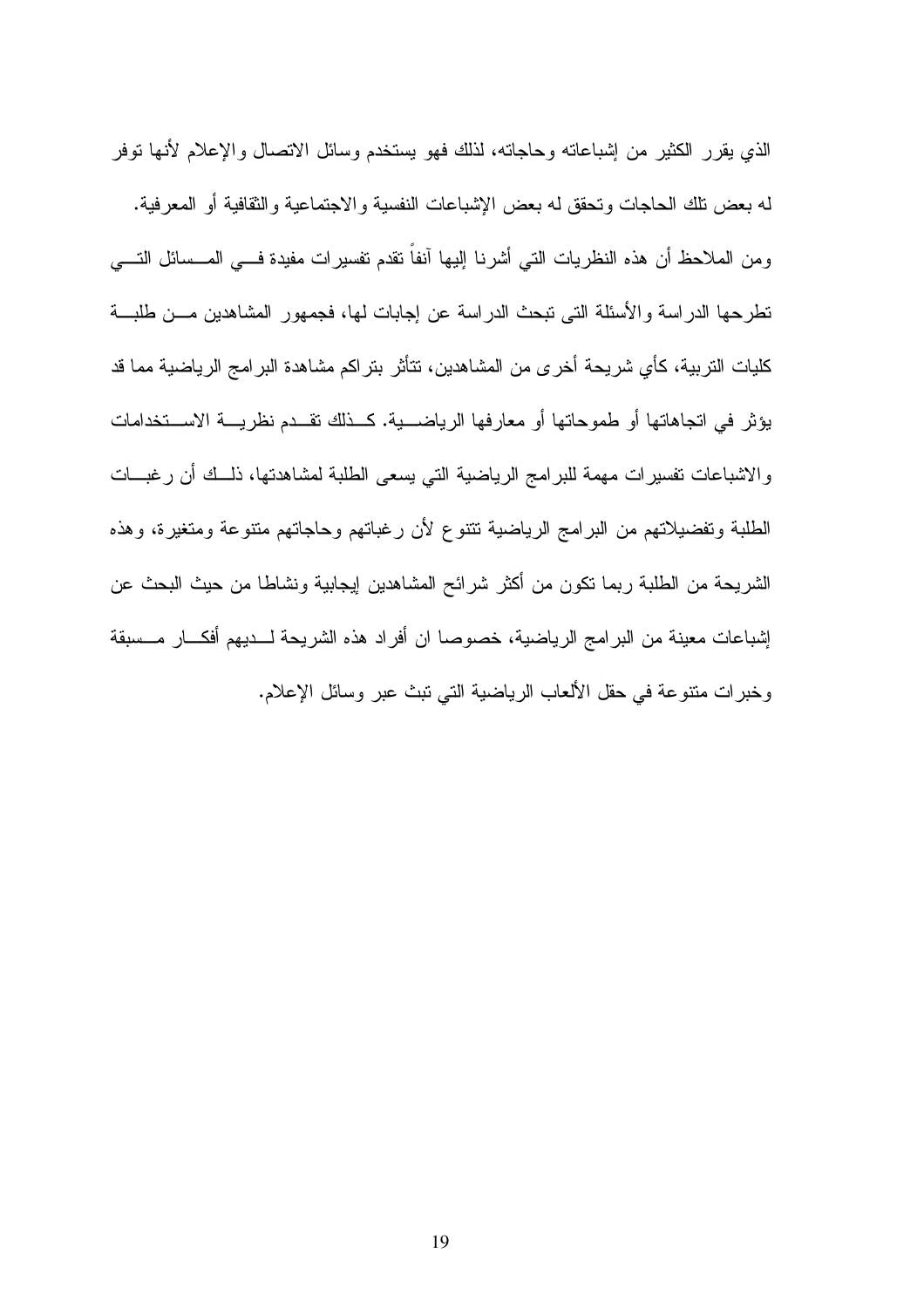#### 3–2: الدر اسات السابقة:

تتنوع الزوايا التبي نتاولتها الدراسات السابقة القريبة من موضوع دراستنا هذه رغم قلسة تلسك الدراسات. ويمكن تصنيف هذه الدراسات بأكثر من تصنيف نشير إلى أحدها وهو الذي يصنف الدراسات إلى ثلاثة أنماط: الأول الدراسات المتعلقة بـــالنلفزيون الأردنــــي عمومـــا، بمختلــف الموضوعات التي نتاولتها، سواء كانت رياضية أو غير رياضية، والثاني الدراسات التي نتاولت الرياضة من الزاوية الإعلامية. أما الثالثة فهي تلك الدراسات التي تناولت دور الإعلام الأردني عموما في مختلف القضايا التي نهم الوطن والمواطن.

وفيما يلي عرض لهذه الدراسات:

اختار (سودان والإمام 1982) در اسة **معرفة دور الصحافة في تنمية الاتجاهات نحو التربيـــة الرياضية لتلاميذ المرحلة الإعدادية في الإسكندرية** ، ومن أهم ما توصلت إليه الدراسة هو أن التلاميذ الذين يواظبون على قراءة الصفحة الرياضية لديهم اتجاهات إيجابية أكثر ممن يواظبون على قراءة الأبواب العادية، كما نوصلت إلى عدم وجود فروق في اتجاهـــات التلاميـــذ بـــين المواظبين على قراءة الصحف العامة أو الرياضية ، وانضح أن قارئي الصحف لديهم اتجاهات لِيجابية أكثر ممن لا يواظبون على قراءتها.

ورغم أن هناك اختلافات كبيرة بين در اسة (سودان والإمام) ودر استنا هذه في المجتمـــع الـــذي أجريت فيه الدراسة وفي الشريحة العمرية التي درستها، إلا أن هذه الدراسة أفادتنا في معرفـــة دور الصحافة في سياق نتمية شخصية الطالب وفي النأنثير على انجاهاته.

– وأجرى (الزعبي، 1992) دراسة بعنوان اتجاهات طلبة الجامعات الأردنيسة نحسو المجلسة **الرياضية في التلفزيون الأردني.** وأظهرت الدراسة بأن ما نسبته (50.7%) من طلبة الجامعات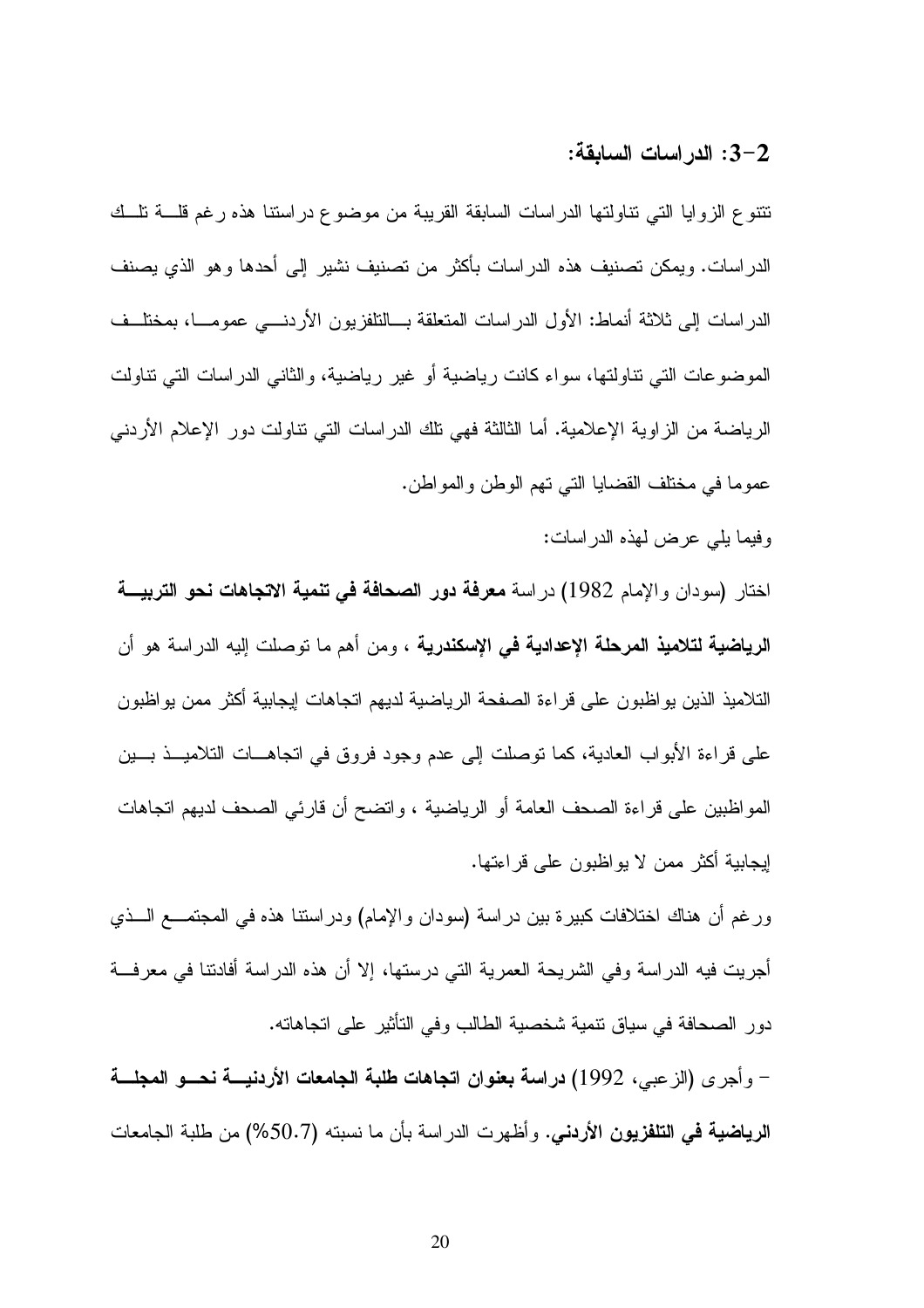الأردنية غير موافقين بالشكل الكلي الإجمالي عن برامج المجلة الرياضية موخلصت الدراسة إلى مجموعة من التوصيات: من أبرزها الاهتمام بتعريف المشاهد بأهداف التربية الرياضـــية ، والنتويع في فقرات المجلة وزيادة عدد مرات العرض، إضافة إلى مشاركة الخبراء في تقــديم البر امج كل حسب تخصصه.

وتختلف هذه الدراسة عن دراستنا الحالية في كونها تعني فقط ببرنامج رياضي واحد من برامج النلفزيون الأردني فيما دراستنا الحالية تهتم بكافة أشكال البرامج الرياضــــية التــــي تبـــث مـــن النلفزيون الأردني سواء القناة الأولى الرئيسية أو القناة الرياضية المتخصصة. لكن هذه الدراسة قريبة من دراستنا من حيث اهتمامها بالرياضة النلفزيونية من ناحية، وهي تهتم أيـــضا بـــنفس الشريحة العمرية (طلبة الجامعات) من ناحية أخرى، مما كان فيه فائـــدة لدراســـننا هـــذه فـــى المراحل المبكرة من إعدادها، خصوصا لناحية تصميم استبيان الدر اسة.

– وفي البحرين، أجرت (الخاجة والبدن 1995) **دراسة حول دور الإعلام البحريني في نــــشر الوعي الرياضي الأولمبي،** وهدفت الدراسة إلى محاولة التعرف على دور الإعلام فـــي نـــشر الوعي الرياضي وذلك لتوضيح العلاقة الوثيقة بين الإعلام والرياضة فسي الوقــت الحاضـــر ، واعتمدت الدراسة على المقابلات والتسجيل، والاطلاع على المراجع والوثائق، مستخدمة المنهج التاريخي، وتضمنت إجراءات الدراسة جميع أفراد مجتمع الدراسة، وكانت نتائجها أن الإعــــلام البحريني يساير النقدم ويقوم بنقديم أفضل الخدمات عن طريق النلفزيون، الراديـــو، الـــصـحافة، المؤسسات التعليمية، و الرياضة للأجيال حرصا منه على تأكيد أهمية الإعلام في المجتمع. وهذه الدراسة كانت مفيدة لدراستنا هذه من جانب أنها تحاول استكشاف فلسفات وسياسات الدولة التي توجه برامج وسائل الإعلام ومنها النلفزيون في سياق تحقيق التتمية البشرية.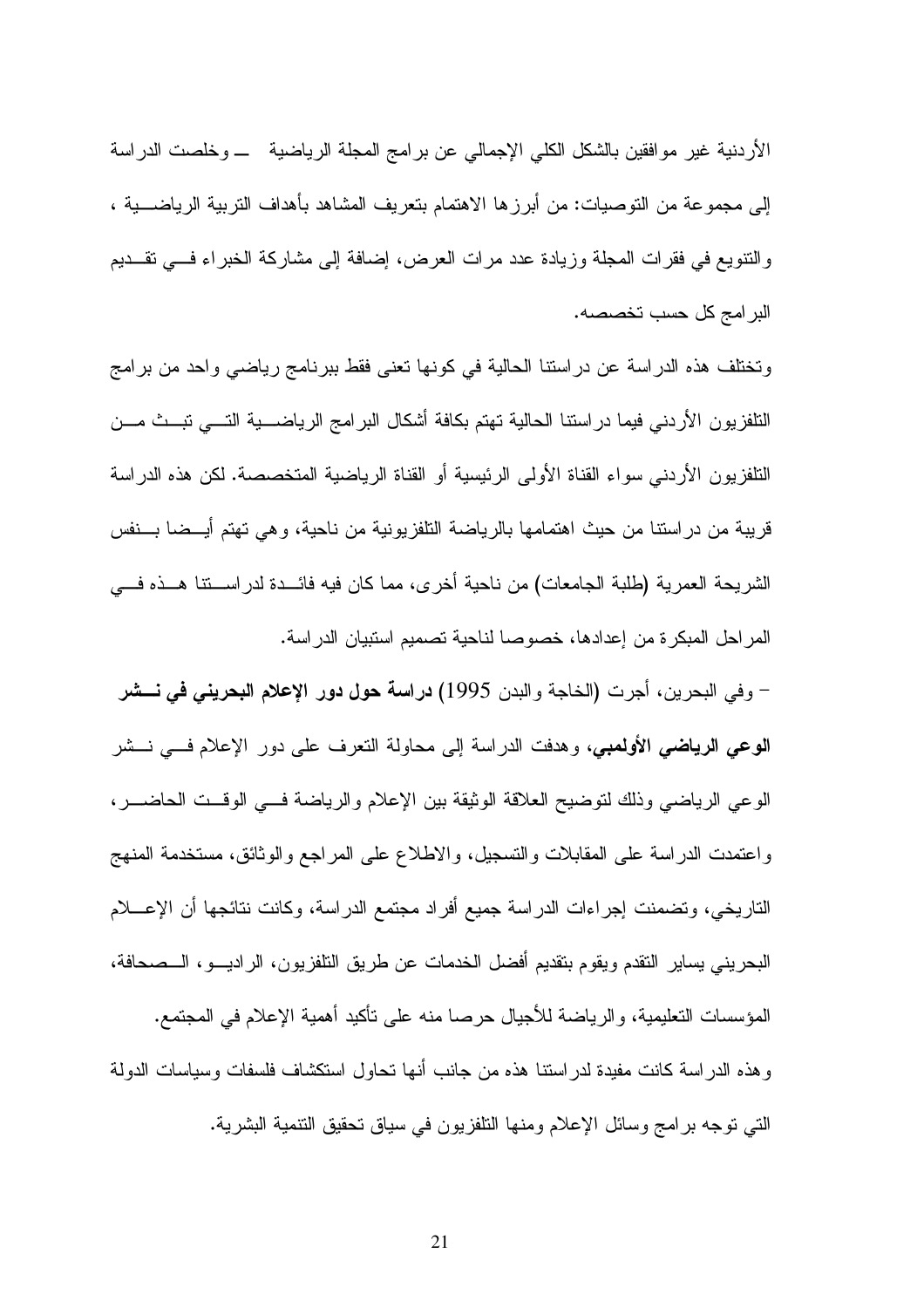و هدفت در اسة (القريني, 1995) ا**لتعرف إلى اتجاهات طلبة كليات المجتمع نحـــو الـــصحافة الرياضية** ، واتضح من خلالها عدم وجود فروق بين الممارسين وغيـــر الممارســـين للنـــشاط الرياضي نحو الاتجاه الكلي للصحافة الرياضية، كما وجد فروق ذات دلالة إحـــصائية بمجـــال العاملين في الصحافة الرياضية وكذلك بين الطلاب والطالبات على البعد الكلي لصالح الطالبات في محال الأهداف.

ولم يستفد الباحث من هذه الدراسة، لكن كان من الواجب الإشارة إلى هذه الدراسة كونها تتناول جانبا معينا من جوانب الإعلام الرياضي (الصحافة الرياضية).

- وفي در استه للتعرف إلى **دور الصحافة في تعميق القيم التربوية والثقافية والاجتماعية في لمجتمع الأردني،** توصل (القضاة، 1997) إلى أن الصحافة الرياضية في الأردن لا تتعامل مع الرياضة كأداة تربوية تسهم في إثراء ثقافة المجتمع وتعزيز القيم التربوية والاجتماعية وقد نفذت الدراسة من خلال استبيان تم توزيعه على المعنيين في قطاع الإعلام الرياضي، بالإضافة إلى در اسة وتحليل محتوى الصحف اليومية و هي(الرأي) و(الدستور) و(الأسواق). وتتمثَّل أهمية هذه الدراسة بالنسبة لدراستنا هذه في كونها نحاول استكشاف الدور النربوي والثقافي والاجتمــاعي للنلفزيون وبرامجه المختلفة في المجتمع الأردني خصوصا في قطـــاع المعنيـــين والمختـــصين بالشأن الرياضبي، وبعض هذه المحاور هي من صلب اهتمام در استنا هذه.

ومن الدر اسات التبي حاولت استكشاف العلاقة بين وسائل الإعلام والرياضــــة وفئـــة المعـــوقين دراسة (هاشم، 2004) الموسومة "تقويم إستراتيجية وسائل الإعلام الرياضى للمعــاقين فـــي مصر"، هدفت الدراسة إلى تحديد المعالم الرئيسة لإستراتيجية الإعسلام الرياضـــي المـــصري للمعوقين )صحافة، إذاعة، تلفزيون (ونقويم إستراتيجية الإعلام الرياضيي المصري للمعـــوقين لإبراز نقاط القوة والضعف، ووضع خطة مقترحة لإستراتيجية الإعلام الرياضــــى المـــصري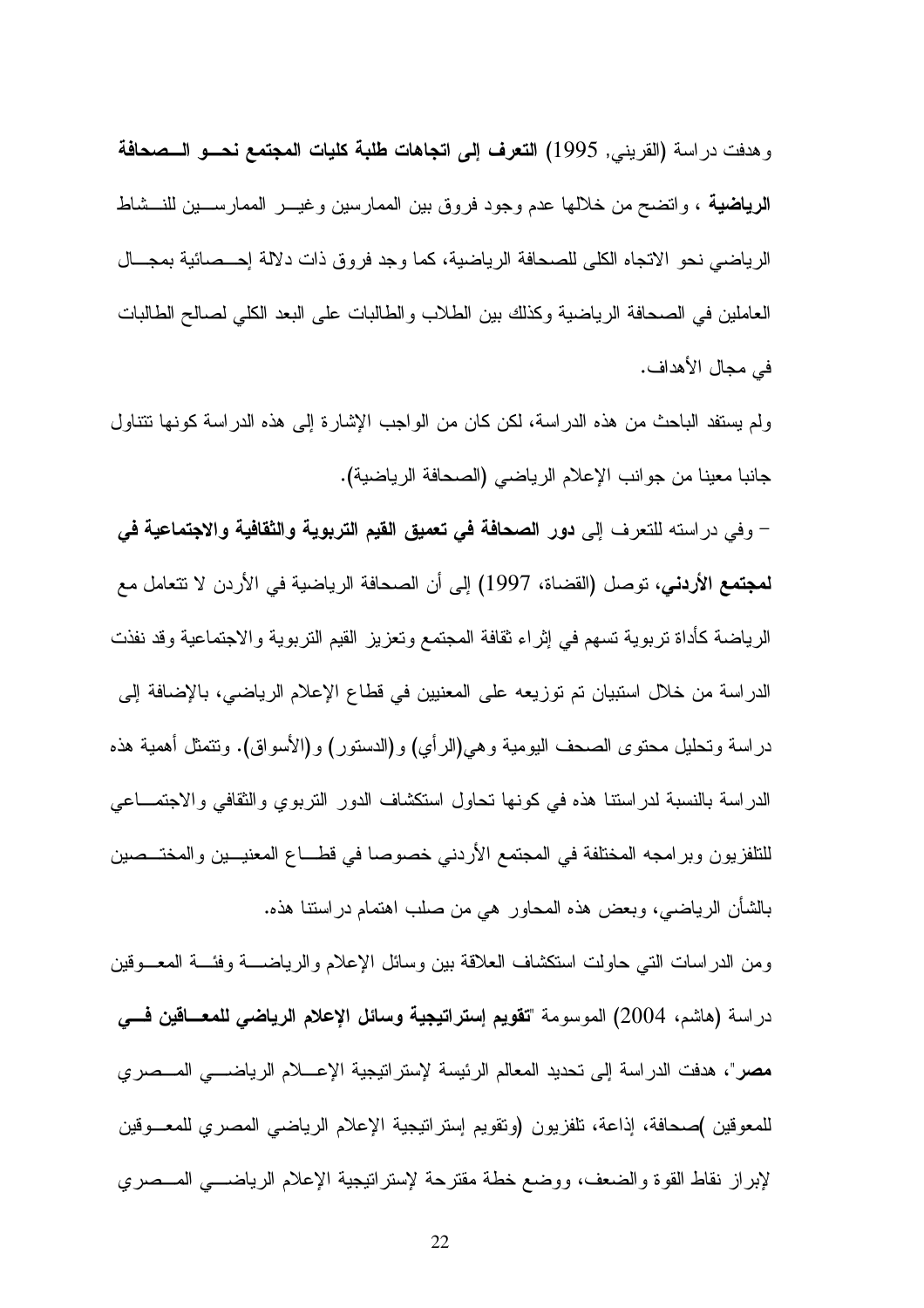للمعوقين، واستخدم الباحث في دراسته المنهج المسحى، واشتملت عينة البحث على عينة مختارة من وسائل الإعلام الأكثر انتشارًا ونَأثيرًا وهي قناة النيل الرياضية في التلفزيون مـــن خـــلال برنامج أبطال بلا حدود، وإذاعة الشباب والرياضة من خلال برنامج القفز فوق حواجز الصعب، والصحف القومية اليومية المصرية وهي صحيفة الأهرام ومجلة الأهرام الرياضي وصبحيفة أخبار الرياضية .كما اختار الباحث عينة من القائمين علـــى البـــر امج الإذاعيـــة و التلفز يو نيـــة والمحررين للمواد الصحفية، وعينة من جمهور المعوفين بوجه عام تــم اختيـــار هم بالطريقـــة الطبقية العشوائية لتمثل المعوقين في مناطق جغرافية متباينة من جمهوريــــة مـــصر العربيـــة، واستخدمت استمارة تحليل مضمون المواد الصحفية والمواد الإذاعية والتلفزيونيـــة، واســـتمارة استطلاع اراء القائمين على وسائل الإعلام الرياضي المقروءة والمسموعة والمرئية، واســـتبيان جمهور المعوفين من أفراد عينة البحث . واستنتج الباحث وجود قصور في التغطية الإعلاميـــة الرياضية فيما يتعلق برياضة المعوقين، وغياب إسترانيجية إعلامية رياضية للمعوقين، وغياب للتخطيط والنتسيق بين الاتحاد الرياضي للمعوقين والمؤسسات الإعلامية الرياضية، وانخفــاض عدد البرامج الرياضية المرئية والسمعية والمقروءة التبي تعسالج القــضايا والأحـــداث مقارنــــة بالأسوياء، وأوصبي الباحث بالنركيز على الشريحة النبي يجب أن نخاطبهـــا وســــائل الإعــــلام الرياضي للمعوفين من خلال نوع الإعاقة والفئة الطبية والأنشطة الملائمة لكـل فئــة، وعمــل دورات ندريبية للقائمين على وسائل الإعلام الرياضي لمعرفة كل ما هو جديد في رياضتهم، وتخصيص ساعات بث أكثر في الإذاعة والنلفزيون ومساحات أكثـــر فـــي الـــصحافة لبــــرامج المعوفين، ووضع استراتيجية مقترحة لوسائل الإعلام الرياضيي للمعوفين في مصر . أما عبيدات شيرين (2005) فقد أعدت در استها **للتعرف على دور وسائل الإعسلام فسى نسشر رياضة المرأة من وجهة نظر طالبات كليات التربية** في أربع جامعات أردنية مراعية التوزيــــع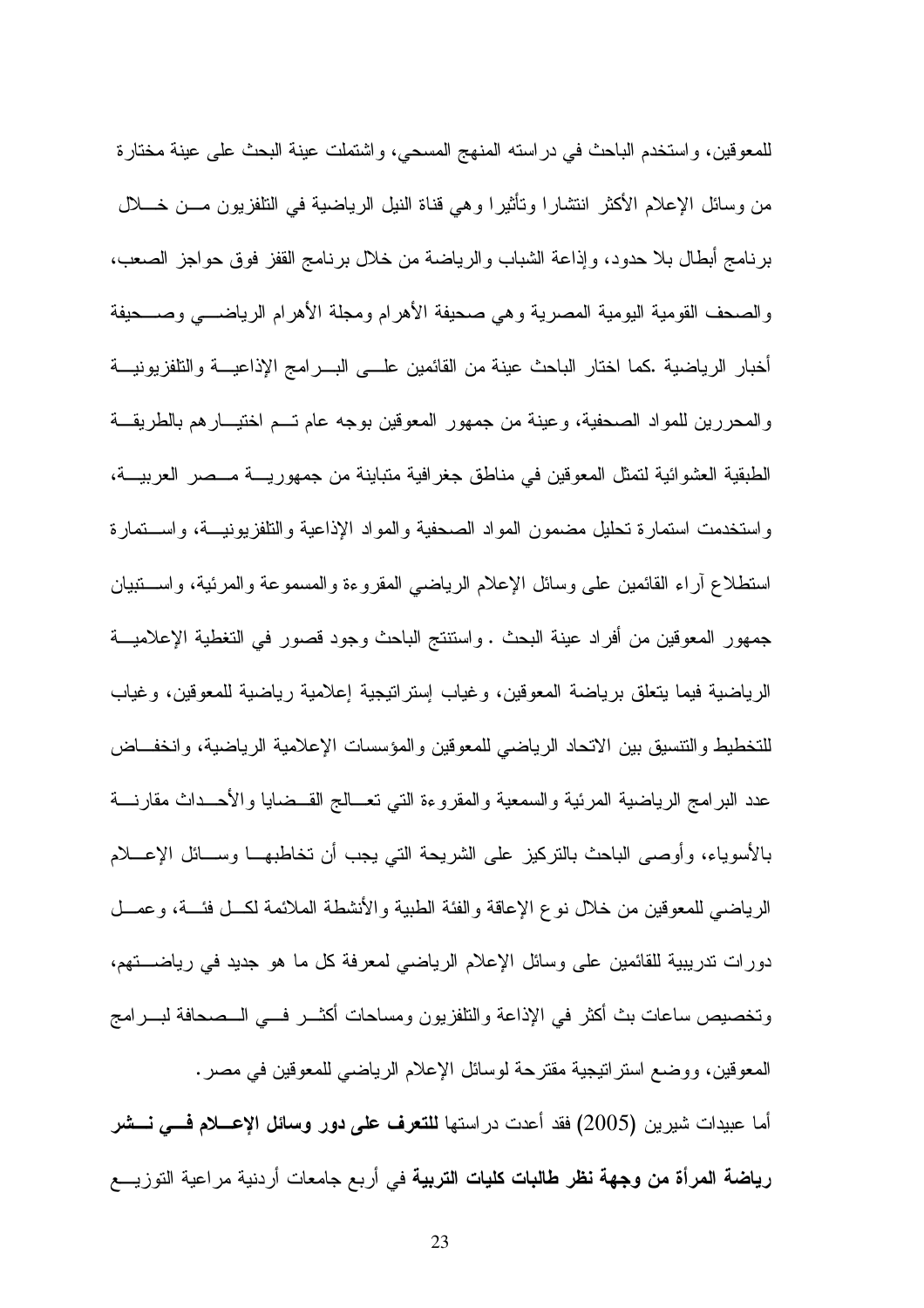الجغرافي لها، واستخدمت الدراسة عينة من (381) طالبة، وقد توصلت الدراسة إلى "أن وسائل الإعلام لم نقدم الرياضة النسائية بالشكل المطلوب إلا في حالة مشاركتها بالألعـــاب التنافـــسية، مقابل اهتمام أكبر برياضة الرجال. ونوصلت كذلك إلى ضعف اهتمام وسائل الإعلام الرياضي بنشر المفهوم الحقيقي لرياضة المرأة ودعمها بشكل عام.

ونتماثل هذه الدراسة مع دراستنا في جوانب جزئية أهمها الاهتمام بالثقافة الرياضية، غيـــر أن الدر اسة نختلف عن در استنا الحالية في اقتصار ها على رياضة المرأة واقتصار عينتهــا علـــي الإناث من طالبات كليات التربية الرياضية. هذا فضلا عن أنها بحث دور وسائل الإعلام كافة ولم نتخصص في أي منها.

– ودرس (أبو حسان، 2008) **دور التلفزيون الأردني في خدمة المجتمع المحلي. و**تهدف هذه الدراسة إلى النعرف إلى دور النلفزيون الأردني في خدمة المجتمع المحلي ، من خلال وجهـــة نظر مشاهدي النلفزيون الأردنبي ، وذلك على مدى قيام البرامج التي ببثها النلفزيون الأردنبي ، بدورها مؤسسة انصال جماهيري، بنزويد المشاهدين بالمعلومات والأخبار ، والشؤون السياسية والاقتصادية والاجتماعية والصحية والثقافية ، وجعل المواطن على دراية بكافة أخبار وأحــداث المجتمع الذي يعيش فيه . وللنعرف على حجم المشاهدة للنلفزيون الأردنـي علـي مستوى المحطة من جهة ، وعلى مستوى البرنامج الواحد من جهة أخرى . وعلى البرامج والأنماط البرامجيـــة المفضلة والأكثر تعرضاً ومشاهدةً في التلفزيون الأردنبي التي تحقق نسبة مشاهدة عالية ،وماهية البر امج و الأنماط البر امجية المختلفة التي يفضل أفر اد العينة مشاهدتها ، تبعاً لمتغير ۖ أعمار ۖ أفر اد العينة . ونتبثق أهمية الدراسة من أهمية الدور الخدماني الذي يؤديه التلفزيـــون الأردنــــي فــــي المجتمع المحلَّى ، لكونه التلفزيون الرسمي الذي يقدم برامج نرتبط باهتمام وبقضايا وبمـــشاكل أفراد المجتمع المحلي اليومية . تم اختيار عينة طبقية عشوائية.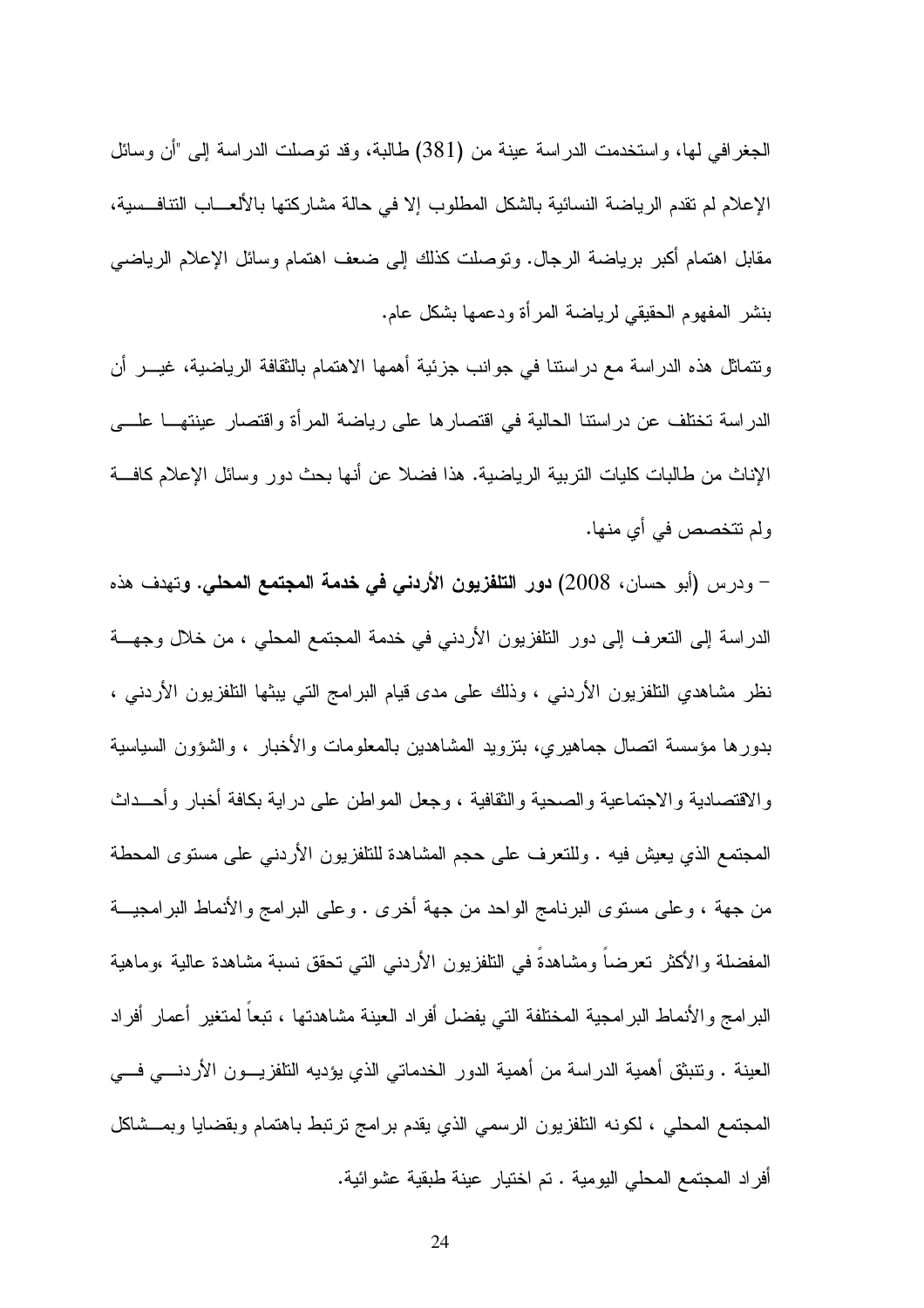وأظهرت النتائج بأن نسبة عدد أفراد العينة الذين بشاهدون برامج التلفزيون الأردنسي بلغست 69،6%. بالمقابل نجد أن نسبة عدد أفراد العينة الذين لا يشاهدون النلفزيون الأردنسي بلغــت 30،4% ، وتم اعتماد إجابة أفراد العينة ممن يشاهدون النلفزيون الأردني في استخراج النتائج الذي يبلغ عددهم 487 فردا.

وتوصلت الدراسة إلى أن نسبة عدد المشاهدين الذين يرون بأن النلفزيون الأردني ينقل همـــوم الوطن والمواطن بلغت 30،8% ، بالمقابل ، وجدت الدراسة أن نسبة عدد المـــشاهدين الــــذين برون بأن النلفزيون الأردنبي لا ينقل هموم الوطن والموطن بلغت 10،3%، وأخيـــراً ، بلغـــت نسبة عدد المشاهدين الذين يرون بأن النلفزيون الأردنبي أحياناً بقوم بنقل هموم الوطن والمواطن بلغت 58،1% ، مع العلم بأنّ هناك ما نسبته 0،8%من أفراد العينة لم يقوموا باختيار الإجابة . ومن نتائج الدراسة بأن النلفزيون الأردني يخدم أفراد المجتمــع المحلــي بـــإعلامهم بالقـــضايا والأحداث الداخلية النبي نمس همومهم ، وقد احتلت البرامج الإخبارية ونشرات الأخبار ، مرنبة منقدمة على باقى البرامج التي ببثها النلفزيون الأردنبي .

وأوجه الشبه بين هذه الدراسة ودراستنا الحالية كان ضعيفا إلى حد ما، لكن كلا الدراستين اهتمنا بدور النلفزيون الأردنبي من جوانب مختلفة نلتقى نحت عنوان المشاهد الأردنبي، وهناك أوجـــه شبه في توريع العينة من حيث اعتمادها على نسبة السكان في الأقاليم الثلاثة التي تتألف منهـــا المملكة، وقد أفادت دراستنا من هذه الناحية في مقارنة النسب من أفراد العينة لكل أقلــيم مـــن الأقاليم الثلاثة. هذا إضافة إلى أن بعض الأسئلة تتشابه في الدراستين خصوصا التفضيلات، لكن دراستنا هذه نظل متخصصة في البرامج الرياضية بشكل عام دون غيرها من أنـــواع البـــرامج التي تناولتها الدراسات السابقة.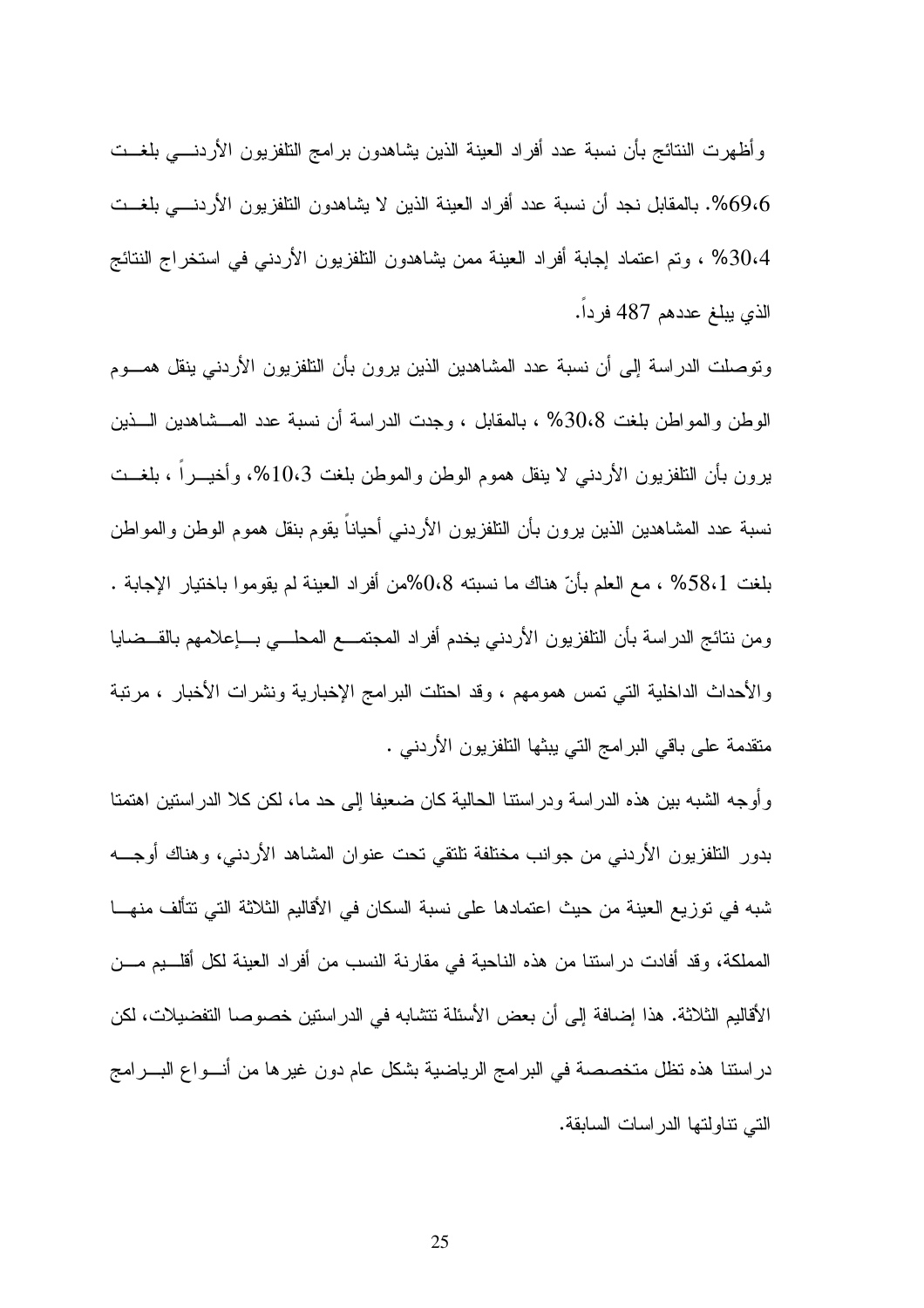– وأجرى (حرب، 2008) دراسة **بعنوان "اتجاهات المشاهدين نحو البرامج والخدمة الإخبارية** <mark>في التلفزيون الأردني".هدف</mark>ت الدراسة إلى التعرف على اتجاهات المـــشاهدين نحـــو البــــرامج والخدمة الإخبارية في النلفزيون الأردنبي في الفترة ما بسين 10−11−2007 ولغايسة 31−3− 2008 أي للدورة البرامجية الأخيرة من عام 2007 والدورة البرامجية الأولـــي لعـــام 2008، ولتحقيق ذلك تم استخدام منهج مسح جمهور وسائل الاتصال لعينة قصدية من المجتمع الأردنبي بلغت (600) مفردة، أعمار هم فوق (15) سنة تم اختيار هم من جميع محافظات المملكة الاثنتي عشرة، ومقسمة على الأقاليم الثلاثة، نسبة ونتاسب مع عدد السكان في الأقاليم. وقــد خلــصت الدراسة إلى ما يلي:

أنّ نسبة (91. 2%) من أفراد العينة تشاهد التلفزيون الأردنبي, بينما لا تتعـــرض لــــه نســـبة (8.8 %) . وأنّ نسبة(9.30%) من أفراد العينة تشاهد النلفزيون الأردنبي أقل من ساعة يومياً. وبينت الدراسة أن أكثر الأنماط البرامجية مشاهدة من قبل أفراد العينــــة هـــي الأخبــــار والبرامج الإخبارية، إذ بلغت النسبة(2 .52 %)، وجاءت المسلسلات بالمرتبة الثانيـــة وبنـــسبة (45.6%) . وحصل برنامج" يسعد صباحك " على أعلى درجة رضا من أفراد العينة وبنسبة(5 و47 %) , وفي المرتبة الثانية " نشرة أخبار الساعة الثامنة مساءً " وبنسبة (9.46 %) . ولكن جاءت درجة رضا المشاهدين عن برامج التلفزيون الأردنبي بالمجمل منخفضة وبلغ المنوســط الحسابي (1.49) من (3) درجات. وزادت الاتجاهات السلبية للمشاهدين نجاه برامج النلفزيون الأردني عن الاتجاهات الإيجابية, وقد بلغ المتوسط الحسابي للاتجاهات السلبية (2.23) من (3) بينما كان المتوسط الحسابي للاتجاهات الإيجابية (1.84) من (3). كما زادت الاتجاهات السلبية تجاه الخدمة الإخبارية في التلفزيون الأردني عن الاتجاهات الإيجابية, وقد بلغ المتوسط الحسابي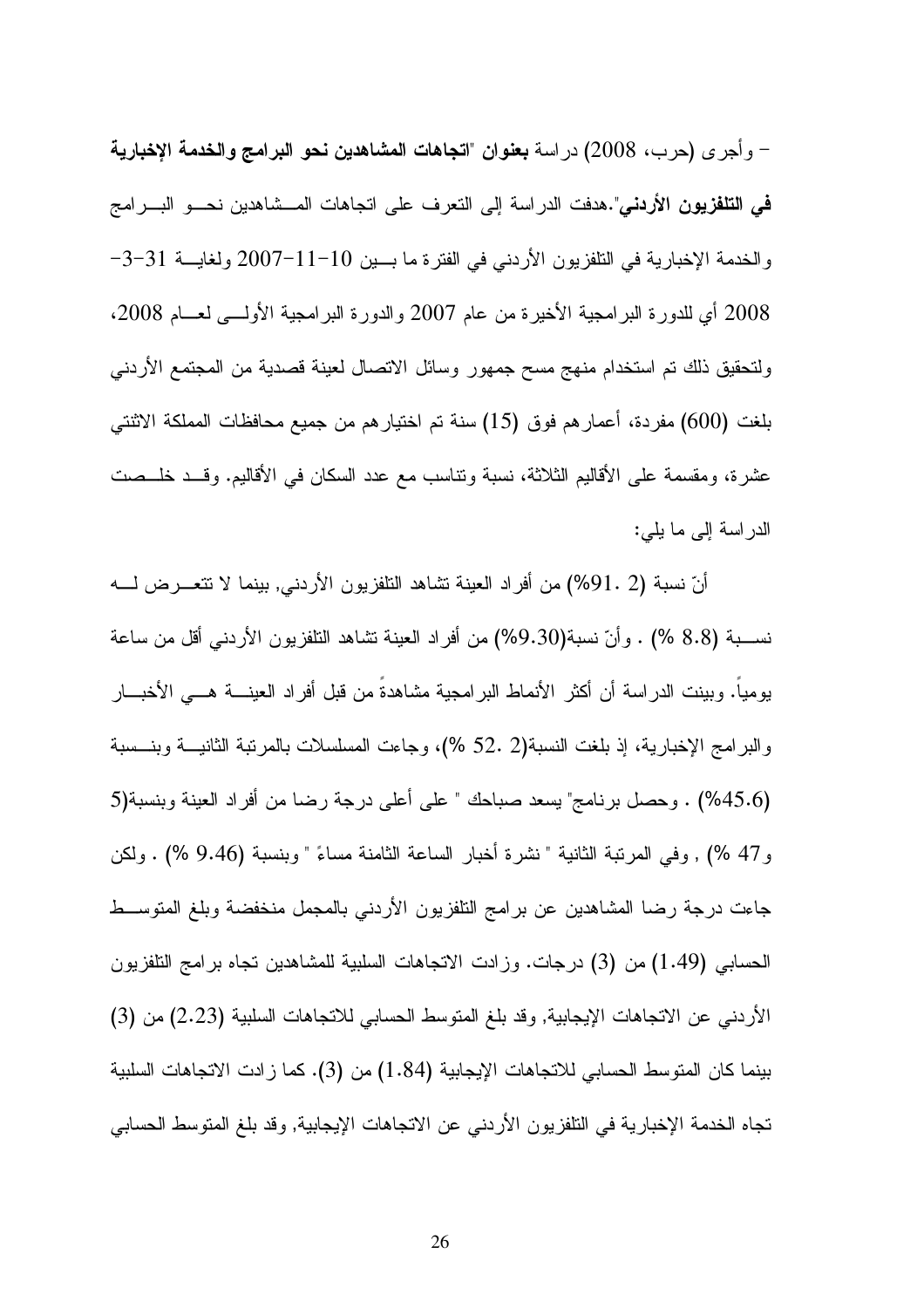للاتجاهات السلبية (2.68) من (3), بينما كان المتوسط الحسابي للاتجاهات الإيجابيـــة (1.85) من (3).

ومن أهم النوصيات التبي نوصلت إليها الدراسة:

أ–إعادة النظر ببرامج الشباب التبي يقدمها النلفزيون الأردنبي , وإيلاء الشباب الاهتمام الأكبـــر لدور هم المهم في المجتمع .

ب– وضع إستراتيجية برامجية للتلفزيون الأردني واضحة الأهداف وضمن رؤية محددة, وتلبي ر غبات واحتياجات المشاهدين , لأن نسبة (74 %) من أفراد العينة أجابوا بأنّ للقنوات الفضائية تأثيراً كبيراً على حجم المشاهدة للتلفزيون الأردني.

ج– استحداث قسم للبحوث والدراسات ضمن الهيكل التنظيمي للتلفزيون الأردنبي بهدف التعرف على رغبات وحاجات المشاهدين , لأن نسبة (58.4%) من أفراد العينة أجابوا بأن النلفزيـــون الأردنبي لا يجرى بحوث المشاهدين للنعرف على رغباتهم واهتماماتهم.

وقد استفاد الباحث من هذه الدراسة، لأنها نتحدث عن برامج النلفزيون الأردنبي عموما، ثم أنها نتتاول شرائح اجتماعية (الشباب) وهي الشريحة نفسها التي تهتم بها دراستنا الحالية، هذا إضافة إلى أن الكثير من أسئلة الدراستين جاءت متشابهة أو متقاربة. كذلك فقد استخدمت دراسة حرب نظرية الاستخدامات والإشباعات وهي النظرية التي استخدمتها در استنا هذه أيضا.

– وقام (الحسن، 2008) بدراسة " اتجاهات طلبة الجامعات الأردنية نحو المحطات الفــضائية **العربية**"، وهدفت الدراسة إلى النعرف على انجاهات طلبة الجامعات الأردنية نحـــو المحطــــات الفضائية العربية، وإلى معرفة العادات الاتصالية وأنماط المشاهدة ،إضافة إلى حجم تعرضــــهم لهذه المحطات. ولبلو غ أهداف هذه الدراسة، قام الباحث بتصميم استبيان تكونت من (3) أجزاء: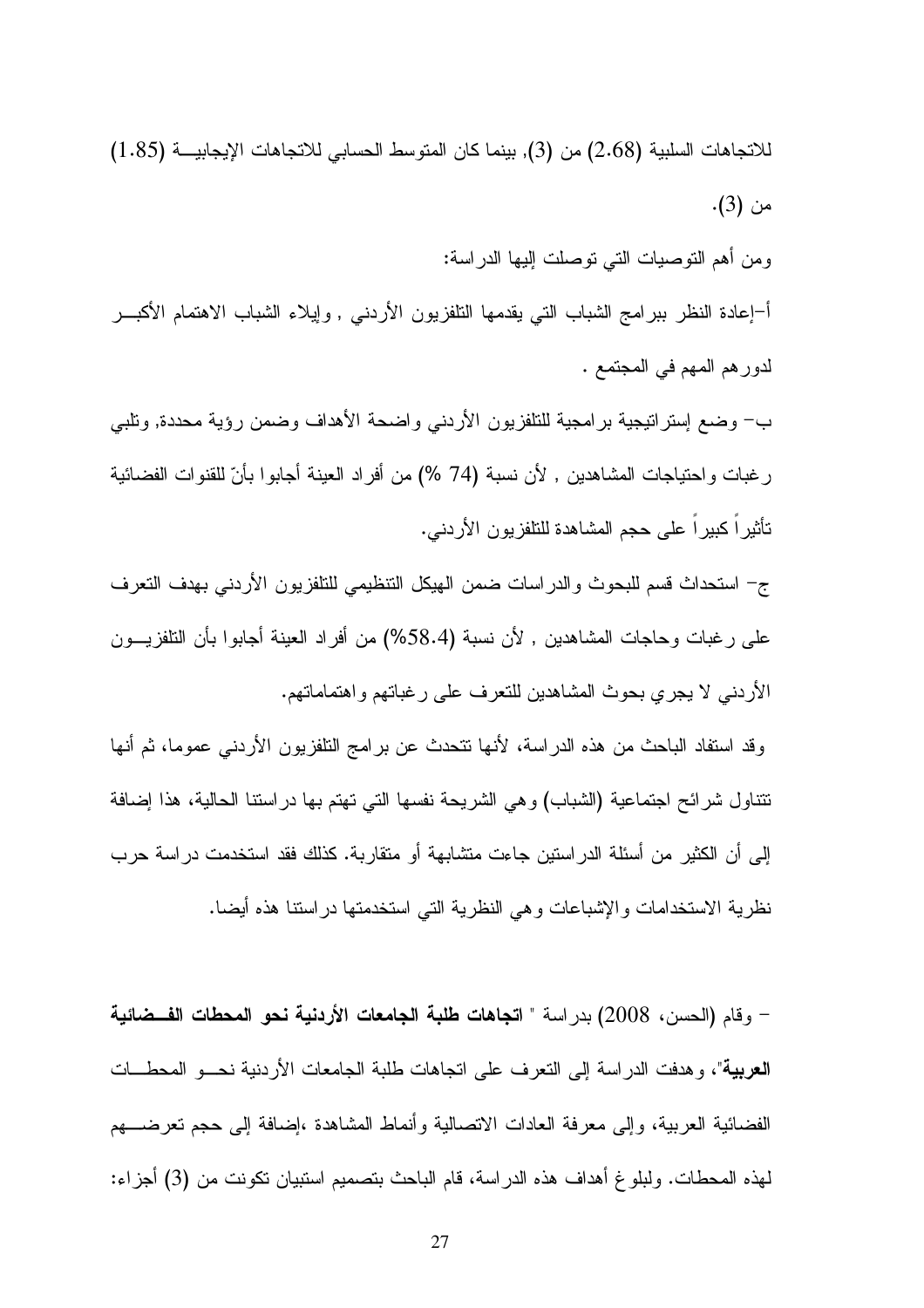الجزء الأول : البيانات الشخصية. الجزء الثاني: عادات وأنماط المشاهدة . الجزء الثالث: تقييم المحطات الفضائية العربية . تكون مجتمع الدراسة من جميع الطلبـــة الملتحقـــين بالجامعـــات الأردنية الحكومية والخاصة .أما عينة الدراسة فقد شملت (5) جامعات نمثل جميع أقاليم الأردن، وتم انتقاؤها بالطريقة العشوائية البسيطة ، وهي ، اليرموك ،الهاشمية،الحسين بن طلال ،البتراء، وجرش. وبلغ عدد الاستبانات الموزعة (650)، والمستردة (572) بنسسبة استجابة (88%). وتلخصت أبرز النتائج التي توصلت لها الدراسة فيما يلي : – جاءت محطة (MBC1) الأكثـــر مشاهدة من قبل الطلبة من بسين جميسع المحطـــات الفــضائية العربيـــة ،تليهـــا:(MBC2)، و(رونانا)،و(الجزيرة)،و(LBC). ونجدر الإشارة إلى أن (الفضائية الأردنية)جـــاءت بالمرنبـــة الناسعة تفضيلاً للمشاهدة من قبل الطلبة لمجمل المحطات الفضائية العربية .

و جاءت المحطات الفضائية العربية التالية الأدنى مشاهدة من قبل الطلبة: (الفضائية المصر ية)، (العقارية!)، (Chatco)، (الاقتصادية).

– اتفق معظم الطلبة على أن الكليبات الغنائية التي نبث عبر المحطات الغنائية العربية فاضــــحة وخادشة للحياء العام ولا نراعي الأداب.

– جاء نوع المحطات الدر اما(المسلسلات والأفلام) الأكثر تفضيلا من قبل الطلبة . –جاء نو ع البر امج الدر امية (المسلسلات والأفلام) الأكثر تفضيلا من قبل الطلبة . – يشاهد معظم الطلبة النلفزيون من (1–2) ساعة يوميا في أيام الدوام والدراسة ، بينما نرتفـــع إلى (4) ساعات فأكثر في أيام العطل ونهاية الأسبوع . – فترة السهرة من (8–11 مساء) هي الأكثر مشاهدة لدى الطلبة. – المهدف الأبرز من المشاهدة هو النرفيه والتسلية ،ثم قُتل الفراغ والملل.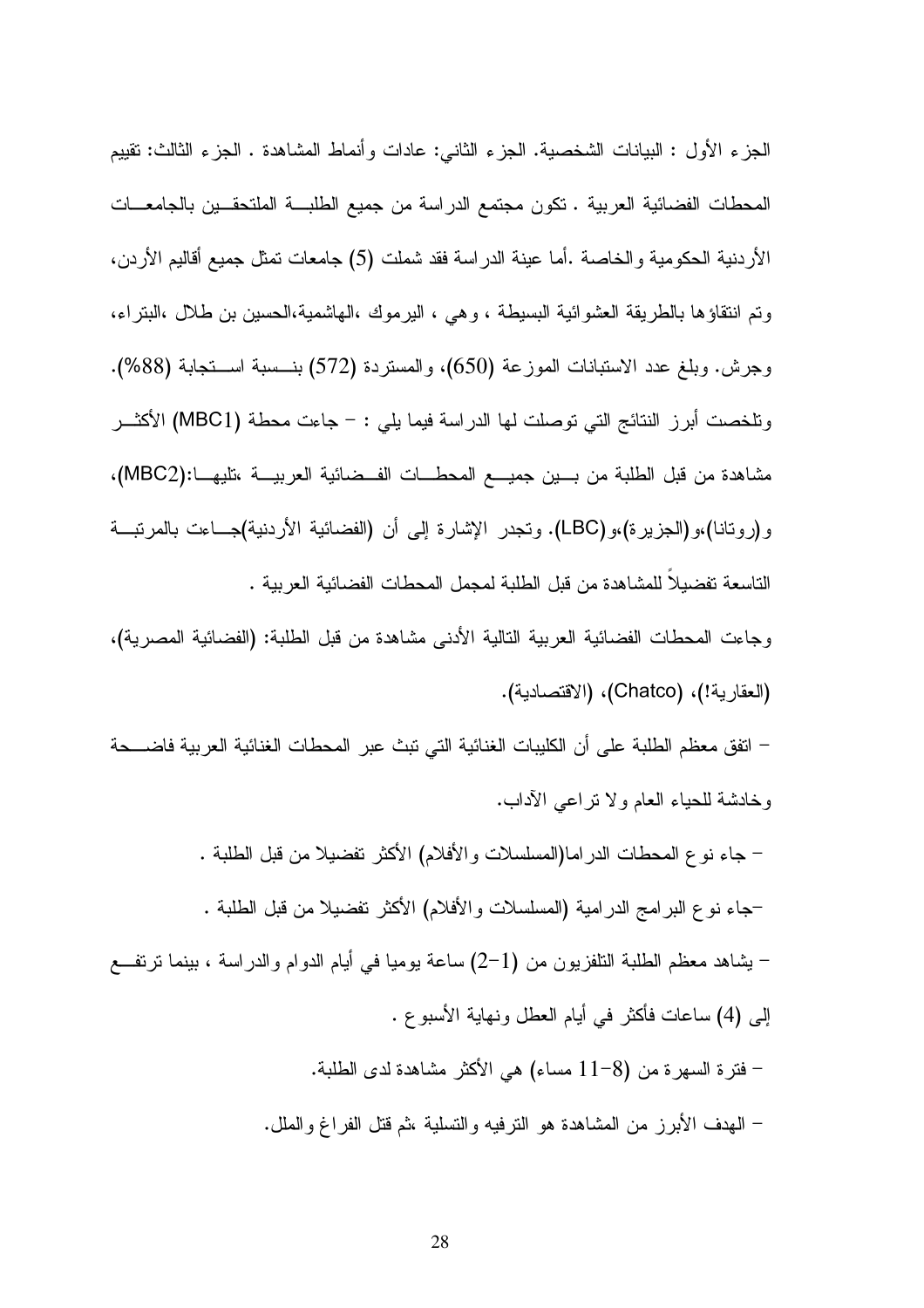– يجد معظم الطلبة المحطات الدينية نزيد من صلتهم من الله ، وتشدهم محاضر اتها وبر امجهـــا للمتابعة .

وخلصت الدراسة لمجموعة من التوصيات ، ومن أهمها:أ– زيادة حصة الشباب فـــي بــــرامج التلفزيون ـب– الاهتمام بالإنتاج الدرامي العرببي ـج-فتح باب المشاركة للـــشباب فــــي إعـــداد وإنتاج وتقديم البرامج الموجهة لهم . د– الابتعاد عما يخدش الحياء العام والأداب في الكليبـــات الغنائية التي تبثها المحطات الغنائية . ه- تركيز بث برامج الشباب في فترة السهرة ، وفي أيام العطل ونهاية الأسبوع . و – نقديم برامج موجهة للشباب نتهض بهم ثقافيا ومعرفيا، وتـــزودهم بالعلم والتسلية الهادفة.

وقد استفادت دراستنا من هذه الدراسة بعض الشيء كونها قامت بدراســـة عينـــة مـــن طلبـــة الجامعات الأردنية وحاولت معرفة تفضيلاتهم في البر امج المختلفة وكذلك في التعـــرف علــــي الأوقات التبي يفضلها الشباب لمتابعة البرامج التلفزيونية المفضلة لديهم. وهذا واحد من أســـئلة در استنا الحالبة.

أما دراسة (عريقات،2008) حول "**دور التلفزيون الأردنى فى توعية الشباب أثناء الانتخابات البرلمانية عام 2007**". تهدف هذه الدراسة إلى النعرف إلى دور التلفزيون الأردني في توعية الشباب أثناء الانتخابات البرلمانية عام 2007 في إطار نظرية الاعتماد على وسائل الاتـــصـال. ولتحقيق هذا الهدف تم استخدام منهج مسح جمهور وسائل الاتصال لعينة من الشباب في الأردن بلغت (600) مفردة، من سن (18) عاما إلى (30) عاما، تم اختيارهم بطريق العينة العرضية من جميع محافظات المملكة الاثنتي عشرة. وقد وزعت العينة على الأقاليم الثلاثة على النحـــو النالبي: (300) مفردة لأقليم الوسط، و(150) مفردة لأقليم الـــشمال، و(150) مفـــردة لأقلـــيم الْجنوب. وقد تم تَحْلَيْل مَحْتُوي البرَّامج الَّتِي قَدْمَهَا التَّلْفُزِيونِ الأَرْدَنِي أَنْتَاءَ الحملة الإعلاميـــة .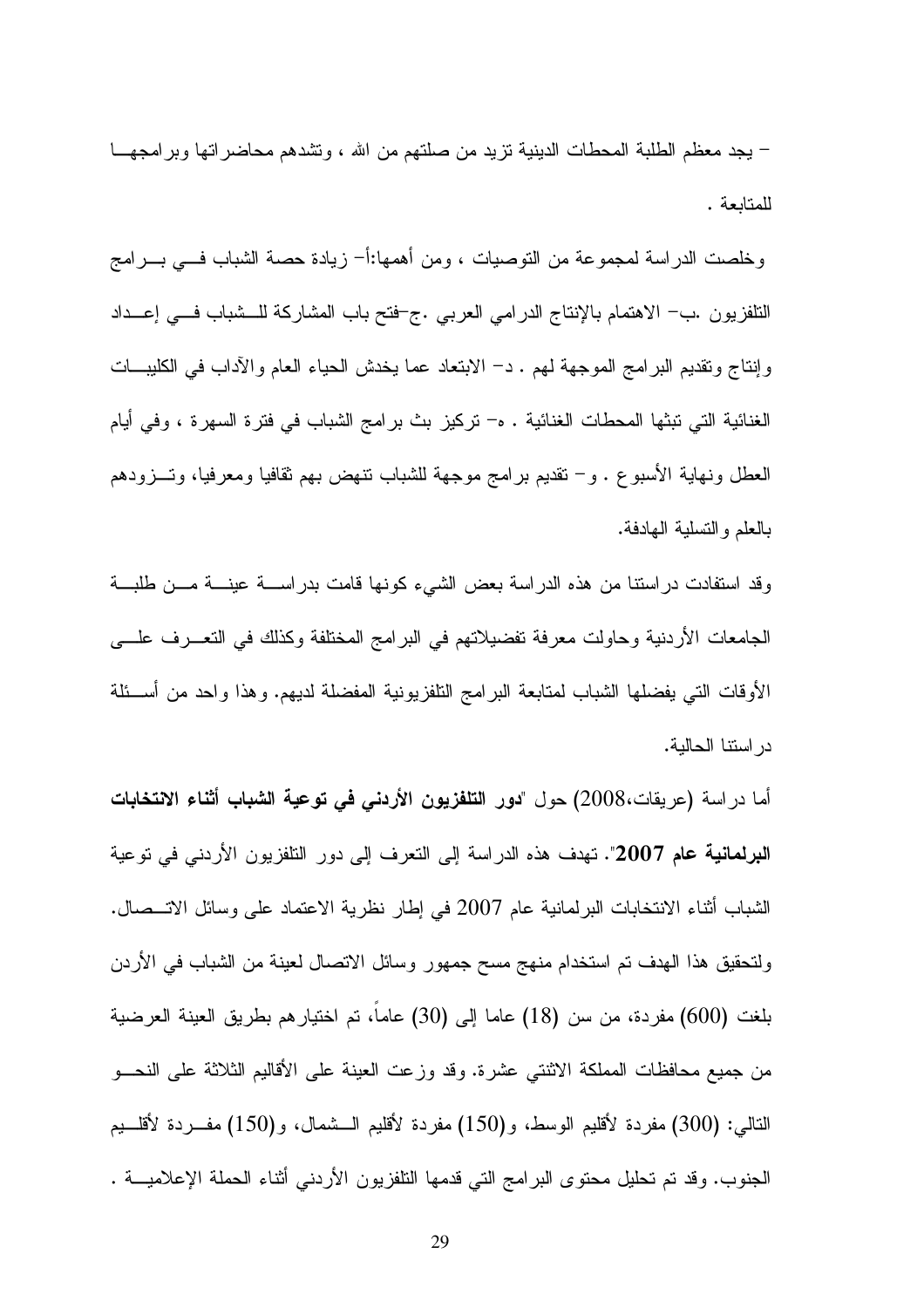من خلال اختيار عينة أخرى عمدية تمثلت في برنامجي (صونك وطن، وصونتا)، وتألفت العينة من (12) حلقة تلفزيونية تم تسجيلها من كافة محافظات المملكة الاثنتي عشرة.

وقد خلصت الدراسة إلى ما يلي:

كانت أكثر الوسائل الاتصالية التي تعرض لها الــشباب أثنـــاء الحملـــة الإعلاميـــة لـــصالح المهرجانات الانتخابية 40،8%، وجاء التعرض للتلفزيون الأردني في الترتيب السابع 21،3% .وأظهرت الدر اسة أن التلفزيون الأردني كان له دور ضعيف في توعية الشباب أثناء الانتخابات البرلمانية، فقد جاءت درجة اعتماد الشباب على التلفزيون الرسمي في معرفة الـــشأن المحلـــي متوسطة. كانت نسبة من نابعوا البرنامجين (صونك وطن وصونتا) من الشباب كانت (32،8%) و (18،5%) على النوالي من مجمل العينة. أما الدوافع المعرفية عند الشباب الناتجة عن متابعتهم للبر نامجين فقد جاء المنوسط الحسابي بدرجة منوسطة. و هذا يبين أن النلفزيون الأريني لم يكن مصدراً للمعرفة لدى فئة الشباب عينة الدراسة. كما بينت نتـــائج تحليـــل المـــضمون لبرنـــــامج (صونك وطن) إن أكثر الأفكار ورودا في سياق الجمل الحوارية هي فقرة (الاختيار على أسس خدماتي محلِّي أي تقديم خدمات لمنطقته الانتخابية)، وبنسبة 20،8% للجنسيين.

وقد تشابهت هذه الدراسة مع دراستنا الحالية في كونهما يدرسان دور النلفزيون الأردنــــي وإن كان في مجالين مختلفين، و هما أيضا بـهتمان بـالشر بـحة نفسها من الشباب كـعبنـة للدر اسـة ر غم أن عينة در اسة عريقات هي عينة قصدية بخلاف عينة هذه الدر اسة التي اعتمدت العينة العــشوائية النسبية.

– في موضوع السياسة الإعلامية في الأردن أجرى ا**لخلايلة، سالم (2009) دراسة بعنـــوان** السياسة الإعلامية الأردنية من خلال رؤية جلالة الملك عبد الله الثاني ابن الحسين للإعسلام، و هدفت هذه الدر اسة إلى النعر ف على اهتمامات جلالة الملك عبد الله الثاني بن الحسين بما يقدم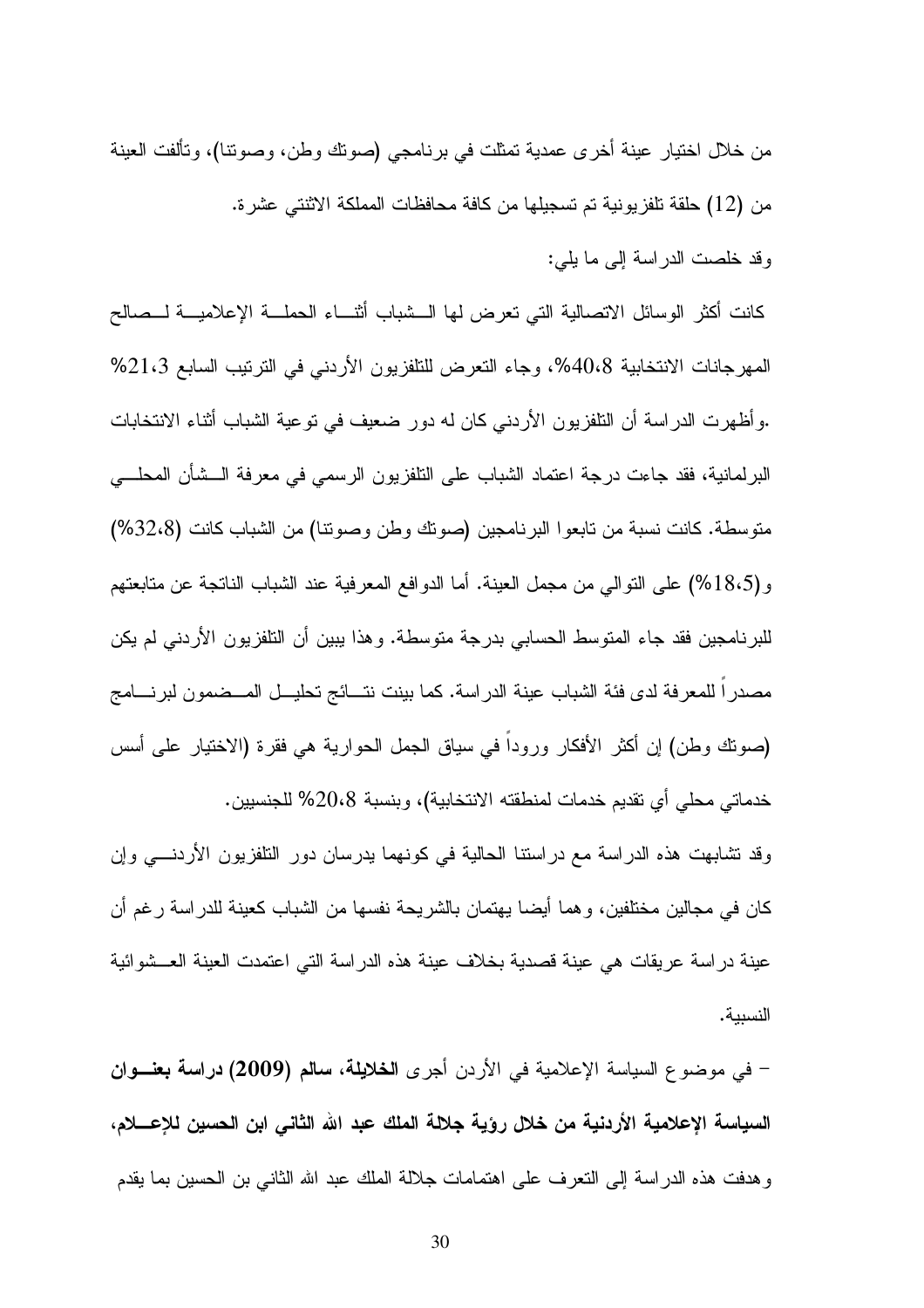من خلال وسائل الإعلام الأردنية، وذلك من خلال استخدام التحليل النوعي للرؤيسة الملكيـــة للإعلام وصولا لنقديم نموذج مقترح لسياسة إعلامية في الأردن وفق هذه الرؤية. ولتحقيق هدف الدراسة اعتمد الباحث على المنهج النوعي الاستقرائي لمحتوى وثائق خطابات ورسائل جلالة الملك المهتمة بالإعلام وذلك خلال لعام 2009م، ونَمَّت دراسة جميع المقالات و الكلمات و الر سائل وكتب التكليف و المقابلات التي أجر بت و قدمت و و جهت من جلالة الملك عبد الله الثاني ابن الحسين، الواردة في الموقع لرسمي لجلالته؛ واعتمد أســـلوب العينــــة القـــصدية الشاملة لتحقيق أهداف الدر اسة.

وكانت أهم نتائج الدراسة على النحو الآتي:

أ– إن القضايا الإعلامية التي جاءت متضمنة في رؤية جلالة الملك عبد الله الثاني كانت متنوعة تشمل جميع القضايا التبي تهم المجتمع الأردنبي الاجتماعية والسياسية والاقتصادية والثقافية بل وِ الأخلاقية كذلك، كذلك شملت المطالبة بالوقوف إلى جانب الدول العربية.

ب– طلب جلالته من الإعلام الكشف عن الحقائق وتقديم المعلومة الصحيحة للقضايا التي تخدم المواطن والوطن بكل نجرد وموضوعية، وبأن يتصف الإعلامي بالعدل والأخلاق الحسنة التبي تبعده عن الشبهات، وأن يتحدى الظروف حتى يصل للحقيقة بشفافية.

ج- أهم معالم السياسة الإعلامية التي جاءت متضمنة في رؤية جلالة الملَّــك عبــد الله النَّـــاني شملت: سياسات بناء الثقة، وبناء الهوية الإعلامية، ورفع ونتمية الكفاءة المهنية، ونتمية الصناعة الإعلامية، وتعزيز التشريعات والأطر المؤسسية، وتنميـــة المـــوارد البـــشرية، والأخلاقيـــات الإعلامية.

د– طالب جلالته بالنركيز على نحديث ونطوير التشريعات والأطر المؤسسية التي نخدم الإعلام بشكل قوى، والنوجه نحو استقلالية مؤسسات الإعلام وإداراتها.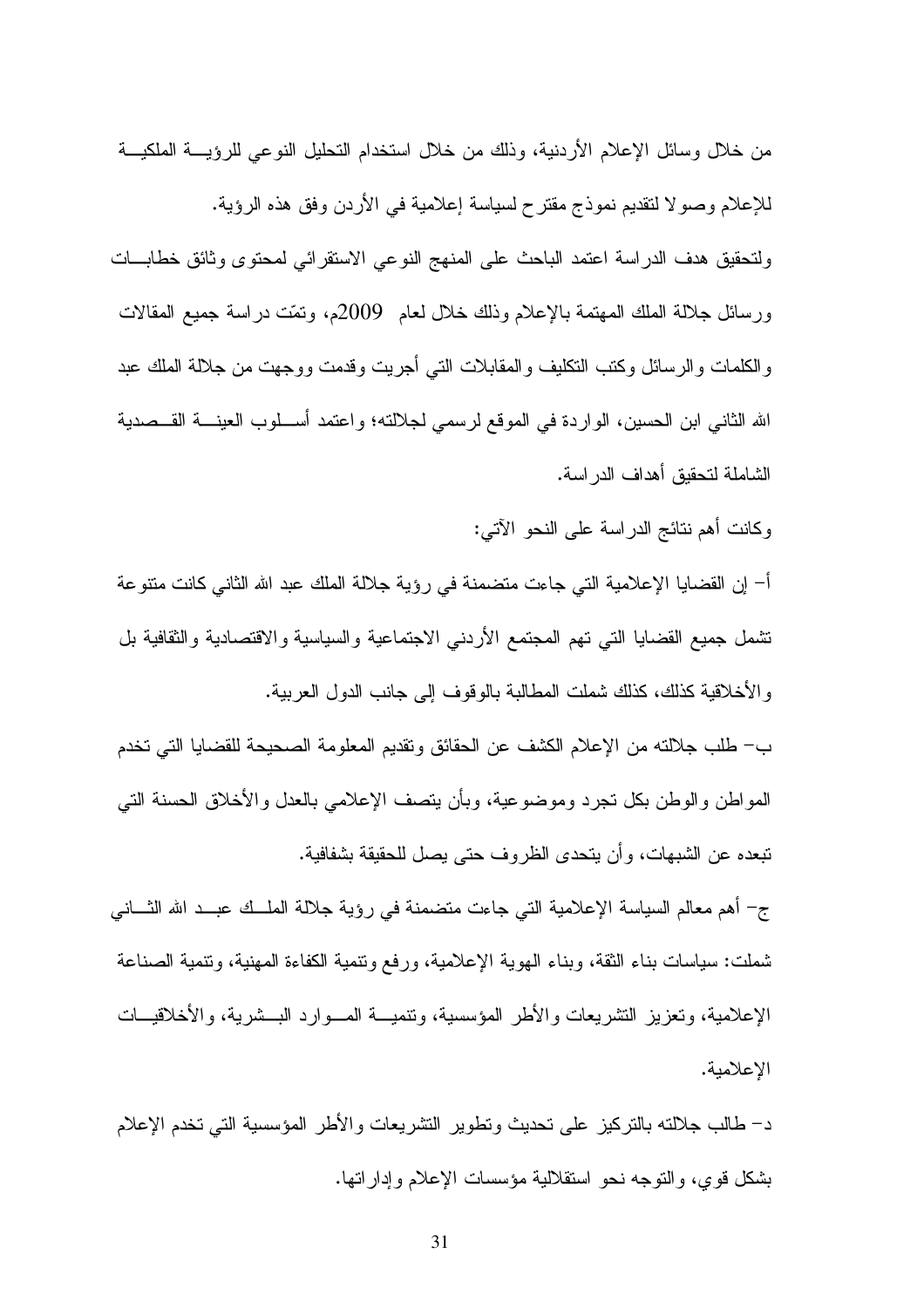وخرج الباحث بعدد من التوصيات كانت على النحو الآتي:

أ– ضرورة الاهتمام بالقضايا الإعلامية وسياساتها بشكل مستمر، لأن الإعلام مرآة المجتمع. ب– وضع خطط زمنية وتصورات مستقبلية لرفع مستوى الأداء للعاملين في الإعلام الأردنسي من خلال نوفير فرص الندريب، ورفع مستوى القدرات فسي المجـــالات النحريريــــة والفنيـــة و الإبداعية، ومو اكبة النطور ات و المنغير ات العالمية المنلاحقة في المجالات المذكور ة. ج- إجراء در اسات نقييم إنجاز ات الماضبي وإمكانات الحاضر وإحتمالات المستقبل في سياسات الإعلام.

د– إجراء دراسات مماثلة نطويرية أو نكاملية للخروج بسياسة إعلامية أردنية نتطلق ونراعى الر ؤية الملكية للإعلام.

وقد استفاد الباحث من هذه الدر اسة كونها نلقى الضوء على الرؤية العامة للإعلام الوطني وهي تمثَّل محاولات الحكومات على نجسيد هذه الرؤيا في برامج وسياسات المؤســسات الإعلاميـــة وعلى رأسها النلفزيون الأردني.

ومن الدراسات الأجنبية ، دللت دراسة (Brasius and Kepplinger,1990) على وجسود ارتباط نسبي بين أولويات الجمهور والنلفزيون في دراسته حول أخبار النلفزيون ووظيفة وضع الأولويات، حيث هدفت إلى النعرف على العلاقة بين أولويات التلفزيون وأولويسات جمهـــور المشاهدين، واعتمدت الدراسة على عينتين نشمل الأولى عينة تحليلية للمـــضمون الإخبـــاري بشبكتي النلفزيون الألماني الأولى والثانية، فيما ضمت العينة الثانية معاهد الرأي العام ونتـــائج الدراسات التي أجريت على ١٠٠ مفردة قاموا بترنيب أهم القضايا من وجهة نظرهم، وأكـــدت الدراسة أن النلفزيون هو الذي يضع الأولويات وليس العكس، وأن قدرة الصحف على وضــــع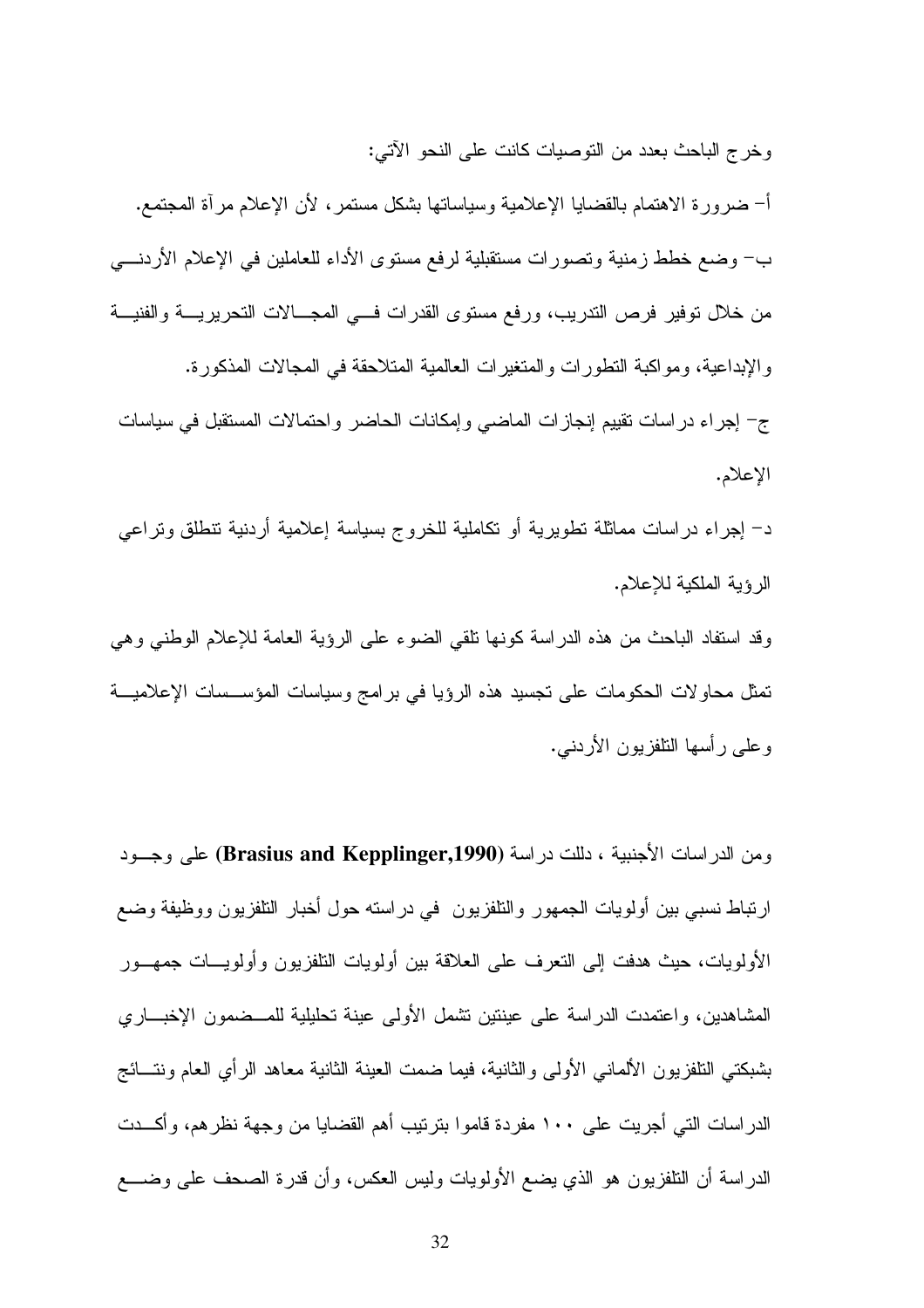أو لو بات القر اء بالنسبة للقضابا القو مبة أكبر بكثير منها للقضابا الدولية، وكذلك بالنسبة للقضابا الطار ئة أكبر منها للقضايا المستمر ة.

## 1-3-2: تعليق على الدراسات السابقة:

تعدّ جميع الدر اسات التي اطلع عليها الباحث مفيدة في جوانب مختلفة وإن تراوح مستوى الفائدة بين الكثير و القليل، فالدر اسات الأكثر قر با من هذا البحث و التي استفاد منها الباحث هـــي تلـــك الدراسات التي نتاولت برامج النلفزيون الأردنبي من هذه الزاوية أو من نلك، وســـنكون الفائـــدة أكثر حينما نكون الدراسة على شريحة الشباب، وقد لاحظ الباحث أن أغلب الدراســـات حـــول النلفزيون الأردني تعطي الاهتمام الأكبر لشريحة الشباب نظرا لكونهم الأكثر اسستعدادا للتسأثر ببرامج النلفزيون فضلاً عن كونهم من أكثر الشرائح الاجتماعية متابعة لبرامجه، خصوصا في المجال الرياضي، حيث صارت الرياضة تستأثر على اهتمام الكثير من أفراد هذه الشريحة، ليس في الأردن وحسب بل في معظم بلدان العالم مما يعني أن البرامج الرياضــــبة تـــشبع حاجــــات أساسية لدى أفراد هذه الشريحة وتحقق لمهم إشباعات معينة مثل التسلية وتنمية الطموح والتنافس ونتمية المعارف المختلفة في هذا الجانب ومنها المهارات الرياضية والقوانين أيضا.

وتمثلت جوانب الفائدة أيضا في الاطلاع على طريقة اختيار العينات وتصميم أســئلة الدراســـة وأسئلة الاستبيان، وكذلك تجنب التكرار من خلال طرح أسئلة جديدة وتحديــد أهــداف جديـــدة للدراسة بما يواكب التغيير والتطور في الإعلام وبما يتناسب مع تخصص هذه الدراســـة فـــي الثقافة الرياضية من خلال كافة بر امج التلفزيون الرياضية مما لم تطرقه در اسة أخـــر ي مـــن الدر اسات السابقة.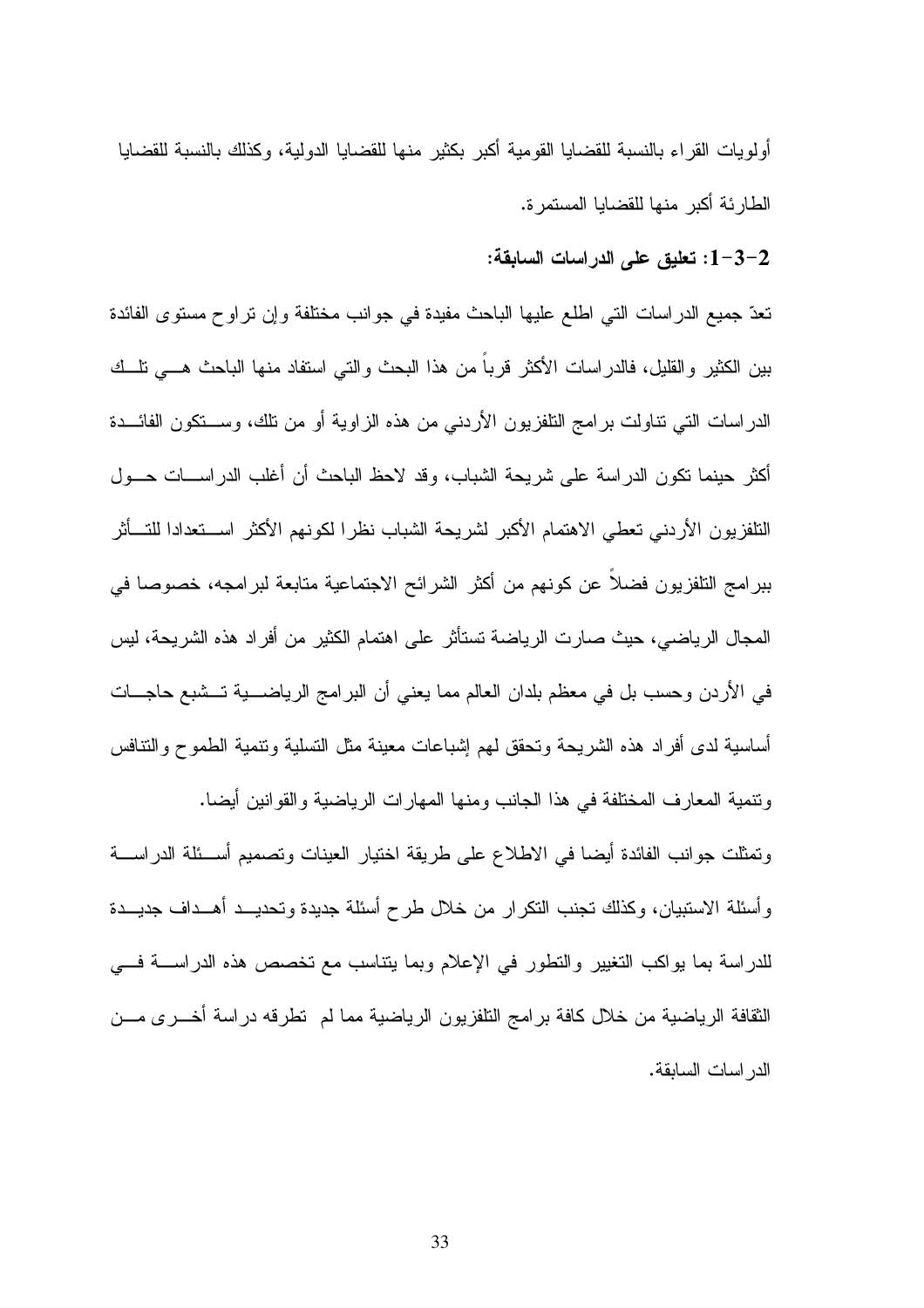: ما يميز هذه الدراسة:  $2\hbox{--}3\hbox{--}2$ 

1– اهتمت الدراسة بموضوع الثقافة الرياضية من خلال التلفزيـــون وقياســــها فيمــــا أن أغلــــب الدراسات ركزت على دراسة الاتجاهات. فيما نعدّ الثقافة الرياضية أعم واشمل من الانجاه لأنهـــا نتسمل كل المعلومات الرياضية التي لدى الفرد ونشمل القيم والمعتقدات والمواقف والاراء التــــي تخص المجال الرياضـي وكذلك السلوك الرياضـي، فهي أعم وأشمل من الموقف والاتجاه.(عويس وعبد الرحيم، 1997، 45)

- 2– تميزت در استنا هذه بأنـها جعلت من كـافة البر امـج الرياضية موضوعا لـها بخلاف الدر اســـات الأخرى، فقد ركزت دراسة (الزعبي 1992) على دراسة المجلة الرياضية فقط في التلفزيون الأردني. وركزت دراسة (الخاجة والبدن 1995) على الوعي الرياضي في الألعاب الأولمبية فقط.
- 3– تخصص هذه الدر اسة في در اسة بر امج محددة في التلفزيون الأردني بخلاف در اسة (عبيدات 2005) التي لم تتخصص بدراسة مؤسسة أو قناة إعلامية محددة واقتــصرت أيــضـا علــــي در اسة رياضة المرأة ، فيما جاءت دراسة (أبو حسان،2008) لتدرس دور التلفزيون عموما في خدمة المجتمع بلا تخصيص.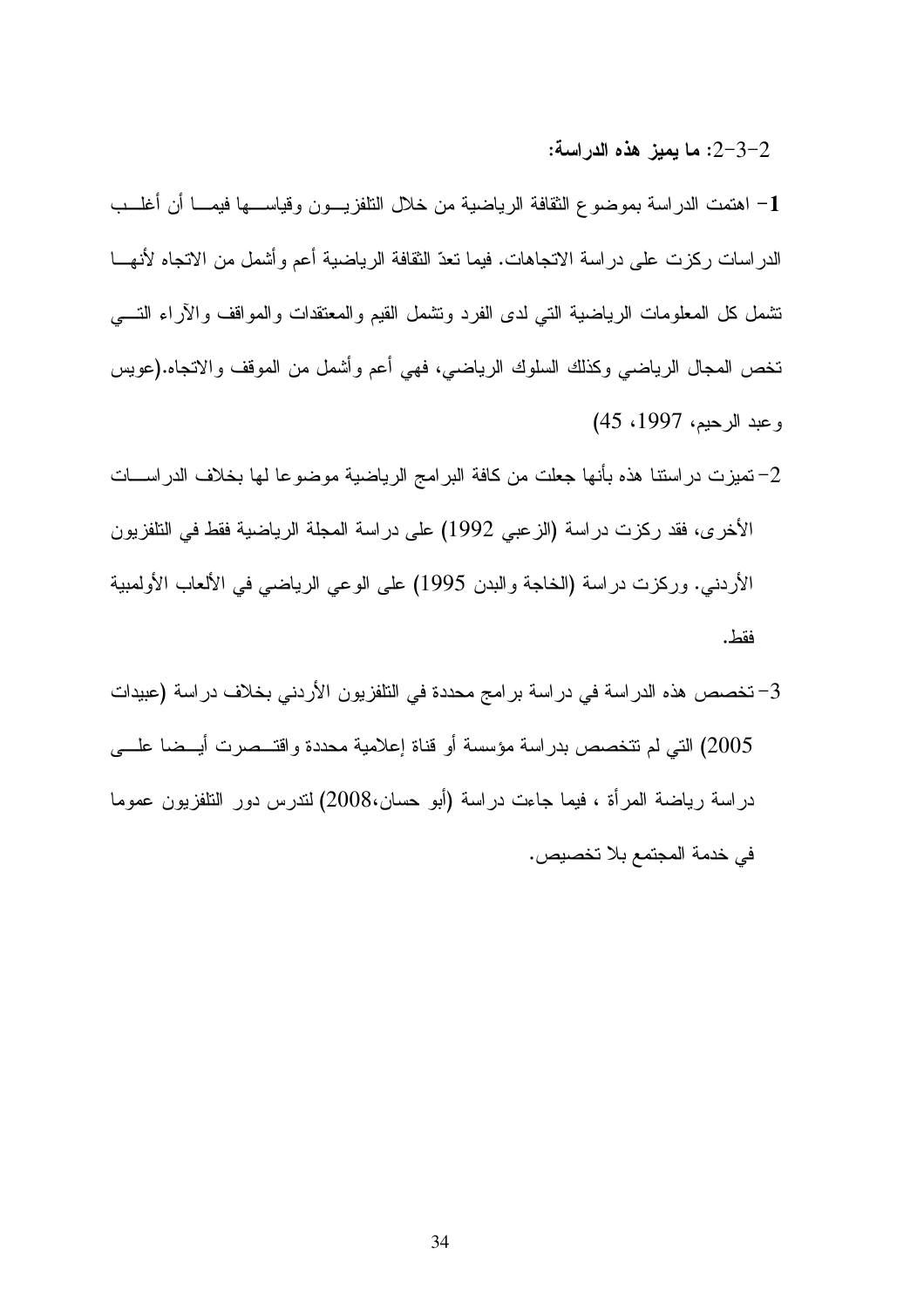### 2– 4: مباحث الإطار النظرى

1−4−2: تمهيد: إن لوسائل الإعلام نأثيراً واضحاً على اتجاهات الناس عموما مـــا دامــت تـــزودهم بالأخبـــار والصور والمعلومات في شتبي مناحي الحياة، وما يتخيله الناس أو ما يعرفونه عن موضـــوعات كثيرة لم يجربوها إنما يعود الفضل في ذلك إلى وسائل الإعلام، ولذلك لم يكن دور الإعلام دورا هامشيا في المجتمع أو بالنسبة للفرد أيضا.

إن المنظومة الإعلامية الاتصالية أصبحت منظومة أساسية من منظومات المجتمعــات الحديثـــة والدول العصرية وكذلك الحاجات الفردية والجماعية، وأصبح الاتصال عنــصرا أساســـيا مـــن عناصر النطور والنتمية في المجتمعات الحديثة.(رشتي، 1980، 9).

ولوسائل الإعلام دور مهم في نتمية المبول والمعارف والانجاهات لدى الشباب ولا خلاف على ذلك بين المختصين ، ويندر ج في ذلك الدور الذي تمارسه وسائل الإعلام فـــي تتميـــة الثقافـــة الرياضية لدى الشباب والنأثير الذي نحدثه على ميولهم واتجاهاتهم وخياراتهم للمستقبل ســـواء نحو تخصصاتهم التي يختارونها للدراسة الجامعية أو نحو الأعمال والوظائف التي يرغبونهــا ويطمحون إليها. هذه الثقافة وذلك الأثر الذي يعدّ أمرًا مهما في بناء ونتمية شخــصية الـــشباب الذين هم عماد النتمية الشاملة في المجتمع بما في ذلك النتمية الرياضــــية، وبنـــاء الشخـــصية الرياضية.

وقد أولت وسائل الإعلام الأردنية الاهتمام الكبير للشباب في برامجها من خــــلال مـــــا تعكـــسه الخطط و البر امج المعتمدة في هذه الوسائل، فأفريت الصحف المطبوعة صفحات ثابتة للرياضة وللشباب، وكثيرًا ما نصدر ملاحق دورية للرياضة أو غير دورية فـــي المناســبات الرياضـــية المهمة ، وكذلك فعل النلفزيون والإذاعة إذ بثا برامج رياضية ثابتة ودورية في كــل الـــدورات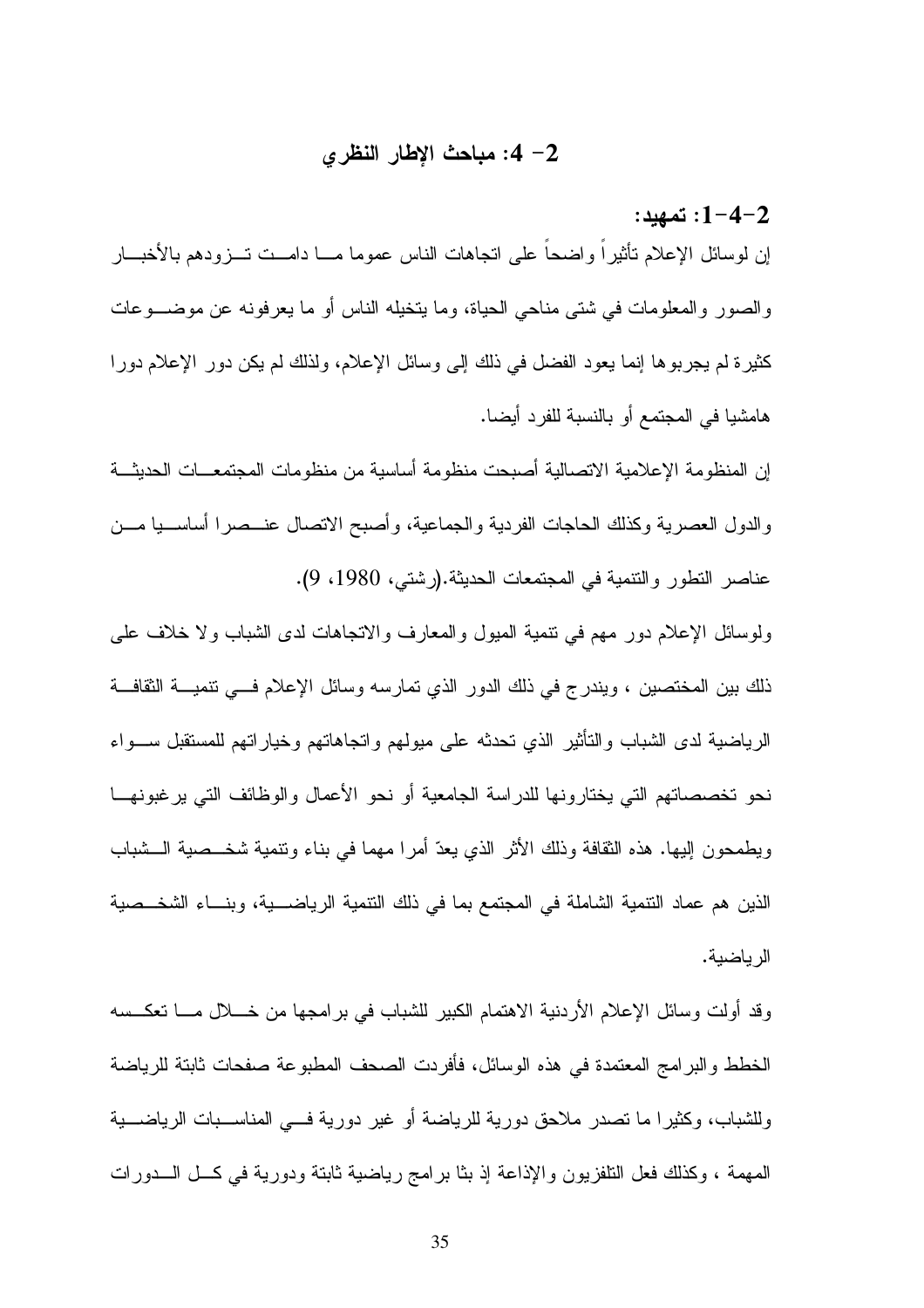البر امجية، ومنذ سنة 2009، أطلقت مؤسسة الإذاعـــة والتلفزيـــون الرســـمية إذاعـــة جديـــدة متخصصة في الرياضة هي إذاعة "هدف إف إم" لنتخصص بهذا الجانب المهم الذي يتوجه إلـــى الشباب عموما وللرياضيين والمهتمين بالرياضة خصوصا مما يؤكد أهمية الإعسلام الرياضــــي ويعكس مدى الاهتمام الذي نوليه وسائل الإعلام الرسمية وكذلك غير الرسمية بهذا المجال. ور غم أن الموضوعات التي تقدمها وسائل الإعلام الرياضية ليست سلعا مفيدة ، لكنها تعدّ ذات قيمة كبير ة، ويرجع السبب في ذلك إلى وجود وسائل الإعلام الرياضية في بيئة اقتصادية يستم فيها إنتاج الكثير من السلع بالجملة طبقا لمعايير معينة.(روى،2006 ص148)

### 2–4–2: لفزيون في تحقيق الإشباعات المختلفة للشباب

استحوذ النتلفزيون على العدد الأكبر من الدراسات التي نتاولت وســـائل الإعــــلام إلــــي جانــــب الصـحف المطبوعة، وقد مالت الكثير من هذه الدراسات إلى التأكيد على دور النلفزيـــون فــــى النَّاثير على الرأي العام وعلى الانجاهات لمختلف شرائح الناس، ونأتـي هذه النتائج من حقيقـــة جمع التلفزيون للصوت والصورة معا، مما يخاطب حاستي السمع والبصر ، ليكون أكثر إقناعـــا بالرسائل التي يقدمها إلى الجمهور.

ويؤدي النلفزيون الوظائف الرئيسية كالإعلام والإخبار والنثقيف والنعليم والنوجيـــه والإرشــــاد والنزفيه والتسويق ودعم القيم السائدة في المجتمع أو نقويضها. فالنلفزيون قادر على استقطاب انتباه الجمهور ساعات طويلة لمشاهدة برامجه المختلفة دون الحاجة إلـــي اســـتعدادات خاصــــة كالذهاب إلى السينما أو المسرح فضلا عن مجانية ما يقدمه أو رخص ثمنــــه فــــى معظــــم دول العالم.(الدليمي، 2005، 35)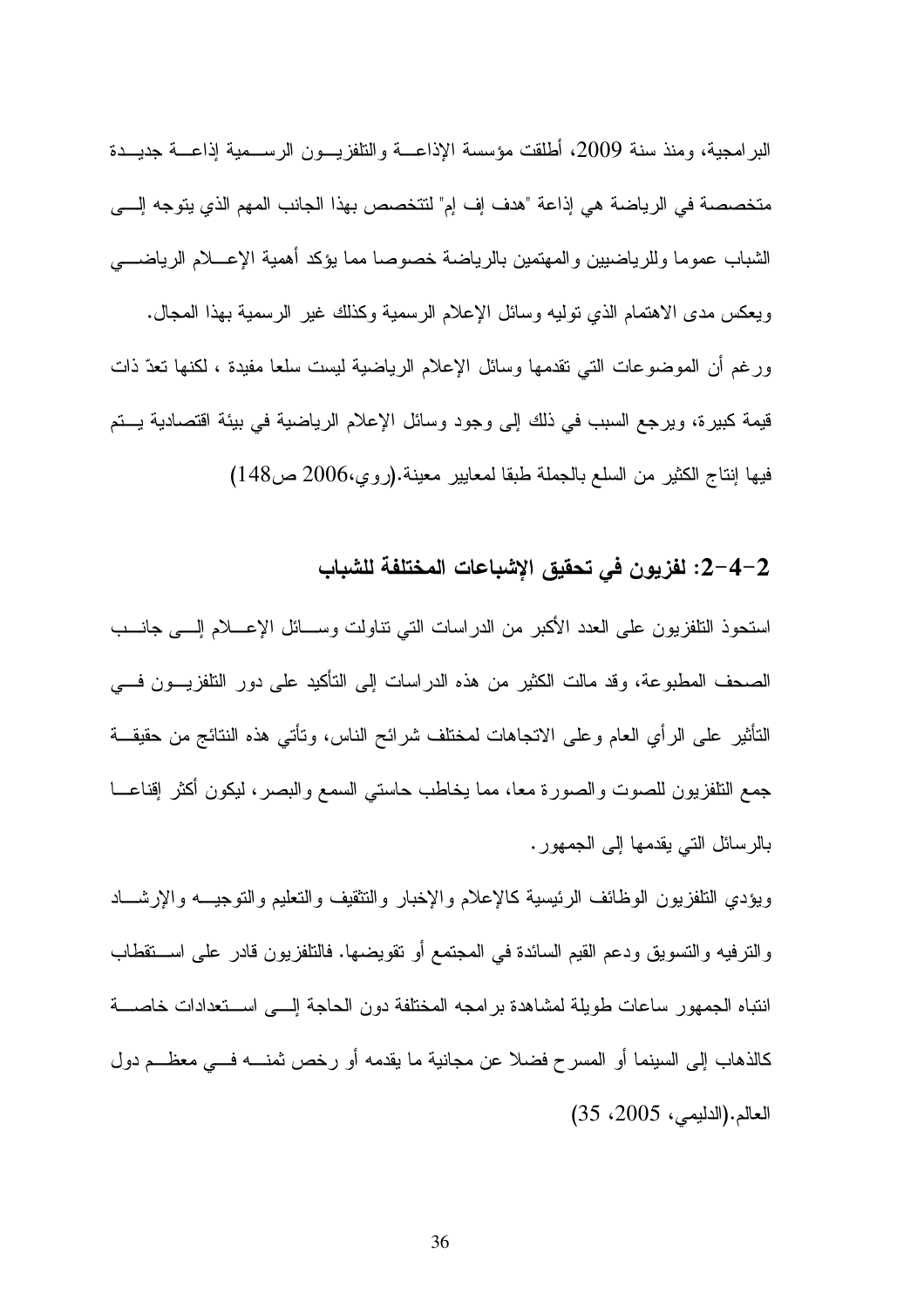ويعيش الإنسان اليوم عصر ا معلوماتيا بكل معنى الكلمة، إلى جانب كونه عصر الصورة أيضا، ونتثىكل جميع وسائل الانصال الجماهيري مصدرا مهما لاكتساب المعرفة والمعلومسات وبنساء الصور الحقيقية أو المتخيلة. وربما أن أفضل طريقة لنقدير الدور الذي تلعبه وسائل الاتـــصـال الجماهير ي، وفي مقدمتها التلفزيون، هو أن نتخيل عدم وجود هذا النظام المجتمعي الذي نعيش فيه، فكيف سنتمكن المحال النجارية والمصانع من تصريف وبيع سلعها ومنتجاتها، وهل سنتمكن من معرفة ما يدور من أحداث في العالم؟ وما حقيقة هذه الأحداث؟ (Dominick,1997,81) بل وكيف سيتمكن أكثر الناس من قضاء أوقات فراغهم في المساء أو في صباح العطل الأسبوعية والموسمية؟ وأين سيتجه الشباب لقضاء أوقات فراغهم ونلبية حاجاتهم من التــسلية والترفيـــه؟ وكيف سيتمكن الأغلبية من مشاهدة المباريات للرياضات التي يعشقونها حينما نكون في أمـــاكن بعيدة لا يسهل الوصول اليها؟

ويعمل النلفزيون مع غيره من وسائل الإعلام الجماهيري على نشكيل ونشر الثقافة الجماهيرية، ويعرف الباحث (ديفيد مادن) الثقافة الجماهيرية: بأنها أي رسالة أو معلومة بنم إنتاجها ونشرها مباشرة أو غير مباشرة، ونصل إلى عدد كبير من أفراد المجتمـــع.(57, Defleur &Dennis 1999) وتعدّ الوظيفة التثقيفية من أهم وظائف التلفزيون من خـــلال نـــشر المعرفـــة الـهادفـــة وتعميمها، لأن نشر المعرفة بنر ي الشخصية، وبساعد في رفد مهار ات الإنسان، وزبادة قدر تـــه عبسر مراحسل نمسوه، وبمكنسه مسن مواجهسة المسشكلات المسستجدة والتغلسب عليهسا.  $(1995.173)$ الموسى)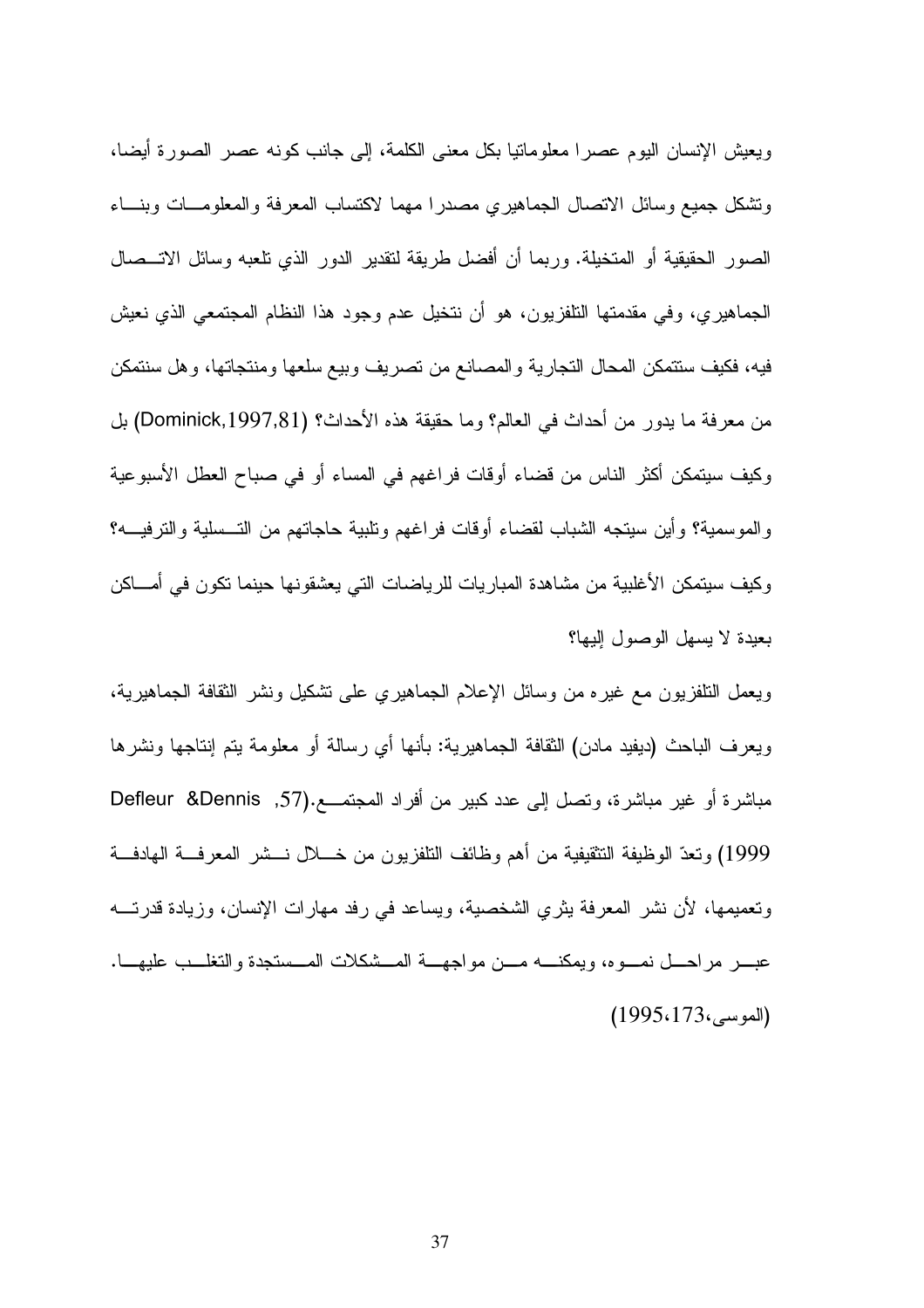## 2–3-4: مزايا التلفزيون من الناحية الإعلامية:

بما أن التلفزيون استطاع أن يجمع الصوت والصورة والحركة معا على شاشته، فقد وفـــر لـــذلك مجموعة من المزايا جعلته يتفوق على ما سبقه من الوسائل الأخرى (الصحف، الإذاعة، السينما)، و نشير إلى أهمها كما لخصها (حرب، 32،2008)

> الفورية: فهو يقدم الأخبار من مكانها وفي نفس وقت حدوثها.  $-1$

لتكاملية في نقل الواقع، إذ نتشارك أبعاد الصوت والصورة والحركة في رسم صــــورة  $-2$ واقعية متكاملة للحدث.

3− الانتشار الجغرافي أو تجاوز الحدود الجغرافية: إذ يمكن للبث التلفزيوني الوصول إلى أي مكان في العالم متخطيا كل الحواجز ، خصوصا بعد انتشار البث عبر الأقمار الاصطناعية. 4– تنوع جمهور النلفزيون، فهو يجذب كافة شرائح المجتمع من خلال النتوع في البـــرامج و أساليبها.

## 2–4–4: ت التلفزيون وسلبياته:

لخص بعض الباحثين إيجابيات النلفزيون للاسرة والمجتمع عموما في النقاط التالية: (أبو الحمام, ( 209 ,2011

- اسهم في نشر الوعي العام والسياسي منه خصوصا بين مختلف فئات المجتمع.  $\!-1$
- 2− أسهم في تحسين الوعي الصحي والبيئي على وجه الخصوص من خـــلال بــــرامج الإرشــــاد والوعظ والدعاية والإعلان.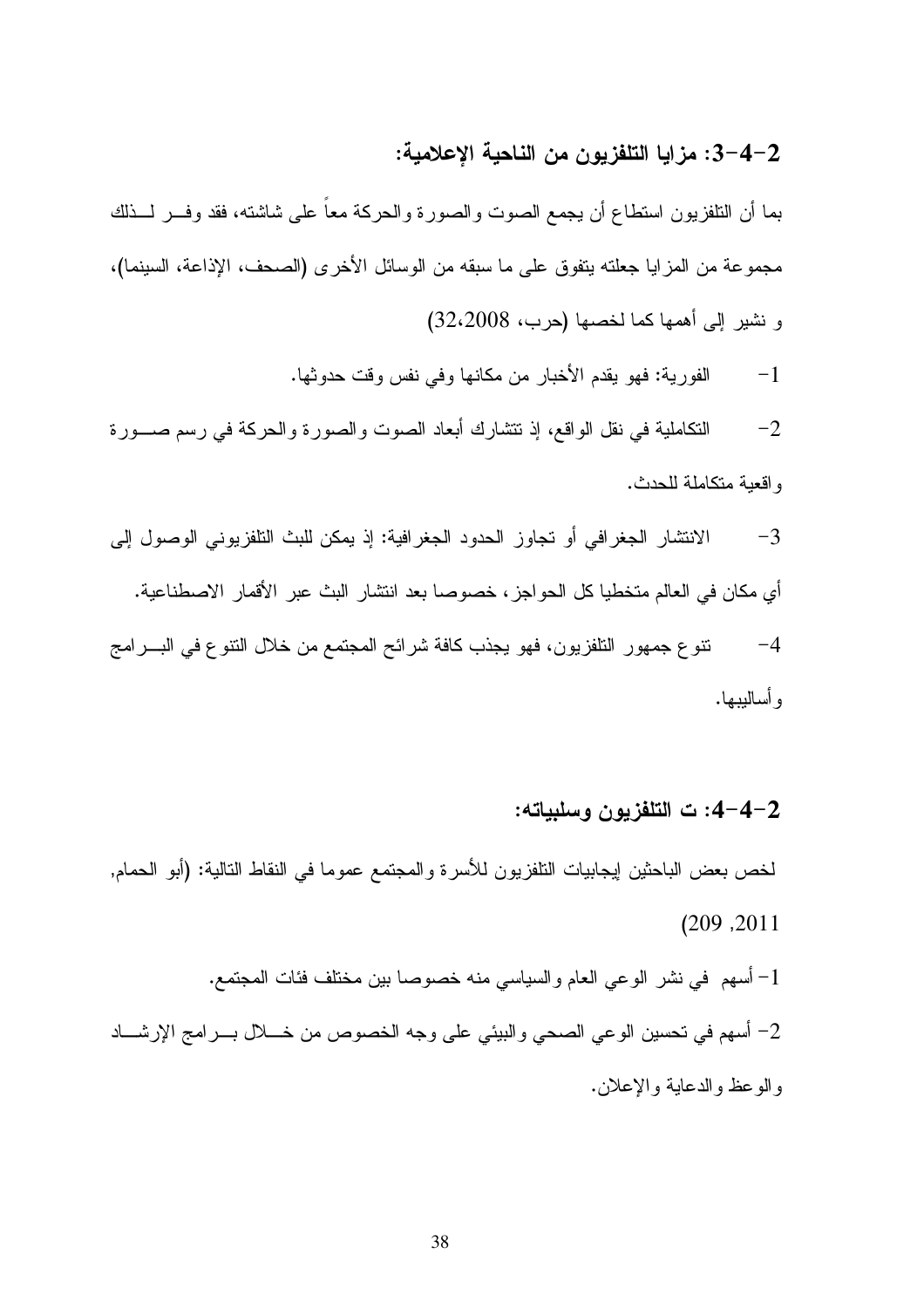سهم في النزويج للغة العربية الميسرة لكل فئات المجتمعات العربية مما حسن مـــن التفـــاهم $-3$ و التو اصل بين شعو ب البلاد العر بية.

4– عملت النلفزيونات على نوحيد المشاعر ونجميع النعاطف ونحسين النعاون بين المجتمعـــات العربية من خلال النقل السريع للأحداث والأنشطة التبي تهم المواطن العربي. ذلك أن الأحـــداث العر بية لم تعد أحداثا داخلية بل قد تصنف بأنها قومية.

#### : التلفز بو ن  $5 - 4 - 2$

بيّن مؤلفا كتاب (الصحافة التلفزيونية) عددا من الخصائص التي ينفرد بها التلفزيون في عرضــــه للمواد الإعلامية، وذلك على النحو التالبي:(بورنيـــسكي ويوروفـــسكي 1978: نقــــلا عـــن أبـــو عر جة،2006 مص147)

إن عرض الأخبار نلفزيونيا هو ليس موضوعيا فقط، وإنما بطبيعتـــه أكثـــر انقانــــا أو  $-1$ استفاضية.

إن التلفزيون وسيلة فعالة ومتنوعة للتعليق والتحليل الصحفى...وهو يغــزو مجـــالات  $-2$ مختلفة للكيان الاجتماعي لأنه أولا وأخيرا وسط عالمي للدعاية الأجنبية.

نقل فيض من المعلومات عن العالم إلى بيوت الجمهور يوما بعد يوم وفقا لخطة.  $-3$ 

4– أصبحت شاشة النلفزيون النبي امتصت المسرح والسينما والمشاهد المختلفة والعـــروض الموسيقية المنتوعة، أصبحت وسيلة للتربية الفنية والجمالية.

أما السلبيات، فيمكن تلخيص أهمها بالتالي: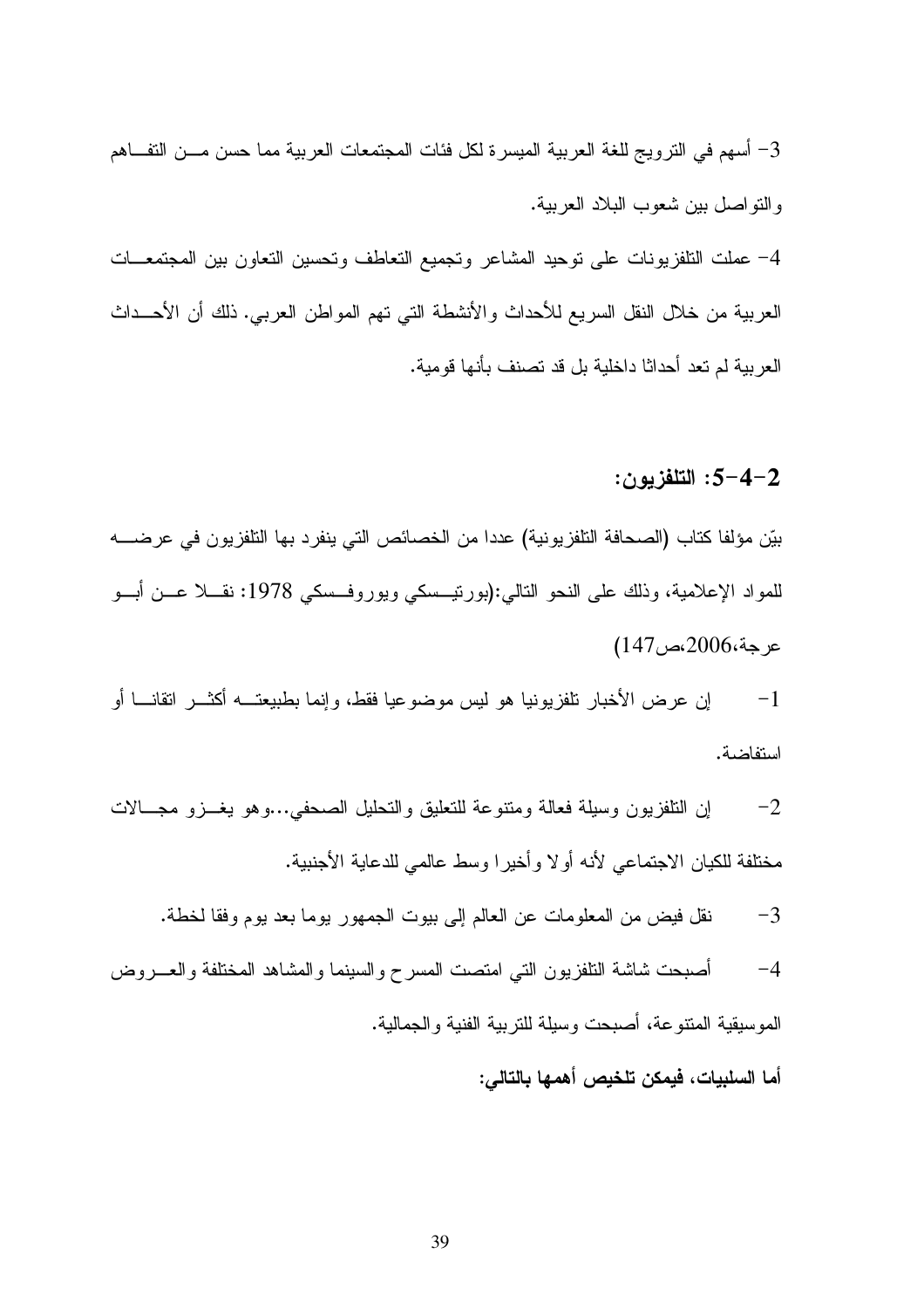| قد بعمل النافزيون على إضعاف العلاقة العاطفية بين أفراد الأسرة الواحدة ذلك أن النافزيون بقلل    |
|------------------------------------------------------------------------------------------------|
| من فرص النفاعل البيئي في الأسرة الواحدة .                                                      |
| 1– إن النلفزيون ينافس الأباء والمعلمين على أدوارهم باستحواذه على أوقـــات أفــــراد الأســــرة |
| خصوصا الأطفال منهم.                                                                            |
| 2– إن ما يقدمه النلفزيون غالبا ما لا يقبل الحوار أو المقاطعة باعتباره إرسالا من طرف واحـــد    |
| وعلى الطرف الأخر النلقي فقط. مما يعزز السلبية في الأفراد.                                      |
| 3- إن مصادر الإنتاج الإعلامي والإخباري والصور ظل حتى الأن تحــت ســطوة المنتجــين              |
| الغرببين وخصوصا وكالات الأنباء ومراكز الإنتاج الأمريكية والأوروبية.(أبو الحمــام، 2011،        |
| $(203 - 202)$                                                                                  |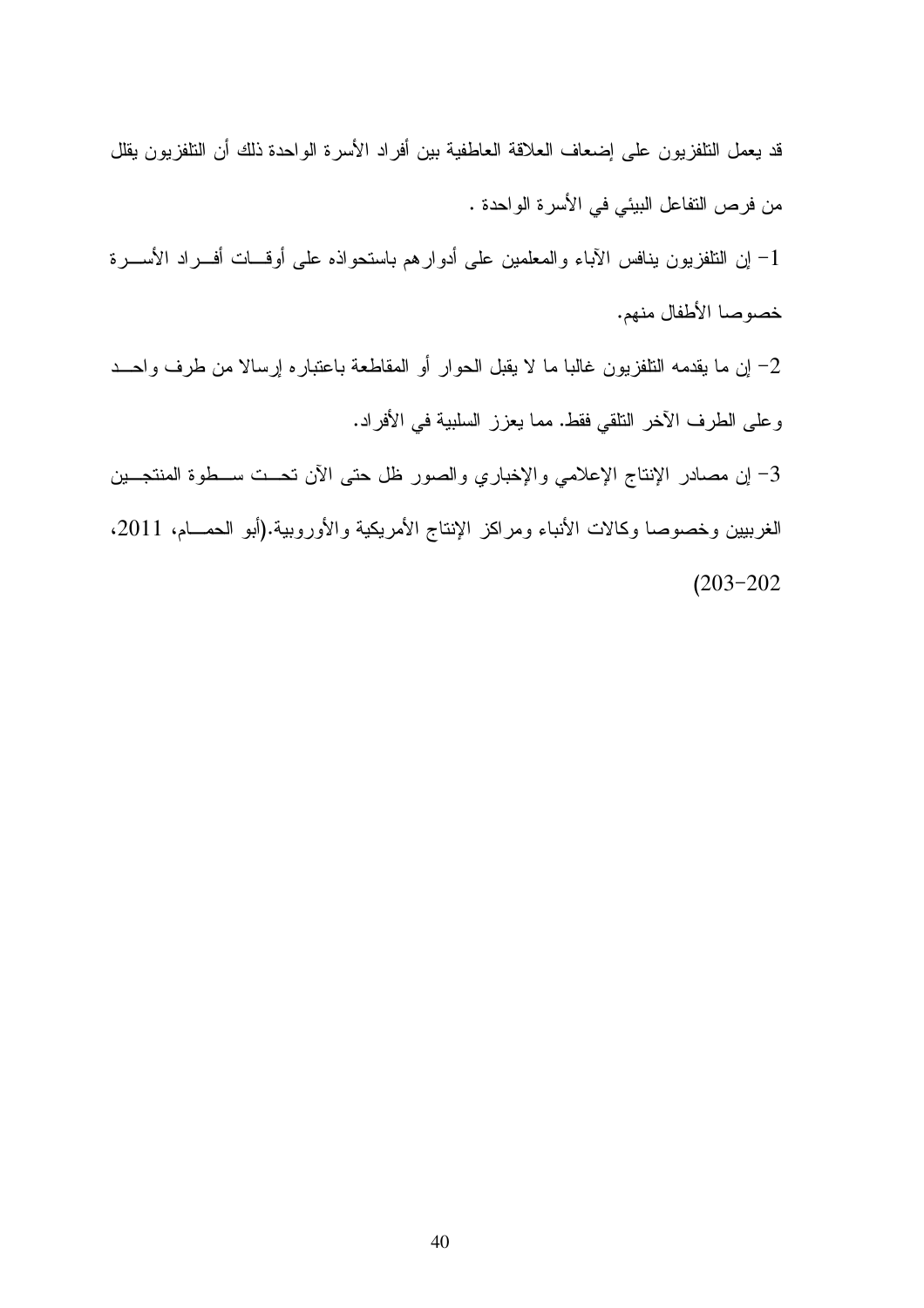## 1-5-2: الإعلام الرياضي وأهميته:

أصبح الإعلام الرياضيي في عصرنا الحالي من الفروع الإعلامية الأكثر شــــهرة فـــي وســــائل الإعلام جنبا إلى جنب مع الإعلام الإخباري وربما يفوقه نظرا لتضافر مجموعة العوامل التسي دفعت بهذا الاتجاه، منها اعتبار الرياضة نشاطا تتمويا وصحيا وتجاريا وسياحيا وتربويـــا فـــي الوقت نفسه، ومنها أيضا اتساع الفئات الاجتماعية التي تهتم بهذا النوع من الأنشطة الإعلامية، خصوصا فئات الشباب الأكثر عددا بين الفئات الاجتماعية الأخرى. ويعرف الإعلام الرياضــــى بأنه "عملية نشر الأخبار والمعلومات والحقائق الرياضية وشرح القـــوانين والقواعـــد الخاصــــة بالألعاب والأنشطة الرياضية للجمهور بقصد نشر الثقافة الرياضية بين أفراد المجتمـــع وتنميـــة وعيه الرياضي".(عويس وعبد الرحيم، 1997، 22)

كذلك، فإن الرياضة والإعلام هما نشاطان إنسانيان قديمان قدم المجتمعات البشرية، لكن الإعلام الرياضي بمفهومه الحديث لم يتبلور إلا بعد أن وصل النطور في وسائل الإعلام مستوى كبيرا بحيث تحول نقل النشاط الرياضي إلى وظيفة متعددة الفوائد لعدد كبير من الناس، لذلك فقد جرى إنشاء الكثير من وسائل الإعلام المتخصصة في الرياضة منذ زمن مبكر في الـــدول المتقدمــــة، ووصل الأمر إلى الدول النامية حينما وصل فيها مستوى النقدم بما يسمح بذلك ويشجع عليـــه، لذلك فلا نكاد نجد دولة من الدول العربية إلا وفيها إما صحفا رياضية أو مجلات أو إذاعات، أو قنوات تلفزيونية أو أكثر تتخصص بالرياضة، ومن تلك الدول المملكة الأردنية الهامشية التـــي أطلقت إذاعة رياضية متخصصة هي إذاعة"هدف إف إم" وكذلك أطلق النلفزيون الأردني "القناة الر باضبة" لبعض الوقت و أعاد إغلاقها، اهتمت العدبد من المحطات التلفز بو نبسة و الفــضائبات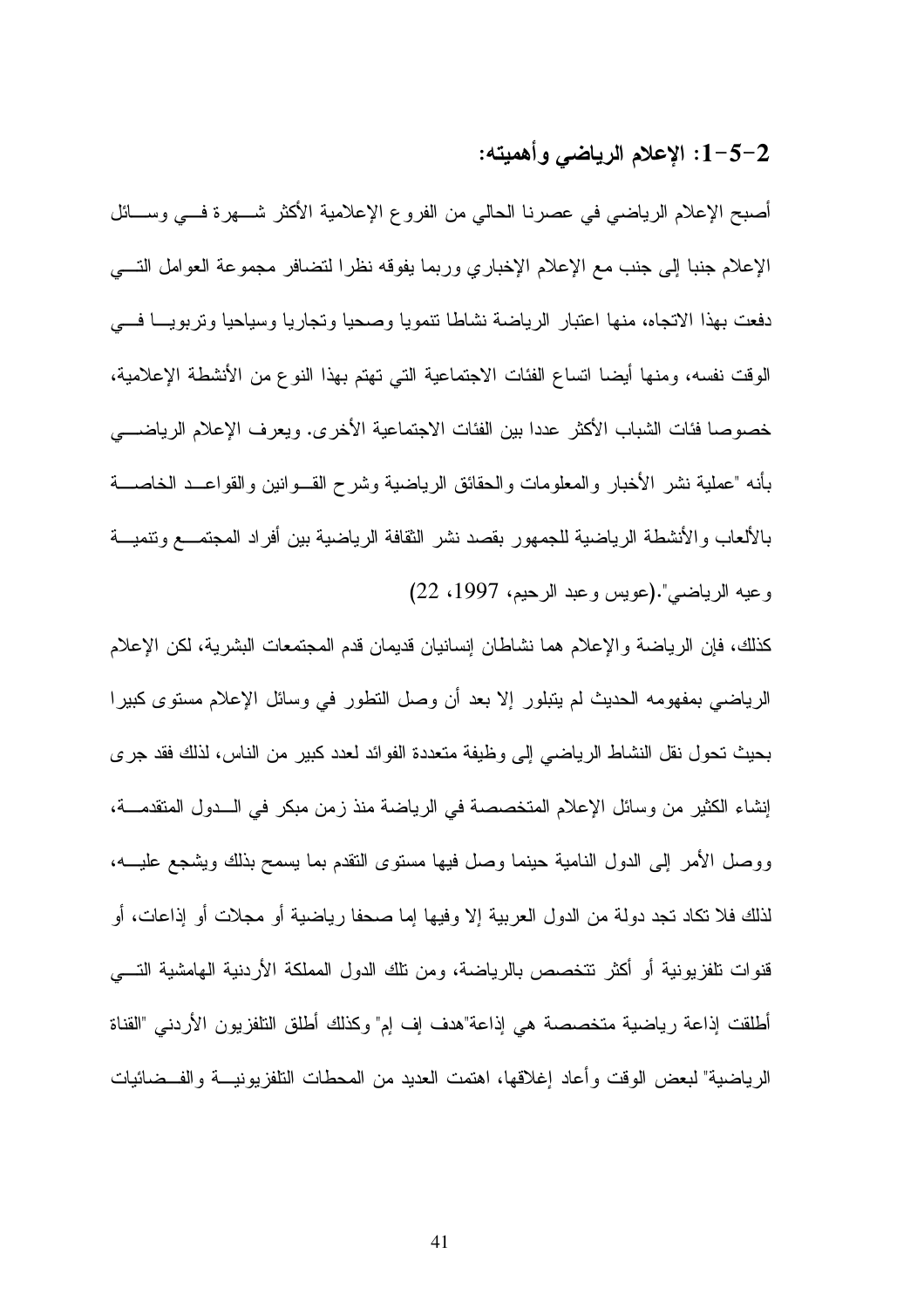بالر باضة من خلال تخصص قنو ات مخصصة بالر باضة فقط كما فعلت قنساة الجز بسر ة التسي أطلقت قناة الجزيرة الرياضية بباقة من أربع عشرة قناة بعضها مشفر وبعضها مفتوح. ويلاحظ اهتمام مختلف وسائل الإعلام على اختلاف تخصصاتها أو اهتمامتها بالأخبار والأنشطة و الألعاب الرياضية، وتكمن أسباب هذا الاهتمام في سعى تلك الوســـائل الاســـتئثار بالمتابعـــة لمختلف البر امج و تحصبل نسبة ر ضا أعلى من قبل مشاهديها خصوصا فئات الشباب مما يحفز المعلنين أيضا على التوجه لهذه الوسائل للإعلان عن سلعهم.

فوسائل الإعلام المرئية تهتم بنقل الألعاب الرياضية لتضمن متابعة أكبر لبقية البرامج التي تقوم بوضعها ، كما أن الفرق والأندية الرياضية معنية بنقــل مبارياتهـــا بـــسبب حاجاتهـــا لكـــسب المناصرين ولتحقيق الشهرة أيضآ، وللإعلان عن الأنشطة المختلفة التي تقوم بها، فقد تحولــت الرياضة عبر وسائل الإعلام إلى نجارة مربحة وجرى نحويل الرياضيين إلـــى ســـلعة نبـــاع وتشتر ي. وإلى جانب الجهات الأهلية والشركات التجارية فإن الحكومات شديدة الحرص علــــى تشجيع الرياضة ونقلها عبر وسائل الإعلام المختلفة، لتحقيق أهداف متعددة منها المساهمة فسي تَحقيق النَّنمية أو في تعزيز الروح القومية للشعب (روي، 2006 ، 60−61) ومنـها لأجل إبـعاد الأنظار عن القضايا التي تثير الإزعاج للحكومات كما يقول الكثير من الناس أو حتـــي بعــض الخبر اء في السباسة وغبر ها.

كذلك، فإن الحكومات نتبهت إلى أهمية الرياضة لسياستها الخارجية من حيث تعريسف العسالم بحضارات شعوبها الرياضية والذى يعكس بدوره الأهمية الكبيرة التي تحظـــي بهـــا الرياضــــة خصوصا إذا ما تم نقلها بالصورة المناسبة عبر وسائل الإعلام، وفي الوقت المناسب، وباستخدام الكفاءات الفنية والنكنولوجية العالية مثلما يجري في نقل المباريات الكبيرة من دول أوروبا حيث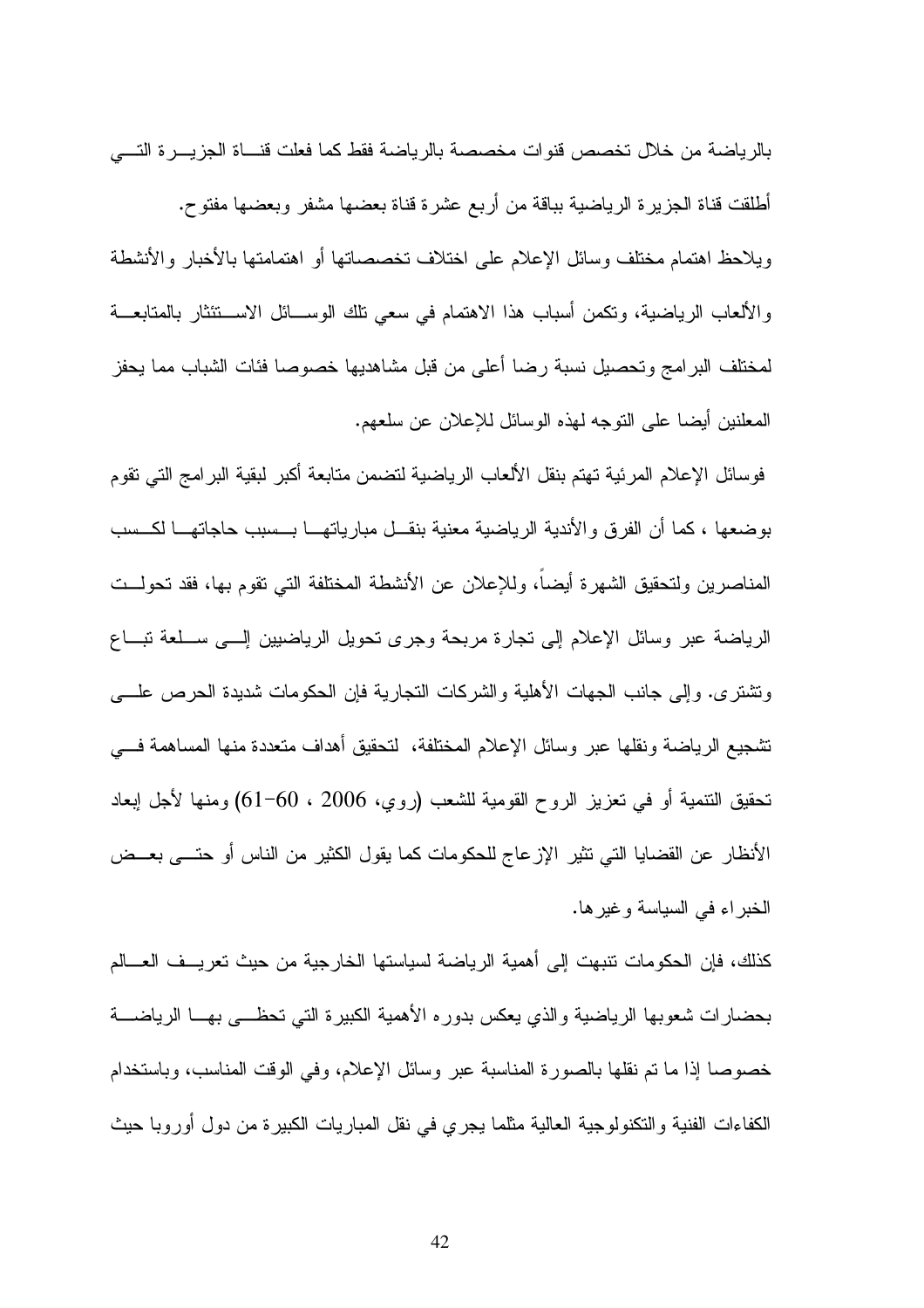يوفر ٍ هذا النقل متعة بصرية كبيرة من خلال فنون النقل الذي يعتمد الصوت والصورة المباشرة والمؤثرات المختلفة في الوقت نفسه.

# 2-5-2: أهداف الإعلام الرياضي:

يسعى الإعلام الرياضي إلى تحقيق العديد من الأهداف التي نتتوع بين المــساهمة فـــي نتميـــة الجماعات والأفراد وتوجيههم الوجهة السليمة في السلوك الصحي والمنتج إلى الترفيـــــه المفيـــد والإيجابي، وقد لخص بعض الباحثين أهداف الإعلام الرياضي كما يلي: (عويس، وعبد الرحيم  $(24)$ 

1– نشر الثقافة الرياضية من خلال نعريف الجمهور بالقواعد والقسوانين الخاصسة بالألعساب والأنشطة الرياضية المختلفة.

2- تثبيت القيم والمبادئ والاتجاهات الرياضية والمحافظة عليها بما ينتاسب مع النسق القيمـــي

الرياضي للمجتمع.

3– نشر الأخبار والمعلومات والحقائق المتعلقة بالقضايا والمشكلات الرياضية ومحاولة تفسيرها والنعليق عليها.

4– النرويح عن الجمهور وتسليتهم بالأشكال والطرق التبي تخفف عنهم صعوبات الحياة اليومية.

## 2–5–3: مستقبل الإعلام الرياضى التلفزيونى:

أخذ الإعلام الرياضي خصوصا النلفزيوني بالنمو في السنوات الأخيرة بمعـــدل كبيـــر بعـــد أن زادت حمى المنافسات النجارية والإعلانية بين الشركات الإعلاميـــة وغيـــر الإعلاميـــة فــــى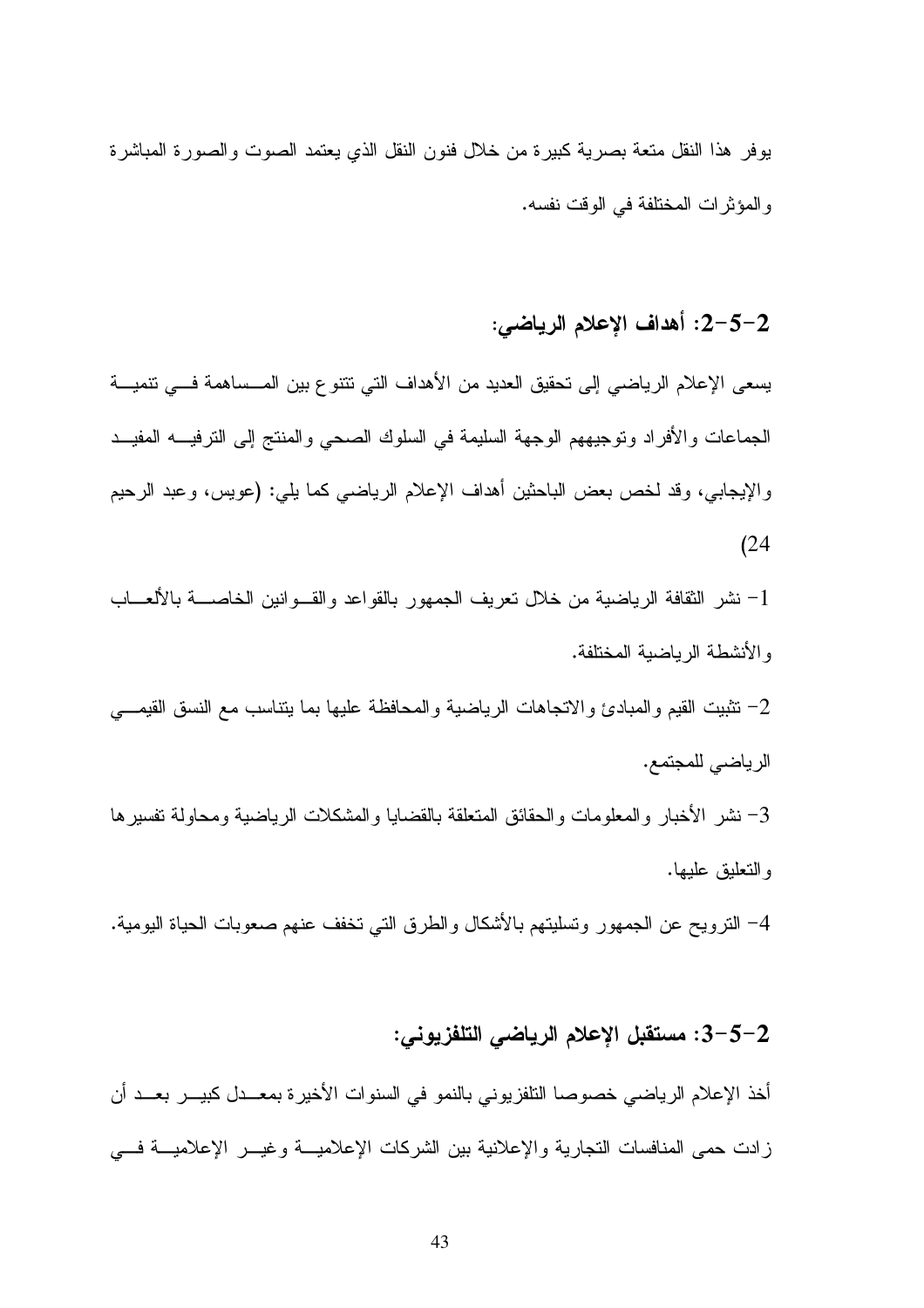الاستحواذ على نقل المباريات المهمة، مثل مباريات الأولمبياد وكسأس العسالم وكسأس الأمسم الأوروبية وغيرها من المباريات. ويلاحظ أن الإعلام الحكومي فشل في هذه المنافسة القوية بين القنوات النلفزيونية لأسباب كثيرة يعدّ أهمها عدم نوفر الإمكانيات المالية الكافية ثم عــدم تـــوفر الطواقم الفنية المتخصصة في الإعلام الرياضي من وجهة نظر الباحث، ثم بقاء نسبة كبيرة من القنوات الرسمية تعمل بنظام البث الأرضيي في أن نسبة كبيرة من الناس تحولت كليا إلى أنظمة البث الفضائي وباتوا لا يملكون لواقط بث أرضي.

وفي عالمنا العربي شكلت قناة الجزيرة مثالا واضحا على استثمار الرياضة والإعلام الرياضي في نحقيق أرباح عالية وفي الاستحواذ على المشاهدين في شتى أرجاء المعمورة ومنهـــا الأردن نظرا لامتلاك شبكة الجزيرة الكثير من الإمكانيات المؤدية إلى النجاح: الـــرأس مـــال الكبيـــر، الكفاءات الإعلامية المتخصصة والاهتمام بشراء حقوق البث والتغطية للمباريسات والأنسشطة الرياضية المهمة التي تعني أعداداً كبيرة من المشاهدين.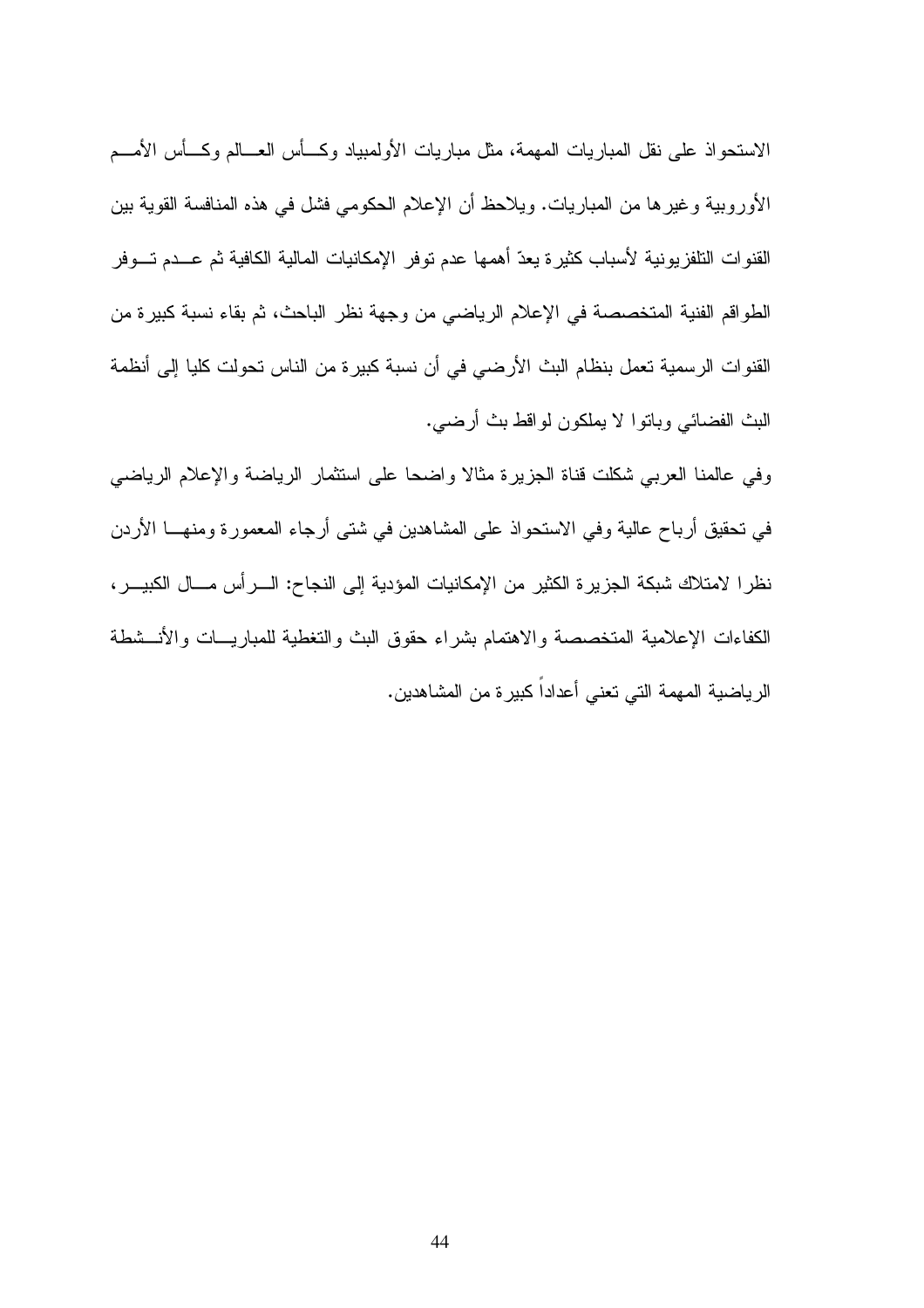## 1-6-2: نشأة التلفزيون الأردني وتطوره.

جاء افتتاح النلفزيون الأردنبي في مرحلة ما بعد حرب 1967 م وما حملته مـــن أثـــار ماديــــة ونفسية على الأردن والشعب الأردني، ليقوم بدوره الوطني في مرحلة خطيرة مـــن المراحـــل

الناريخية التي يمر بها الأردن وعاشتها معه الأمة العربية (جرار، 1999 ،111)

أصبحت محطة النلفزيون الأردني جاهزة لإجراء نجارب البث في شهر شباط 1968، وفامــت بحملة إعلامية في الإذاعة الأردنية، والصحف الأردنية لمدة ثلاثة أيام قبل البث. وفي الــساعة السابعة من بوم 17/شباط/ 1968 ظهرت على شاشات النلفزيون أولى لوحات النجربة علـــي أنغام السلام الملكي المواكبة لها وكانت على اللوحة العبارة النالية:

التلفزيون الأردني قنال(3) من عمان.

تم الافتتاح الرسمي للنلفزيون في 27/شباط/ 1968 حيث قام جلالة الملك الحسين بافتتاحـــه، وكانت مدة البث أربع ساعات، زيدت إلى خمس ساعات في نشرين أول عام 1969.

ومنذ ذلك الحين بدأ النافزيون الأردني بالنطور سنة بعد سنة، وكان النافزيون بلـــنقط برامجـــه مباشرة عبر المحطة الأرضية للأقمار الصناعية في البقعة عام 1973. وبدأ بنقــل الأحـــداث العالمية لشعوب المناطق المجاورة. وفي 1974/4/12 بدأ البث بالألوان، وكان في حينها يغطي النسبة الأكبر من الأراضبي الأردنية إضافة إلى من المناطق المجاورة في فلــسطين وســـوريا

وشمال المملكة العربية السعودية وشبه جزيرة سيناء. (نصار، 2007 ص 342- 349) وفي الأول من أيلول / سبتمبر ١٩٨٥ تم دمج الإذاعة والتلفزيون في مؤسسة واحدة تضم: 1. إدار ة النلفزيون. 2. الإذاعة. 3. إدار ة الهندسة. 4. إدار ة الشؤون الإدارية و المالية.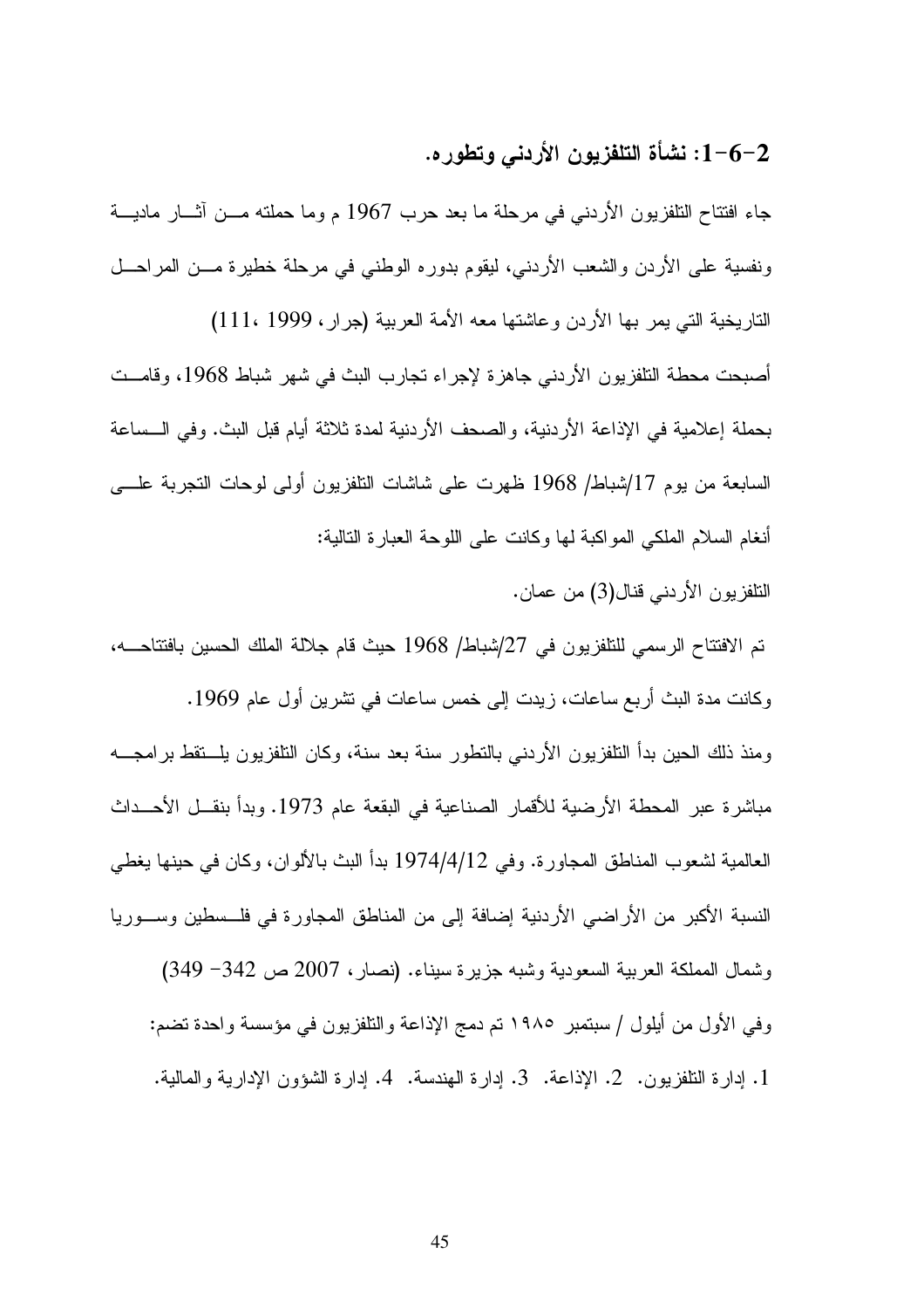5. الدائر ة النجار بة. 6. دائر ة الندر بب. 7. دائر ة العلاقات العامة الدولبة. 8. مركز الأخبار . 9. دائر ة تكنولوجيا المعلومات.

في 1990/2/24 بدأ النلفزيون ببث المجلة المرئية (النلنكست) بمعدل 4 ساعات يوميا علـــي القنانين . وفي 1993/4/27 تم افتتاح القناة العربية الاردنية، كما جرى افتتاح القناة العربيـــة الثالثة في 1998/5/25 لتقوم ببث جلسات مجلس الأمة بالإضافة إلـــي الأحـــداث الر ياضــــية المحلية والعالمية .

وفي شهر كانون الثاني من عام ٢٠٠١ خضعت مؤسسة الإذاعة والتلفزيون إلى إعادة هيكلة حيث تم دمج برامح القناة الأولى والثانية في قناة رئيسية واحدة.

واليوم يغطي البث النلفزيوني الأردنبي منطقة جغرافية شاسعة نضم المناطق الناليسة: منساطق فلسطين، سوريا، شمال المملكة العربية السعودية، جنوب لبنان وقبرص.(بنصرف عن الموقـــع الإلكتروني للتلفزيون الأردني، 2011)

أما عن الإعلام الرياضـي الإذاعـي والنلفزيونـي فـي الأردن فيذكر بـعض المعاصرين والخبراء أن الاهتمام بالإعلام الرياضيي بدأ منذ بداية الخمسينيات إذ جرى نقل أول مبارة لكرة القـــدم عــــام 1953 عبر أثير إذاعة المملكة الأردنية الهاشمية من ملعب الكلية الإسلامية في جبــل عمـــان بصوت المرحوم المعلق الرياضيي موسى نغوى، بينما بدأ الاهتمام بسالإعلام الرياضسي فسي النلفزيون الأردني مع بدايات النلفزيون أواخر السنينيات من القرن الماضيي، إذ بث النلفزيـــون الأردنـي أول برنـامـج ريـاضـي نـحت اسم " عالم الريـاضـة"، حيث نتـاوب علـي نقديم البرنـامـج مقدمـا البرامج محمد جميل عبد القادر وعبد الله أبو نوار، وكـــان يجــــري نقـــل بعـــض النـــشاطات والمباريات الرياضية المجلة بصوت الإعلامي المتنوع رافع شاهين، واستمر برنسامج "عسالم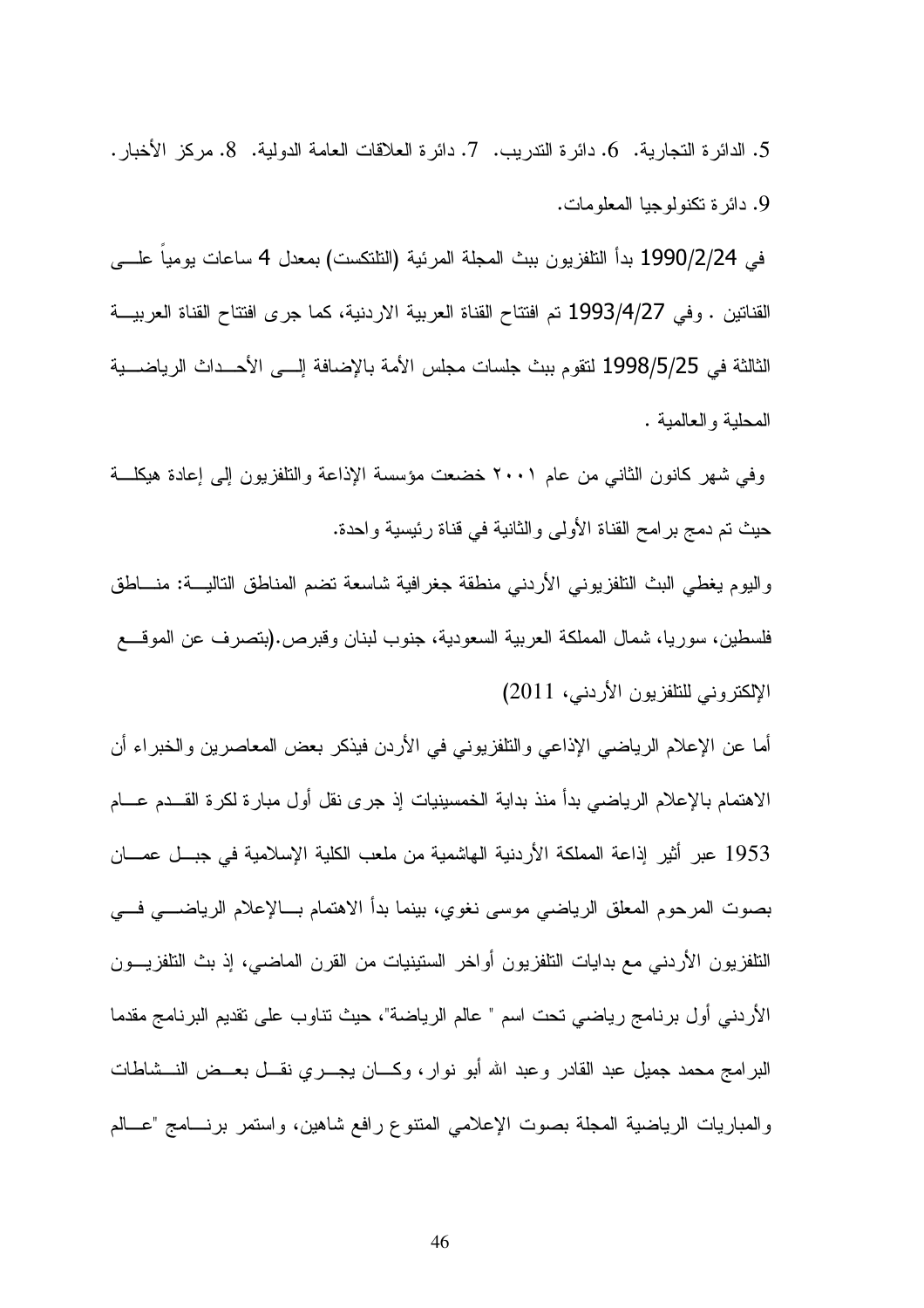الرياضة" حتى نهاية الثمانينيات ليجري تغيير اسمه إلى " المجلة الرياضية" التي ظلــت تبــث ظهيرة كل يوم جمعة منذ ذلك الحين وحتى يومنا هذا. (جنكات،2011) أما عن الحركة الرياضية في الأردن، فيشار إلى أنه في عام 1928 جرى تـــشكيل أول فـــرق أردني في كر ة القدم حيث خاض في ذلك العام مبار اة ضد فريق "بردي" السور ي فـــي دمـــشق، لبيداً بعد ذلك تشكيل الأندية الأردنية وأولَّها "نادي الأردن" عام 1928، والفيصلي عام 1932، ثم "الهومنتمن" عام 1944، ونادي الجزيرة عام 1946، بينما اقيمت بطولة أول دوري أردنــــي في كرة القدم عام 1944 وفاز بها النادي الفيصلي ، واقتصرت هذه المسابقة على ثلاثة أنديـــة هي الفيصلي، والأهلي والأردن.(القريني والعميري،11،2000-12)

#### 2–6–2: القناة الثانية في التلفزيون الأردني (قناة الرياضة والشباب):

قررت إدارة التلفزيون افتتاح قناة ثانية في التلفزيون عام 2001 ، تخصصت هذه القناة منــذ كانون الثاني عام 2001 بالبرامج الرياضية مما يعكس الاهتمـــام الكبيــــر الــــذي توليــــه إدارة النُّلفزيون للبرامج والأنشطة الرياضية. وفي هذه القناة يجري عادة بث المباريات على الـهـــواء مباشرة إضافة إلى البرامج المسجلة. وهي نبث ما معدله عشر ساعات بومبا بدءا من الرابعـــة مساء.

ونقوم هذه القناة بنقل المباريات المحلية والعربية والأوروبية، فيما يقوم طاقمها الصحفي بمرافقة الفرق الرياضية الأردنية للخارج لنتقل في بث حي ومباشر المباريـــات والبطـــولات الدوليـــة للمنتخبات الوطنية الأردنية.(الموقع الإلكتروني للتلفزيون الأردني) وقد حظيت القناة باهتمام ومنابعة كبيرة من المشاهد الأردنبي ومن الدول المجاورة أيضا حينمـــا كانت نقوم ببث بعض المباريات المهمة الأوروبية والمحلية والعربية. (المعيدي، 2011) وفسى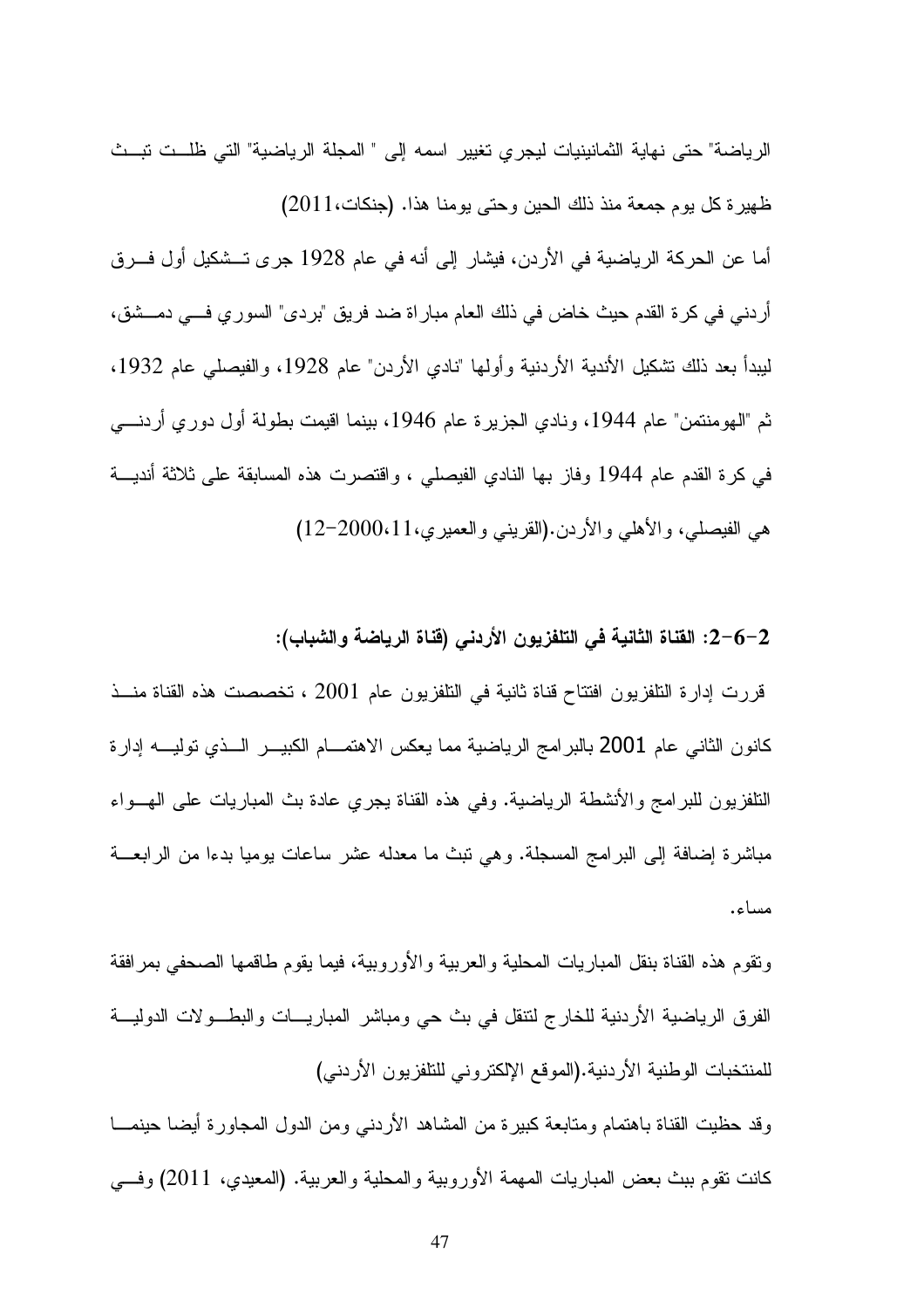عام 2006 أوقفت القناة عن البث لعدم توفر الإمكانيات الكافية لها من أجل منافــسة القنـــوات المتخصصة الأخرى التي توفرت لها إمكانيات كبيرة جدا، خصوصا بعد أن أصـــبحت أغلـــب المباريات الأوربية والمباريات العالمية نباع حصرياً إلى بعض الشركات أو بعــض القنـــوات الإعلامية. ثم ما لبثت القناة أن عادت للبث مرة أخرى في أوائل العام 2010. و هي ما تـــز ال تو اجه الصعوبات نفسها مما يهدد بوقفها مر ة ثانية. (مقابلة: حسن، 2011) وقد أوقفت القناة مر ة ثانية عن البث في آيار 2011 على خلفية قلة الإمكانيات المالية المتاحة. (الباحث)

2–6–3: سياسات التلفزيون الأردني في البرامج الرياضية:

تحظى وسائل الإعلام في الأردن باهتمام كبير من قبل قيادة الدولة لما في ذلك من أثر كبير في تحقيق أهداف الدولة في التتمية والتقدم. وقد سعى الأردن إلى وضع السياسات الإعلامية اللازمة لتحقيق خطة التنمية الوطنية وذلك في المجالات التالية: (أبو اصبع ،2005، 16−17)

- 1- الأسس: الانتماء والولاء والتمسك بالقيم المنطلق الأساسي للإعلام الأردنبي والركيـــزة الفكر بة و الر و حية الر ئيسية.
	- 2- تأكيد الشخصية الثقافية العربية ببعدها القومي. وبالتفاعل المبدع مع الثقافات الأخرى.
		- 3- استخدام اللغة العربية في الوسائل الإعلامية والاتصالية.
		- 4- نكامل وظائف وسائل الإعلام والاتصال ونوازنها في المجتمع.

ونتلخص فلسفة النلفزيون الأردني في عدة نقاط عامة أهمها: (نصار، 2007، 377)

1– للتلفزيون ما لكل مؤسسة نتقيفية أخرى من نصيب في تعليم المواطنين، بــل أن دوره أشد تعقيدا وحساسية من دور معاهد التعليم الرسمية الأخرى، ولأن مشاهديه أكثر نتوعا و عددا.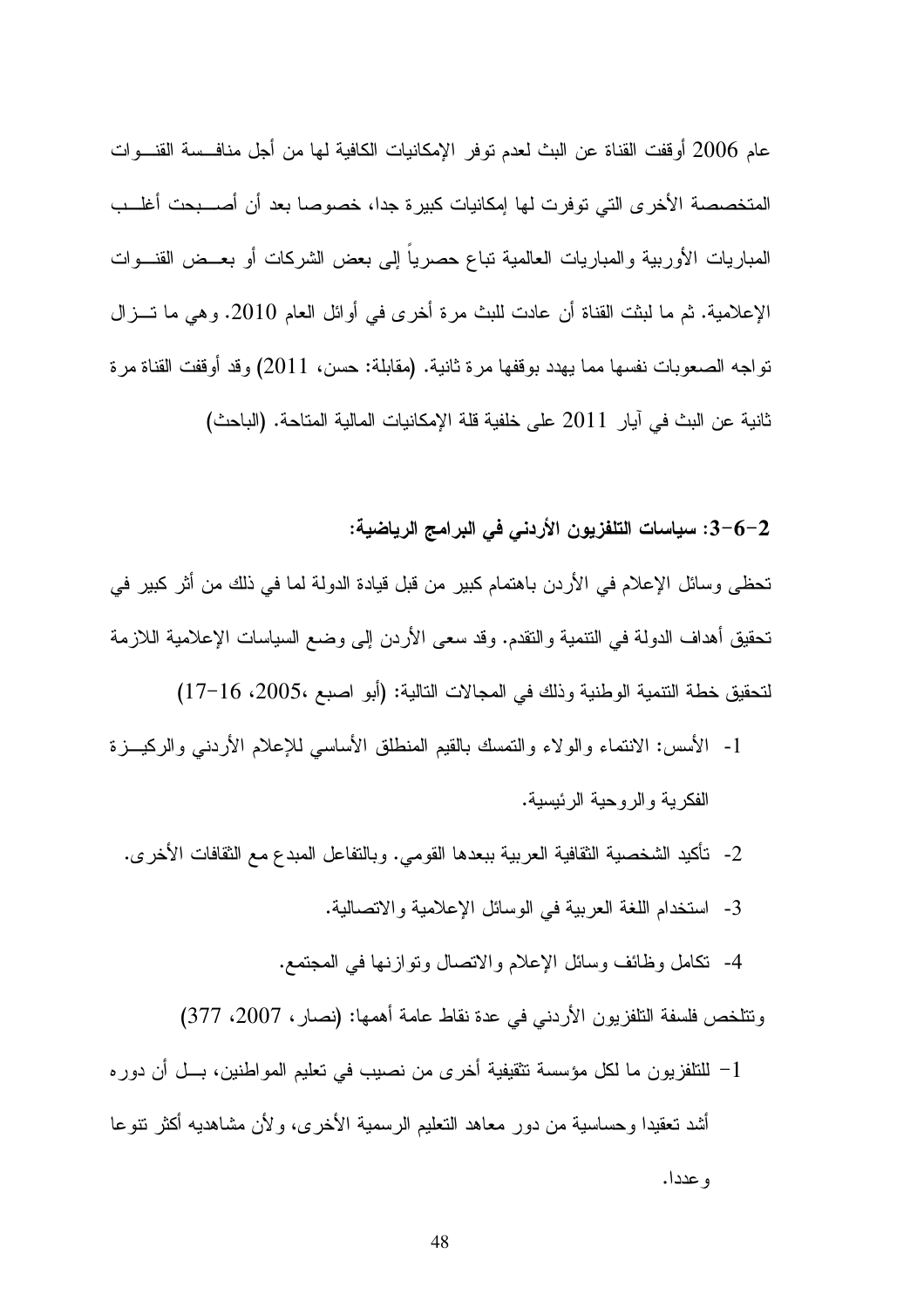- 2– لما كان المفكرون في الأمة هم مثقفيها أو الصفوة من أبنائها ومهما كانت التسمية التي نطلق عليهم. وكان هؤلاء القوة الحقيقة القادرة على إحداث النغيير والازدهـــار، فـــاٍن على النلفزيون أن يتجاوب معهم، وأن يعمل في الوقت نفسه على الانتفاع بمـــشورتهم في تعليم الناس.
- 3– إن الموجات الهوائية ملك للشعب ولذلك كان واجبا أن يكون كل ما يبث عليهـــا فـــي صالحه.
- 4– يعدّ الأردن محدود الإمكانيات في مجال الفنون الجميلة. وإنه لمـــن مهمّـــة النلفزيـــون المساعدة في رفع مستوى نذوق الفنون الرفيعة، كما عليه أن يكتشف المواهب الدفينـــة اللازمة لمختلف أنماط النشاطات مقدما لمها الفرص والندريب الذى يكفل نطور خاماتها و انتعاشها.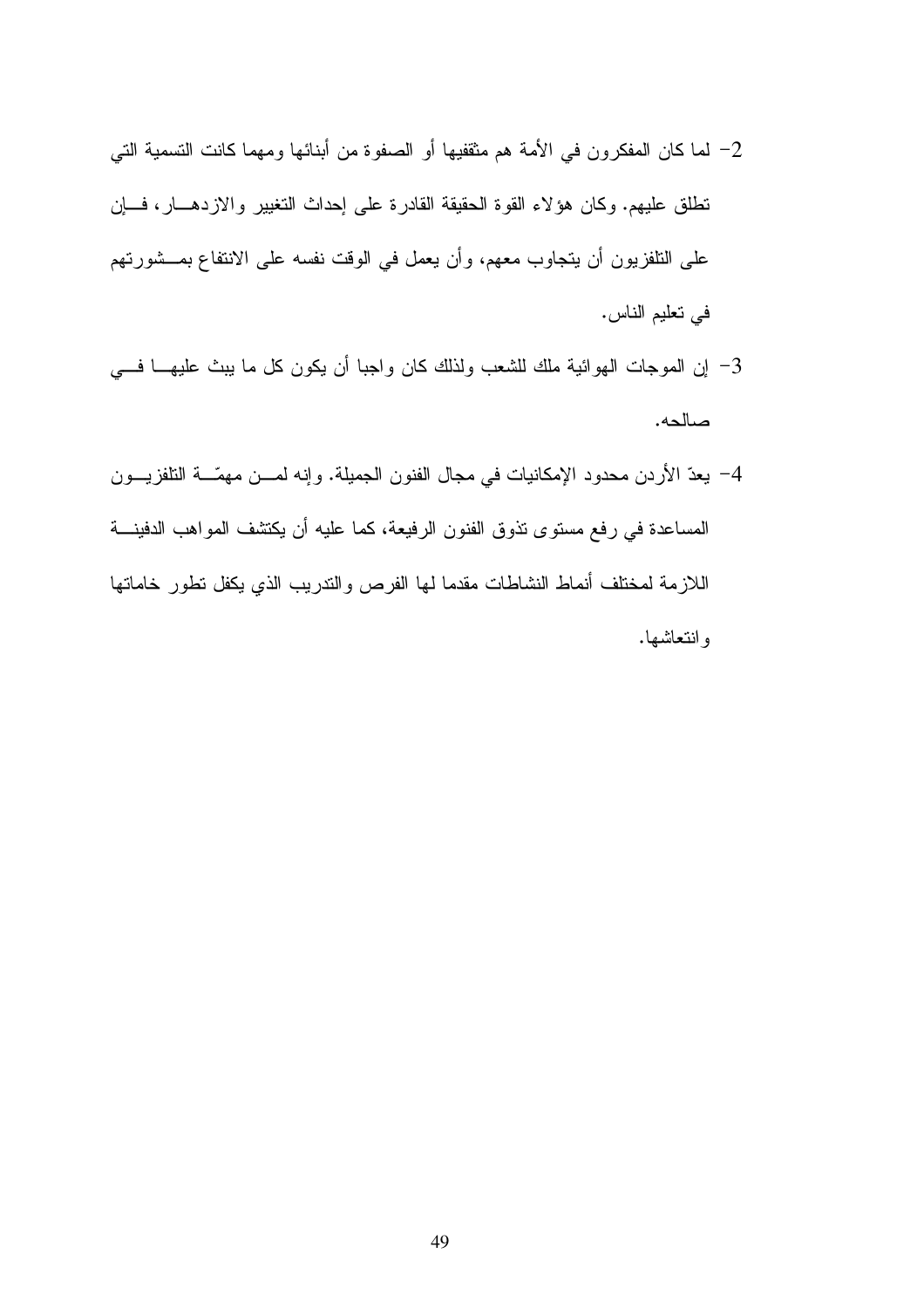### الفصل الثالث: منهجية الدراسة (الطريقة والإجراءات)

## 1-3: نوع الدراسة ومنهجيتها:

تعدّ هذه الدراسة من الدراسات الوصفية المسحية، حيث يجرى جمع البيانات الميدانيـــة من عينة البحث ويجري معالجتها باستخدام المعادلات الإحصائية المناسبة كسي تـــستخرج مجموعة من النتائج لتجيب عن أسئلة الدراسة.

والمنهج الوصفي يهتم بتصوير ما هو كائن، أي الوضع الراهن أو الظاهرة، فهـــو يـــصف خصائصها ومركباتها ويصف العوامل التبي نؤثر عليها، والظروف التبي نحيط بها، ويحسدد العلاقات الارتباطية بين المتغير ات التي تؤثر على تلك الظاهر ة. و انطلاقا من هذا التصوير يمكن النتبؤ والاستنتاج بالأوضاع المستقبلية التي ستؤول إليها الظاهرة، فالبحث الوصفى لا يعتمد على الملاحظة السطحية أو الوصفات العرضية في حل المشكلة قيد البحث. (المغربي، 2011 ص 96) بل يحاول أن يجد العلاقات بينها ويحاول تفسير ها.

ونقوم هذه الدراسة وفق المنهج الوصفى بجمع بيانات ومعلومات عن ابعاد الظاهرة المتمثلة بدور التلفزيون في نتمية الثقافة الرياضية للشباب.

## 2-3: مجتمع الدراسة:

يتمثِّل مجتمع الدراسة في ثلاث جامعات أردنية حكومية أو رسمية هي: الجامعة الأردنية في وسط المملكة الأردنية الـهاشمية (عمان)، واليرموك في الشمال (إربد)، ومؤنَّة في الـجنـــوب (الكرك). (الجدول رقم 1)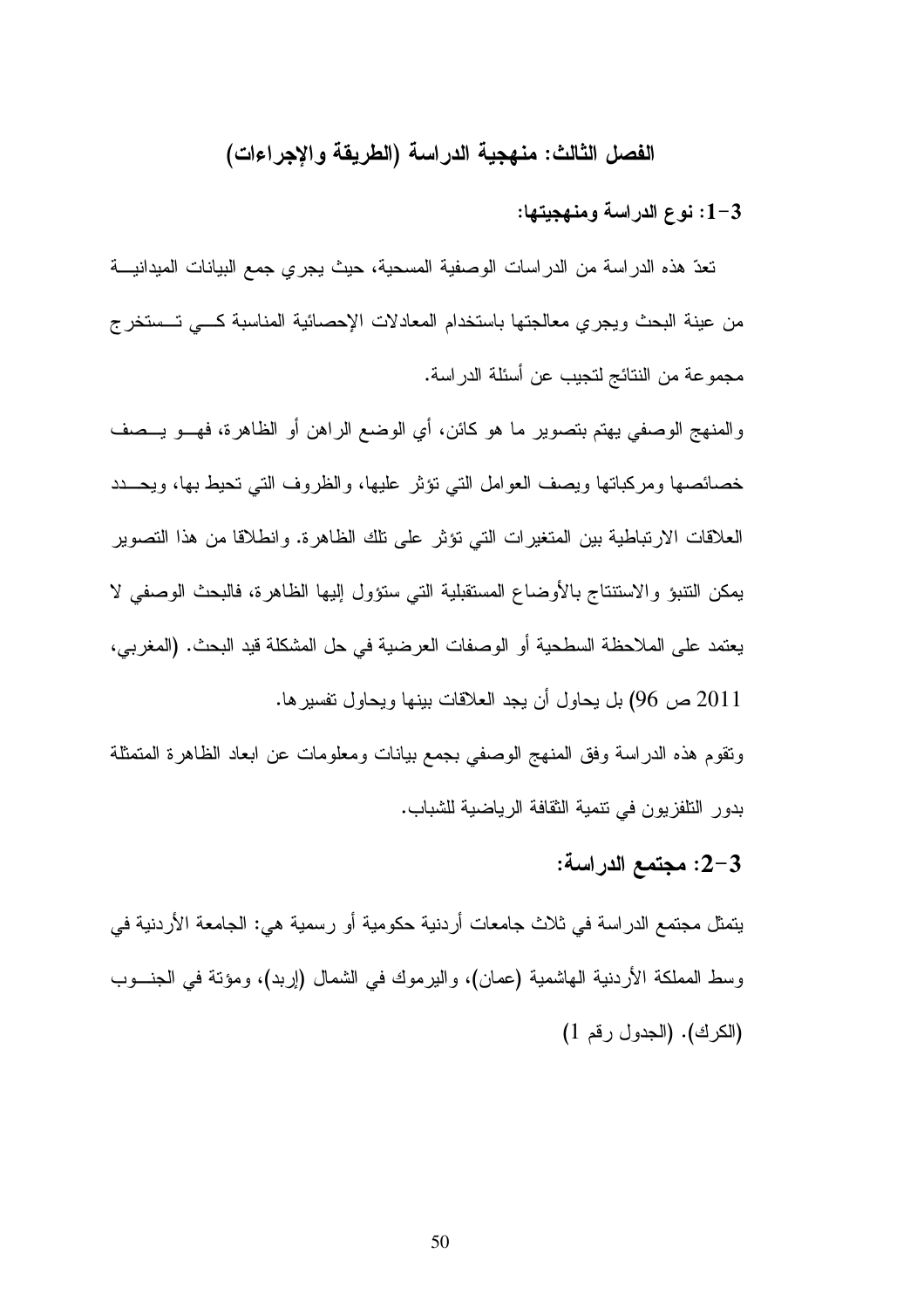| النسبة | الإناث | النسبة | الذكور | طلبة كليات       | الجامعة          |
|--------|--------|--------|--------|------------------|------------------|
|        |        |        |        | التربية الرياضية |                  |
| %40    | 430    | %60    | 646    | 1076             | جامعة البرموك    |
| %60    | 360    | %40    | 240    | 600              | الجامعة الأردنية |
| %35    | 265    | %65    | 551    | 900              | جامعة مؤتة       |

جدول(1) نتوزيع افراد مجتمع الدراسة حسب الجامعة والكلية

المصدر : مكانب النسجيل والقبول في الجامعات الثلاث في شهر 2011/3/12

وقد جاء اختيار هذه الجامعات الثلاث لمراعاة العامل الديموغرافي في اختيار العينة، حيـــث الاختلاف في أعداد السكان في الأقاليم الثلاثة، كذلك لمر اعاة بعــض الاختلافـــات الثقافيـــة الطفيفة المفترض وجودها بين اقاليم الوسط والجنوب والشمال. وتمتاز هذه الجامعات الثلاث بوجود كليات للتربية الرياضية فيها، ولـهذه المبررات كلـها تم اختيار هذه الـجامعات الــــثلاث في عينة الدراسة.

## 3–3: عينة الدراسة:

نتمثل عينة الدراسة في عينة عشوائية Simple Random Sample مـــن طلبـــة كليـــات التربية الرياضية من جميع المستويات الدراسية في الجامعات الـــثلاث: مؤتـــة، الأردنيـــة، اليرموك، أي من السنوات الأربع إضافة إلى متغيـــري الـجـــنس ومكــــان الإقامــــة للطلبـــة المبحوثين ومن الذكور والإناث.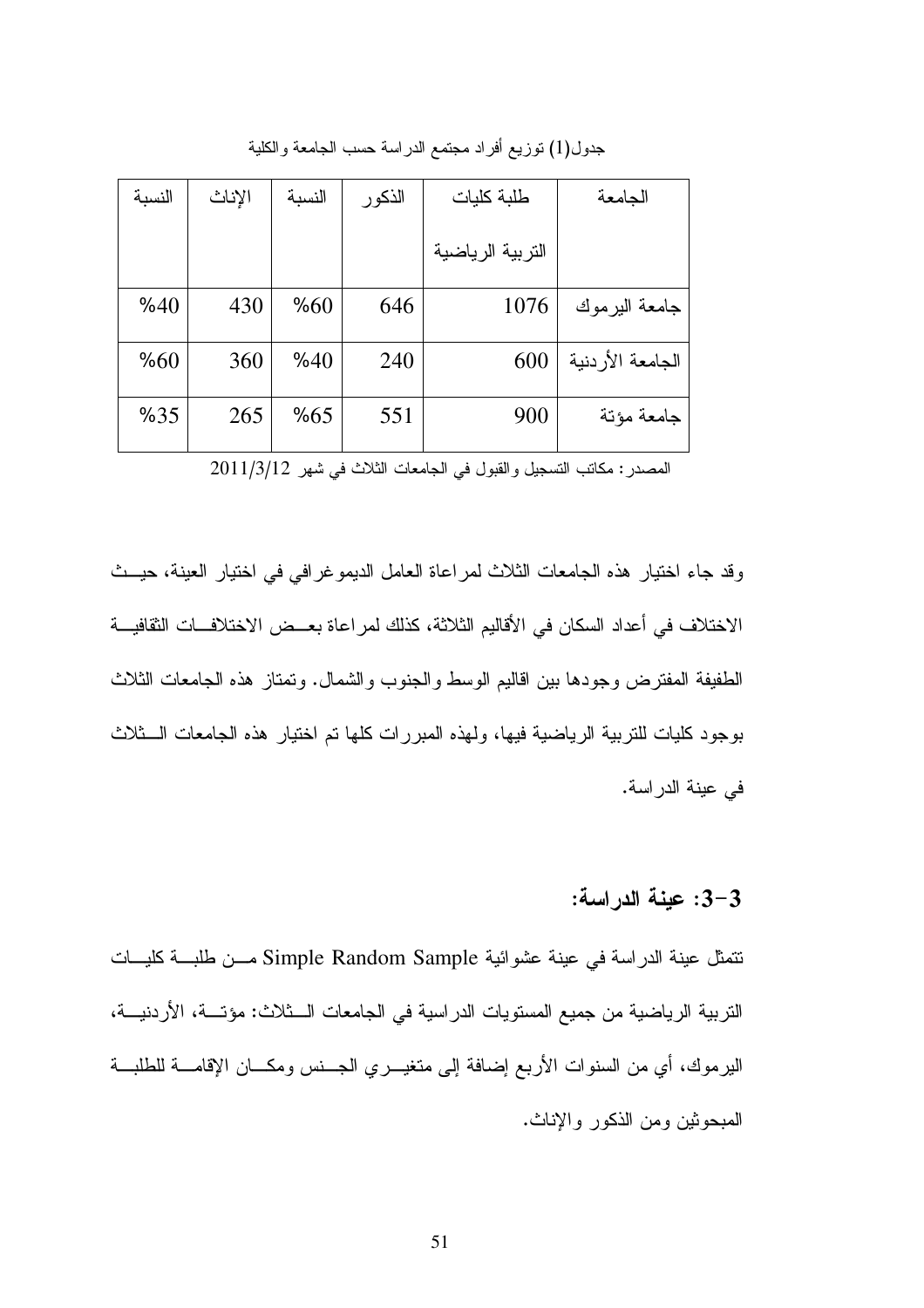وقد جاء اختيار العينة بهذه الطريقة كون طلبة كليات التربية هم الأكثر تماسا مع البـــرامج الرياضية التي تبثها وسائل الإعلام وكون الجامعات الثلاث: مؤنة، الأردنية، اليرموك تغطي كافة محافظات المملكة أقليميا، أي الجنوب والوسط والشمال.

وقد حاول الباحث توزيع مائة وخمسين استبيان لكل جامعة من الجامعات الـــثلاث، علــــي عينات عشو ائية من طلبة كلية النر بية، وذلك بمساعدة أساتذة وموظفين في هذه الكليات، غير أن مجموع الاستبانات الموزعة بلغ (434) استبيانا فقط، وقد جرى استبعاد ( 21) استبيانا من العينة، منها (خمس) لعدم استكمال الاجابات أو النتاقض، في حين استنكف ( 16) طالبا عن إعادة الاستبيان، مما يعني أن عدد الاستجابات المعتمدة في التحليل الإحـــصـائي كــــان (423) استبيان، أي أن نسبة الاستجابة في العينة كانت (94%) . وتبين أن (319) مستجيبا فقط من أصل (423) بِشاهدون بر امج التلفزيــــون الرياضـــــية المختلفـــة، ممــــا يعنـــــي أن (77.2%) فقط من المسجيبين يشاهدون البرامج الرياضية في النلفزيون الأردنسي مقابـــل (22.8%) لا يشاهدونها. وهذه النسبة هي التي خضعت للتحليل الاحصائي، لأن الدراســـة غير معنية بأولئك الذين لا يشاهدون برامج النلفزيون الأردنبي.

#### 3–4: أدوات جمع البيانات:

اعتمدت الدراسة على الاستبيان كأداة لها (مرفق رقم (2) في الملاحق)، ويتكون الاســــتبيان من خمسة أقسام تحاول جمع البيانات اللازمة لوصف الظاهرة وتحديدها، والقسم الأول هو الذي يجمع بيانات حول الطلبة المستجيبين أنفسهم مثل الجنس والسنة الدر اسية ومكان إقامة الأسرة الدائم. ثم القسم الثانبي المتعلق بمستويات المشاهدة للبرامج الرياضية، والقسم الثالث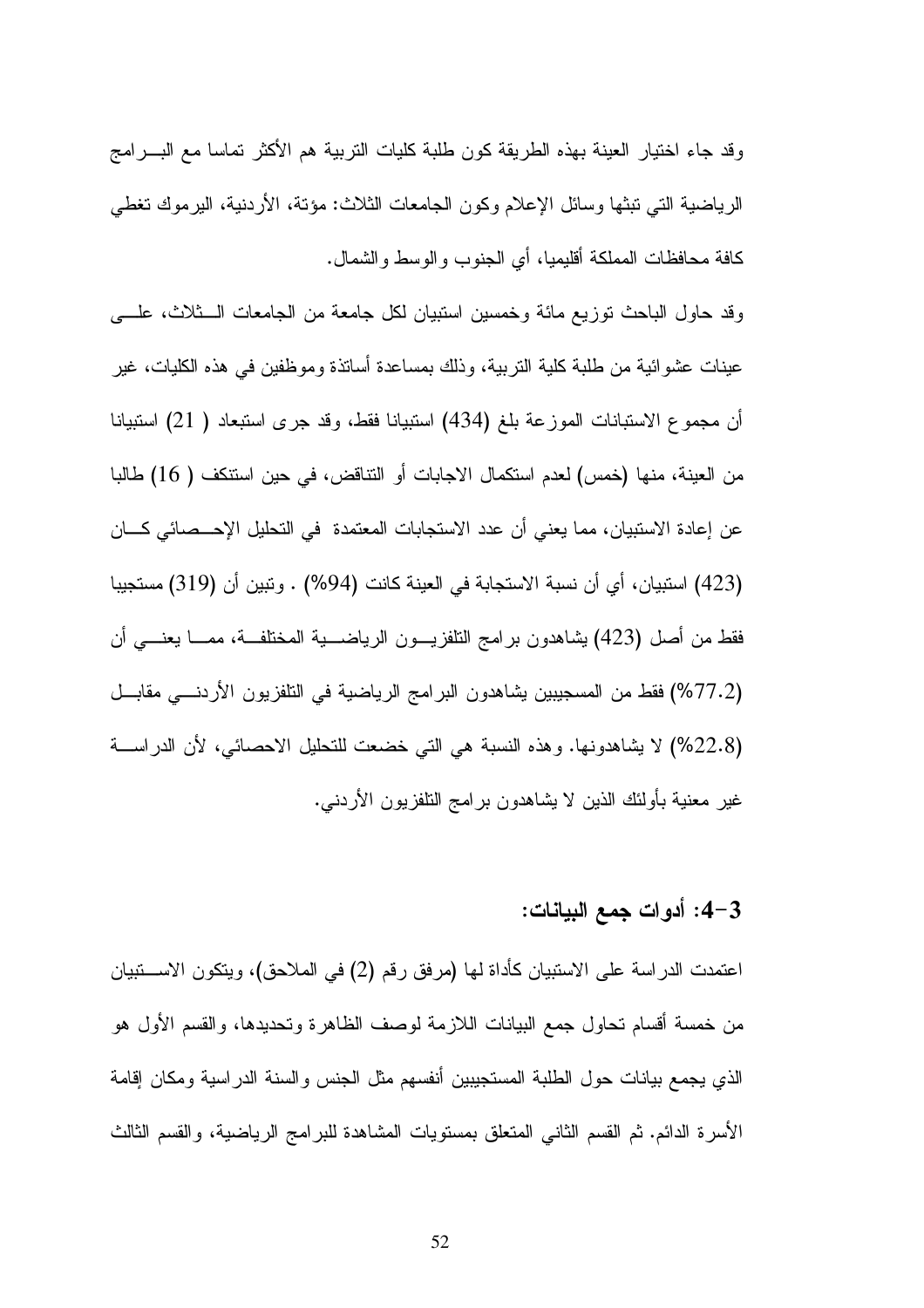المتعلق بأنماط المشاهدة للبرامج الرياضية والعادات الانصالية مقارنة مع وسائل الإعسلام الأخرى، ثم القسم الرابع المتعلق بالأولويات التي يرغبها الطلبة في البرامج الرياضية، ثـــم القسم الخامس والأخير الذي يحاول قياس مدى الرضا عن البرامج الرياضية التـــي يبثهـــا النلفزيون الأردنبي.

3–5: اختبار صدق الأداة.

قام الباحث بتطبيق اختبار صدق الأداة من خلال عرض الاستبيان على عدد من المحكمين من أساتذة الجامعات المختصبن كما هو معمول به في الدر اسات السابقة. وقد استفاد الباحث من هذا التحكيم بطرق عديدة، إذ قام بالأخذ ببعض الملاحظات والتوصيات وقسام بتعـــديل بعض الأسئلة واستبعاد أخرى أشار إليها أغلب المحكمين، وبعد ذلك قام بتطبيق الاســـتبيان على عينة صغير ة من الطلبة في كلية التربية الرياضية في الجامعة الأردنية (بلغ عددهم 25 طالبا وطالبة)، ثم بعد ذلك عاد الباحث بعد مضبي فترة أسبوعين ليعيد نطبيق الاستبيان على نفس أفر اد العينة للتأكد من ثبات الاستبيان، وقد أمكن تطبيق إعادة تطبيق الاستبيان علــــى 23 طالبا وطالبة فقط، وكانت نسبة الثبات المحسوبة رياضيا (94%) وهي نسبة مقبولة في مثل هذه الدراسة، وأخيرًا وصل الاستبيان إلى صورته النهائية التي جرى تطبيقها على عينة الدر اسة.

- 6-3: متغيرات الدر اسة: متغير ات الدر اسة هي :
	- أ– متغبر ات مستقلة:
	- 1- جنس الطلبة (ذكر ، أنثى)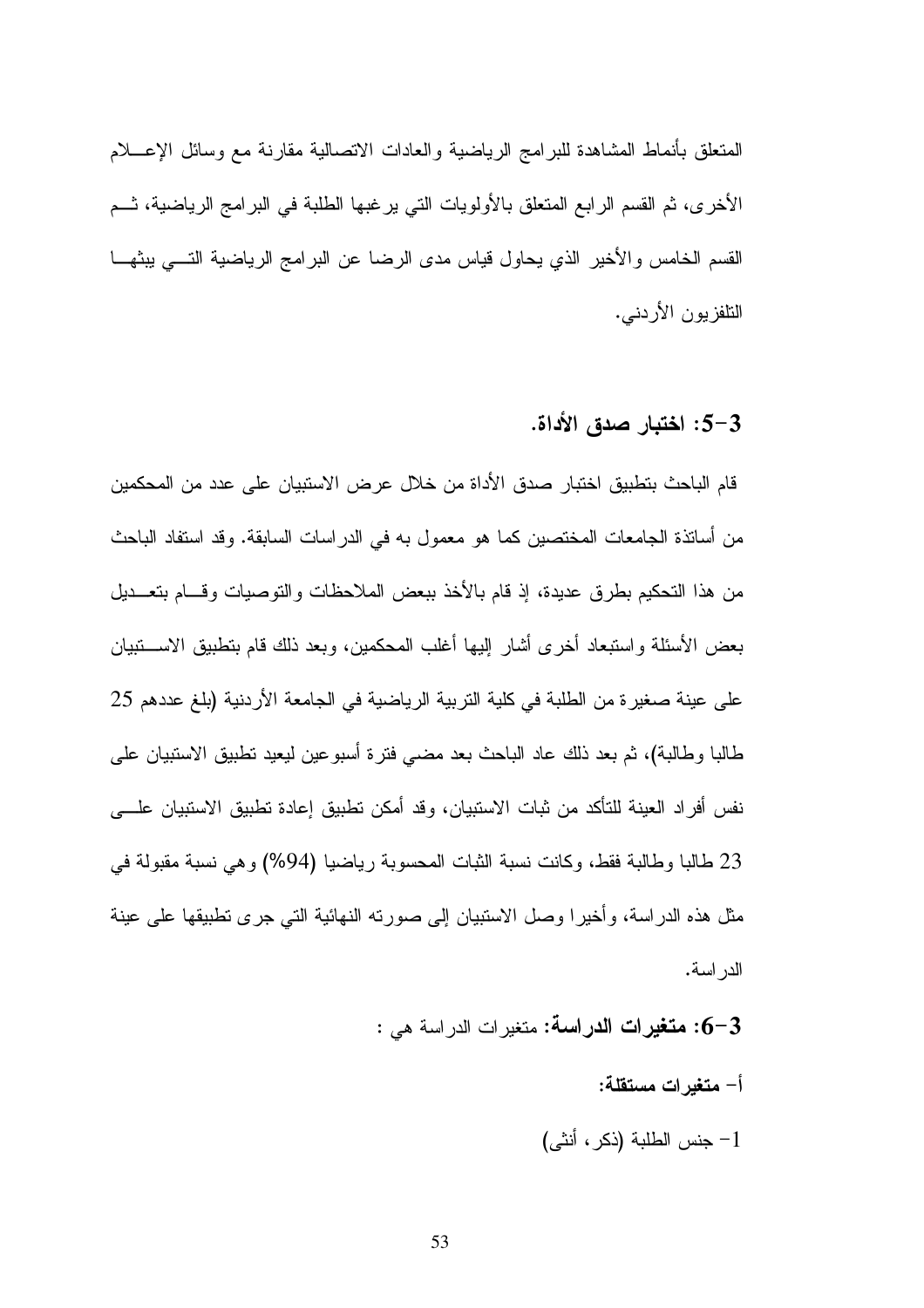2- متغير السنة الدر اسية للطالب.(سنة أولى، ثانية، ثالثة، رابعة) 4– منغير مكان الإقامة لأسرة الطالب. (شمال، وسط، جنوب) ب – متغير ات تابعة:

- 1- متغير العادات الاتصالية لبرامج التلفزيون الرياضية.
- 2- متغير مستوى الرضا عن برامج التلفزيون الرياضية.
	- 3- متغير التفضيلات لبرامج التلفزيون الرياضية.

## 7-3: المعالجة الإحصائية:

نظرًا لوجودٍ متغيراتٍ مستقلَّةٍ وأخرى نابعةٍ، فإن المعالجةِ الإحصائيةِ (من خـــلال برنــــامج التحليل الإحصائي SPSS) استخدمت عددا من المعادلات الإحــصائية مثــل التكــر ار ات والنسب المئوية ومربع كاي المحسوب على القيمة الجدولية لنتعرف على مدى نأثير العوامل المستقلة المشار إليها في إكساب الطلبة المبحوثين للانجاهات والثقافة الرياضية في التلفزيون الأردني.

## 3-8: إجراءات التطبيق والتنفيذ:

قام الباحث بعد إقرار خطة الدراسة بعمل مجموعة من الإجراءات أولها تحضير الاســـــنبيان المناسب المبنى على مشكلة الدر اسة وأسئلتها، ثم قام الباحث بتحكيم هذا الاستبيان من خلال الأساتذة والخبراء المحكمين (مرفق قائمة بأسماء المحكمين وعناوينهم).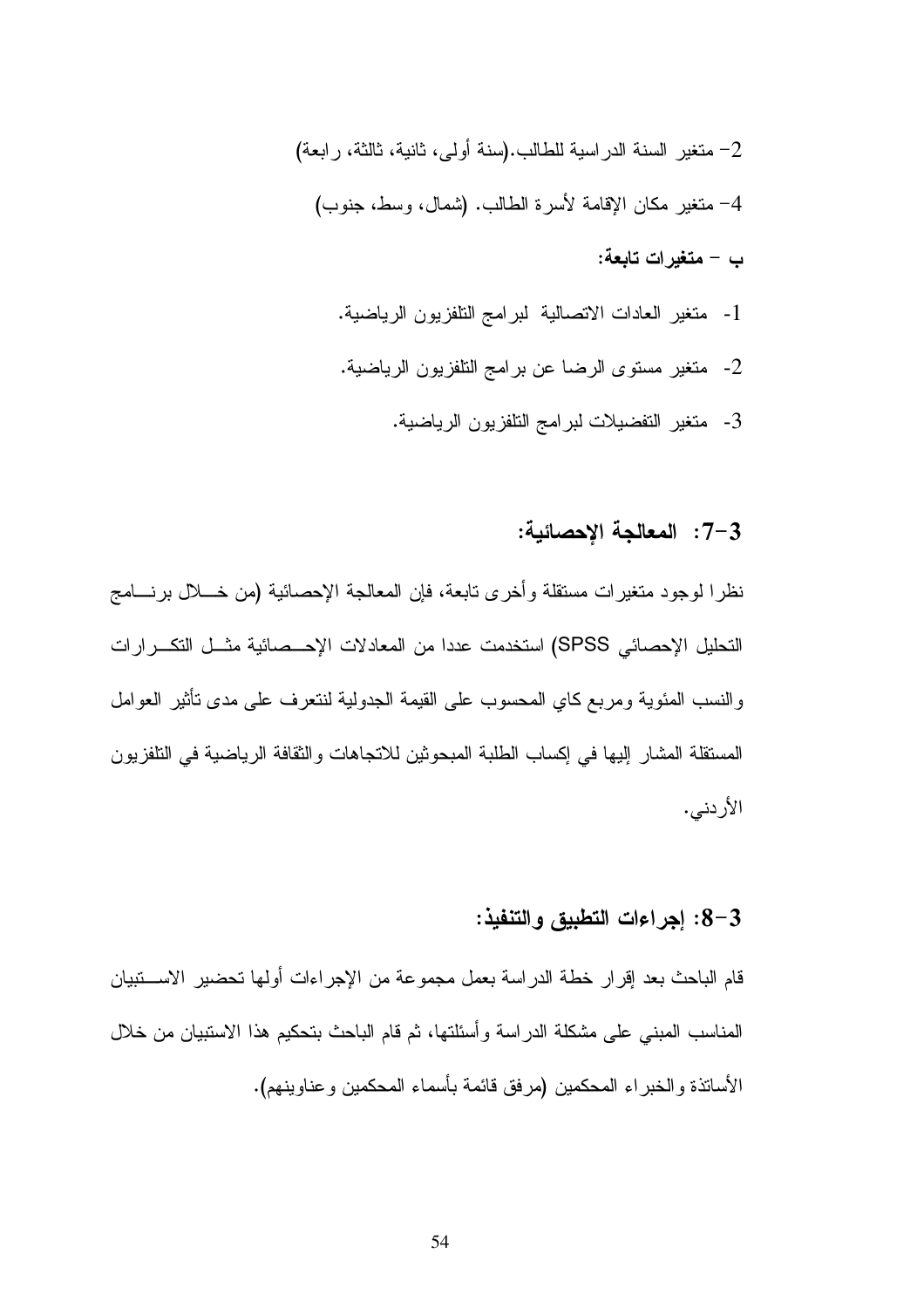في مرحلة لاحقة، قام الباحث بعمل الأوراق الرسمية اللازمة من الجامعات المعنية للاتفاق على مواعيد مناسبة لتطبيق الاستبيان، وعليه النزم الباحث بتلك المواعيد، وقــام بتطبيــق الاستبيان في الفترة الزمنية الواقعة بين 8 – 17 آذار من العام الجساري 2011 بمسساعدة وترتيب مع بعض الأساتذة والموظفين هناك، ثم قام الباحــث بتفريـــغ بيانـــات الاســـتبيان ومعالجتها عن طريق الإحصائيين المختصين، ليصار إلى عرض النتائج وكتابتها في الفصل النالي من الدراسة.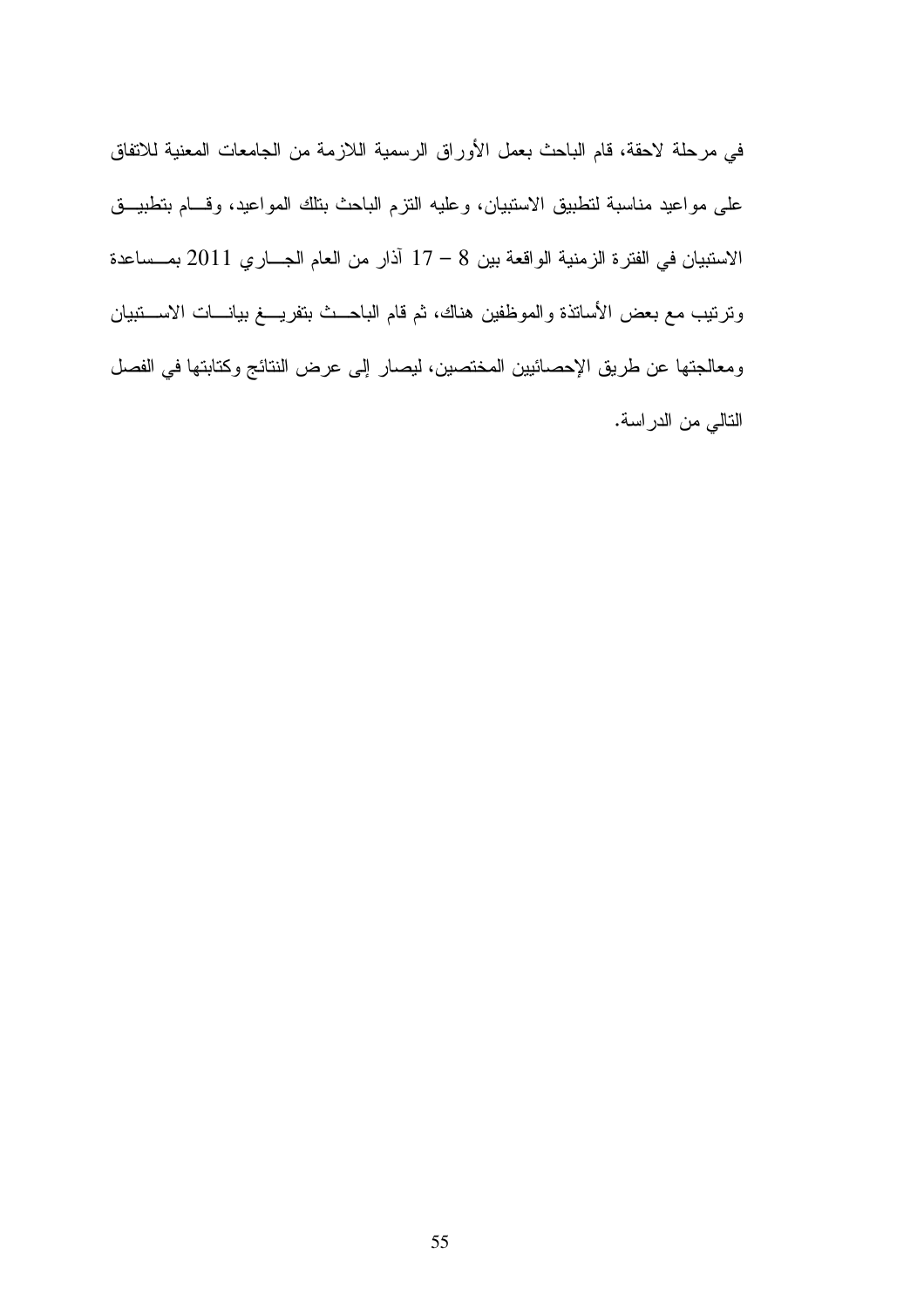# الفصل الرابع: استعراض النتائج

في هذا الفصل سنقوم باستعراض نتائج التحليل الإحصائي لأسئلة وفرضيات الدراسة، وعلـــي النحو التالي:

1-4: خصائص عينة الدراسة: توزيع أفراد عينة الدراسة تبعا لمتغيرات الجامعة، الكلية، والسنة الدراسية ومكـــان الإقامــــة لأسرة الطالب، كما يبينها جدول (2).

جدول (2) توزيع أفراد عينة الدراسة تبعا لمتغيرات الجامعة، الكلية، والسنة الدراسية ومكان الإقامة لأسرة

| المجموع |         | أنشى      |                | ذكر       |         |                   |           |
|---------|---------|-----------|----------------|-----------|---------|-------------------|-----------|
|         |         | النسبة من |                | النسبة من |         | الفئة             |           |
| النسبة  | التكرار | مجموع     | التكرار        | مجموع     | التكرار |                   | المتغيرات |
|         |         | الإناث    |                | الذكور    |         |                   |           |
| 32.7    | 101     | 14.6      | 19             | 43.4      | 82      | مؤتة              |           |
| 35.0    | 108     | 43.1      | 56             | 27.5      | 52      | الجامعة الأردنية  | الجامعة   |
| 35.6    | 110     | 42.3      | 55             | 29.1      | 55      | جامعة اليرموك     |           |
| 103.2   | 319     | 100.0     | 130            | 100.0     | 189     | المجموع           |           |
| 16.8    | 52      | 16.9      | 22             | 15.9      | 30      | أولمي             |           |
| 42.7    | 132     | 39.2      | 51             | 42.9      | 81      | ثانية             |           |
| 28.8    | 89      | 29.2      | 38             | 27.0      | 51      | ثالثة             | السنة     |
| 14.9    | 46      | 14.6      | 19             | 14.3      | 27      | رابعة             |           |
| 103.2   | 319     | 100.0     | 130            | 100.0     | 189     | المجموع           |           |
| 38.5    | 119     | 37.7      | 49             | 37.0      | 70      | محافظات الوسط     |           |
| 38.2    | 118     | 40.8      | 53             | 34.4      | 65      | محافظات الشمال    |           |
| 21.7    | 67      | 19.2      | 25             | 22.2      | 42      | محافظات الجنوب    | الإقامة   |
| 4.9     | 15      | 2.3       | $\overline{3}$ | 6.3       | 12      | مغترب خارج الأردن |           |
| 103.2   | 319     | 100.0     | 130            | 100.0     | 189     | المجموع           |           |

الطالب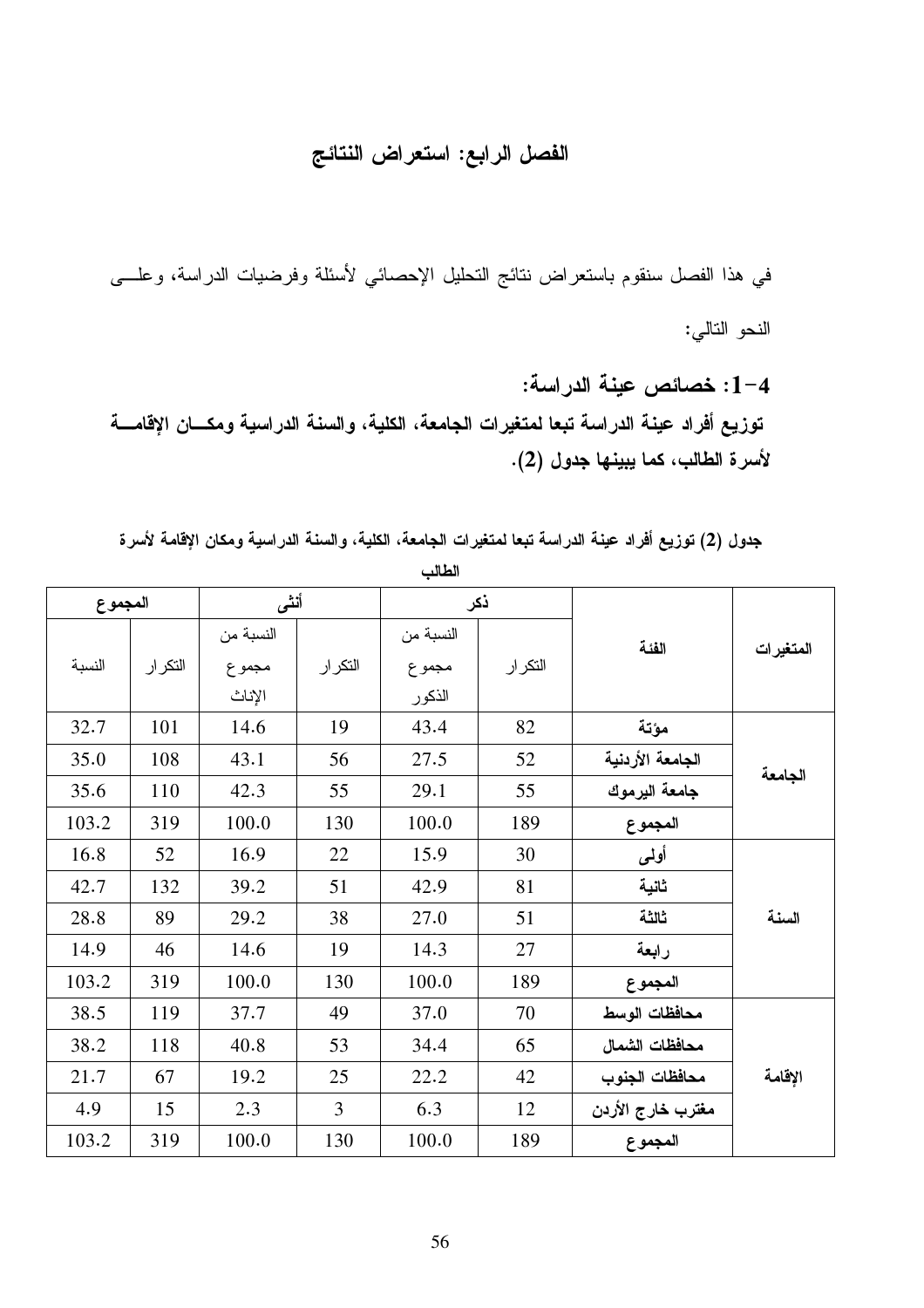ومن تحليل بيانات الجدول السابقة، يتبين الآتي:

أ– متغير الجامعات: وهي الجامعات الحكومية الثلاث: مؤتــــة (الكـــرك–الجنــــوب)، الأردنيــــة (عمان– الوسط)، ا**ليرموك(**إربد– الشمال)، ويشير الجدول إلى النسب المنقاربة في أعداد الطلبة المشار كين في العينة من الجامعات الثلاث. إذ بلغت في جامعة مؤتة 32.7% من العينة، فيمـــا بلغت في الأردنية 35% مقابل 35.6 لجامعة اليرموك.

ب— م**تغير النوع الاجتماعي للطلبة:** يبين الجدول أن نسبة الإناث المشاركة في العينة تبلغ نسبَاً متقاربة في كل من الجامعتين الأردنية واليرموك، إذ بلغت على التوالي %43.1 في الأردنيـــة مقابل %42.3 في جامعة اليرموك، لتتخفض إلى 14.6%، وهذه نسب معقولـــة فـــي ضــــوء العو امل الديموغر افية للجنوب والوسط والشمال.

ث – متغير السنوات أو مستوى الدراسة للطلبة:

جاء هذا المتغير غير متقارب أو غير متماثل نظرا لاعتبارات القبول والتسجيل، فقد بلغ في محافظات الوسط(عمان والزرقاء والبلقاء وبدو الوسط) 38.5%، ونسبة مقاربة في محافظـــات الشمال (38.2%) مقابل نسبة أقل (21.7% ) في محافظات الجنوب. وهذا غالبا ما يعود إلــــي نسبة السكان بين المحافظات المختلفة وربما لعوامل اختلاف مستوى الإقبال على التعليم في هذه المحافظات أيضا. أما الطلبة الذين ينحدرون من أسر أردنية تعيش في الخارج فقد بلغت النسبة حو البي 5% من أفر اد العينة.

2–4: التكرارات والنسب لمشاهدة البرامج الرياضية في التلفزيون الأردني: يبين الجدول (3) قيم النكر ارات والنسب المئوية لاستجابات عينة الدراسة على السؤال الأول من أسئلة الاستبيان:"هل تشاهد برامج النلفزيون الأردنبي الرياضية؟"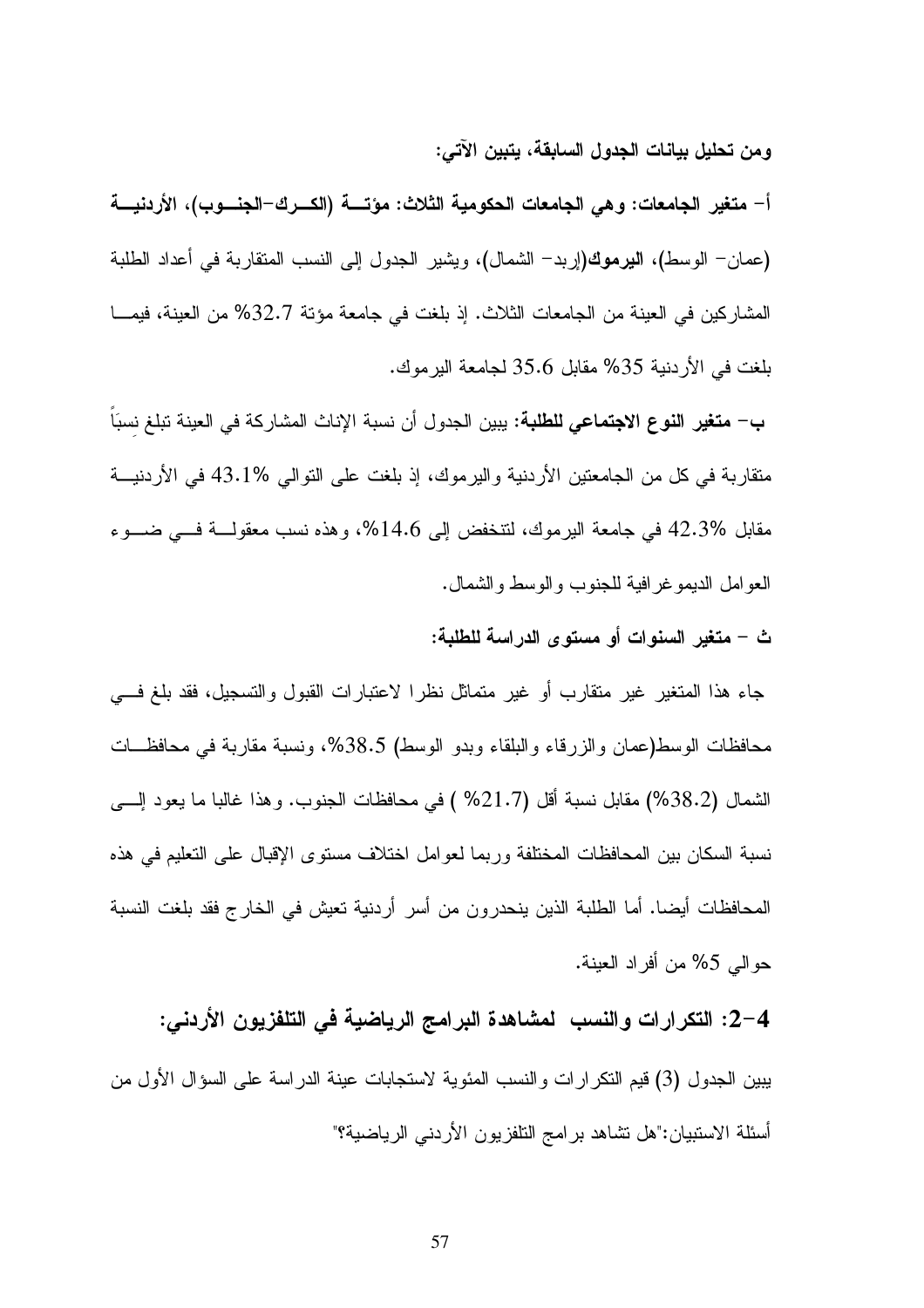جدول (3) التكرارات والنسب المئوية لاستجابات عينة الدراسة على

| الذ<br>ــسىه<br>المئوية | التكرار | مشاهدة برامج التلفزيون الأردنمى |
|-------------------------|---------|---------------------------------|
| 77.2                    | 319     | ے د                             |
| 22.8                    | 94      |                                 |
| 100.0                   | 413     | لمجموع                          |

لمشاهدة برامج التلفزيون الأردنى

ومن خلال تحليل بيانات الجدول بأعلاه يتبين أن عدد الذين يشاهدون برامج التلفزيون الأردنبي الرياضية (319) ويمثلون ما نسبته (77.2 ٪) من عينة الدراسة، بينما بلــغ عــدد الـــذين لا يشاهدون برامج النلفزيون الأردنبي الرياضية (94) ويمثلون ما نسبته (22.8%) مـــن أفـــراد العينة. وتتقارب هذه النسبة مع نتائج الدراسة التي قام بها (حرب،2008) إذ بلغت نسبة الـــذين يشاهدون برامج التلفزيون من أفراد عينته (88.9%). ويمكن تفسير هــذا الفـــارق بعـــاملين أساسيين: الأول يتمثَّل في الفارق الزيمني بين الدر استين، و الثاني يتمثَّل في أن در استنا هذه تسأل شريحة تهتم بالرياضة أكثر من أي شيء آخر .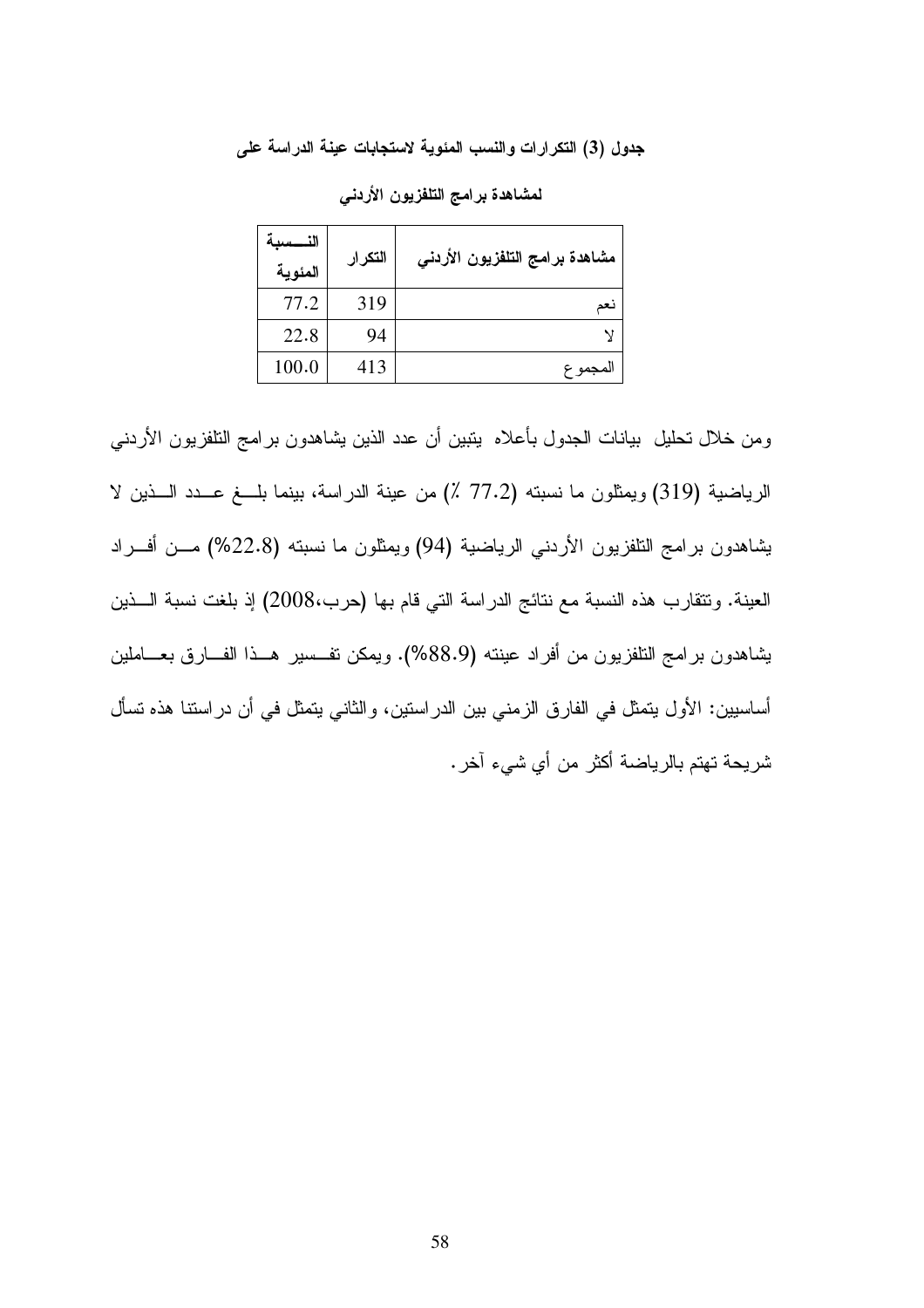3-4: استعراض نتائج أسئلة الدراسة:

نتائج السؤال الأول: ما دافعية مشاهدة البرامج الرياضية في التلفزيون الأردني لسدى طلبة كليات التربية الرياضية في الجامعات الأردنية الثلاث: مؤتة، الأردنية، اليرموك ؟

جدول (4) التكرارات والنسب المئوية لدافعية مشاهدة البرامج الرياضية في التلفزيون الأردني

| النسبة المئوية | التكرار | دافعية مشاهدة البرامج الرياضية في التلفزيون الأردني |
|----------------|---------|-----------------------------------------------------|
| %55.8          | 178     | أشاهدها عن قصد وتخطيط                               |
| 44.2           | 141     | أشاهدها بالصدفة                                     |
| %100           | 319     | المجمو ع                                            |

يبين الجدول أعلاه قيم النكرارات والنسب المئوية لاستجابات عينة الدراسة على سؤال "دافعيـــة مشاهدة البرامج الرياضية في النلفزيون الأردني" ومن خلال تحليل بيانات الجدول يتبين أن عدد الذين بشاهدون برامج التلفزيون الأردنبي الرياضية عن قصد وتخطـــبط (178) ويمثلـــون مــــا نسبته(55.8%)، من عينة الدراسة بينما بلغ عدد الذين يشاهدون بـــرامج النلفزيــــون الأردنـــــي الرياضية بالصدفة(141) ويمثلون ما نسبته(44.2%) من أفراد العينة.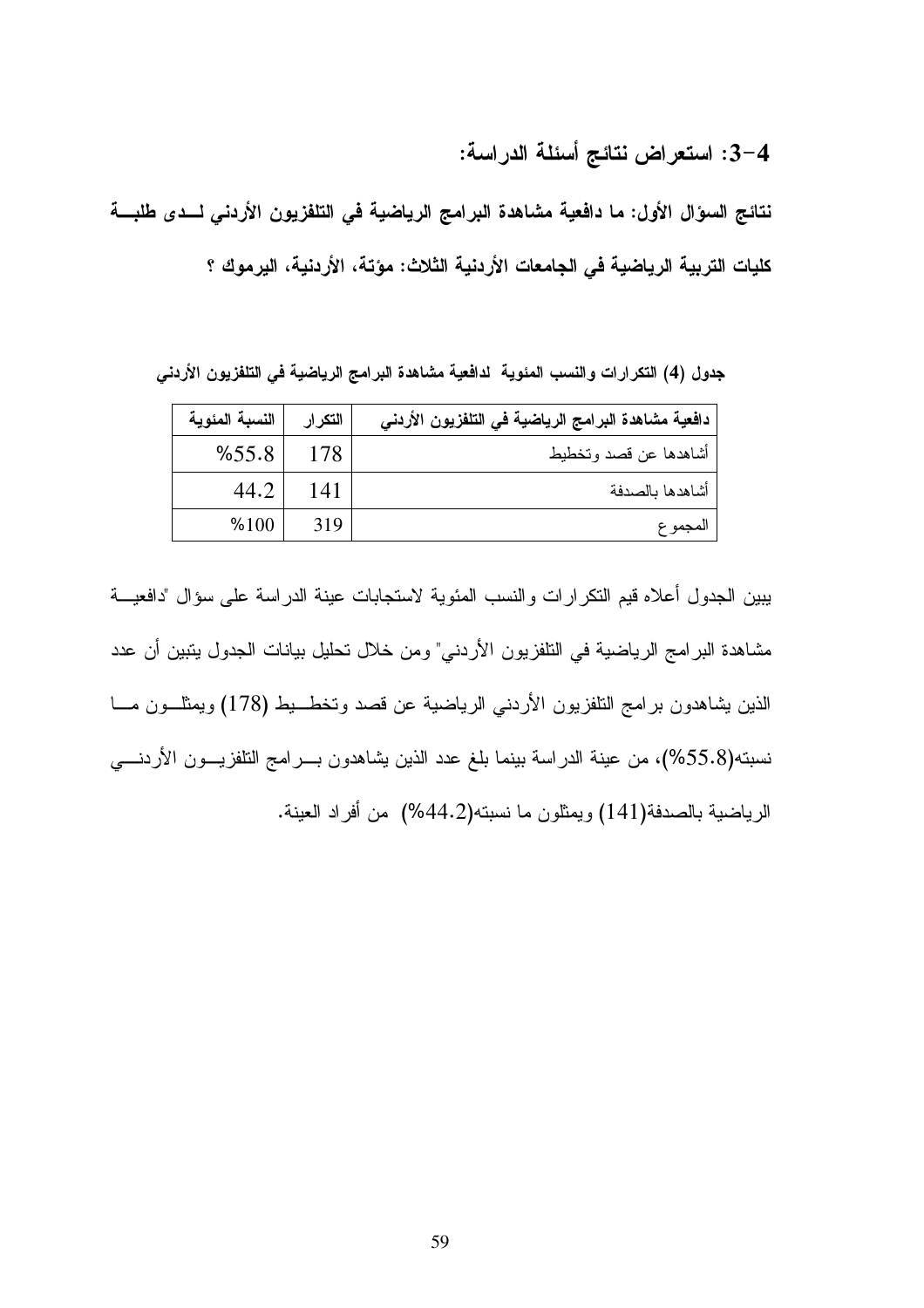نتائج السوّال الثاني: ما مستوى مشاهدة طلبة الجامعات الأردنية الثلاث: مؤتسة، الأردنيسة، اليرموك للبرامج الرياضية في التلفزيون الأردني؟

| النسبة<br>المئوية | التكرار | معدل مشاهدة البرامج الرياضية |
|-------------------|---------|------------------------------|
| 14.7              | 47      | دائما                        |
| 35.7              | 114     | غالبا                        |
| 29.8              | 95      | أحيانا                       |
| 19.8              | 63      | نادر ا                       |
| 00.0              | 0       | بتاتا                        |
| %100              | 319     | لمجمو ع                      |

جدول (5) التكرارات والنسب المئوية " لمستوى مشاهدة البرامج الرياضية "

وقد قصد بهذا السؤال النعرف على ونيرة مشاهدة برامج النلفزيون ضمن درجات (دائما، غالبا، أحيانا، نادرًا، بناناً)، وهي نعني ونيرة المنابعة أو الاستدامة فـــي المنابعـــة لمـــشاهدة بـــرامج النلفز يو ن.

ويبين الجدول بأعلاه فيم النكرارات والنسب المئوية لاستجابات عينة الدراســـة علــــى الـــسؤال "مستوى مشاهدة البر امج الرياضية" وهي ركن من أركان العادات الاتصالية، ومن خلال تحليل بيانات الجدول يتبين أن ليس هنالك تركيز على مشاهدة البرامج الرياضية إذ إن معظـــم أفـــراد عينة الدراسة يشاهدون بمستوى غالبا (114) فردا بمثلون ما نسبته(35.7%)، تلاهم فئة الذين يشاهدون أحيانا بنكرار (95) فردا بمثلون ما نسبته (29.8%)، ثم الذين يشاهدون دائما بنكرار (47) فردا وبنسبة (14.7%) ،ويلاحظ أن عدد الذين نادرا ما يشاهدون البرامج الرياضية في النلفزيون الأردنبي قد بلغ(63) يمثلون ما نسبته (19.7%) من عينة الدراسة.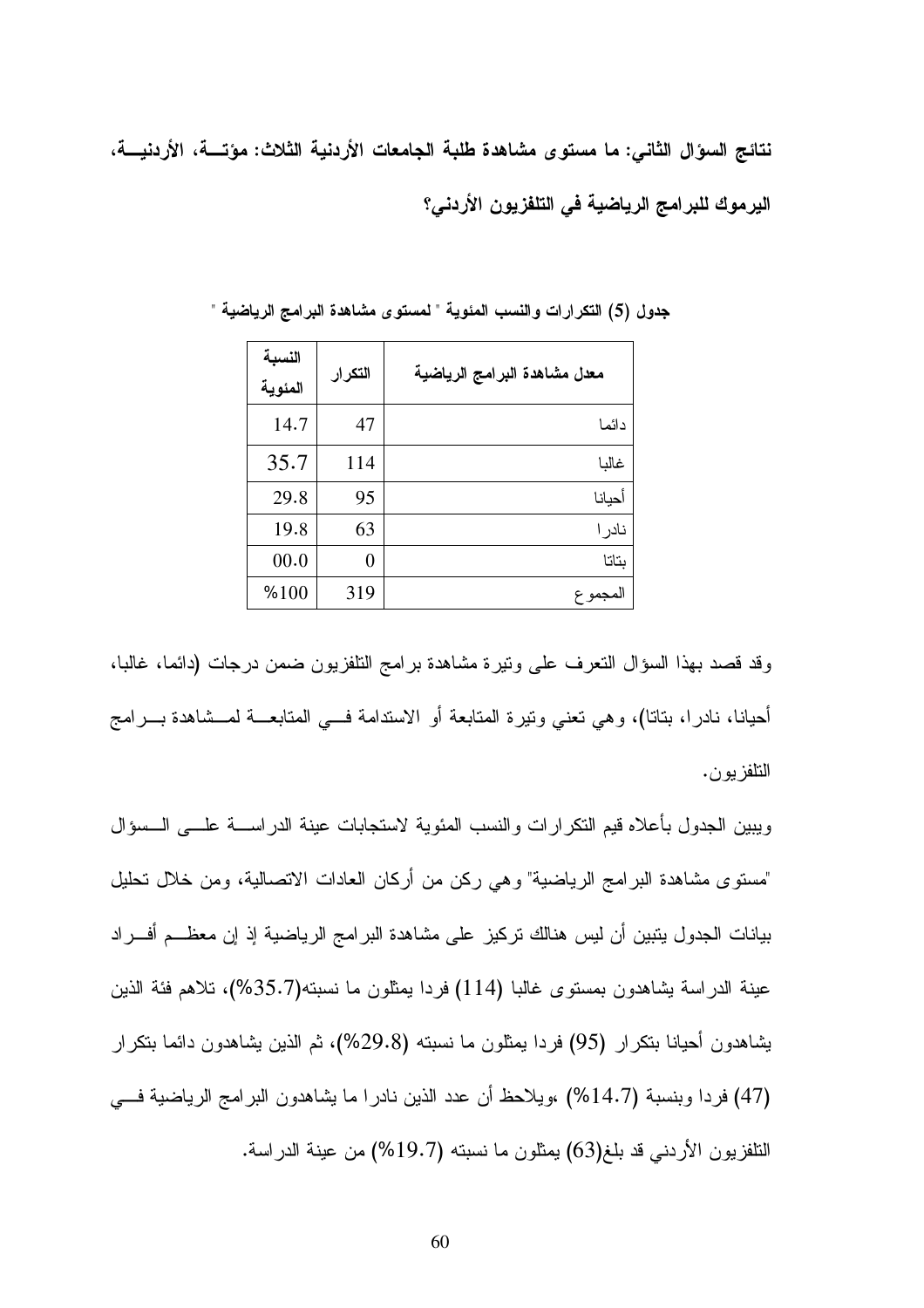نتائج السوّال الثالث: ما معدل مشاهدة طلبة الجامعات الأردنية الثلاث للبرامج الرياضية فـــى التلفزيون الأردنبي ؟

| النسبة<br>المئوية | التكرار | معدل مشاهدة البرامج الرياضية في التلفزيون الأردني |
|-------------------|---------|---------------------------------------------------|
| 56.1              | 179     | أقل من ساعتين في الأسبوع                          |
| 22.9              | 73      | من ساعتين إلى أربع ساعات في الأسبو ع              |
| 14.4              | 46      | من أربع إلى ست ساعات في الأسبو ع                  |
| 6.6               | 21      | سبع ساعات فأكثر في الأسبو ع                       |
| 100               | 319     | المجمو ع                                          |

جدول (6) التكرارات والنسب المئوية "لمعدل مشاهدة البرامج الرياضية في التلفزيون الأردني"

يبين الجدول أعلاه قيم النكر ارات والنسب المئوية لاستجابات عينة الدراسة على السؤال "معــدل مشاهدة البر امج الرياضية في النلفزيون الأريني" وهي ركن من أركان العادات الانصالية، ومن خلال نحليل بيانات الجدول يتبين أن عدد الذين يشاهدون البرامج الرياضية لمسدة أقسل مسن ساعتين في الأسبوع قد بلغت (179) فردا يمثلون ما نـــسبته (56.1%)، تلاهـــم فئــــة الــــذين يشاهدون لمدة أكثر من ساعتين حتى أربع ساعات بنكرار(73) ويمثلون ما نسبته(22.9%)، ثم الذين يشاهدون لمدة من أربع إلى سبع ساعات بتكرار (46) وبنسبة (14.4%)، ويلاحــظ أن عدد الذين نادرا ما يشاهدون البرامج الرياضية في التلفزيون الأردني لمدة تزيــد عـــن الـــسبع ساعات قد بلغ (21) يمثلون ما نسبته (16%).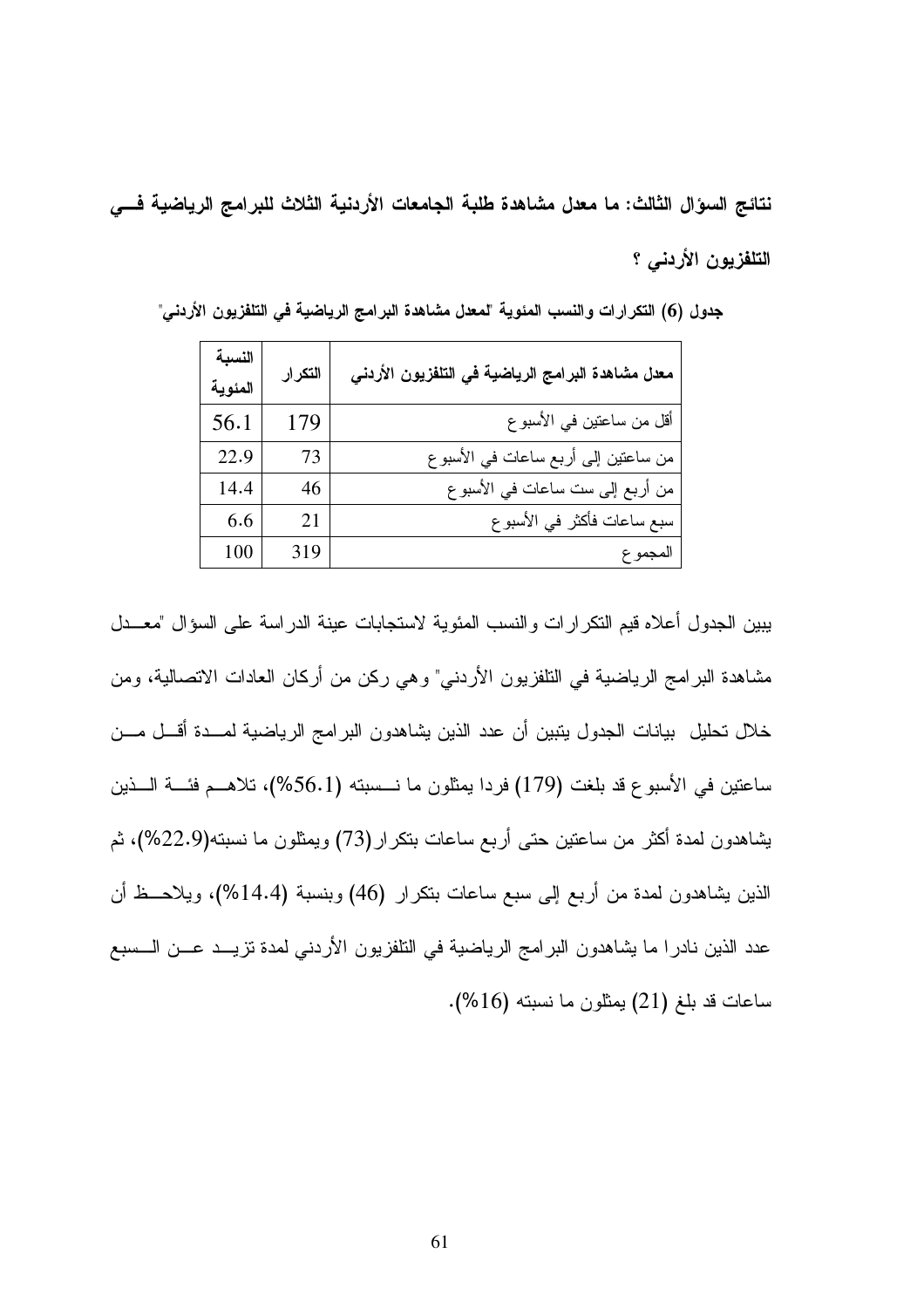نتائج السوّال الرابع: ما الوضعية الاجتماعية لطلبة الجامعات الأردنية الثلاث: مؤتة، الأردنية، اليرموك أثناء مشاهدتهم للبرامج الرياضية في التلفزيون الأردني؟

النسىة التكرار أفضل مشاهدة البرامج الرياضية في التلفزيون الأردني المئوية 26.6 85 منفر دا مع بعض أفراد الأسرة 35.1 112 بصحبة بعض الأصدقاء 38.3 122 100 319 المجموع

جدول (7) التكرارات والنسب المئوية "الوضعية الاجتماعية لمشاهدة البرامج الرياضية"

ويهدف السؤال إلى النعرف على ركن من أركان العادات الانصالية للطلبة أثناء مشاهدة برامج النلفزيون الرياضية.

ويبين الجدول بأعلاه قيم النكرارات والنسب المئوية لاستجابات عينة الدراســـة علــــى الــــسؤال الخامس "أفضل مشاهدة البرامج الرياضية في النلفزيون الأردني" ومن خــــلال تحليـــل بيانــــات الجدول بنبين أن عدد الذين بشاهدون البر امج الرياضية بصحبة بعض الأصدقاء قد بلغت (122) فردا يمثلون ما نسبته (38%) من أفراد العينة، تلاهم فئة الذين يشاهدون مع بعض إفراد الأسرة بتكرار (122) ويمثلون ما نسبته (35%) من أفراد العينة، ثم الذين يـــشاهدون بـــشكل منفـــرد بتكرار (85) وبنسبة (26.6%) من أفراد العينة.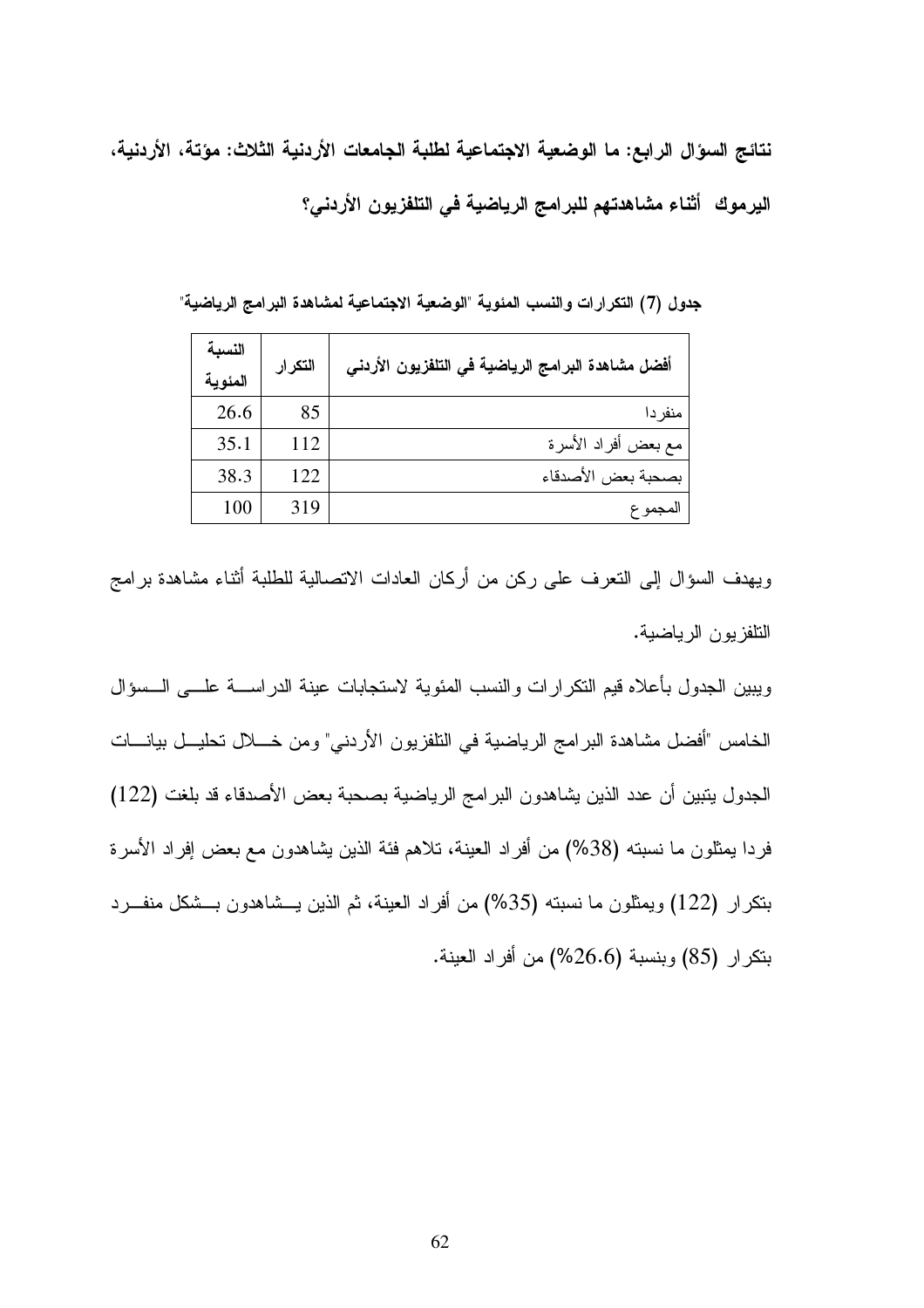نتائج السوّال الخامس: ما أوفّات مشاهدة البرامج الرياضية في التلفزيون الأردني مــن قبــل طلبة الجامعات الأردنية الثلاث: مؤتة، الأردنية، اليرموك ؟

جدول (8) التكرارات والنسب المئوية لاستجابات "أوقات مشاهدة البرامج الرياضية في التلفزيون الأردني"

| أفضل مشاهدة البرامج الرياضية في التلفزيون الأردني | التكرار | النسبة<br>المئوية |
|---------------------------------------------------|---------|-------------------|
| غالبا أوقات النهار                                | 44      | 13.8              |
| غالبا أوقات الليل                                 | 98      | 30.7              |
| حسب وقت البرنامج                                  | 177     | 55.5              |
| المجمو ع                                          | 319     | 100               |

يبين الجدول بأعلاه قيم النكرارات والنسب المئوية لاستجابات عينة الدراسة على سؤال "أوقات مشاهدة البرامج الرياضية في النلفزيون الأردني" وهي ركن من أركـــان العـــادات الاتـــصـالية للمشاهدة، ومن خلال نحليل بيانات الجدول يتبين أن عدد الذين يشاهدون البـــرامج الرياضــــية حسب وقت البرنامج قد بلغت (177) فردا بمثلون ما نسبته (55.5%) من أفراد العينة، تلاهــم فئة الذين يشاهدون في الليل بتكرار (98) ويمثلون ما نسبته (30.7%) من أفراد العينــــة، شــم الذين يشاهدون بالنهار بنكرار (44) وبنسبة (13.8%) من أفراد العينة.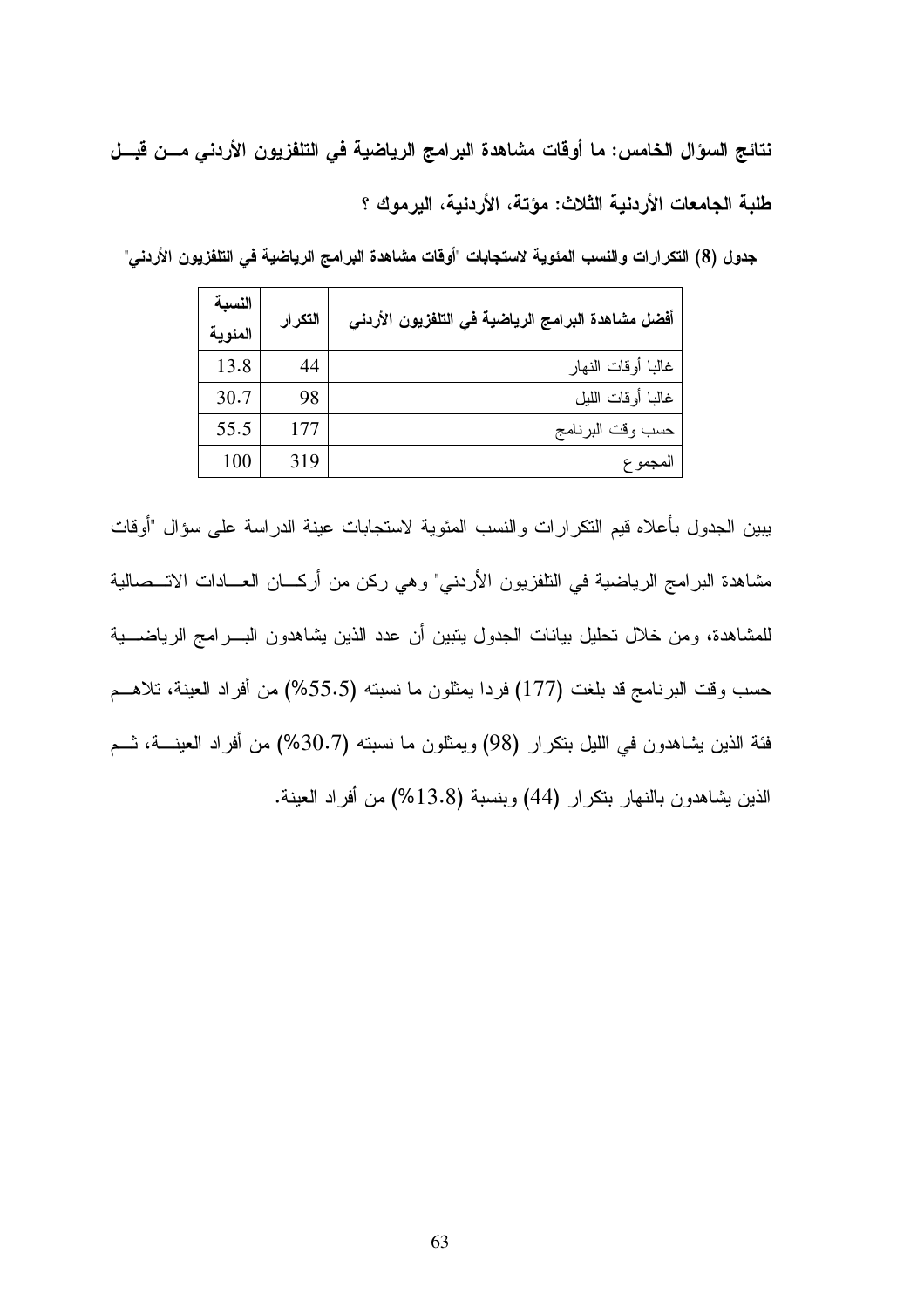نتائج السؤال السادس: ما البرامج الرياضية الأسبوعية التي يحرص طلبة الجامعات الأردنيـــة الثلاث على متابعتها؟

جدول (9) التكرارات والنسب المئوية "الحرص على متابعة البرامج الرياضية الأسبوعية في التلفزيون

| النسسبة | التكرار | الحرص على متابعــــة البـــــرامج<br>الرياضـــية |
|---------|---------|--------------------------------------------------|
| المئوية |         | الأسبوعية في التلفزيون الأردني                   |
| 8.5     | 27      | دائما                                            |
| 21.3    | 68      | غالبا                                            |
| 34.2    | 109     | أحيانا                                           |
| 22.9    | 73      | نادر ا                                           |
| 13.2    | 42      | لا أتابعها                                       |
| 100     | 319     | المجموع                                          |

الأردني"

ويقصد بهذا السؤال النعرف على مدى شعبية البرامج الرياضية الأسبوعية التي يبثها النلفزيون الأردني باعتبارها برامج قديمة في الكثير دورات التلفزيون الأردني البرامجية، وهذه البـــرامج هي: برنامج "المجلة الرياضية" الذي بدأ بثه منذ عام 1992، ثم برنامج "مختـــارات رياضــــية" الذي بدأ بثه في القناة الرياضية الأرضية عام 2001 ثم انتقل ليبث على القناة الفضائية. يبين الجدول بأعلاه قيم النكرارات والنسب المئوية لاستجابات عينة الدراســـة علــــى الـــسؤال "الحرص على متابعة البرامج الرياضية الأسبوعية في التلفزيون الأردني"، ومن خلال تحليـــل بيانات الجدول يتبين أن ليس هنالك تركيزًا على مشاهدة البر امج الرياضـــــية الأســــبوعية، إذ إن معظم إفراد عينة الدراسة بشاهدون بمستوى أحيانا (109) أفراد بمثلون ما نسبته(34.2%) من افراد العينة، تلاهم فئة الذين يشاهدون غالبا بنكرار (68) ويمثلون ما نسبته(21.3%) من أفراد العينة، ثم الذين يشاهدون دائما بنكرار (27) وبنسبة (8.5٪) من أفراد العينة، ويلاحظ أن عدد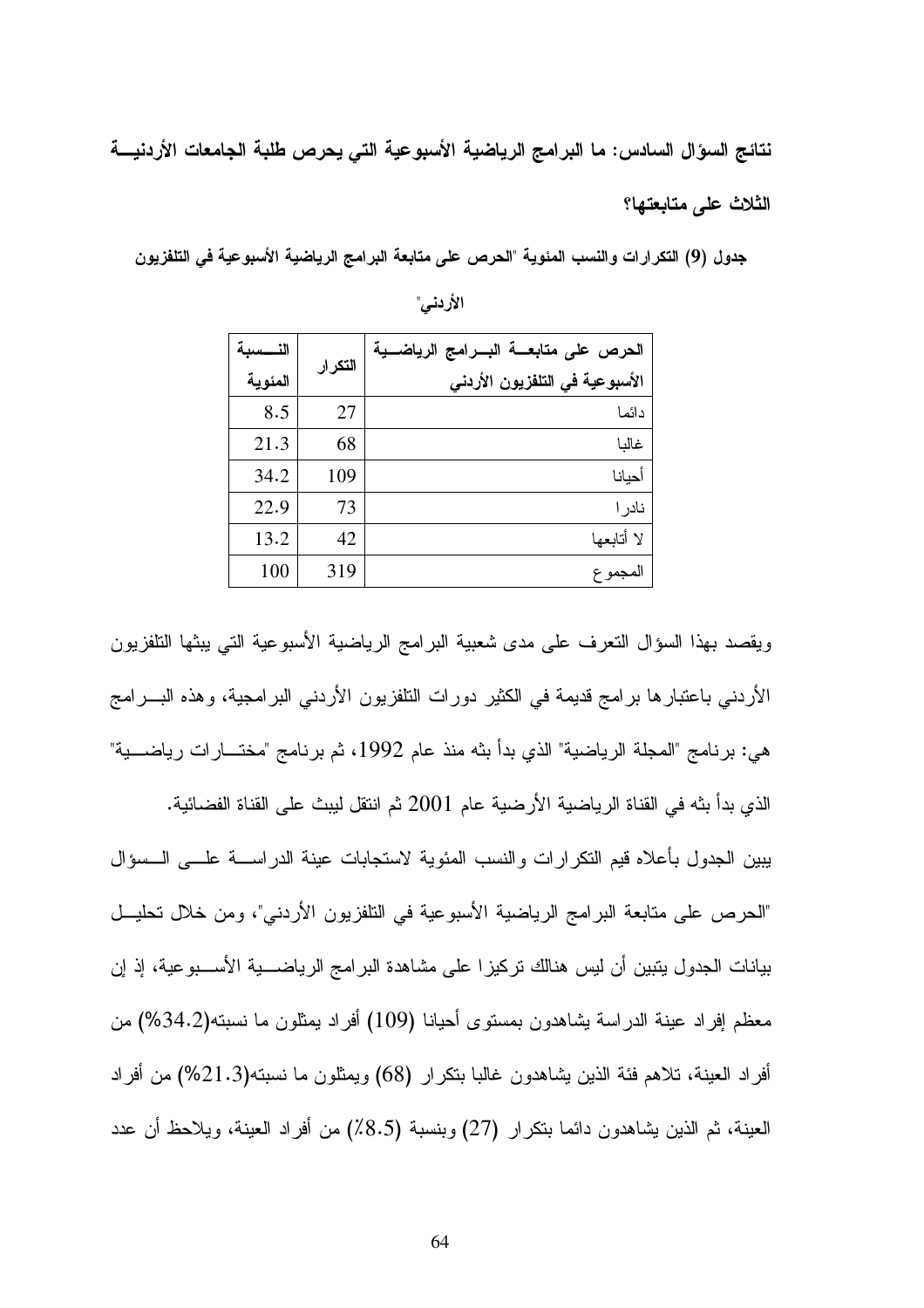الذين نادرًا ما يشاهدون البرامج الرياضية الدورية في التلفزيون الأردني قد بلغ (73) يمثلون ما نسبته (22.9%) من أفراد العينة، ثم الذين لا يتابعون البرامج الدورية بنكرار (42) ويمثلون ما نسبته (13.2%) من أفراد العينة.

نتائج السؤال السابع: ما البرامج الرياضية الأكثر تفضيلا في التلفزيون الأردنى مــن وجهـــة نظر طلبة الجامعات الأردنية الثلاث: مؤتة، الأردنية، اليرموك ؟

جدول (10) التكرارات والنسب المئوية " البرامج الرياضية الأكثر تفضيلا في التلفزيون الأردني"

| النسبة  |                                                                                            | البرامج الرياضية الأكثر تفضيلا في التلفزيون |  |  |  |
|---------|--------------------------------------------------------------------------------------------|---------------------------------------------|--|--|--|
| المئوية | التكرار                                                                                    | الأردني                                     |  |  |  |
| 12.9    | 41                                                                                         | الرياضية الحوارية                           |  |  |  |
| 13.5    | 43                                                                                         | المعلوماتية (الإخبارية والقصص والسير)       |  |  |  |
| 28.8    | 97                                                                                         | الرياضة الأجنبية                            |  |  |  |
| 52.7    | 168                                                                                        | الرياضية المنوعة                            |  |  |  |
| 42.6    | 136                                                                                        | نقل المباريات الرياضية حية أو مسجلة         |  |  |  |
|         | $\mathcal{F}$ that the second contract $\mathcal{F}$ is the second theory of $\mathcal{F}$ |                                             |  |  |  |

(اكثر من خيار)

النسب لا تجمع بسبب تعدد الخيار ات

يبين الجدول بأعلاه قيم التكر ارات والنسب المئوية لاستجابات عينة الدراسة على سؤال "البرامج الرياضية الأكثر تفضيلاً في التلفزيون الأردني"، وباستعراض بيانات الجدول يتبـــين أن أفـــراد العينة يفضلون البرامج الرياضية المنتوعة إذ بلغت بتكرار (168) ويمثلون ما نسبته (52.7%) من أفراد العينة، ثم الذين يتابعون نقل المباريات الرياضية حية أو مسجلة بتكرار (136) ويمثلون ما نسبته (42.6%) من أفراد العينة، ثم الذين يتابعون البر امج الرياضية الأجنبيـــة بتكـــر ار (97) وبنسبة (28.8%) من أفراد العينة، فالذين يتابعون البرامج المعلومانية بنكـــرار (43) وبنـــسبة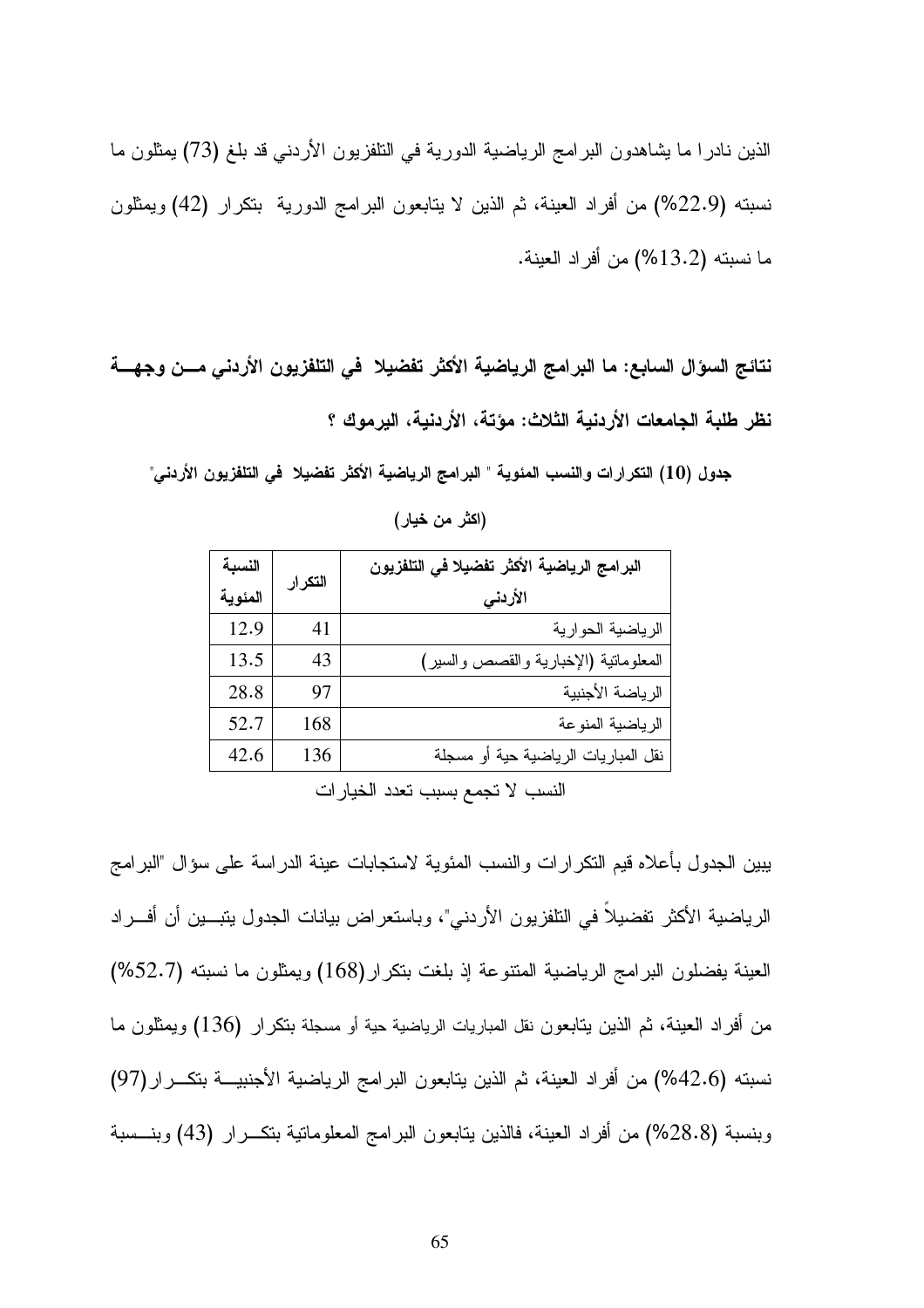(13.5%) من أفراد العينة، ثم الذين يتابعون البرامج الرياضية الحوارية بتكرار (41) وبنسبة (12.9%) من أفر اد العينة.

نتائج السوّال الثامن: ما نوع الألعاب الرياضية التي يحرص طلبة الجامعات الأردنية الـــثلاث: مؤتة، الأردنية، اليرموك على متابعتها؟

| النسبة<br>المئوية | التكرار | الحرص على متابعة نوع معين من الرياضات |
|-------------------|---------|---------------------------------------|
| 27.9              | 89      | السلة                                 |
| 75.9              | 242     | القدم                                 |
| 21.6              | 69      | الطائرة                               |
| 12.2              | 39      | نتس الطاولة                           |
| 17.6              | 56      | العاب قوى                             |
| 17.2              | 55      | غير ذلك                               |

جدول (11) التكر ارات والنسب المئوية "الحرص على متابعة نوع معين من الرياضات"(اكثر من خيار)

النسب المئوية لا تجمع بسبب تعدد الخيارات

بيبين الجدول بأعلاه فيم النكرارات والنسب المئوية لاستجابات عينــــة الدراســــة علــــي ســــؤال "الحرص على متابعة نوع معين من الرياضات"، وباستعراض بيانات الجدول يتبـــين أن أفـــراد العينة بشاهدون كرة القدم بشكل أساسي إذ بلغت بنكر ار (242) ويمثلون ما نسبته (75.9%) من أفراد العينة، ثم الذين يتابعون كرة السلة بنكرار (89) وبنسبة (27.9%) من أفراد العينة، فالذين يتابعون كرة الطائرة بتكرار (69) وبنسبة (21.6%) من أفراد العينة، ثم الذين يتابعون العساب القوى بنكر ار (56) وبنسبة (17.6%) من أفراد العينة، ثم الذين يتابعون نتس الطاولة بنكـــرار (39) وبنسبة (12.2%) من أفراد العينة، بينما بلغ عدد الذين يتـــابعون أنواعــــاً أخــــرى مـــن الرياضات (55) فردا بمثلون ما نسبته (17.2%) من أفراد العينة.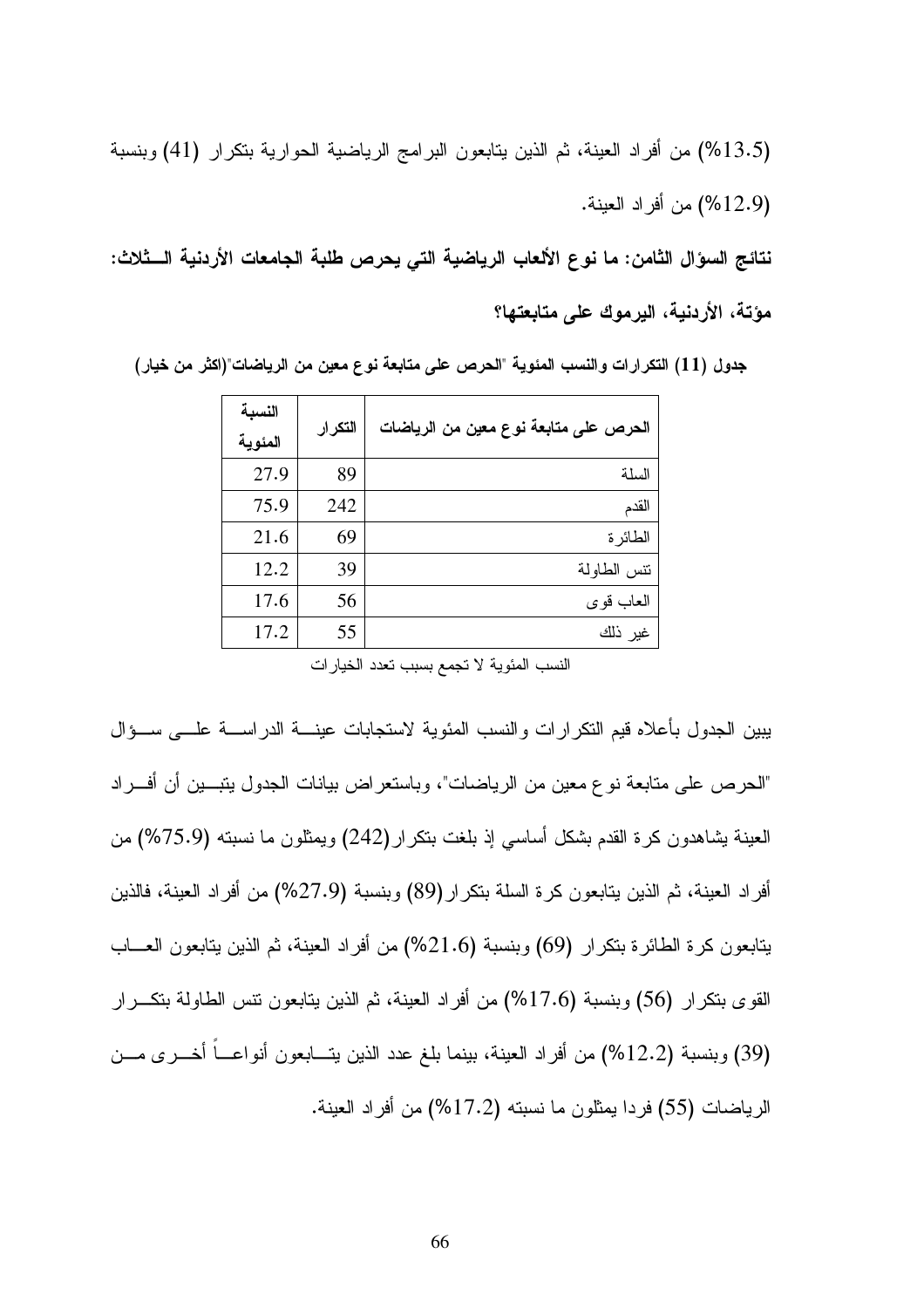نتائج السوّال التاسع: ما مدى مساهمة البرامج الرياضـــية فـــى تحـــسين الثقافـــة القانونيـــة الرياضية للطلبة في الجامعات الأردنية الثلاث: مؤتة، الأردنية، اليرموك ؟

جدول (12) التكرارات والنسب المئوية "مساهمة البرامج الرياضية في تحسين الثقافة القانونية الرياضية"

| النسبة  | التكرار | تحسين البرامج الرياضية للثقافة القانونية |
|---------|---------|------------------------------------------|
| المئوية |         | الرياضية                                 |
| 26      | 83      | نعم كثير ا                               |
| 58.6    | 178     | نو عا ما                                 |
| 15.4    | 49      | لا تساهم أبدا                            |
| 100     | 319     | المجموع                                  |

بيبين الجدول بأعلاه قيم التكرارات والنسب المئوية لاستجابات عينة الدراسة على السؤال العاشر "مساهمة البرامج الرياضية في تحسين الثقافة القانونية الرياضية"، ويلاحظ من خـــلال بيانـــات الجدول أن (178) فردا يمثلون ما نسبته (58.6%) من أفراد العينة، تسهم البرامج الرياضــــية في تحسين ثقافتهم الرياضية بينما بلغ عدد الأفراد الذين تسهم البرامج الرياضية فـــي تحـــسين ثقافتهم القانونية الرياضية بدرجة كثيرة (83) فردا يمثلون ما نسبته (26%) من أفراد العينــــة، وقد بلغ عدد الذين لا تسهم البرامج الرياضية في التلفزيون الأردني في تحسين ثقافتهم الرياضية القانونية (49) فردا يمثلون ما نسبته (15%) من أفراد العينة.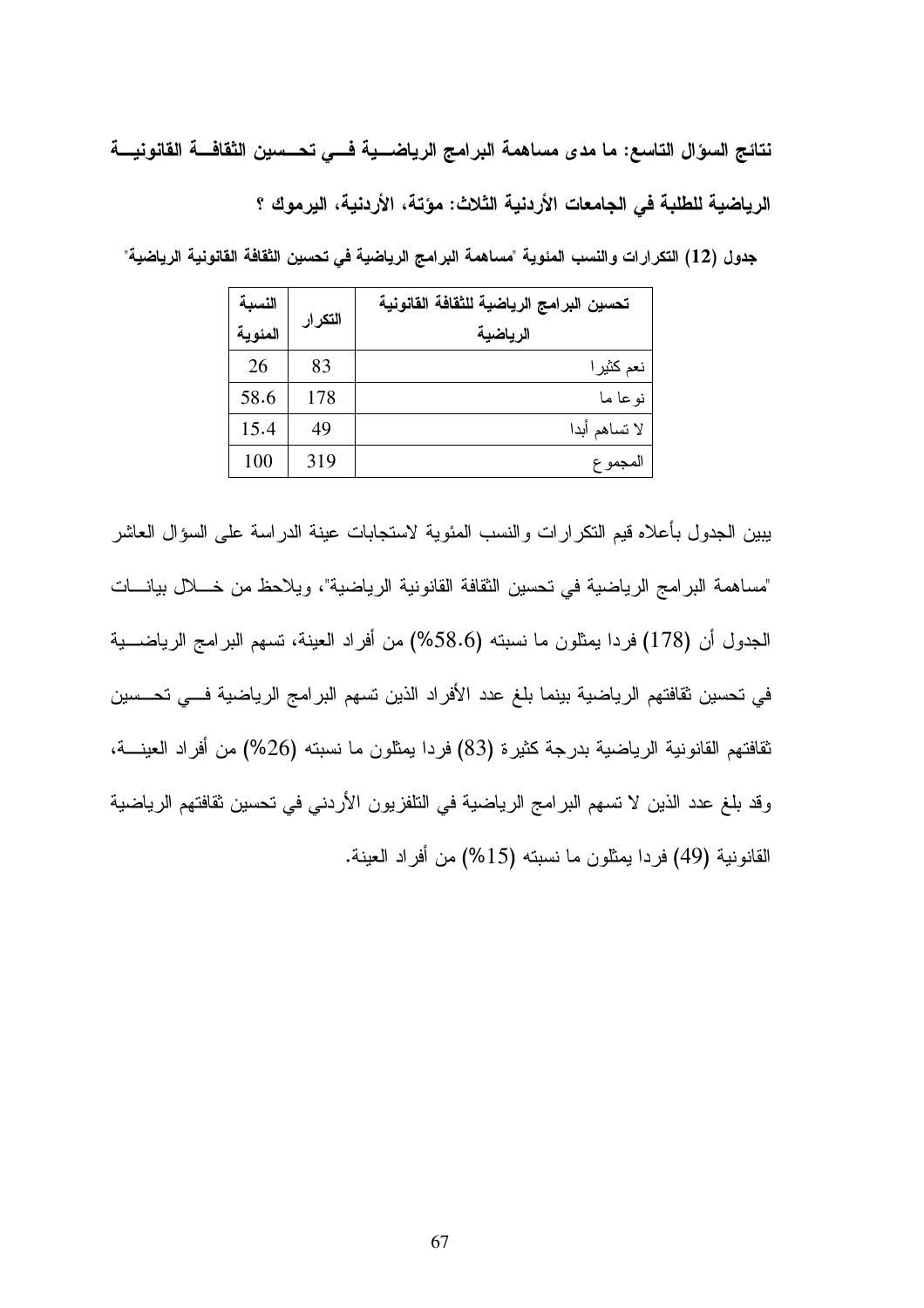نتائج السوّال العاشر : ما مدى مساهمة البرامج الرياضية في تعزيـــز حــب الطلبـــة للألعـــاب الرياضية في الجامعات الأردنية الثلاث: مؤتة، الأردنية، اليرموك ؟

جدول (13) التكرارات والنسب المئوية "مساهمة البرامج الرياضية في تعزيز حبك للألعاب الرياضية"

| النسبة<br>المئوية | التكرار | مساهمة البرامج الرياضية في تعزيز حبك<br>للألعاب الرياضية |
|-------------------|---------|----------------------------------------------------------|
| 23.8              | 76      | نعم كثير ا                                               |
| 52                | 166     | نو عا ما                                                 |
| 24.1              | T       | لا تساهم أبدا                                            |
| 100               | 319     | المجموع                                                  |

يبين الجدول بأعلاه قيم التكرارات والنسب المئوية لاستجابات عينة الدراسة على السؤال الحادي عشر "مساهمة البرامج الرياضية في تعزيز حبك للألعاب الرياضية"، ويلاحظ من خلال تحليــل بيانات الجدول أن (166) فردا يمثلون ما نسبته (52%) من أفـــراد العينـــة، تـــسهم البــــرامج الرياضية في حبهم للألعاب الرياضية، وقد بلغ عدد الذين نسهم البر امج الرياضية في النلفزيون الأردني في حبهم للألعاب الرياضية بصورة كبيرة (76) فردا يمثلون ما نسبته (23.8%)، بينما بلغ عدد الأفراد الذين لا تسهم البرامج الرياضية في حبهم للألعاب الرياضية (77) فردا يمثلون ما نسبته (24.1%) من أفراد العينة.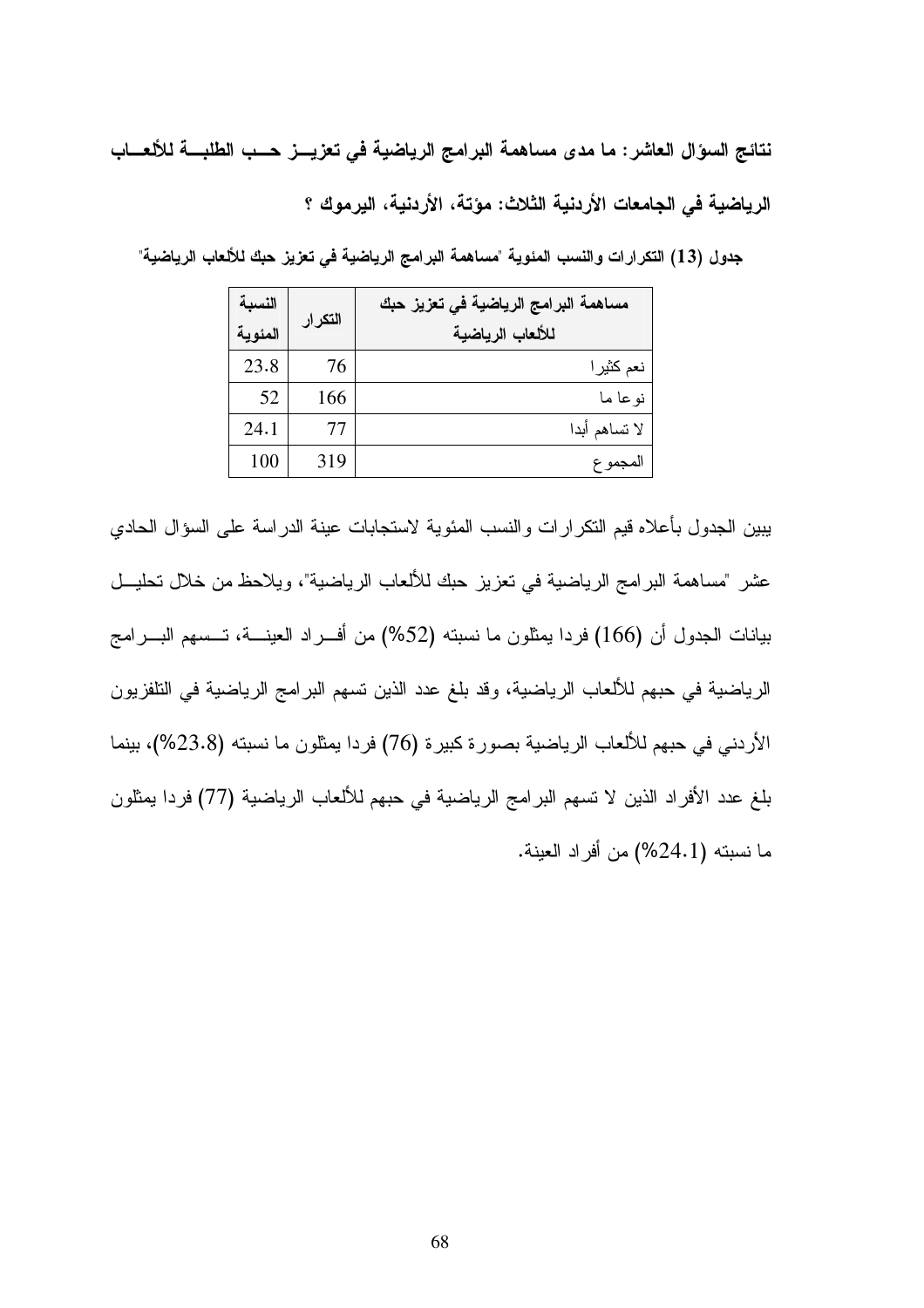نتائج السوّال الحادي عشر : ما مدى مساهمة البرامج الرياضية في تنمية الطموح في المجال الرياضي للطلبة في الجامعات الأردنية الثلاث: مؤتة، الأردنية، اليرموك ؟

جدول (14) التكرارات والنسب المئوية ل "مساهمة البرامج الرياضية في تنمية الطموح في المجال"

| النسبة  | التكرار | مساهمة البرامج الرياضية في تنمية الطموح |
|---------|---------|-----------------------------------------|
| المئوية |         | في المجال                               |
| 27.6    | 88      | نعم كثيرا                               |
| 47.6    | 152     | نو عا ما                                |
| 24.8    | 79      | لا تساهم أبدا                           |
| 100     | 319     | المجموع                                 |

يبين الجدول بأعلاه قيم التكر ارات والنسب المئوية لاستجابات عينة الدراسة على سؤال "مساهمة البرامج الرياضية في نتمية الطموح في المجال الرياضي"، ويلاحظ من خلال تحليــل بيانـــات الجدول أن (152) فردا بمثلون ما نسبته (47.6%) من أفراد العينة تسهم البرامج الرياضية في طموحهم في المجال الرياضي، وقد بلغ عدد الذين نسهم البر امج الرياضية في النلفزيون الأردني في طموحهم في المجال الرياضي بصورة كبيرة (88) فردا يمثلون ما نـــسبته (26.7%) مـــن أفراد العينة ، بينما بلغ عدد الأفراد الذين لا تسهم البرامج الرياضية في طموحهم فـــي المجـــال الرياضي (79) فردا يمثلون ما نسبته (24.8%) من أفراد العينة.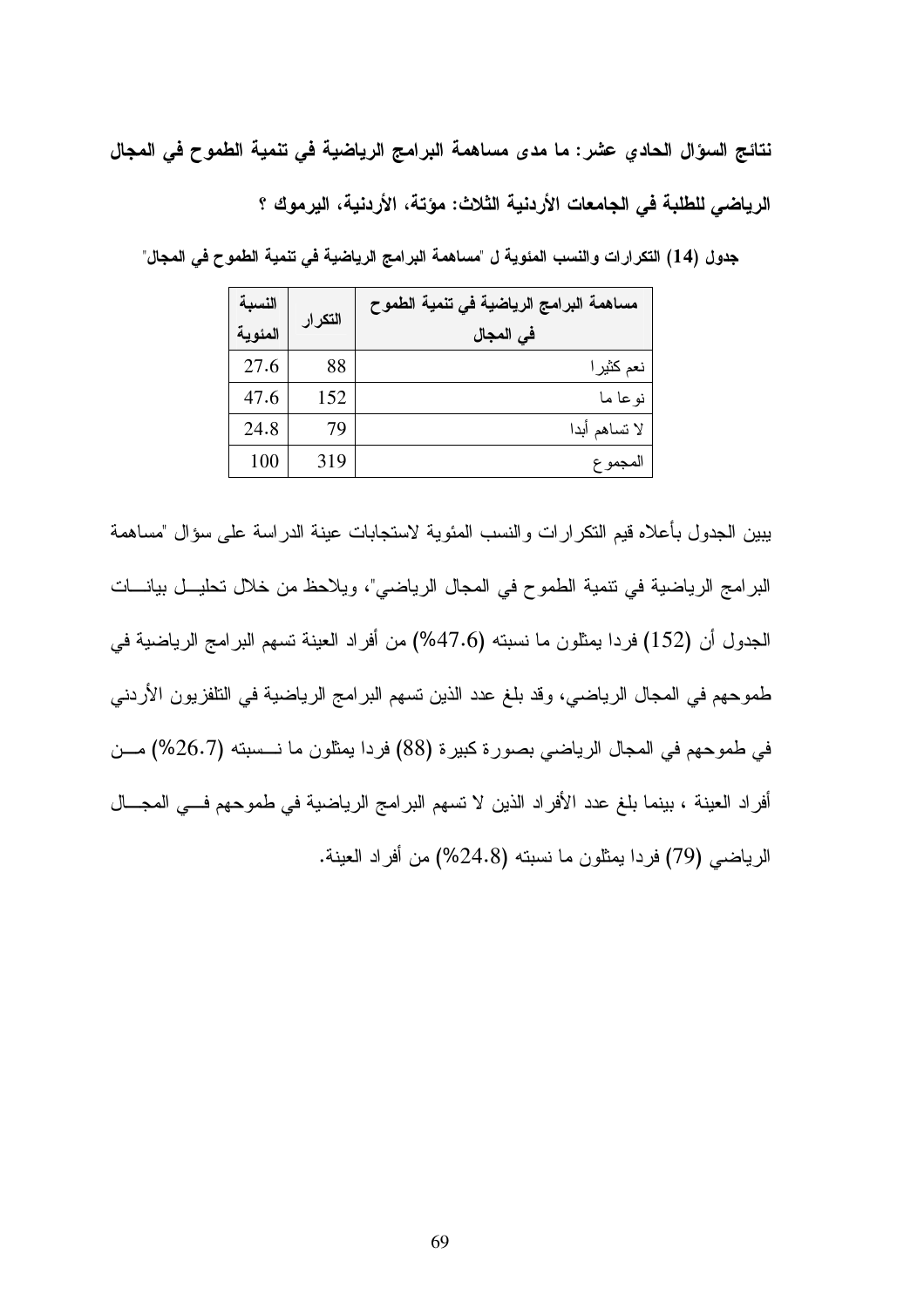نتائج السؤال الثاني عشر : ما مدى مساهمة البرامج الرياضية في تنمية الصحة النفسية للطلبة في الجامعات الأربنية الثلاث: مؤتة، الأربنية، اليرموك ؟

مساهمة البرامج الرياضــية فـــى تنميـــة | الانحراف المتوسط النسبة التكر إر المئوية الصحية النفسية المعيار ي الحسابى 28.5 91 نعم كثيرا 159 49.8 نو عا ما 1.93  $0.71$  $21.6$ 69 لا تساهم أيدا 319 100 المجموع

جدول (15) التكرارات والنسب المئوية "مساهمة البرامج الرياضية في تنمية الصحية النفسية"

يبين الجدول أعلاه التكرارات والنسب المئوية لاستجابات عينة الدراسة على السؤال الثالث عشر "مساهمة البرامج الرياضية في نتمية الصحية النفسية" ويلاحظ من خلال بيانــــات الجـــدول أن (159) فردا بمثلون ما نسبته (49.8٪) من أفراد العينة، أي حوالي نصف العينــــة المدروســــة تسهم البرامج الرياضية في تتمية طموحهم في المجال الرياضي نوعا ما، أي بنسبة ضـــئيلة أو محدودة، أما عدد الذين تسهم البر امج الرياضية في التلفزيون الأردني في تنمية طمـــوحهم فــــي المجال الرياضي بصورة كبيرة (28.5) من أفراد العينة، فردا يمثلون ما نسبته (26.7%) من أفراد العينة، بينما بلغ عدد الأفراد الذين لا تسهم البرامج الرياضية في طموحهم فــي المجـــال الرياضي (69) فردا بمثلون ما نسبته (21.6٪) من أفراد العينة المبحوثة.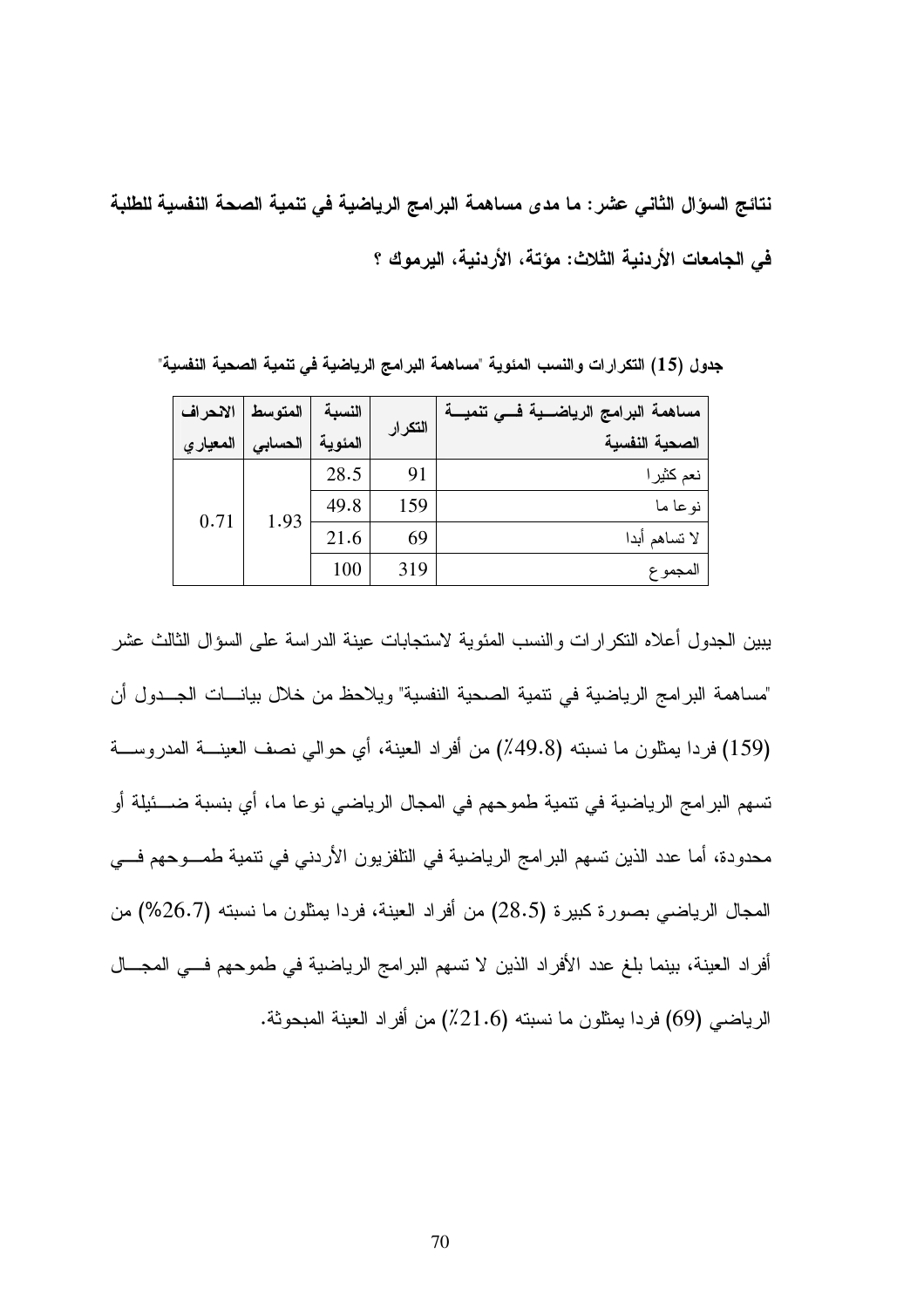نتائج السؤال الثالث عشر : ما مستوى الرضا لطلبة الجامعات الأردنية الثلاث: مؤتة، الأردنية،

اليرموك عن أسلوب التلفزيون الأردني في تغطية البرامج الرياضية؟

| الانحراف | النسبة   المتوسط |         | التكرار | مستوى الرضا عن أسلوب التغطية |
|----------|------------------|---------|---------|------------------------------|
| المعياري | الحسابى          | المئوية |         | للبرامج الرياضية             |
|          |                  | 47.6    | 152     | نعم كثيرا                    |
|          | 1.61             | 43.6    | 139     | نو عا ما                     |
| 0.64     |                  | 8.7     | 28      | غیر راض أبدا                 |
|          |                  | 100     | 319     | المجموع                      |

جدول (16) التكرارات والنسب المئوية "الرضا عن أسلوب تغطية البرامج الرياضية"

يتبين من الجدول بأعلاه أن مستوى الرضا للطلبة المبحوثين عــن أســلوب تغطيـــة البـــرامج الرياضية في النلفزيون الأردنبي حاز على مستوى رضا بلغ (152) من أفراد العينة وتمثل هذه النسبة (47.6%) من أفراد العينة، فيما جاء في المرتبة الثانية أولئك الذين يشعرون بنوع مـــن الرضا (أي برضا محدود أو متوسط) بنكرار (139) وهم يمثلون (43.6%) من أفراد العينــــة، ثم الفئة التي لا نشعر بأي رضا عن برامج النلفزيون الأردني الرياضية بتكرار بلغ (28) فردا ويمثلون (8.7%) من أفراد العينة.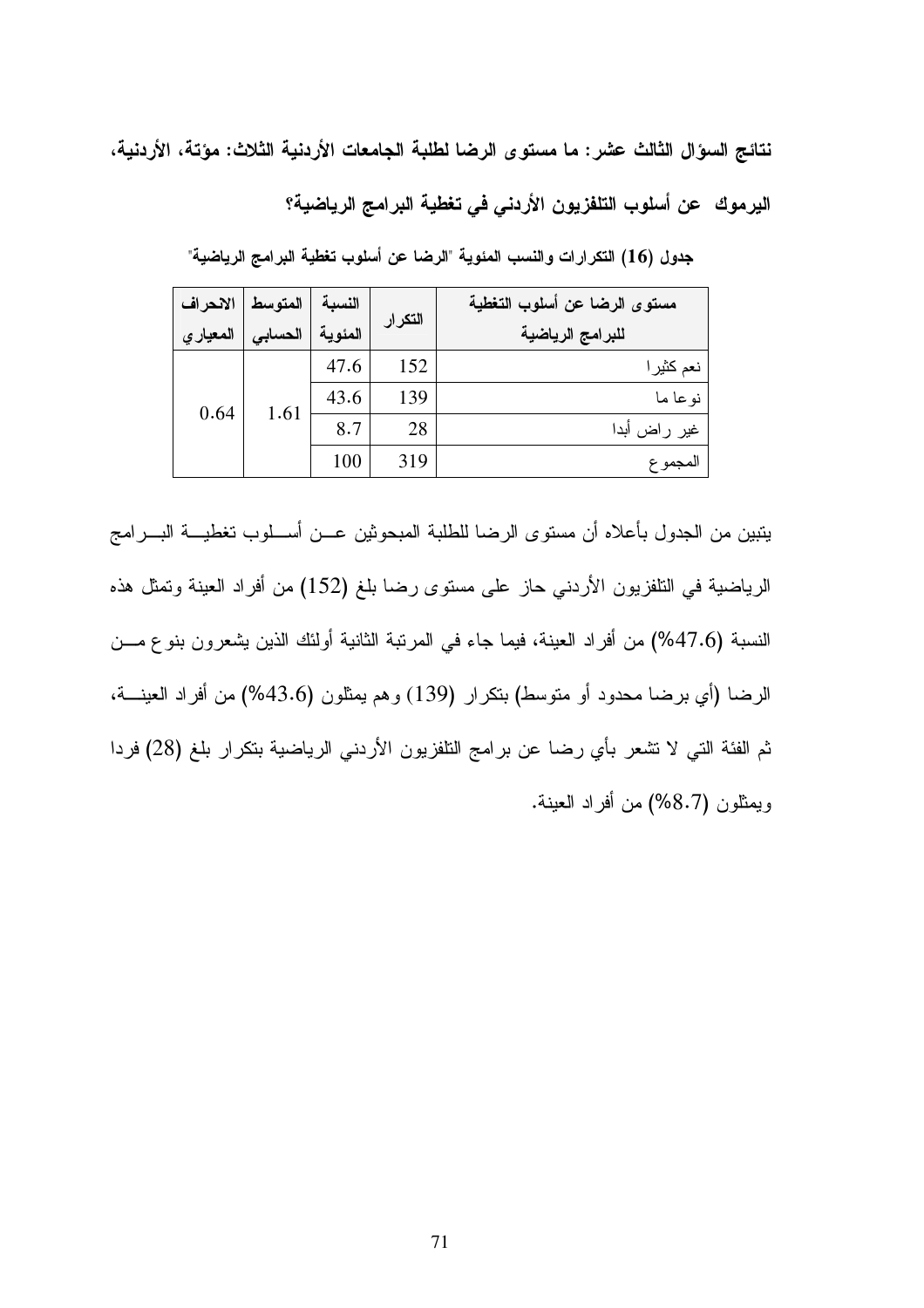4–4: عرض نتائج فرضيات الدراسة:

نتائج الفرضية الأولى: والتي تنص على "لا توجد فروق ذات دلالة إحـــصائية فـــي مـــستو ى مشاهدة البرامج الرياضية في التلفزيون الأردني تعزى لمتغير النوع الاجتماعي".

وللتحقق من هذه الفرضية فقد استخدمت التكرارات والنسب المئوية واختبار مربع كاي حيــث يوضىح الجدول النالي ننيجة هذه الفرضية.

جدول (17) التكرارات والنسب المئوية وقيمة مربع كاي المحسوبة لمستوى مشاهدة البرامج الرياضية في التلفزيون الأردني تبعا للنوع الاجتماعي

| مستوى<br>الدلالة | $\chi^2$ | المجموع      | أنشى             | نكر          | التكرار /<br>النسبة   | الاستجابة                                                                |  |
|------------------|----------|--------------|------------------|--------------|-----------------------|--------------------------------------------------------------------------|--|
|                  |          | 63           | 16               | 47           | التكرار               |                                                                          |  |
|                  |          | 100          | 25.4             | 74.6         | النسبة للنوع          | أشاهدها دائما                                                            |  |
|                  |          | 19.7         | 5                | 14.7         | النسبة للمجموع        |                                                                          |  |
|                  |          | 95           | 35               | 60           | التكرار               |                                                                          |  |
|                  |          | 100          | 36.8             | 63.2         | النسبة للنو ع         | أشاهدها غالبا                                                            |  |
|                  |          | 29.8         | 11               | 18.8         | النسبة للمجموع        | ـاهدها<br>أش                                                             |  |
|                  |          | 114          | 51               | 63           | التكر ار              |                                                                          |  |
|                  |          | 100          | 44.7             | 55.3         | النسبة للنو ع         |                                                                          |  |
| $*0.003$         | 15.90    | 35.7         | 16               | 19.7         | النسبة للمجموع        |                                                                          |  |
|                  |          | 46           | 28               | 18           | التكرار               |                                                                          |  |
|                  |          | 100          | 60.9             | 39.1         | النسبة للنوع          |                                                                          |  |
|                  |          | 14.4         | 8.8              | 5.6          | النسبة للمجموع        | أحيانا<br>أشاهدها الكن<br>نادر ا<br>لا أشــــــاهدها<br>بتاتا<br>المجموع |  |
|                  |          | $\mathbf{1}$ | $\boldsymbol{0}$ | $\mathbf{1}$ | التكرار               |                                                                          |  |
|                  |          | 100          | $\boldsymbol{0}$ | 100          | النسبة للنوع          |                                                                          |  |
|                  |          | 0.3          | $\boldsymbol{0}$ | 0.3          | النسبة للمجموع        |                                                                          |  |
|                  |          | 319          | 130              | 189          | التكر ار              |                                                                          |  |
|                  |          | 100          | 40.8             | 59.2         | النسبة للنوع          |                                                                          |  |
|                  |          | 100          | 40.8             |              | النسبة للمجموع   59.2 |                                                                          |  |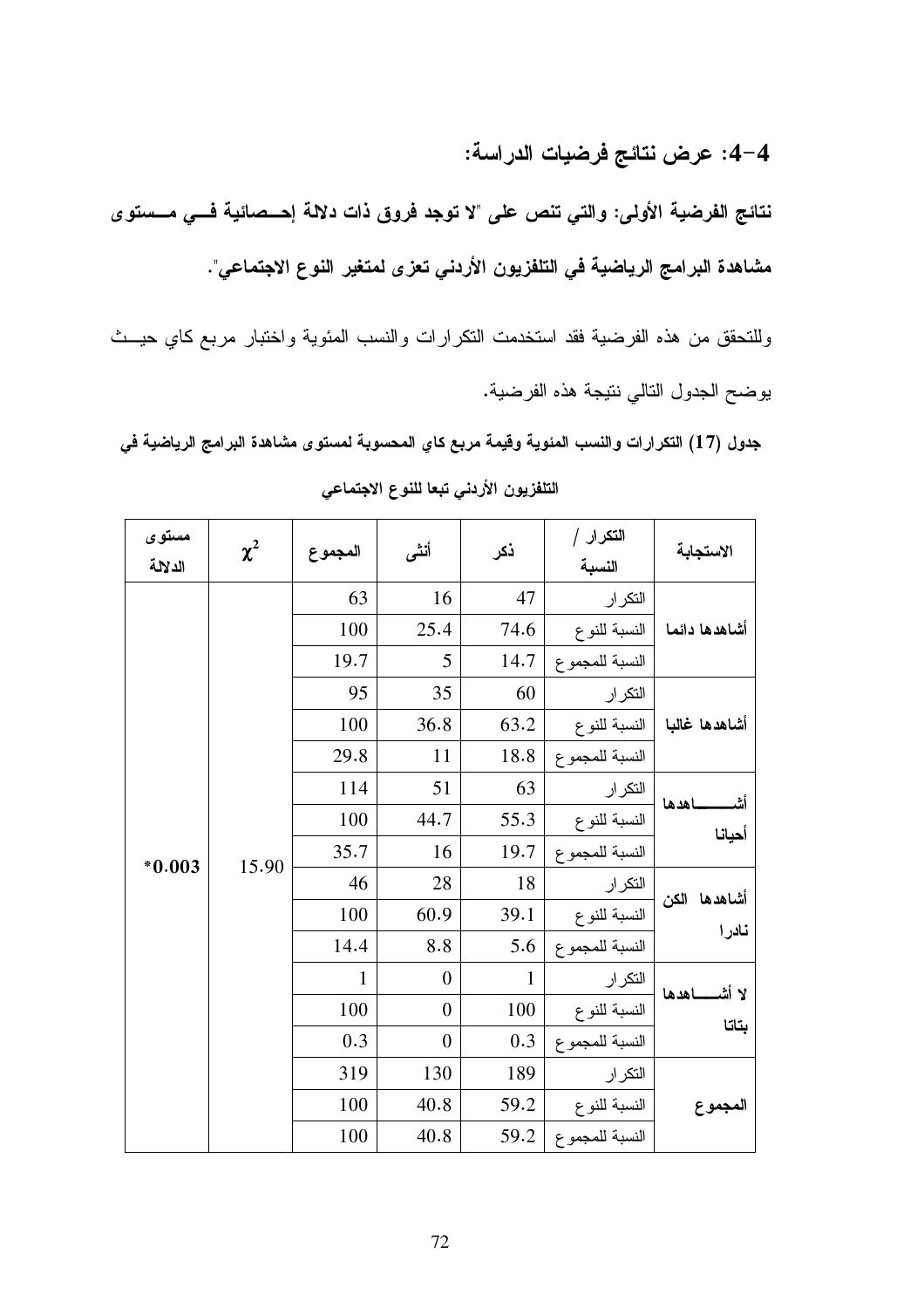يبين الجدول السابق قيم النكرارات والنسب المئوية وقيمة مربع كاي المحسوبة لمستوى مشاهدة البرامج الرياضية في التلفزيون الأردني تعزى للنوع الاجتماعي، وقد بلغت قيمة مربع كـــاي المحسوبة (15.90) لمستوى مشاهدة البرامج الرياضية في التلفزيون الأردني حــسب النـــوع الاجتماعي بمستوى دلالة (0.003)، وتعد هذه القيمة دالة إحصائيا لأنها أقل مـــن 0.05 ممـــا يشير إلى وجود فروق ذات دلالة إحصائية في مستوى مشاهدة البرامج الرياضية في التلفزيون الأردني بين الذكور والإناث.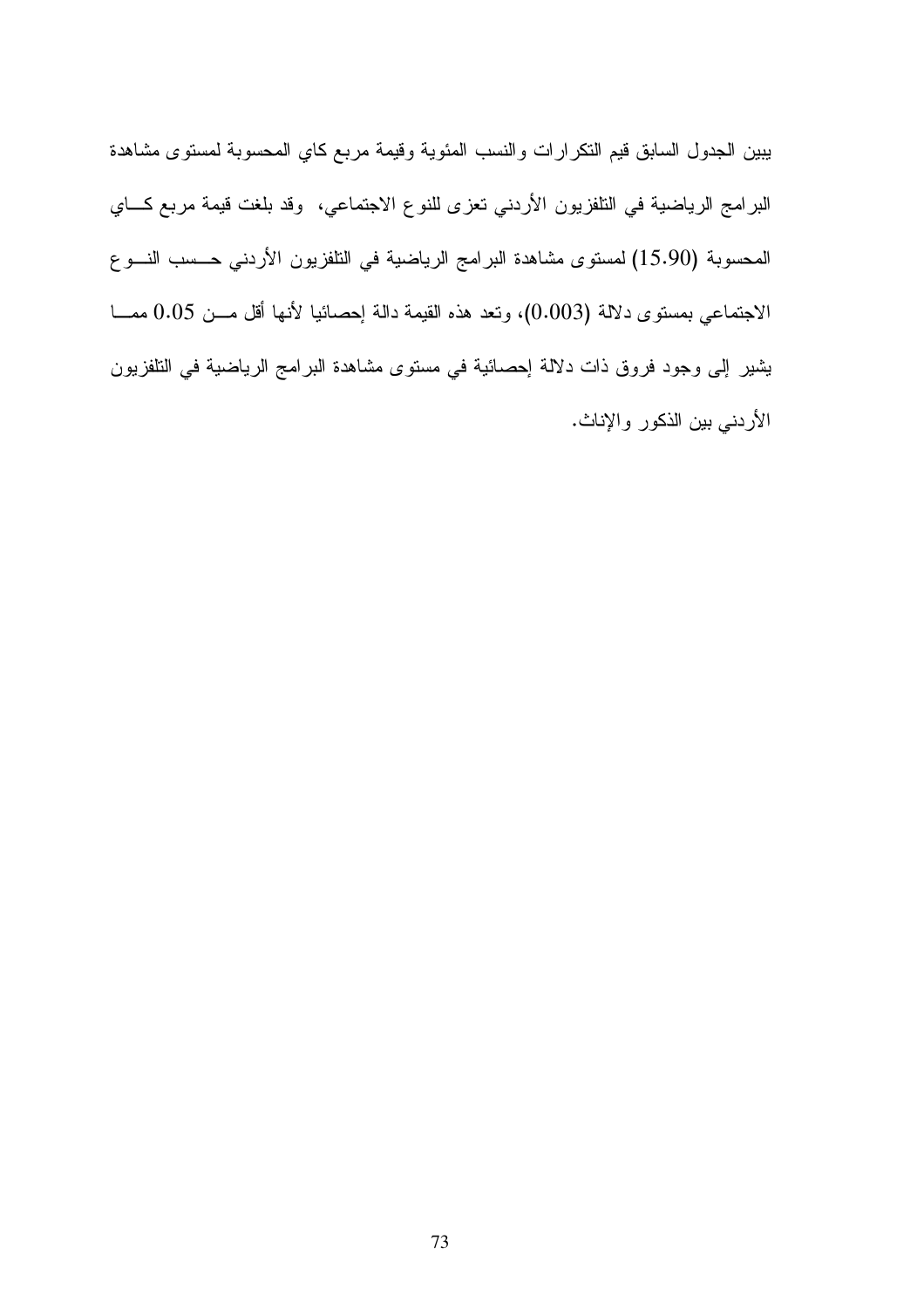نتائج الفرضية الثانية: لا توجد فروق ذات دلالة إحصائية في معدل مشاهدة البرامج الرياضية في التلفزيون الأردني تعزي للنوع الاجتماعي.

جدول (18) التكرارات والنسب المئوية وقيمة مربع كاي المحسوبة لمعدل مشاهدة البرامج الرياضية في

| ــستوى<br>الدلالة | $\chi^2$ | المجموع | أنشى | نكر  | النسبة       | الاستجابة                   |
|-------------------|----------|---------|------|------|--------------|-----------------------------|
|                   |          | 179     | 89   | 90   | التكرار      |                             |
|                   |          | 100     | 49.7 | 50.3 | النسبة للنوع | أقل من ساعتين في الأسبو ع   |
|                   |          | 56.1    | 27.9 | 28.2 | للمجموع      |                             |
|                   |          | 73      | 29   | 44   | التكرار      | أقل من أربع ســـاعات فــــى |
|                   |          | 100     | 39.7 | 60.3 | النسبة للنوع | الأسبوع                     |
|                   |          | 22.9    | 9.1  | 13.8 | للمجموع      |                             |
|                   |          | 46      | 9    | 37   | التكرار      | أقل من سبع ســـاعات فـــى   |
| 0.000             | 20.63    | 100     | 19.6 | 80.4 | النسبة للنوع | الأسبوع                     |
|                   |          | 14.4    | 2.8  | 11.6 | للمجموع      |                             |
|                   |          | 21      | 3    | 18   | التكرار      |                             |
|                   |          | 100     | 14.3 | 85.7 | النسبة للنوع | سبع ســـاعات فـــأكثر فـــى |
|                   |          | 6.6     | 0.9  | 5.6  | للمجموع      | الأسبوع                     |
|                   |          | 319     | 130  | 189  | التكرار      |                             |
|                   |          | 100     | 40.8 | 59.2 | النسبة للنوع | المجموع                     |
|                   |          | 100     | 40.8 | 50.2 | للمجموع      |                             |

التلفزيون الأردني تعزى للنوع الاجتماعي.

بببين الجدول بأعلاه قيم النكرارات والنسب المئوية وقيمة مربع كاي المحسوبة لمعدل مـــشاهدة البر امج الرياضية في النلفزيون الأردني تعزِّ للنوع الاجتماعي، وقد بلغت قيمة مربِّسع كـــاي المحسوبة (20.63) لمعدل مشاهدة البرامج الرياضية في النلفزيون الأردنسي حــسب النـــوع الاجتماعي بمستوى دلالة (0.000) ونعد هذه القيمة دالة إحصائيا لأنها أقل من 0.05 مما يشير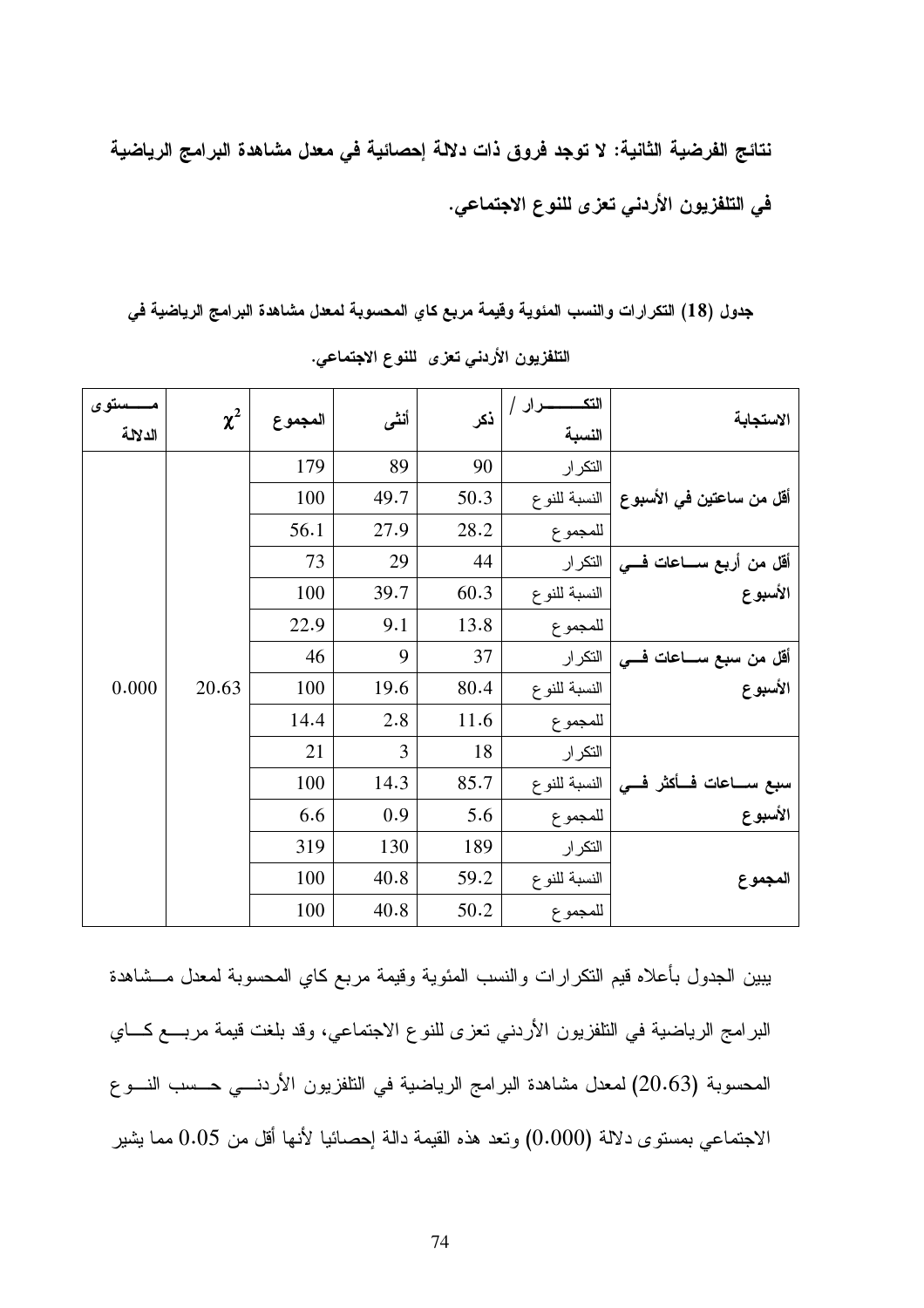إلى وجود فروق ذات دلالة إحصائية في معدل مشاهدة البر امج الرياضية في النلفزيون الأردني بين الذكور والإناث.

نتائج الفرضية الثالثة التي تنص على"لا توجد فروق ذات دلالة إحصائية في معــدل مـــشاهدة البرامج الرياضية في التلفزيون الأردني تعزى لمكان الإقامة"

وللتحقق من هذه الفرضية فقد استخدمت النكرارات والنسب المئوية واختبار مربع كاي حيــث يوضح الجدول التالي نتيجة هذه الفرضية.

جدول (19) التكرارات والنسب المئوية وقيمة مربع كاي المحسوبة لمعدل مشاهدة البرامج الرياضية في

| مستوى<br>الدلالة | $\chi^2$ | المجموع | مغترب<br>خارج<br>الأردن | محافظات<br>الجنوب | محافظات<br>الشمال | محافظات<br>الوسط | التكرار /<br>النسبة | الاستجابة                                |  |
|------------------|----------|---------|-------------------------|-------------------|-------------------|------------------|---------------------|------------------------------------------|--|
|                  |          | 179     | 9                       | 30                | 63                | 77               | التكرار             |                                          |  |
|                  |          | 100     | 5                       | 16.8              | 35.2              | 43               | للنوع               | أقل من ســــاعتين<br>في الأسبوع          |  |
|                  |          | 56.1    | 2.8                     | 9.4               | 19.7              | 24.1             | للمجموع             |                                          |  |
|                  |          | 73      | 3                       | 19                | 29                | 22               |                     | أقسل مسن أربسع   التكرار                 |  |
|                  |          | 100     | 4.1                     | 26                | 39.7              | 30.1             |                     | ســــــــاعات فــــــــي   للنوع         |  |
|                  |          | 22.9    | .09                     | 6                 | 9.1               | 6.9              | اللمجموع            | الأسبوع                                  |  |
|                  |          | 46      | $\mathbf{1}$            | 17                | 16                | 12               |                     | أقسل مسن سسبع   النكرار<br>سىسساعات فسسى |  |
| 0.041            | 17.51    | 100     | 2.2                     | 37                | 34.8              | 26.1             | اللنوع              |                                          |  |
|                  |          | 14.4    | 0.3                     | 5.3               | 5                 | 3.8              | للمجموع             | الأسبوع                                  |  |
|                  |          | 21      | $\overline{2}$          | $\mathbf{1}$      | 10                | 8                | التكرار             |                                          |  |
|                  |          | 100     | 9.5                     | 4.8               | 47.6              | 38.1             | للنوع               | سبع ساعات فأكثر<br>في الأسبوع            |  |
|                  |          | 6.6     | 0.6                     | 0.3               | 3.1               | 2.5              | للمجموع             |                                          |  |
|                  |          | 319     | 15                      | 67                | 118               | 119              | التكرار             |                                          |  |
|                  |          | 100     | 4.7                     | 21                | 37                | 37.3             | للنوع               | المجموع                                  |  |
|                  |          | 100     | 4.7                     | 21                | 37                | 37.3             | للمجموع             |                                          |  |

التلفزيون الأردني تعزى لمكان الإقامة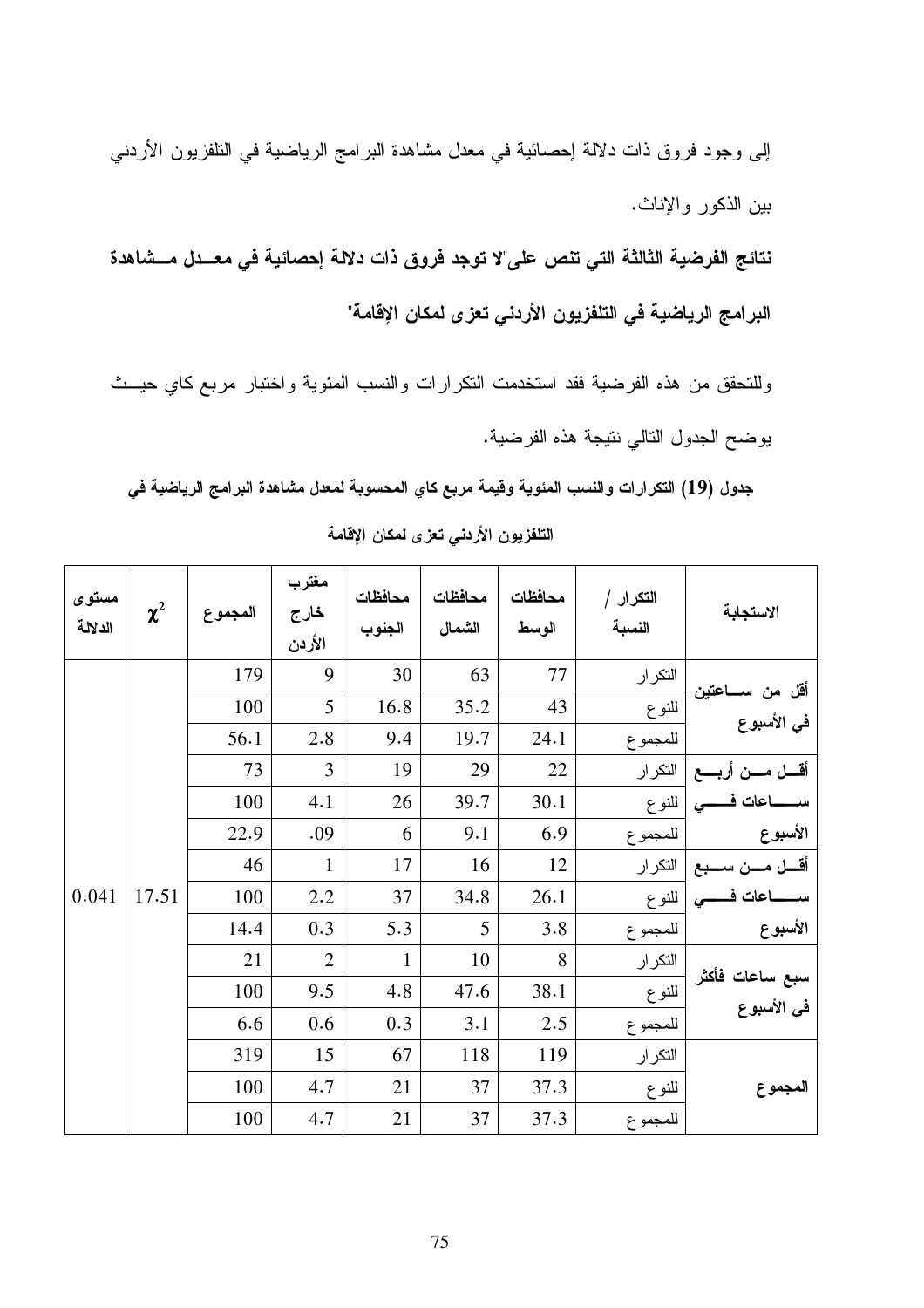يبين الجدول السابق قيم النكرارات والنسب المئوية وقيمة مربع كاي المحسوبة لمعدل مسشاهدة البرامج الرياضية في النلفزيون الأردني تعزى لمكان الإقامة، وقد بلغــت قيمـــة مربـــع كـــاي المحسوبة (17.51) لمعدل مشاهدة البرامج الرياضية في النلفزيون الأردني حسب مكان الإقامة بمستوى دلالة (0.041)، ونعد هذه القيمة دالة إحصائيا لأنها أقل من 0.05 مصــا بــــشير إلـــــي وجود فروق ذات دلالة إحصائية في معدل مشاهدة البرامج الرياضية في التلفزيون الأردني بين فئات متغير مكان الإقامة.

نتائج الفرضية الرابعة التي تنص على "لا توجد فروق ذات دلالسة إحسصائية فسي العسادات الاتصالية لدى مشاهدة البرامج الرياضية في التلفزيون الأردني تعزى للنوع الاجتماعي". وللتحقق من هذه الفرضية فقد استخدمت التكرارات والنسب المئوية واختبار مربع كاي حيــث يوضح الجدول التالي نتيجة هذه الفرضية.

|  | جدول (20) التكرارات والنسب المئوية وقيمة مربع كاي المحسوبة للعادات الاتصالية للبرامج الرياضية في |  |  |  |
|--|--------------------------------------------------------------------------------------------------|--|--|--|
|  | التلفزيون الأردني تبعا للنوع اجتماعي                                                             |  |  |  |

| مستوى<br>الدلالة | $\chi^2$ | المجموع | أنشى | نكر  | التكرار /<br>النسبة | الاستجابة                 | السوال |
|------------------|----------|---------|------|------|---------------------|---------------------------|--------|
|                  |          | 178     | 52   | 126  | التكرار             |                           | الثالث |
|                  |          | 100     | 29.2 | 70.8 | الذ<br>سبة          | أشــــاهدها عــــن قـــصد |        |
| 0.000            | 22.20    |         |      |      | للنوع               | وتخطيط                    |        |
|                  |          | 55.8    | 16.3 | 39.5 | للمجموع             |                           |        |
|                  |          | 141     | 78   | 63   | التكرار             | أشاهدها بالصدفة           |        |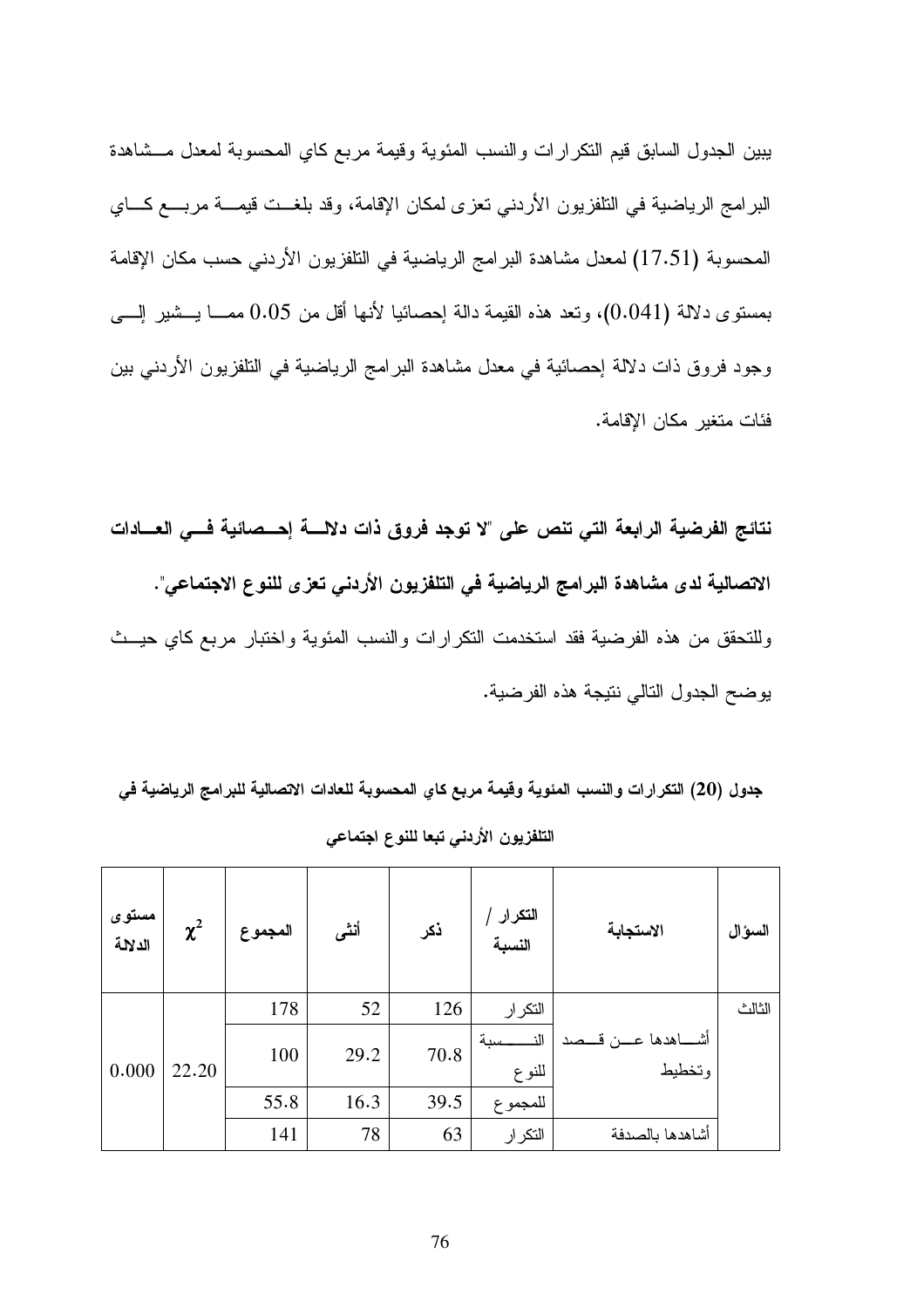|                |       |         |      |                       | النــــــسبة      |                     |        |
|----------------|-------|---------|------|-----------------------|-------------------|---------------------|--------|
|                |       | $100\,$ | 55.7 | 44.7                  | الذ<br>سية        |                     |        |
|                |       |         |      |                       | للنوع             |                     |        |
|                |       | 44.2    | 24.5 | 19.7                  | للمجموع           |                     |        |
|                |       | 319     | 130  | 189                   | التكرار           |                     |        |
|                |       | 100     | 40.8 | 59.2                  | سية<br>للنوع      | المجموع             |        |
|                |       | 100     | 40.8 | 59.2                  | للمجموع           |                     |        |
|                |       | 85      | 23   | 62                    | التكرار           |                     | الخامس |
|                | 100   | 27.1    | 72.9 | النــــــسبة<br>للنوع | منفردا            |                     |        |
|                |       | 26.6    | 7.2  | 19.4                  | للمجموع           |                     |        |
|                |       | 112     | 73   | 39                    | التكرار           |                     |        |
|                |       |         |      |                       | النــــسبة        |                     |        |
| 42.66<br>0.000 |       | 100     | 65.2 | 34.8                  | للنوع             | مع بعض أفراد الأسرة |        |
|                |       | 35.1    | 22.9 | 12.2                  | للمجموع           |                     |        |
|                |       | 122     | 34   | 88                    | التكرار           |                     |        |
|                |       | 100     |      |                       | النــــــسبة      |                     |        |
|                |       |         | 27.9 | 72.1                  | للنوع             | بصحبة بعض الأصدقاء  |        |
|                |       | 38.2    | 10.7 | 27.6                  | للمجموع           |                     |        |
|                |       | 319     | 130  | 189                   | التكرار           |                     |        |
|                |       |         |      |                       | النـــــــسبة     |                     |        |
|                |       | 100     | 40.8 | 59.2                  | للنوع             | المجموع             |        |
|                |       | 100     | 40.8 | 59.2                  | للمجموع           |                     |        |
| 0.000          | 18.78 | 44      | 18   | 26                    | التكرار           |                     | السادس |
|                |       |         |      |                       | النـــــــسبة     |                     |        |
|                |       | 100     | 40.9 | 59.1                  | للنوع             | غالبا أوقات النهار  |        |
|                |       | 13.8    | 5.6  | 8.2                   | للمجموع           |                     |        |
|                |       | 98      | 23   | 75                    | التكرار           |                     |        |
|                |       |         |      |                       | حسبة<br>الن       |                     |        |
|                | 100.0 | 23,5    | 76.5 | للنوع                 | غالبا أوقات الليل |                     |        |
|                |       | 30.7    | 7.2  | 23.5                  | للمجموع           |                     |        |
|                |       | 177     | 89   | 88                    | التكر ار          | حسب وقت البرنامج    |        |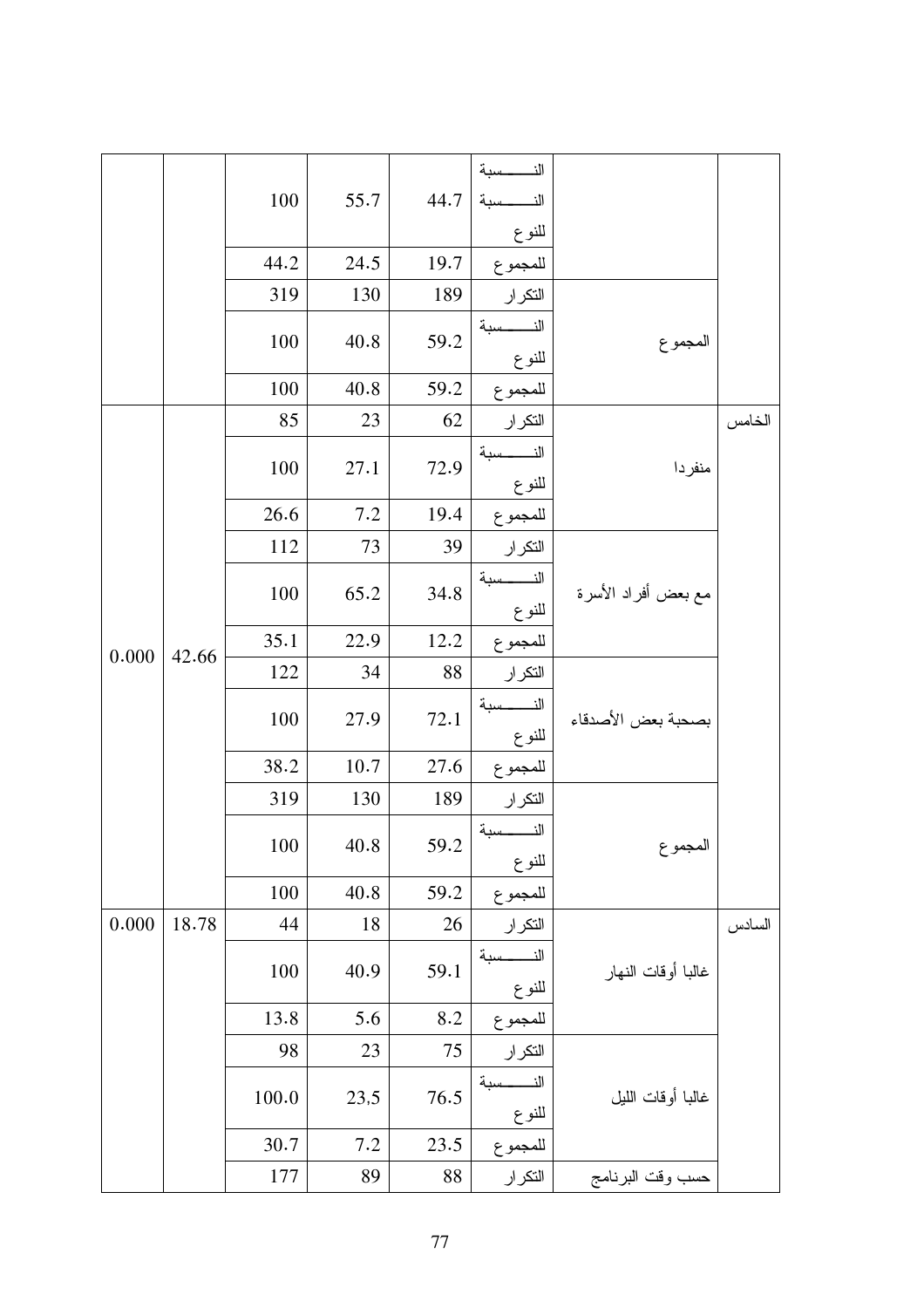|  | 100.0 | 50.3 | 49.7 | 11:<br>سبة<br>للنوع |            |  |
|--|-------|------|------|---------------------|------------|--|
|  | 55.5  | 27.9 | 27.6 | للمجموع             |            |  |
|  | 319   | 130  | 189  | التكرار             |            |  |
|  | 100.0 | 40.8 | 59.2 | ۰N<br>سبة<br>للنوع  | ا المجمو ع |  |
|  | 100.0 | 40.8 | 59.2 | ا للمجمو ع          |            |  |

يبين الجدول أعلاه قيم النكر ارات والنسب المئوية وقيمة مربع كاي المحسوبة للعادات الاتصالية اثناء مشاهدة البرامج الرياضية في النلفزيون الأردني تبعا للنوع اجتماعي (الأسئلة 3 و 5 و 6) وهي ثلاث من أركان العادات الاتصالية، وقد بلغت قيمة مربع كاي المحسوبة (22.20) للسؤال الثالث بمستوى دلالة (0.000)، بينما بلغــت للــسؤال الخـــامس (42.66) بمــستوى دلالـــة (0.000)، وبلغت للسؤال السادس (18.78) بمستوى دلالة (0.000)، وتعد هذه القـــيم دالــــة إحصائيا لأنها آقل من 0.05 مما يثنير إلى وجود فروق ذات دلالة إحصائية في هــذه الأســـئلة حسب متغبر ًمكان الإقامة.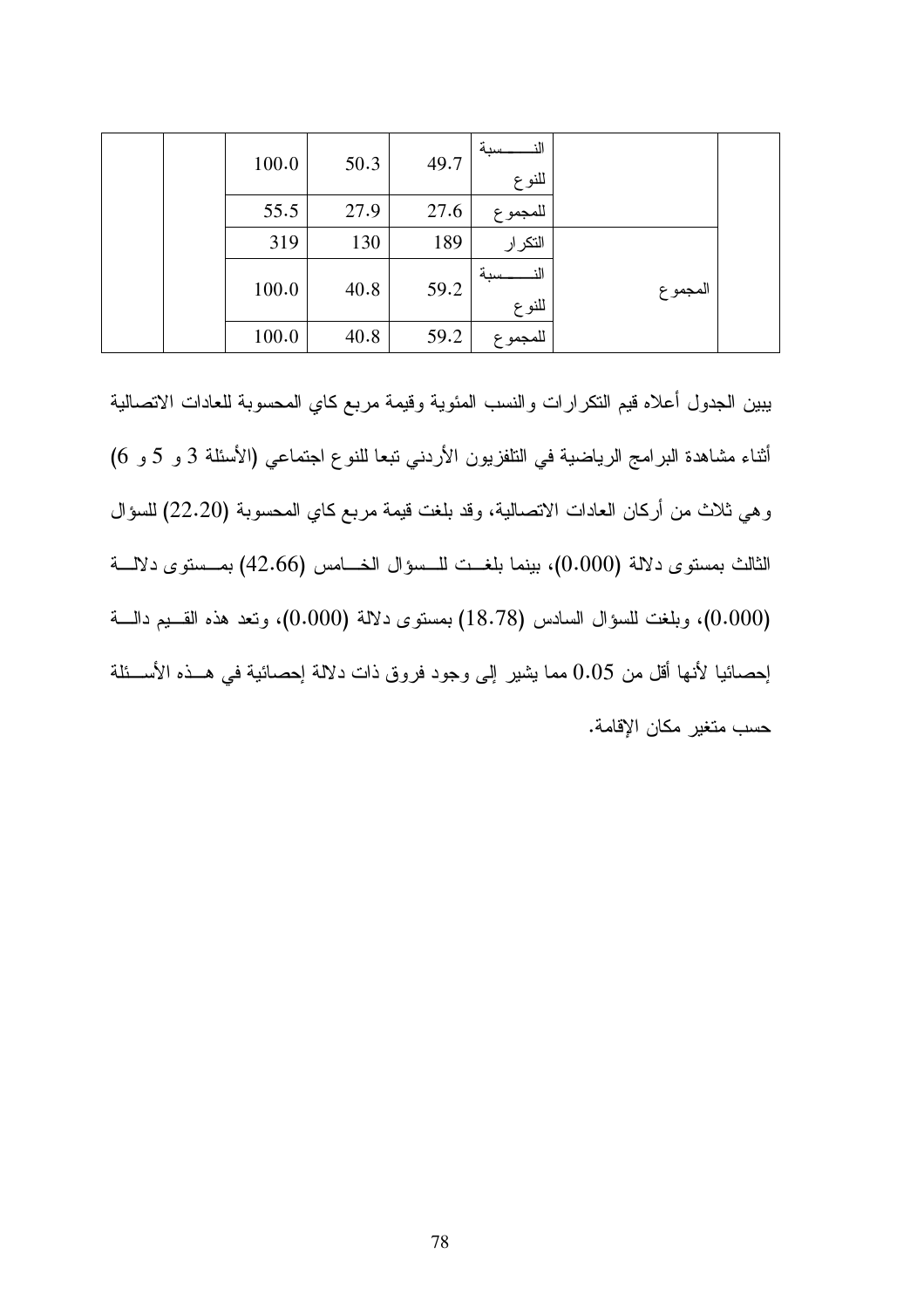نتائج الفرضية الخامسة التي تنص على "لا توجد فروق ذات دلالة إحصائية في معدل مشاهدة البرامج الرياضية في التلفزيون الأردني تعزى للسنة الدراسية للطالب"

وللتحقق من هذه الفرضية فقد استخدمت التكرارات والنسب المئوية واختبار مربع كاي حيــث يوضىح الجدول النالي ننيجة هذه الفرضية.

جدول (21) التكرارات والنسب المئوية وقيمة مربع كاي المحسوبة لمعدل مشاهدة البرامج الرياضية

| مستوى<br>الدلالة | $\chi^2$ | المجموع | رابعة          | ثالثة | ثانية | أولمي          | التكرار /<br>النسبة | الاستجابة       |                                |
|------------------|----------|---------|----------------|-------|-------|----------------|---------------------|-----------------|--------------------------------|
|                  |          | 179     | 28             | 51    | 74    | 26             | التكرار             | أقسل مسن        |                                |
|                  |          | 100.0   | 15,6           | 28.5  | 41.3  | 14.5           | النسبة              | ساعتين في       |                                |
|                  |          | 56.1    | 8.8            | 16.0  | 23.2  | 8.2            | للمجموع             | الأسبوع         |                                |
|                  |          | 73      | 8              | 22    | 28    | 15             | التكرار             | أقسل مسن        |                                |
|                  |          | 100.0   | 11.0           | 30.1  | 38.4  | 20.5           | النسبة              | أربـــــــــــع |                                |
|                  |          | 22.9    |                |       |       |                | للمجموع             | ساعات فی        |                                |
|                  | 4.16     |         | 2.5            | 6.9   | 8.8   | 4.7            |                     | الأسبوع         |                                |
|                  |          | 46      | 6              | 11    | 20    | 9              | التكرار             | أقسل مسن        |                                |
| 0.901            |          | 100.0   | 13.0           | 23.9  | 43.5  | 19.6           | النسبة              | چع              |                                |
|                  |          |         | 14.4           | 1.9   | 3.4   | 6.3            | 2.8                 | للمجموع         | ساعات في ا<br>۔۔<br>الأسبوع    |
|                  |          | 21      | $\overline{4}$ | 5     | 10    | $\overline{2}$ | التكرار             | بع              |                                |
|                  |          | 100.0   | 19.0           | 23.8  | 47.6  | 9.5            | النسبة              | اعات            |                                |
|                  |          |         | 6.6            | 1.3   | 1.6   | 3.1            | 0.6                 | للمجموع         | فأكثر فـــ <i>ي</i><br>الأسبوع |
|                  |          | 319     | 46             | 89    | 132   | 52             | التكرار             |                 |                                |
|                  |          | 100.0   | 14.4           | 27.9  | 41.4  | 16.3           | النسبة              | المجموع         |                                |
|                  |          | 100.0   | 14.4           | 27.9  | 41.4  | 16.3           | للمجموع             |                 |                                |

في التلفزيون الأردني تبعا للسنة الدراسية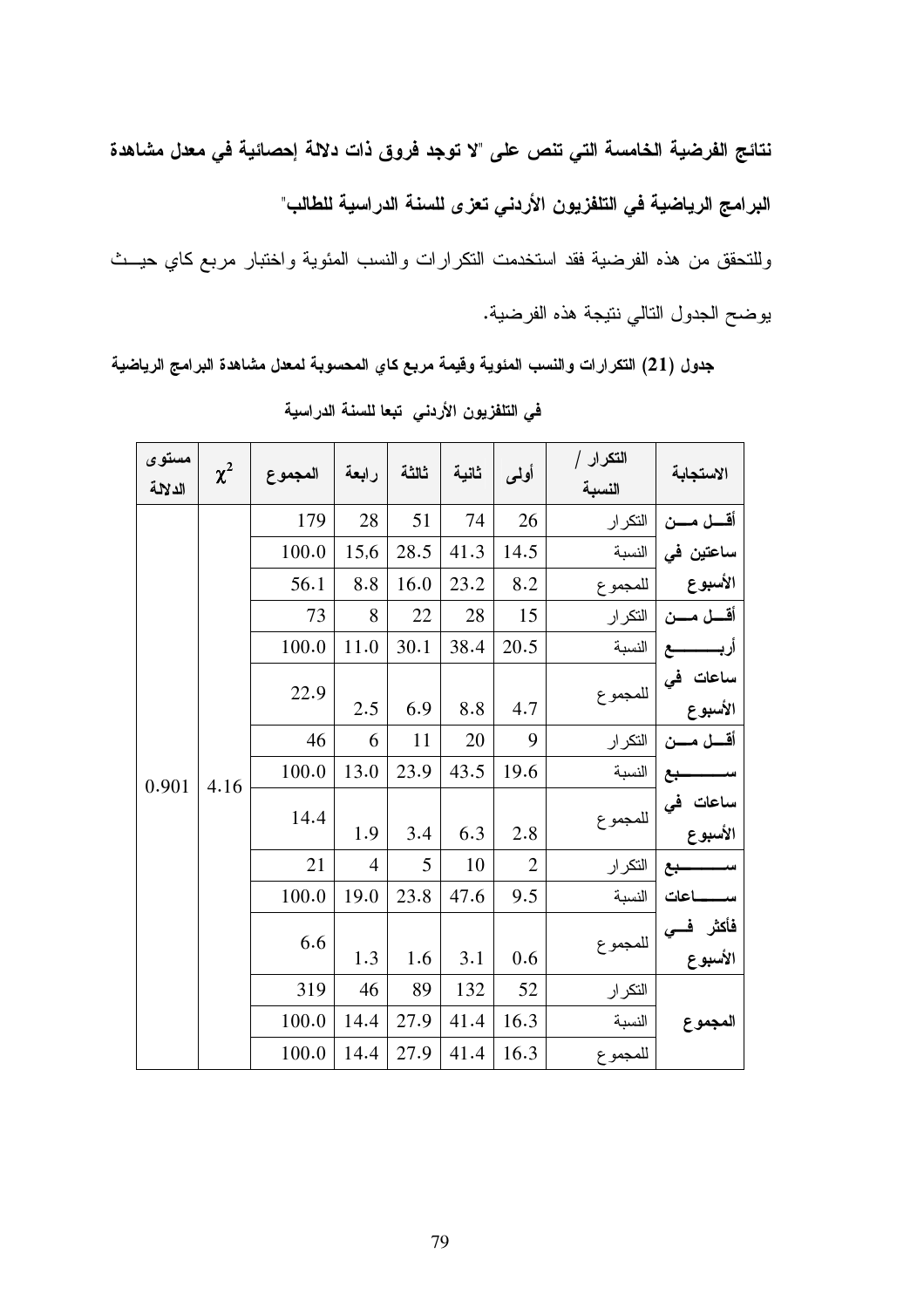يبين الجدول السابق قيم النكرارات والنسب المئوية وقيمة مربع كاي المحسوبة لمعدل مسشاهدة البرامج الرياضية في التلفزيون الأردني تبعا للسنة الدراسية، وقد بلغــت قيمـــة مربـــع كـــاي المحسوبة (4.16) لمعدل مشاهدة البرامج الرياضية في النلفزيون الأردني حسب السنة الدراسية بمستوى دلالة (0.901)، وتعد هذه القيمة غير دالة إحصائياً لأنها أكبر من 0.05 مما يشير إلىي عدم وجود فروق ذات دلالة إحصائية في معدل مشاهدة البرامج الرياضية في النلفزيون الأردني بين فئات متغير السنة الدر اسية.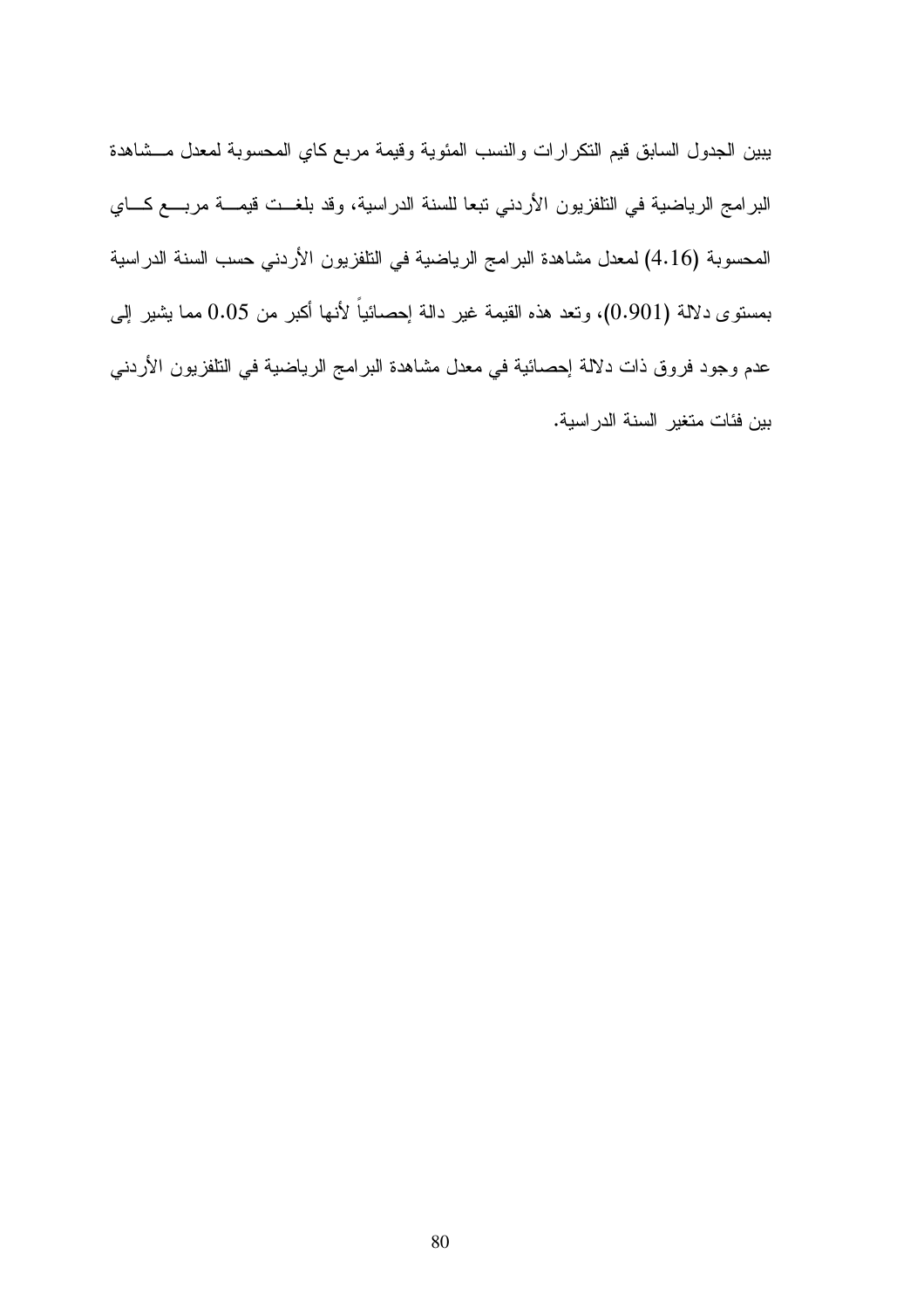نتائج الفرضية السادسة التي تنص على "لا توجد فروق ذات دلالة إحـــصائية فـــي أولويــــات الطلبة نحو البرامج الرياضية الأكثر تفضيلا في التلفزيون الأردني تعزى للسنة الدراسية". وللتحقق من هذه الفرضية فقد استخدمت التكرارات والنسب المئوية واختبار مربع كاي حيــث يوضح الجدول (22) نتيجة هذه الفرضية:

جدول (22) التكرارات والنسب المئوية ومربع كاي للفروق في اختيارات المبحوثين نحو البرامج الرياضية

| مستوى<br>الدلالة | $\chi^2$ | المجموع | رابعة | ثالثة          | ثانية | أولمي          | التكرار /<br>النسبة | البرامج الرياضية<br>الأكثر تفضيلا ف <i>ي</i><br>التلفزيون الأردنى |  |
|------------------|----------|---------|-------|----------------|-------|----------------|---------------------|-------------------------------------------------------------------|--|
|                  |          | 41      | 9     | $\overline{7}$ | 18    | $\tau$         | التكر ار            |                                                                   |  |
| 0.000            | 24.54    | 100.0   | 22.0  | 17.1           | 43.9  | 17.1           | النسبة              | الرياضية الحوارية                                                 |  |
|                  |          | 100.0   | 22.0  | 17.1           | 43.9  | 17.1           | للمجموع             |                                                                   |  |
|                  |          | 43      | 6     | 9              | 21    | $\overline{7}$ | التكرار             | المعلو ماتيه                                                      |  |
| 0.000            | 28.23    | 100.0   | 14.0  | 20.9           | 48.8  | 16.3           | النسبة              | (الإخبارية والقصص                                                 |  |
|                  |          | 100.0   | 14.0  | 20.9           | 48.8  | 16.3           | للمجموع             | والسبير)                                                          |  |
|                  |          | 93      | 17    | 21             | 36    | 19             | التكرار             |                                                                   |  |
| 0.000            | 51.33    | 100.0   | 18.3  | 22.6           | 38.7  | 20.4           | النسبة              | الرياضة الأجنبية                                                  |  |
|                  |          | 100.0   | 18.3  | 22.6           | 38.7  | 20.4           | للمجموع             |                                                                   |  |
|                  |          | 168     | 27    | 41             | 76    | 24             | التكرار             |                                                                   |  |
| 0.000            | 104.31   | 100.0   | 16.1  | 24.4           | 45.2  | 14.3           | النسبة              | الرياضية المنوعة                                                  |  |
|                  |          | 100.0   | 16.1  | 24.4           | 45.2  | 14.3           | للمجموع             |                                                                   |  |
|                  |          | 136     | 19    | 42             | 58    | 17             | التكرار             | نقــــــل المباريــــــــات                                       |  |
| 0.000            | 84.97    | 100.0   | 14.0  | 30.9           | 42.6  | 12.5           | النسبة              | الرياضـــــــــة أو                                               |  |
|                  |          | 100.0   | 14.0  | 30.9           | 42.6  | 12.5           | للمجموع             | مسجلة                                                             |  |

الأكثر تفضيلا تبعا للسنة الدراسية

يبين الجدول بأعلاه قيم التكر ارات والنسب المئوية لاستجابات عينة الدراسة على سؤال "البرامج الرياضية الأكثر تفضيلًا في التلفزيون الأردني" تبعا للسنة الدر اسية وقد بلغت قيمة مربع كـــاي المحسوبة (24.54) لفئة الرياضية الحواريـــة بمــستوى دلالـــة (0.000) وبلغــت (28.23)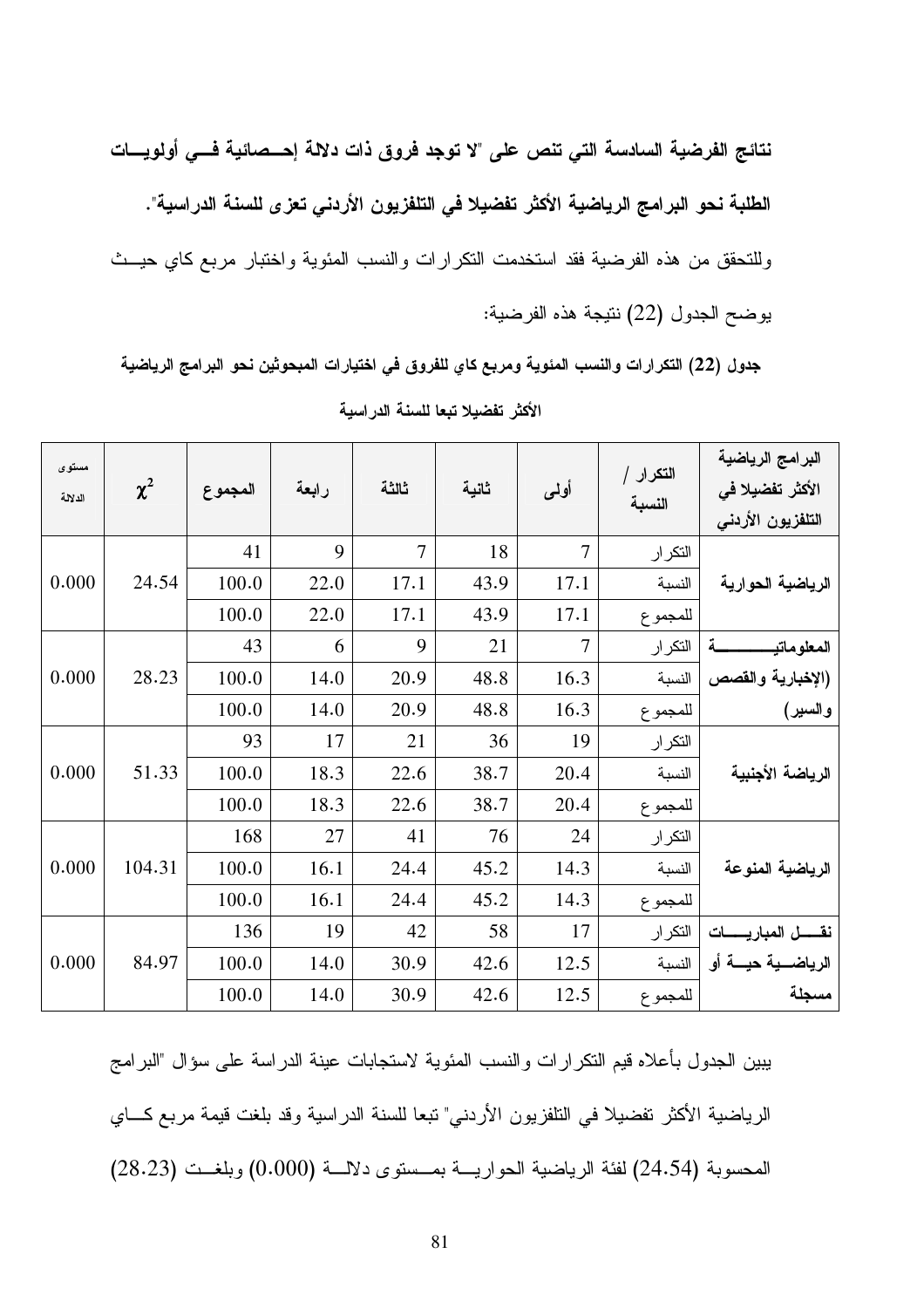للمعلوماتية (الإخبارية والقصص والسير) بمستوى دلالة (0.000) وبلغت (51.33) للرياضـــة الأجنبية بمستوى دلالة (0.000) وبلغــت (104.31) للرياضـــة المتنوعــة بمــستوى دلالـــة (0.000) وبلغت (84.97) لنقل المباريات بمستوى دلالة (0.000) وتعــد هــذه القــيم دالـــة إحصائيا لأنها أقل من 0.05 مما يشير إلى وجود فروق ذات دلالة إحصائية في السؤال الثامن " البرامج الرياضية الأكثر تفضيلا في التلفزيون الأردني" تبعا للسنة الدراسية.

نتائج الفرضية السابعة التي تنص على "لا توجد فروق ذات دلالة إحصائية في أولويات الطلبة نحو البرامج الرياضية الأكثر تفضيلا في التلفزيون الأردني تعزى للنوع الاجتماعي"

وللتحقق من هذه الفرضية فقد استخدمت النكرارات والنسب المئوية واختبار مربع كاي حيــث يوضح الجدول(23) نتيجة هذه الفرضية.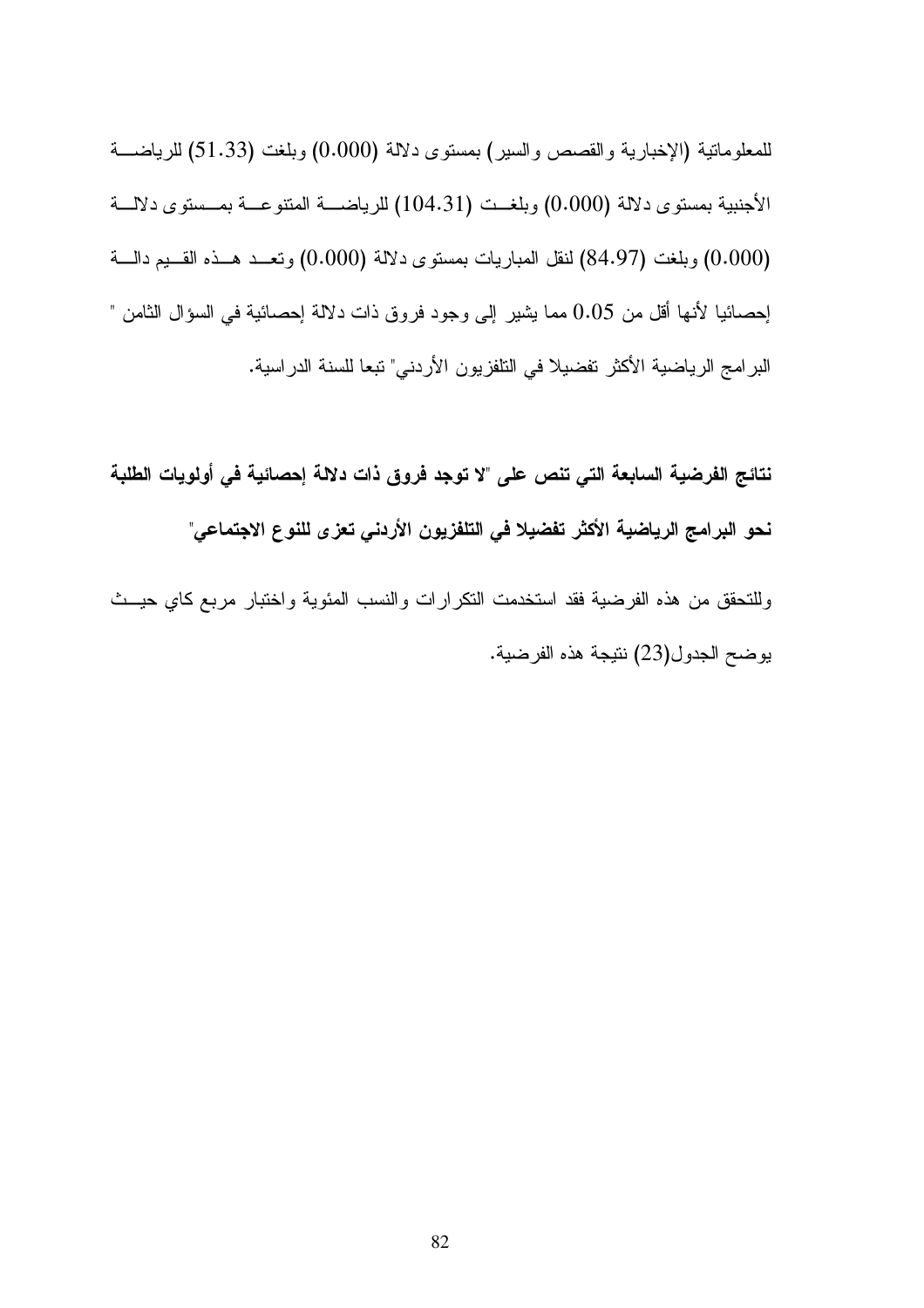جدول (23) التكرارات والنسب المئوية لاستجابات عينة الدراسة على السؤال الثامن " البرامج الرياضية

| مستوى<br>الدلالة | $\chi^2$ | المجموع | إناث | نكور | التكرار /<br>النسبة | البرامج الرياضية الأكثر<br>تفضيلا في التلفزيون<br>الأردني |
|------------------|----------|---------|------|------|---------------------|-----------------------------------------------------------|
|                  |          | 41      | 15   | 26   | التكرار             |                                                           |
| 0.086            | 2.95     | 100.0   | 36.6 | 63.4 | النسبة              | الرياضية الحوارية                                         |
|                  |          | 100.0   | 36.6 | 63.4 | للمجموع             |                                                           |
|                  |          | 43      | 15   | 28   | التكرار             |                                                           |
| 0.047            | 3.93     | 100.0   | 34.9 | 65.1 | النسبة              | المعلوماتية (الإخباريسة                                   |
|                  |          | 100.0   | 34.9 | 65.1 | للمجموع             | والقصص والسير)                                            |
|                  |          | 93      | 27   | 66   | التكرار             |                                                           |
| 0.000            | 16.35    | 100.0   | 29.0 | 71.0 | النسبة              | الرياضة الأجنبية                                          |
|                  |          | 100.0   | 29.0 | 71.0 | للمجموع             |                                                           |
|                  |          | 168     | 79   | 89   | التكرار             |                                                           |
| 0.440            | 0.60     | 100.0   | 47.0 | 53.0 | النسبة              | الرياضية المنوعة                                          |
|                  |          | 100.0   | 47.0 | 53.0 | للمجموع             |                                                           |
|                  |          | 136     | 53   | 83   | التكرار             | نقل المباريات الرياضية                                    |
| 0.010            | 6.62     | 100.0   | 39.0 | 61.0 | النسبة              | حية أو مسجلة                                              |
|                  |          | 100.0   | 39.0 | 61.0 | للمجموع             |                                                           |

الأكثر تفضيلا في التلفزيون الأردني" تبعا للنوع الاجتماعي

يبين الجدول بأعلاه فيم النكرارات والنسب المئوية لاستجابات عينة الدراسة على السؤال الثامن " البرامج الرياضية الأكثر تفضيلا ً في التلفزيون الأردني" تبعا للنوع الاجتماعي، وقــد بلغــت قيمة مربع كاي المحسوبة (2.95) لفئة الرياضية الحوارية بمستوى دلالة (0.086)، وبلغــت (3.93) للمعلومانية (الإخبارية والقصص والسير) بمستوى دلالة (0.047)، وبلغت (16.35) للرياضة الأجنبية بمستوى دلالة (0.000)، وبلغت (0.60) للرياضة المتنوعة بمستوى دلالـــة (0.440)، وبلغت (6.62) لنقل المباريات بمستوى دلالة (0.010)، ونعد هـــذه القـــيم دالـــة إحصائيا لأنها أقل من 0.05 مما يشير إلى وجود فروق ذات دلالة إحصائية " أنواع البــــرامج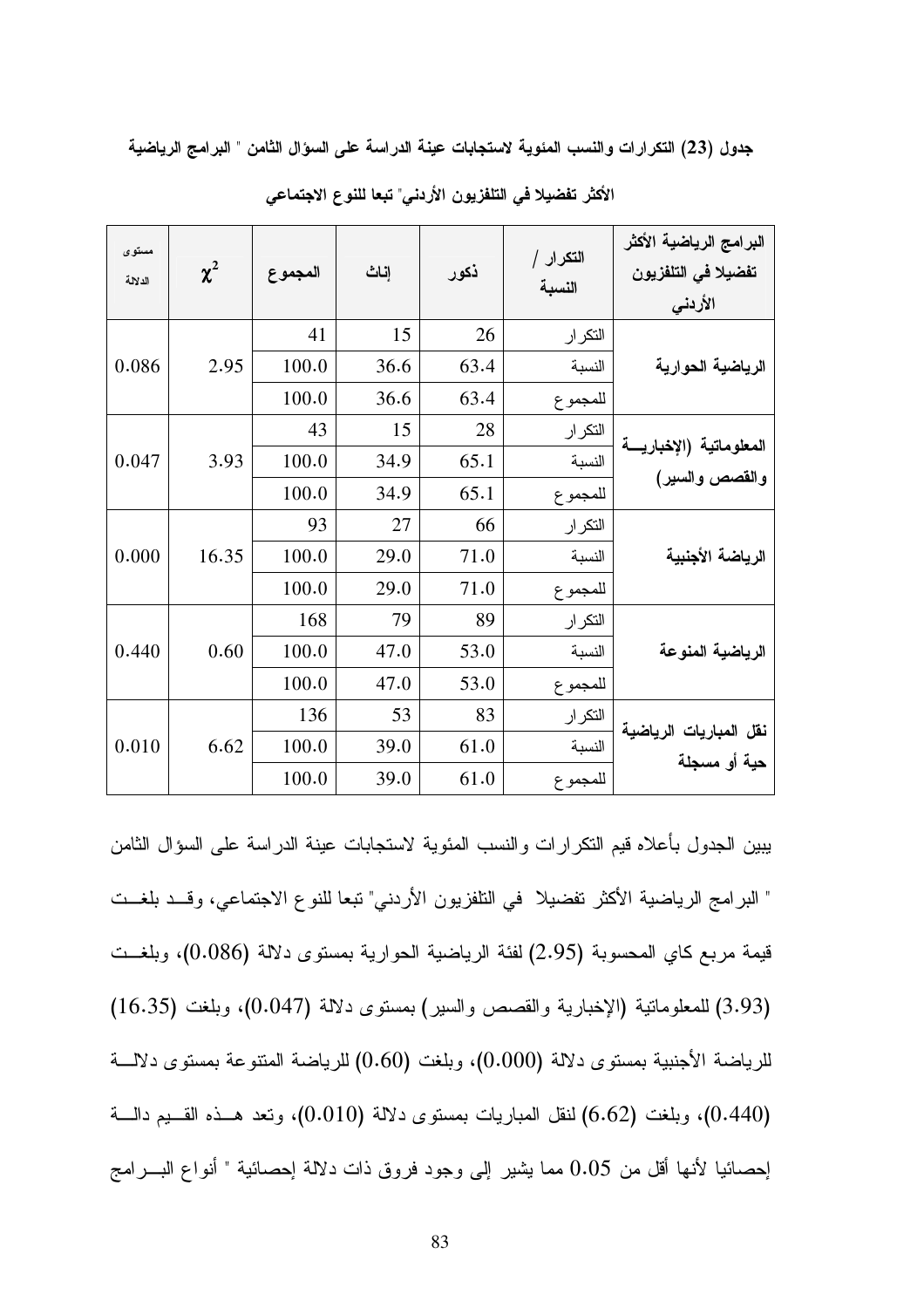الرياضية الأكثر تفضيلا في التلفزيون الأردني" تبعا للنوع الاجتماعي" باستثناء الخيار المتعلــق بالرياضات المنوعة الذي بلغ فيها مربع كاي (0.60) بمستوى دلالة (0.440) وهي تعني عدم وجود فروق ذات دلالة إحصائية في هذا الخيار تحديدا.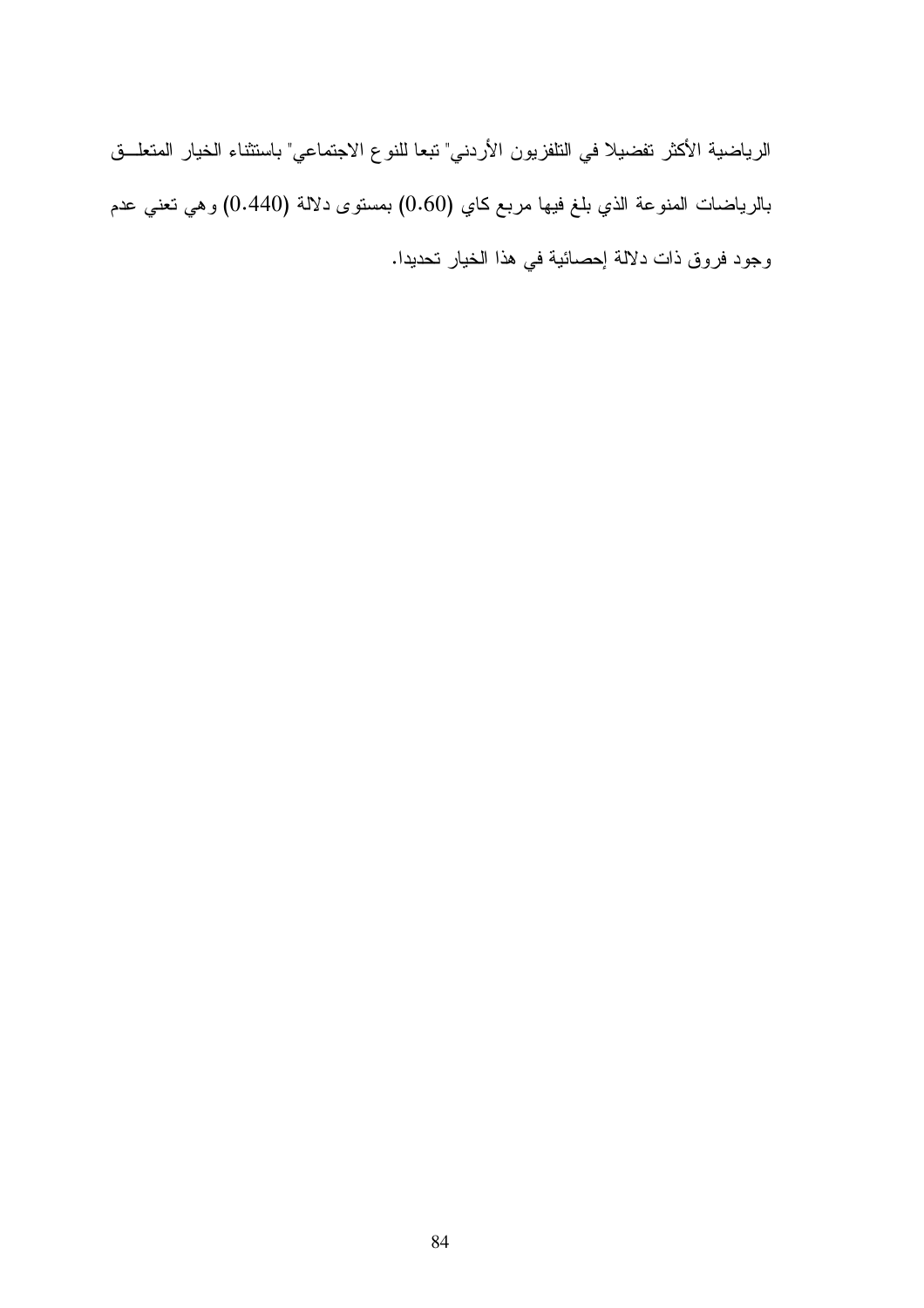#### الفصل الخامس: مناقشة النتائج

في هذا الفصل سنقوم بمناقشة نتائج الدر اسة، بعد أن نذكر ٍ أسئلتها وفرضــــباتها وعلــــي النحـــو التالي:

أسئلة الدر اسة و فر ضباتها:

أو لا: أسئلة الدر اسة: كانت أسئلة الدر اسة على النحو التالي: للدراسة سؤال رئيس يتمثّل في: ما دور البرامج الرياضية في التلفزيون الأردني في تتمية الثقافة الرياضية لدى طلبة كليات التربية الرياضية في الجامعات الأردنية؟ ويتقرع من هذا السؤال الرئيسي عدد من الأسئلة الفرعية كما يلي: أولا: أسئلة الدراسة:

السوّال الأول: ما دافعية مشاهدة البرامج الرياضية في التلفزيون الأردني لدى طلبـــة كليـــات التربية الرياضية في الجامعات الأردنية الثلاث: مؤتة، الأردنية، اليرموك ؟

السوّال الثاني: ما مستوى مشاهدة طلبة الجامعات الأردنية الثلاث: مؤتة، الأردنية، اليرمـــوك للبرامج الرياضية في التلفزيون الأردني؟

السوَّال الثالث: ما معدل مشاهدة طلبة الجامعات الأردنيــــة الـــثلاث للبـــرامج الرياضـــية فــــى التلفزيون الأردني ؟

السوَّال الرابع: ما الوضعية الاجتماعية لطلبة الجامعات الأردنية الـــثلاث: مؤتــــة، الأردنيـــة، اليرموك أثناء مشاهدتهم للبرامج الرياضية في التلفزيون الأردني؟ السوّال الخامس: ما أوقات مشاهدة البرامج الرياضية في التلفزيون الأردني من قبــل طلبـــة

الجامعات الأردنية الثلاث: مؤتة، الأردنية، البرموك ؟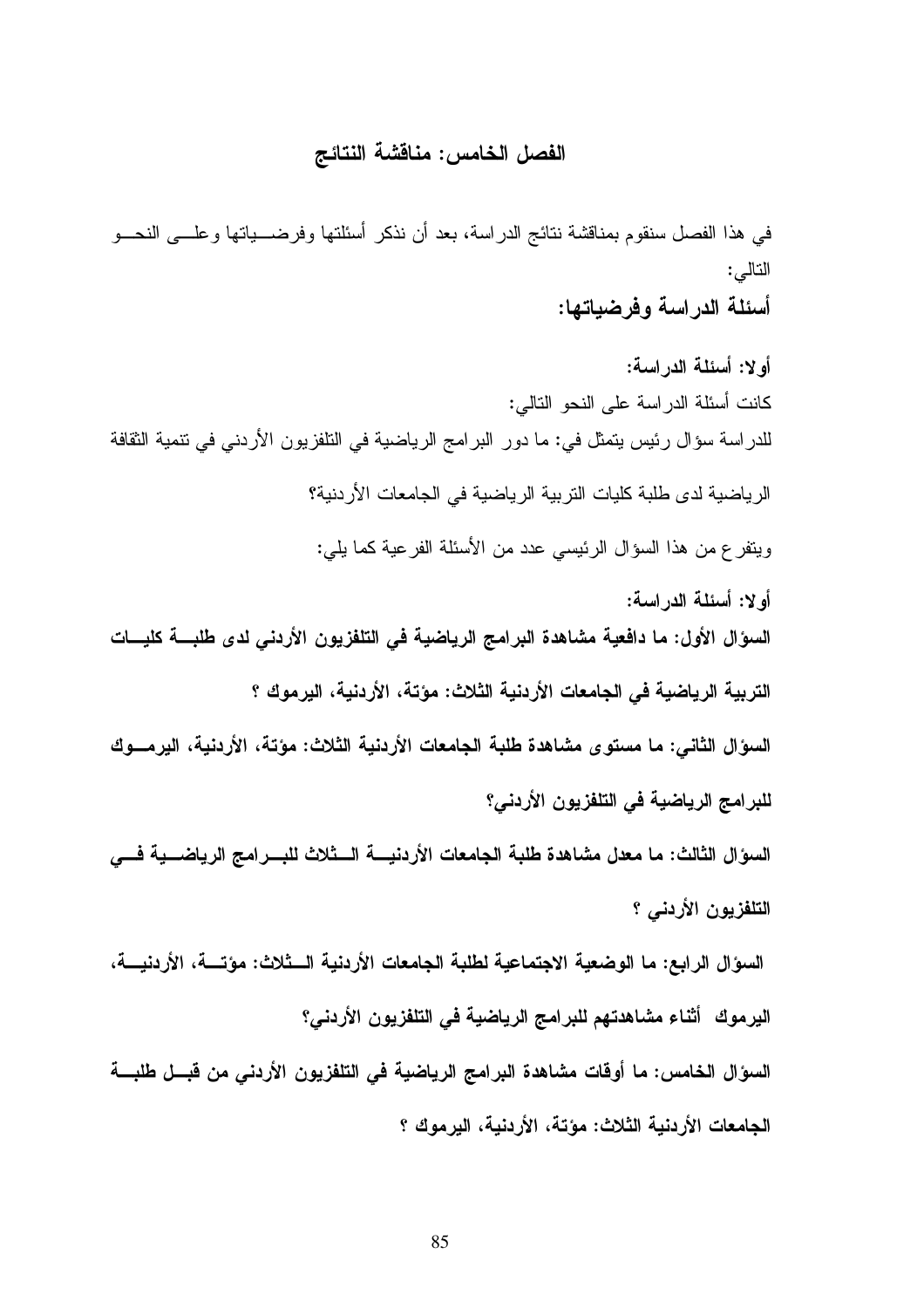السؤال السادس: ما البرامج الرياضية الأسبوعية التي يحرص طلبة الجامعات الأردنية الثلاث على متابعتها؟

السؤال السابع: ما البرامج الرياضية الأكثر تفضيلا في التلفزيون الأردني من وجهــــة نظـــر طلبة الجامعات الأردنية الثلاث: مؤتة، الأردنية، البرموك ؟

السوَّال الثامن: ما نوع الألعاب الرياضية التي يحرص طلبة الجامعات الأردنية الثلاث: مؤتــــة، الأردنية، اليرموك على متابعتها؟

السوّال التاسع: ما مدى مساهمة البرامج الرياضية في تحسين الثقافة القانونيــــة الرياضـــية للطلبة في الجامعات الأردنية الثلاث: مؤتة، الأردنية، اليرموك ؟

السوّال العاشر : ما مدى مساهمة البرامج الرياضية في تعزيز حب طلبة الجامعـــات الأردنيــــة الثِّلاتْ: مؤتة، الأردنية، اليرموك ؟

السوَّال الحادي عشر : ما مدى مساهمة البرامج الرياضية في تنميــــة الطمــــوح فــــي المجــــال الرياضي للطلبة في الجامعات الأردنية الثلاث: مؤتة، الأردنية، اليرموك ؟

السوَّال الثاني عشر : ما مدى مساهمة البرامج الرياضية في تنمية الصحة النفسية للطلبة فـــي الجامعات الأردنية الثلاث: مؤتة، الأردنية، اليرموك ؟

السوَّال الثالث عشر : ما مستوى الرضا لطلبة الجامعات الأردنية الــثلاث: مؤتـــة، الأردنيـــة، اليرموك عن أسلوب التلفزيون الأردني في تغطية البرامج الرياضية؟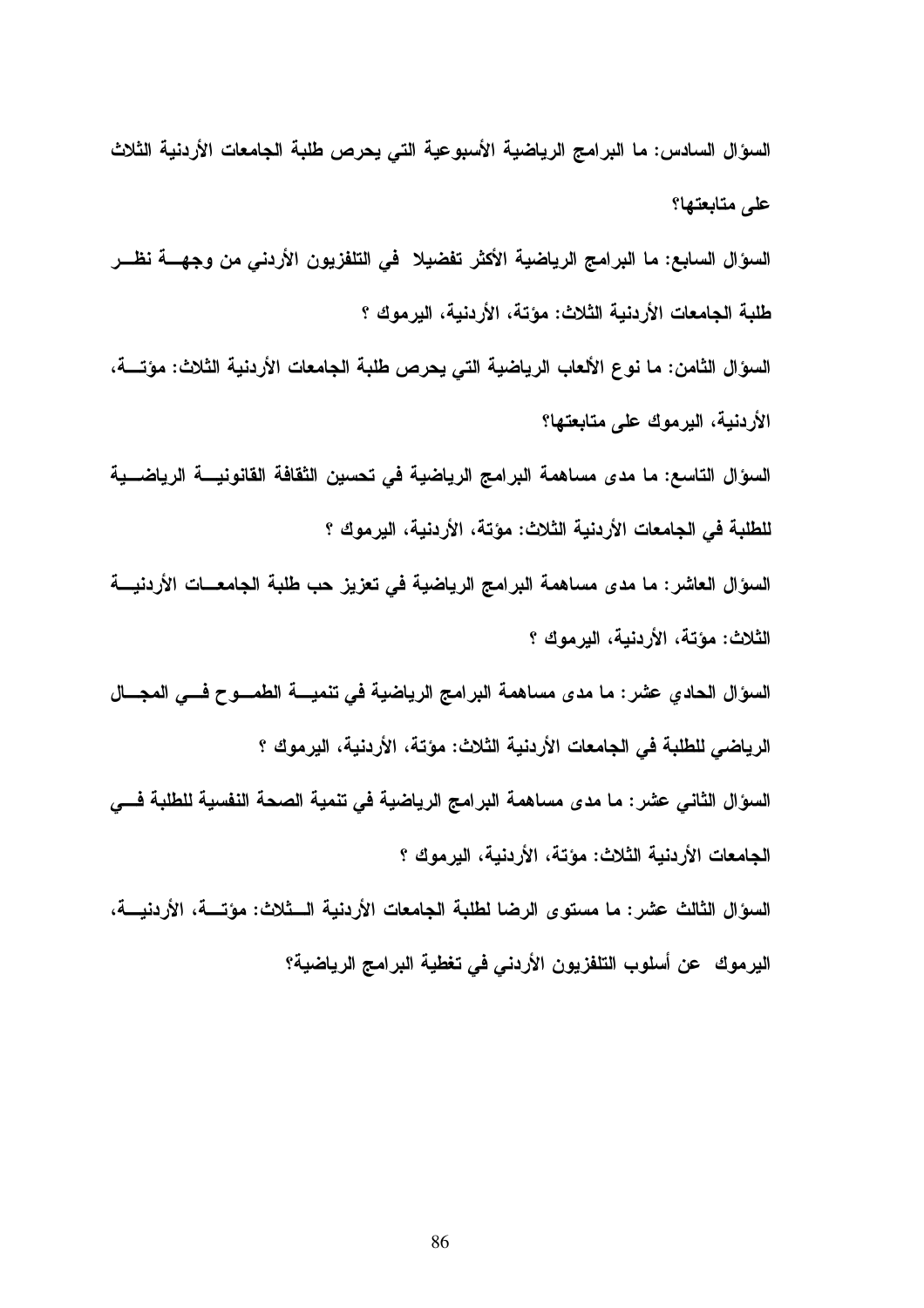ثانيا: فرضيات الدراسة:

وفرضيات الدراسة سبع كما يلي:

الفرضية الأولى: لا توجد فروق ذات دلالة إحصائية في مستوى مشاهدة البرامج الرياضية في التلفزيون الأردني تعزى لمتغير النوع الاجتماعي.

الفرضية الثانية: لا توجد فروق ذات دلالة إحصائية في معدل مشاهدة البرامج الرياضية فـــي التلفزيون الأردني تعزى للنوع الاجتماعي.

الفرضية الثالثة: لا توجد فروق ذات دلالة إحصائية فى معدل مشاهدة البرامج الرياضية فـــي التلفزيون الأردنى تعزى لمكان الإقامة.

الفرضية الرابعة: لا توجد فروق ذات دلالة إحصائية في العادات الاتـــصالية لـــدى مـــشاهدة البرامج الرياضية في التلفزيون الأردني تعزى للنوع الاجتماعي.

الفرضية الخامسة: لا توجد فروق ذات دلالة إحصائية في معدل مشاهدة البرامج الرياضية في التلفزيون الأردني تعزى للسنة الدراسية للطالب.

الفرضية السادسة: لا توجد فروق ذات دلالة إحصائية في أولويـــات الطلبـــة نحـــو البـــرامج الرياضية في التلفزيون الأردني تعزى للسنة الدراسية.

الفرضية السابعة : لا توجد فروق ذات دلالة إحصائية في أولويسات الطلبسة نحسو البسرامج الرياضية في التلفزيون الأردني تعزى للنوع الاجتماعي.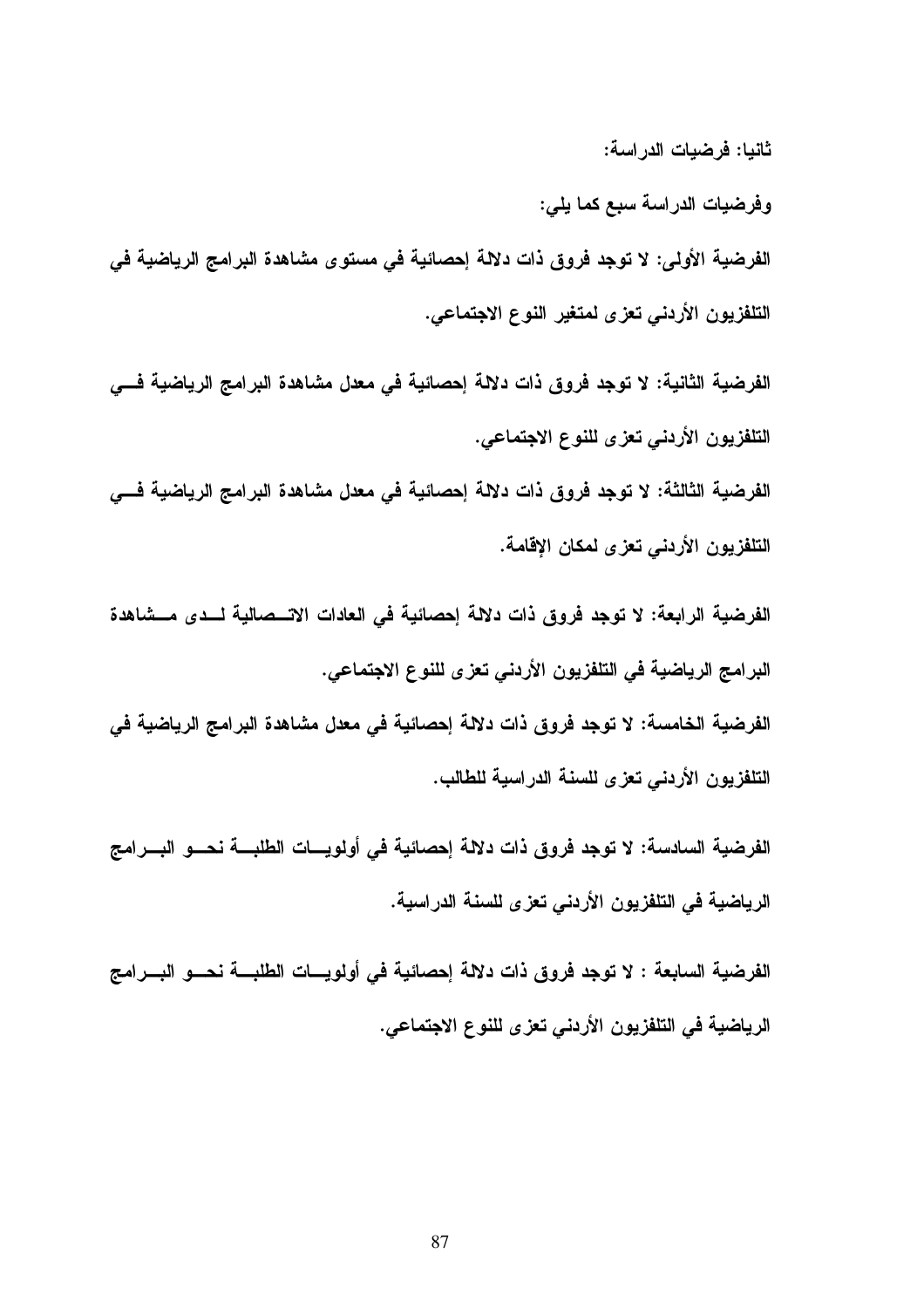# 1-5: مناقشة نتائج الأسئلة:

السوَّال الأول: ما دافعية مشاهدة البرامج الرياضية في التلفزيون الأردني لدى طلبـــة كليـــات التربية الرياضية في الجامعات الأردنية الثلاث؟

وقد قصد بهذا السؤال إذا ما كانت مشاهدة برامج النلفزيون الرياضية نتم عن طريق الصدفة أو بتخطيط ومتابعة وقصد، ويمثل هذا السؤال ركنا من أركان العادات الاتصالية للمشاهدة.

وقد تبين أن عدد الذين يشاهدون برامج التلفزيون الأردنبي الرياضية عن قصد وتخطيط (178) ويمثلون ما نسبته(55.8%) من عينة الدراسة بينما بلغ عدد الذين بشاهدون برامج التلفزيـــون الأردني الرياضية بالصدفة(141) ويمثلون ما نسبته(44.2%) من أفراد العينة.

ويمكن نفسير الصدفة بأكثر من نعليل، فالصدفة قد نعني أن المبحوث شاهد برامج النلفزيون لأن أحد أفراد الأسرة كان بتابعها، أو أنه شاهدها أثناء تجواله بين القنوات النلفزيونية، أو أن ذلــك وقع أثناء زيارة أحد الأقارب أو الأصدقاء وغيرهم، مما يعني أن هذه النسبة لا نحرص علـــي متابعة هذا النوع من البرامج تحديدا أو هذه القناة عموما.

السؤال الثاني: ما مستوى مشاهدة طلبة الجامعات الأردنية الثلاث: مؤتة، الأردنية، اليرمـــوك للبرامج الرياضية في التلفزيون الأردني؟

ويمثل هذا السؤال الركن الثاني من أركان العادات الاتصالية. ويتبين من خلال نتائج البحث أن ليس هنالك نركيز على مشاهدة البرامج الرياضية، فمعظم أفراد عينة الدراسة يشاهدون بمسنوى "يشاهدونها غالبا" (114) فردا بمثلون ما نسبته(35.7%) من أفراد العبنة ، تلاهم فئــــة الــــذين بشاهدون "بِشاهدونها أحيانا" بنكرار (95) ويمثلون ما نسبته (29.8%) من أفراد العينــــة، ثـــم الذين "يشاهدونها دائما" بتكرار (47) وبنسبة (14.7%) من أفراد العينة، ويلاحظ أن عدد الذين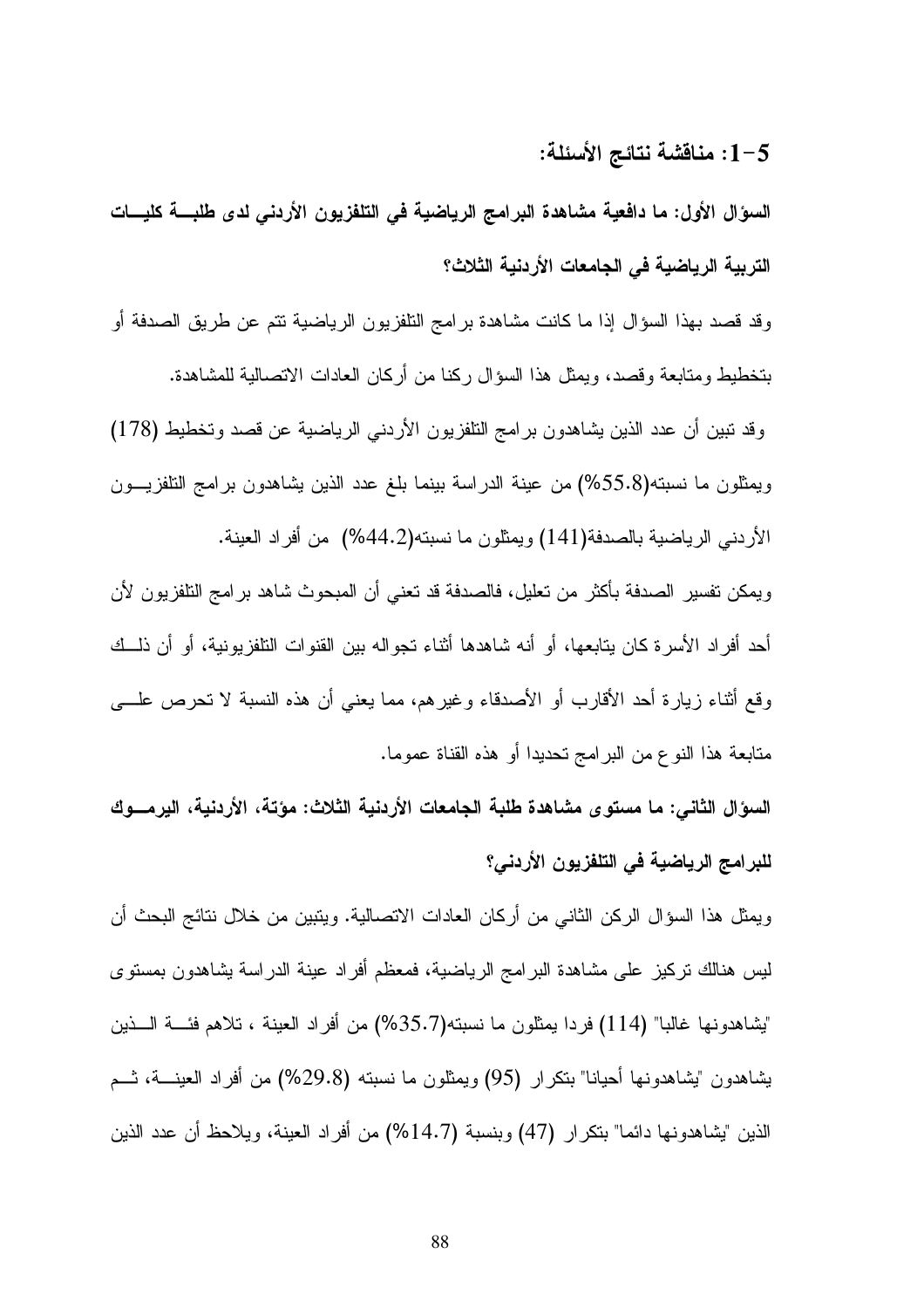نادرا ما بِشاهدون البرامج الرياضية في النلفزيون الأردني قد بلـــغ(63) بِمثلـــون مــــا نـــسبته (19.7%). وتتعارض هذه النسب (ظاهريا) مع ما نوصل إليه (حرب، 2008)، حيث وجد أن نسبة (88.9%) من أفراد العينة المدروسة نشاهد النلفزيون الأردنبي مقابل (11.1%) لا نشاهد النلفزيون الأردني. ويمكن نفسير هذا الفارق الكبير بين الدراستين بسببين أو عاملين: الأول هو أن دراسة قبلان تسأل عن كافة برامج التلفزيون الأردني في حين أن دراستنا هذه تسأل فقط عن البرامج الرياضية التي من الطبيعي أن تعزف بعض شرائح المشاهدين عن متابعتها. أما العامل الثاني فإن دراسة حرب لم تميز بين مستويات المشاهدة، ولو جمعنا كل مــــا يـــشاهد البــــرامج الرياضية في النلفزيون الأردني بمستويات المشاهدة المختلفة لأصبح لدينا (50.4%) من أفراد العينة بشاهدون برامج النلفزيون الرياضية بمستويات (دائما وغالبا)، أما إذا أضفنا إليهم النـــسبة الأخرى (يشاهدونها أحيانا) فإنه يصبح لدينا حوالي (80%) من أفراد العينة يشاهدون بـــرامج التلفزيون الرياضية، وهذه النسب جميعها مرضية ومقبولة في ضوء التنافسية الشديدة من قبــل القنوات الرياضية المتخصصة وغير المتخصصة التى نتقل الكثير من المباريـــات والأحـــداث الرياضية بسرعة وبكفاءة عالية.

السوَّال الثالث: ما معدل مشاهدة طلبة الجامعات الأردنيــــة الـــثلاث للبــــرامج الرياضـــية فــــي التلفزيون الأردنبي ؟

ويمثل هذا السؤال الركن الثالث من أركان العادات الاتصالية، وتفيد معرفة إجابة هذا السؤال في النعرف على منوسط أو معدل مجموع الساعات التي يقضيها المشاهد في منابعة برامج رياضية معينة، وبالنالي يمكن الاعتماد على هذا المؤشر للنتبؤ بمدى استعداد المشاهدين الشباب لمتابعـــة برامج رياضية في اليوم الواحد أو في الأسبوع أو في الشهر ممـــا سيـــساعد علـــي التخطـــيط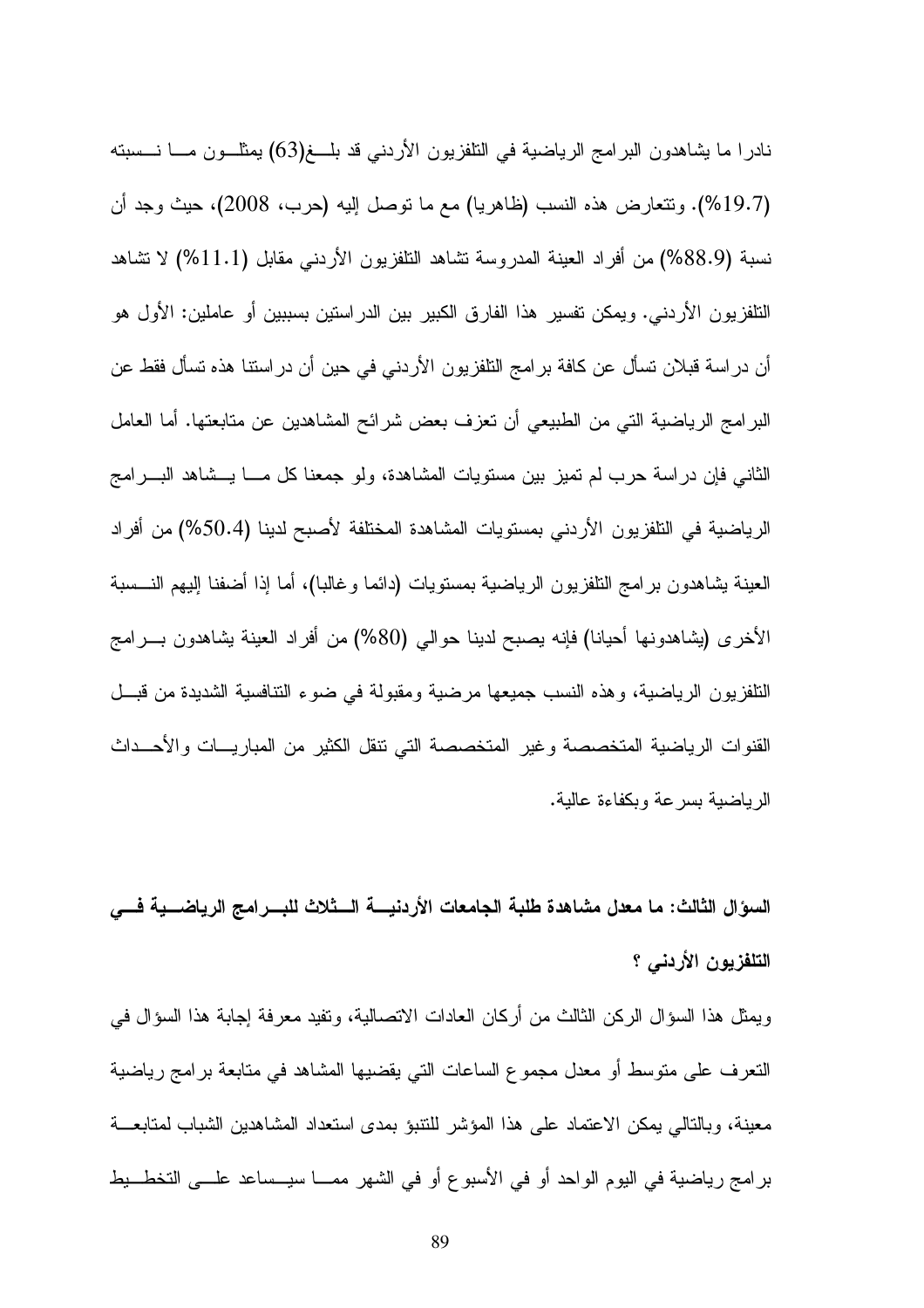للدورات البرامجية، ومما يساعد على دراسة تأثير وسائل الإعلام والبرامج الرياضية خصوصا في اتجاهات المشاهدين. وقد اهتمت نظرية "الغرس الثقافي" بمعــدل المــشاهدة أو مــستوياتها للنعرف على "كثافة المشاهدة"، وهذه النظرية نعتبر أن النراكم المعرفي بجـــرى للمتلقـــين مـــن خلال"كثافة المشاهدة". فالأعمال النلفزيونية ، وقوة النلفزيون نتمثل في الصور الرمزيــــة التــــي يقدمها في محتواه الدرامي عن الحياة الحقيقية التي يشاهدها الأفسراد لفتسرات طويلسة.(عبــد الحميد،37،3993)

ويتبين أن عدد الذين يشاهدون البرامج الرياضية لمدة أقل مـــن ســـاعتين فـــي الأســـبوع قـــد بلغت(179) فردا بمثلون ما نسبته (56.1%) من أفراد العينة، وهذه النسبة نقارب ما نوصـــل الِيهِ در اسة (حرب،2008)، إذ بلغت نسبة الذين يشاهدون النلفزيـــون الأردنــــي فـــي در اســـته (30.9%) من أفراد العينة ، ونسبة(27.3%) من أفراد العينة للذين بشاهدون لمدة من ســـاعة إلى ساعتين، وبجمع النسبتين ينتج أن نسبة الذين يشاهدون أقل من ساعتين في دراسة حــــرب نساوي (58.2%) من أفراد العينة. أما فئة الذين يشاهدون لمدة أكثر من ساعتين وأقل من اربع ساعات فقد بلغ نكرارها (73) فردا بمثلون ما نسبته(22.9%) من أفراد العينــــة ، شـــم الــــذين بِشاهدون لمدة أكثر من أربع ساعات وأقل من 7 ساعات بتكرار (46) وبنسبة (14.4%) مـــن أفراد العينة، ويلاحظ أن عدد الذين نادرا ما يشاهدون البرامج الرياضية في التلفزيون الأردنــــي لمدة نزيد عن السبع ساعات قد بلغ (21) يمثلون ما نسبته (16%) من أفراد العينة. وعموما نعتبر هذه النسب جيدة وأحيانا مرتفعة إذا ما أخذنا بعين الاعتبار المنافسة الكبيرة فسي القنوات الفضائية المنتشرة في الفضاء، لكن يبدو أن ما يرفع هذه النسبة من المشاهدة هو اهتمام

شريحة الدر اسة بالبر امج الرياضية المحلية التي تبث عبر شاشة التلفزيون الأردني بلا منـــافس،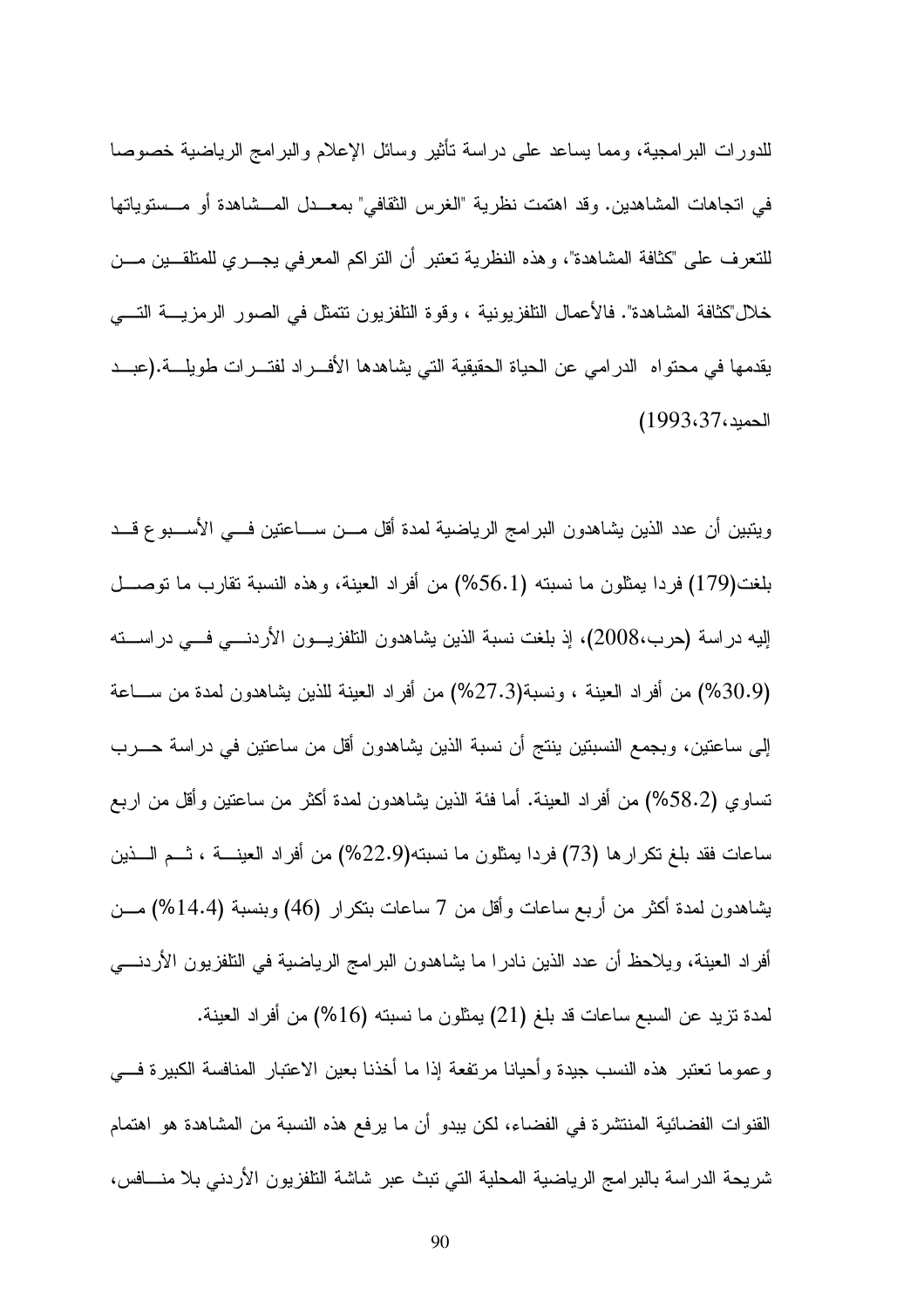إذ قليلا ما تهتم القنوات الفضائية غير الأردنية ببث المبار ايات المحلية، وحتى القنوات الأردنية المحلية الخاصنة، فهي أيضا نادرا ما تبث هذه المباريات لأسباب تتعلق بالاهتمام أو بالقـــدرات الفنية على النقل او النسجيل.

السؤال الرابع: ما الوضعية الاجتماعية لطلبة الجامعات الأردنية الـــثلاث: مؤتــــة، الأردنيـــة، اليرموك أثناء مشاهدتهم للبرامج الرياضية في التلفزيون الأردني؟ ويمثل هذا السؤال الركن الثالث من العادات الاتصالية للمشاهدة، ويتبين أن عدد الذين يشاهدون البرامج الرياضية بصحبة بعض الأصدقاء قد بلغت (122) فردا بمثلون ما نسبته (38%) مـــن أفراد العينة تلاهم فئة الذين يشاهدون مع بعض أفراد الأسرة بتكرار (112) ويمثلون ما نـــسبته (35%) من أفراد العينة، ثم الذين يشاهدون بشكل منفرد بنكرار (85) وبنسبة (26.6%) مـــن أفر اد العبنة.

ويلاحظ مما سبق أن نسبة الذين بشاهدون البرامج الرياضية مع أصدقاء لهم كانت هي النـــسبة الأعلى من بين النسب الأخرى، ويفسر هذا بأن الألعاب الرياضية هي هواية ونشاط يهم الشباب ويحقق لمهم لشباعات مختلفة، منها لِشباعات اجتماعيـــة –كمــــا تقـــول نظريــــة الاســــنخدامت والإشباعات – نتمثل في الاجتماعات واللقاءات والنتافس والتساند فيما ببنهم أثناء أو في فتسرة إجراء المبارايات. وقد يصح هذا أيضا على أفراد الأسرة إضافة إلـــى الأصــــدقاء، فالاهتمــــام المشترك بين أفراد الأسرة في نوع معين من الرياضات أو في متابعة منافسات رياضية معينة، قد يحقق لمهم حاجات اجتماعية كالاجتماع والحوار والنعاون، وقد يحقق لمهم حاجات أو إشباعات نفسية كالنتافس أو نتفيس الغضب أو النونر وغير ذلك من الحاجات النفسية التي يمكن نفريغهـــا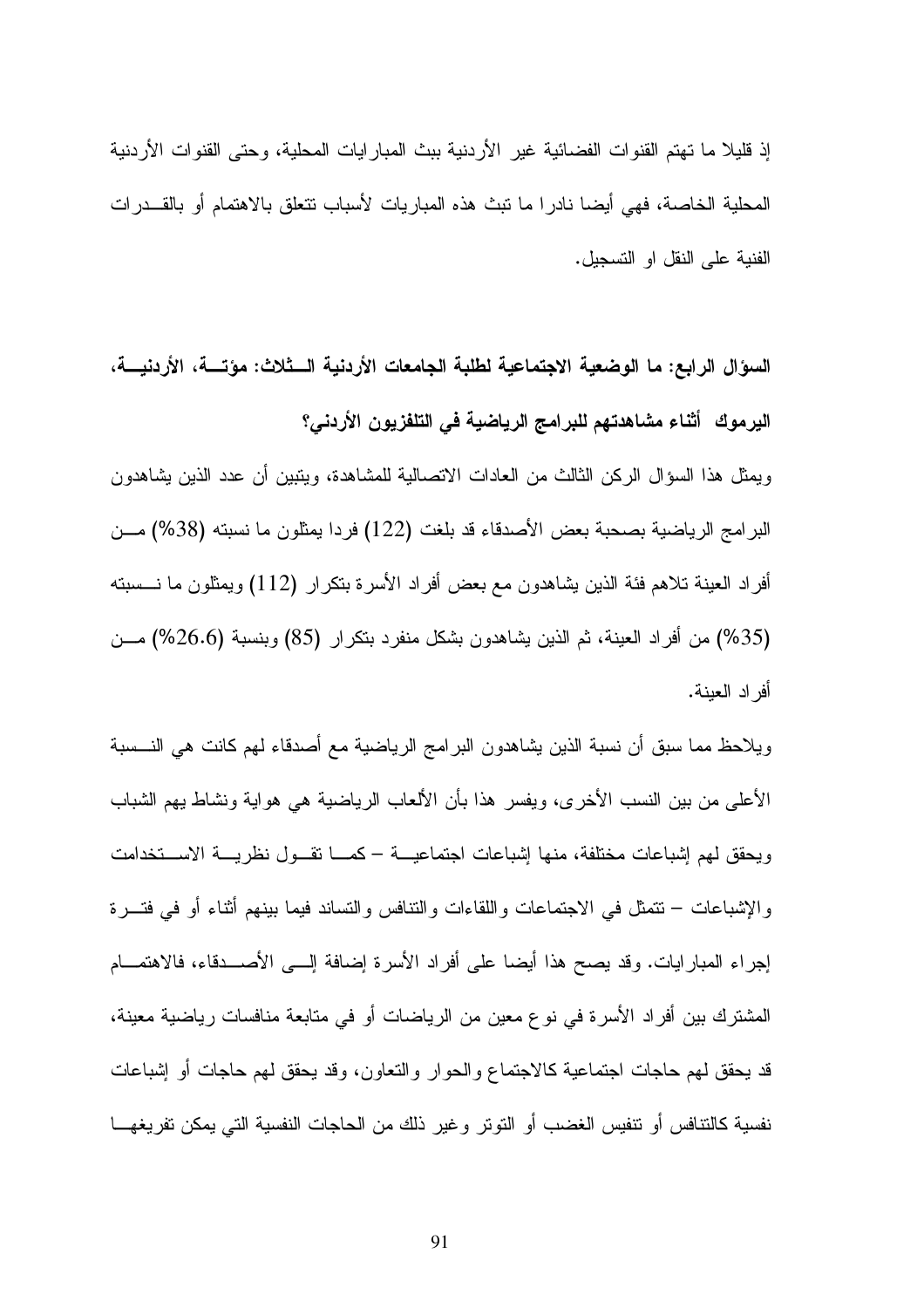و التعبير ِ عنها عن طريق المشاهدة و المناصر ة لفريق أو للاعب ضد آخر ، بدل أن يجري التعبير عنها بطرق اكثر عنفا.

السوّال الخامس: ما أوقات مشاهدة البرامج الرياضية في التلفزيون الأردني من قبـــل طلبـــة الجامعات الأردنية الثلاث: مؤتة، الأردنية، اليرموك ؟

و هو الركن الرابع من أركان العادات الاتصالية للمشاهدة، و هو يشير إلى الأوقات التــــى بميـــل المشاهدون فيها إلى متابعة البرامج الرياضية إن كانت في الليل أو في النهار او حـــسب وقـــت البرنامج.

يتبين أن عدد الذين يشاهدون البرامج الرياضية حسب وقت البرنامج قد بلغـــت (177) فـــردا بِمثلونِ ما نسبتِه (55.5%) تلاهم فئة الذين بِشاهدونِ في الليلِ بتكرارِ (98) ويمثلونِ ما نسبتِه (30.7%) ثم الذين يشاهدون بالنهار بنكرار (44) وبنسبة (13.8%).

وقد بصح تفسير هذه النتيجة بأن الفئة الأولى هي فئة تحرص جدا على متابعة البرامج الرياضية في أي وقت نبث، مما يعني نعلق هذه الفئة أو حرصها الشديد على مشاهدة البرامج الرياضــــبة، أما الفئة الثانية (الذين يشاهدون في الليل)، فقد يصح تفسير ها بأكثر من تعليل، منها أن هذا هو الوقت المناح لهم لمشاهدة النلفزيون، أو أنهم أقل اهتماما بالمنابعة في كل الأوقات، ونتطبق هذه النعليلات على الفئة الأخيرة أيضا (الذين يشاهدون في النهار).

السوّال السادس: ما البرامج الرياضية الأسبوعية التي يحرص طلبة الجامعات الأردنية الثلاث على متابعتها؟

يتبين أن ليس هنالك تركيز على مشاهدة البرامج الرياضية اذ معظــم أفـــراد عينــــة الدراســــة يشاهدون بمستوى أحيانا (109) فردا يمثلون ما نسبته(34.2%) من أفراد العينة، تلاهـــم فئـــة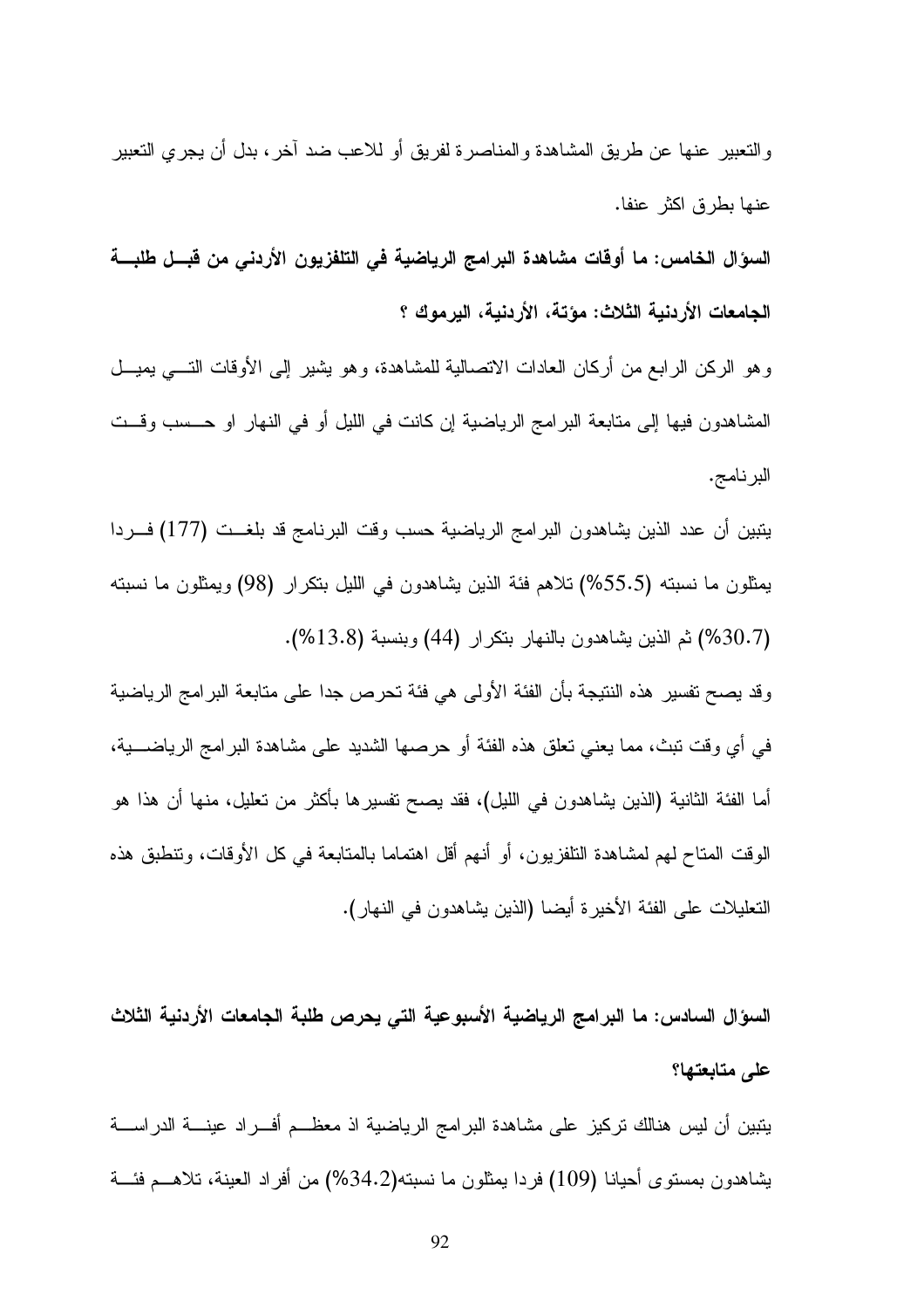الذين بِشاهدون غالبًا بِتكرَّارٍ (68) ويُمثِّلون ما نسبته(21.3%) مِن أفراد العينـــة، شــم الـــذين يشاهدون دائما بنكرار (27) وبنسبة (8.5٪) من أفراد العينة، ويلاحظ أن عدد الذين نادرا مـــا يشاهدون البرامج الرياضية الدورية في التلفزيون الأردني قد بلـــغ (73) يمثلـــون مــــا نــــسبته (22.9%) من أفراد العينة، ثم الذين لا يتابعون البرامج الدورية بتكرار (42) ويمثلـــون مـــا نسبته (13.2%) من أفر اد العينة.

ويقصد بهذا السؤال النعرف على مدى شعبية البرامج الرياضية الأسبوعية التي يبثها النلفزيون الأردنبي باعتبارها برامج قديمة في الكثير دورات التلفزيون الأردنبي البرامجية، وهذه البـــرامج هي: برنامج "المجلة الرياضية" الذي بدأ بنه منذ عام 1992، ثم برنامج "مختـــارات رياضــــية" الذي بدأ بنه في القناة الرياضية الأرضية عام 2001 ثم انتقل ليبث على القناة الفضائية.

وتشير ٍ هذه النسب إلى نجاح البر امج الرياضية الأسبوعية في جذب قطاع كبير ٍ من المـــشاهدين، مما يدلل على أهمية البر امج الرياضية الأسبوعية بالنسبة لهذه الفئة. ونتناقض هذه النتيجة جزئيا مع ما نوصل إليه (الزعبي، 1992) بشأن برنامج المجلة الرياضية إذ أظهرت دراسته بأن مـــا نسبنه (50.7%) من طلبة الجامعات الأردنية غير موافقين "بالشكل الكلي الإجمالي" عن برنامج المجلة الرياضية في النلفزيون الأردني، اي أن ما نسبته (50%) تقريبا من افراد عينة دراسته بوافقون على فقرات المجلة الرياضية. ويمكن تفسير هذا النتاقض باسباب كثيرة خـــصوصـا أن فترة زمينة كبيرة مضت بين الدر استين.

السوَّال السابع: ما البرامج الرياضية الأكثر تفضيلا ۖ في التلفزيون الأردني من وجهــــة نظـــر طلبة الجامعات الأردنية الثلاث: مؤتة، الأردنية، اليرموك ؟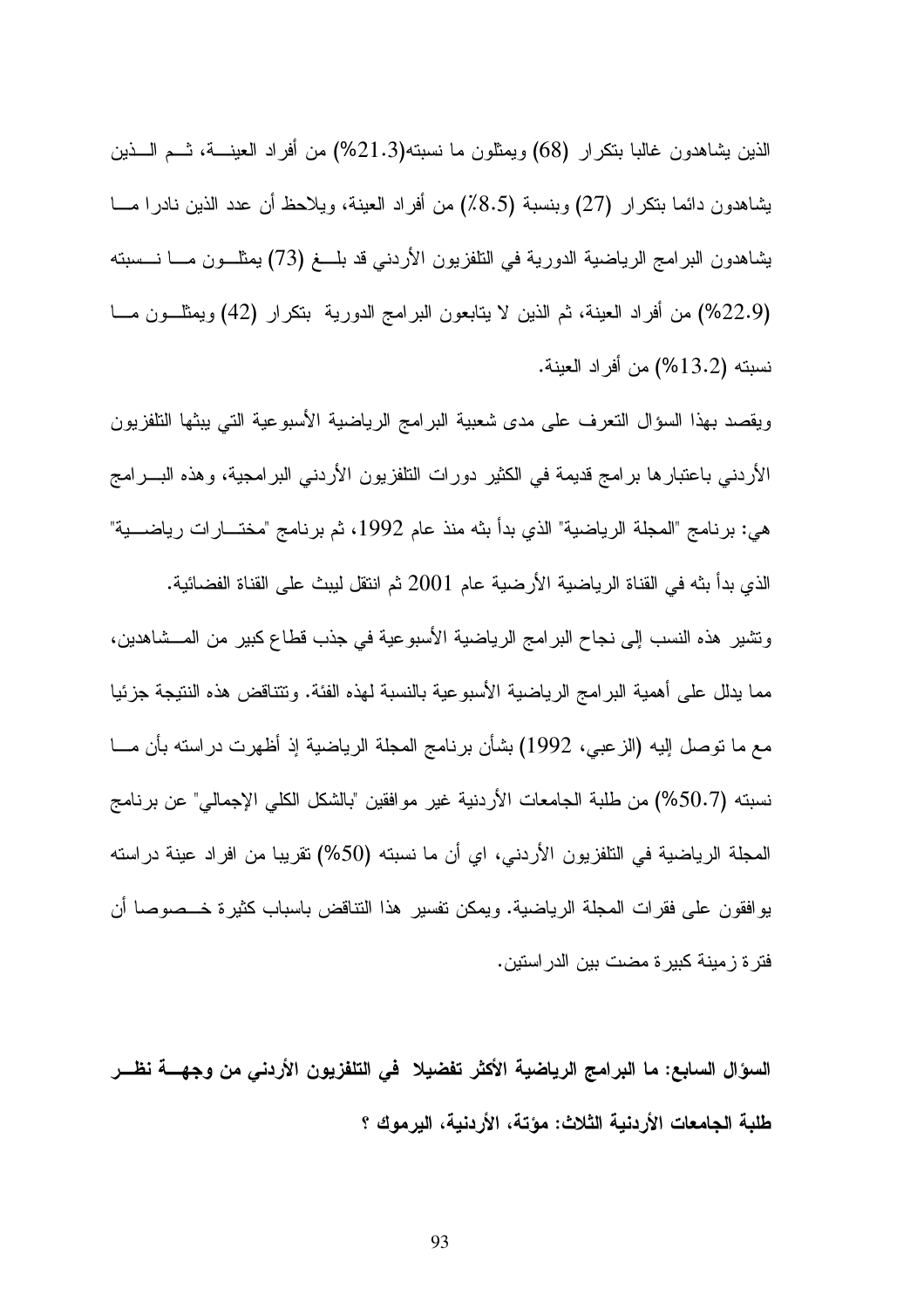ويقصد بالبر امج المنتوعة نلك البر امج التي نقدم وجبة منتوعة من الأخبار الرياضية والمباريات و الحو ار ات و غير ها.

يتبين أن أفراد العينة يفضلون البرامج الرياضية المتنوعة قد بلغت بتكرار(168) ويمثلون مـــا نسبته (52.7%) من أفراد العينة ، ثم الذين يتابعون البرامج الرياضية الأجنبيـــة بتكـــرار (97) وبنسبة (28.8%) من أفراد العينة ، فالذين بتابعون البرامج المعلوماتية بتكرار (43) وبنـــسبة (13.5%) من أفراد العينة ، ثم الذين يتابعون البر امج الرياضية الحوارية بتكرار (41) وبنسبة (12.9%) من أفر اد العينة.

ونؤيد هذه النتيجة أيضا ما نادت به نظرية الاستخدامات والإشباعات من أن الوسائل الإعلامية وبرامجها يوفران للمتلقى حاجات كثيرة متنوعة اجتماعية ومعرفية ونفسية.

السوَّال الثامن: ما نوع الألعاب الرياضية التي يحرص طلبة الجامعات الأردنية الثلاث: مؤتــــة، الأردنية، اليرموك على متابعتها؟

يتبين أن أفراد العينة يشاهدون كرة القدم بشكل أساسي إذ بلغت بتكرار (242) ويمثلـــون مــــا نسبته (75.9%) من أفراد العينة، وهذه النتيجة منطقية في ضوء معرفتنا بأهمية وشعبية رياضة كرة القدم حيث تستأثر هذه الرياضة على اهتمام أكثر شرائح المجتمع، ثم تلا ذلك فئــــة الــــذين بتابعون كرة السلة بتكرار (89) وبنسبة (27.9%) من أفراد العينة، فالذين بتابعون كرة الطائرة بتكرار (69)وبنسبة (21.6%)، ثم الذين يتابعون ألعاب القوى بتكرار (56) وبنسبة (17.6%) من أفراد العينة ، ثم الذين يتابعون نتس الطاولة بتكرار (39) وبنسبة (12.2%) مـــن أفـــراد العينة، بينما بلغ عدد الذين يتابعون أنواعا أخرى من الرياضات (55) فردا يمثلون مـــا نـــسبته (17.2%) من أفراد العينة.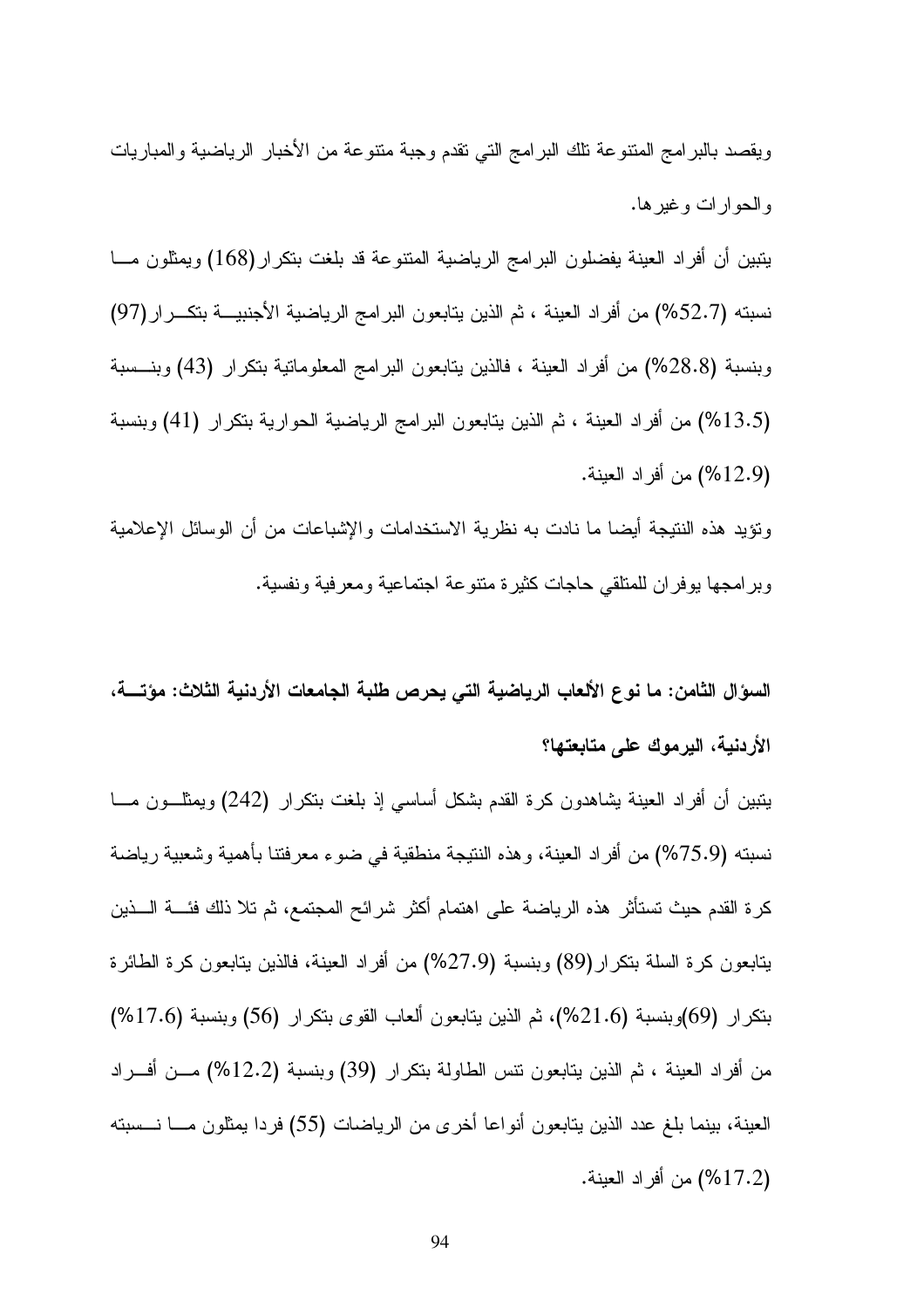ونعدٌ هذه النتائج والنسب منطقية في ضوء معرفتنا بمدى الاهتمام الكبير السذى تحسوز عليـــه رياضة كرة القدم التي تعدّ اللعبة الشعبية الأكثر شهرة من بين الألعـــاب الرياضــــية الأخـــر ي، وكذلك الحال بالنسبة لرياضة كرة السلة التي تعتبر الثانية بعد كرة القدم.

السوَّال التاسع: ما مدى مساهمة البرامج الرياضية في تحسين الثقافة القانونيــــة الرياضـــية للطلبة المبحوثين؟

ويلاحظ من خلال البيانات أن (187) فردا بمثلون ما نسبته (58.6%) من أفراد العينة، تـــسهم البرامج الرياضية في تحسين ثقافتهم الرياضية، بينما بلغ عدد الأفراد الــذين تــسهم البـــرامج الرياضية في تحسين ثقافته القانونية الرياضية بدرجة كثيرة (83) فردا يمثلون ما نسبته (26%) من أفراد العينة ، وقد بلغ عدد الذين لا تسهم البرامج الرياضية في النلفزيون الأردني في تحسين نقافتهم الرياضية القانونية (49) فردا يمثلون ما نسبته (15%) من أفراد العينة.

وفي هذه النتائج تأكيد آخر على ما أنت به كلا النظريتين، "الغرس النقـــافي" و "الاســـتخدامات والإشباعات"، فنظرية الغرس النقافي نؤكد على نراكم المعرفة، والأخرى نؤكد علـــي إشـــباع ونَحقيق حاجات معرفية، وهذا ما يتمثَّل في تحصيل المعرفة بقوانين الألعاب الرياضية، وهـــي حاجة ماسة بالنسبة لهذه الشريحة من الطلبة الجامعيين المهتمين بمتابعـــة الالعـــاب الرياضــــية لأسباب أكاديمية أو بسبب الميول والهوايات.

السوّال العاشر : ما مدى مساهمة البرامج الرياضية في تعزيز حب طلبة الجامعــات الأردنيـــة الثلاث: مؤتة، الأردنية، اليرموك ؟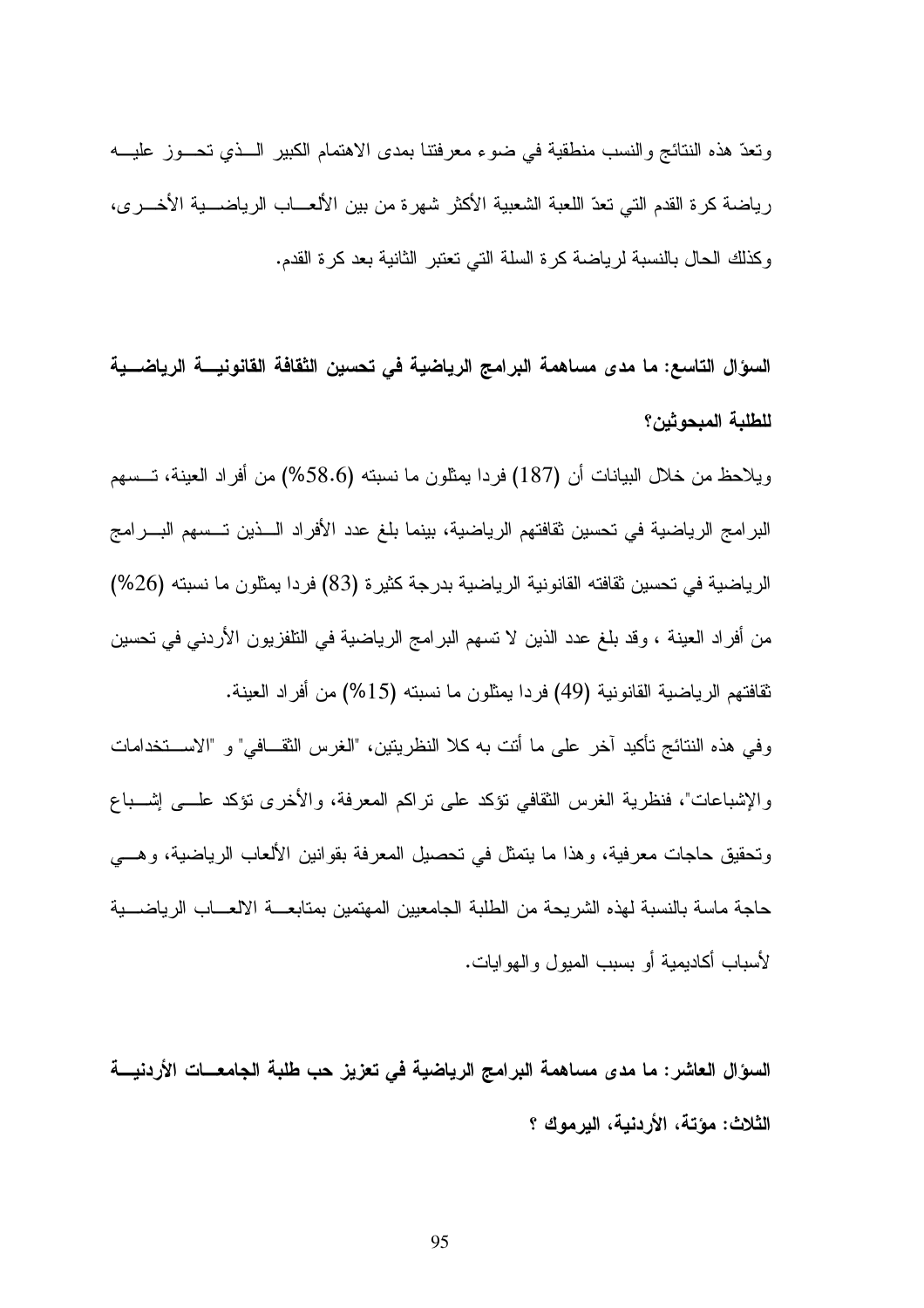ويلاحظ من خلال البيانات أن (166) فردا يمثلون ما نسبته (52%) من أفراد العينة ، تـــسهم البرامج الرياضية في حبهم للألعاب الرياضية، وقد بلغ عدد الذين تسهم البرامج الرياضية فـــي التلفزيون الأردني في حبهم للألعاب الرياضية بصورة كبيرة (76) فردا بمثلـــون مــــا نــــسبته (23.8%) من أفراد العينة، بينما بلغ عدد الأفراد الذين لا نسهم البرامج الرياضية فــي حــبهم للألعاب الرياضية (77) فردا بمثلون ما نسبته (24.1%) من أفر اد العينة.

وهذه النتيجة تعكس مدى مساهمة البرامج الرياضية في خلق عادات مشاهدة أو "حالات إدمــان" على منابعة البرامج الرياضية إن صح النعبير .

وكانت دراسة (حرب، 2008) قد استنتجت أن تأثير الدوافع الوجدانية لدى المـــشاهدين نحـــو مشاهدة برامج النلفزيون الأردنبي كانت متوسطة، وقد عرفت الدراسة دوافع المـــشاهدة بـــدوافع معرفية وأخرى سلوكية وثالثة وجدانية، ووجدت الدر اسة أن الدوافع الوجدانية مثل نتمية القسيم الدينية والروحية أو الـهروب من مشاكل الـحياة اليومية أو الانفتاح علـي الـعالم. ووجه النقارب فـي هذين السؤالين بين الدراستين يتمثل في أن الدوافع للمشاهدة لم تكن معرفية أو سلوكية بل كانت ذات دو افع نتعلق بالنفس أو الوجدان.

السؤال الحادي عشر : ما مدى مساهمة البرامج الرياضية في تنميــــة الطمــــوح فــــي المجــــال الرياضي للطلبة في الجامعات الأردنية الثلاث: مؤتة، الأردنية، اليرموك ؟ ويلاحظ من خلال البيانات أن (152) فردا يمثلون ما نسبته (47.6%) من أفراد العينة ، تسهم البرامج الرياضية في طموحهم في المجال الرياضي، وقد بلغ عدد الذين تسهم البرامج الرياضية في التلفزيون الأردني في طموحهم في المجال الرياضي بصورة كبيرة (88) فردا بمثلون مـــا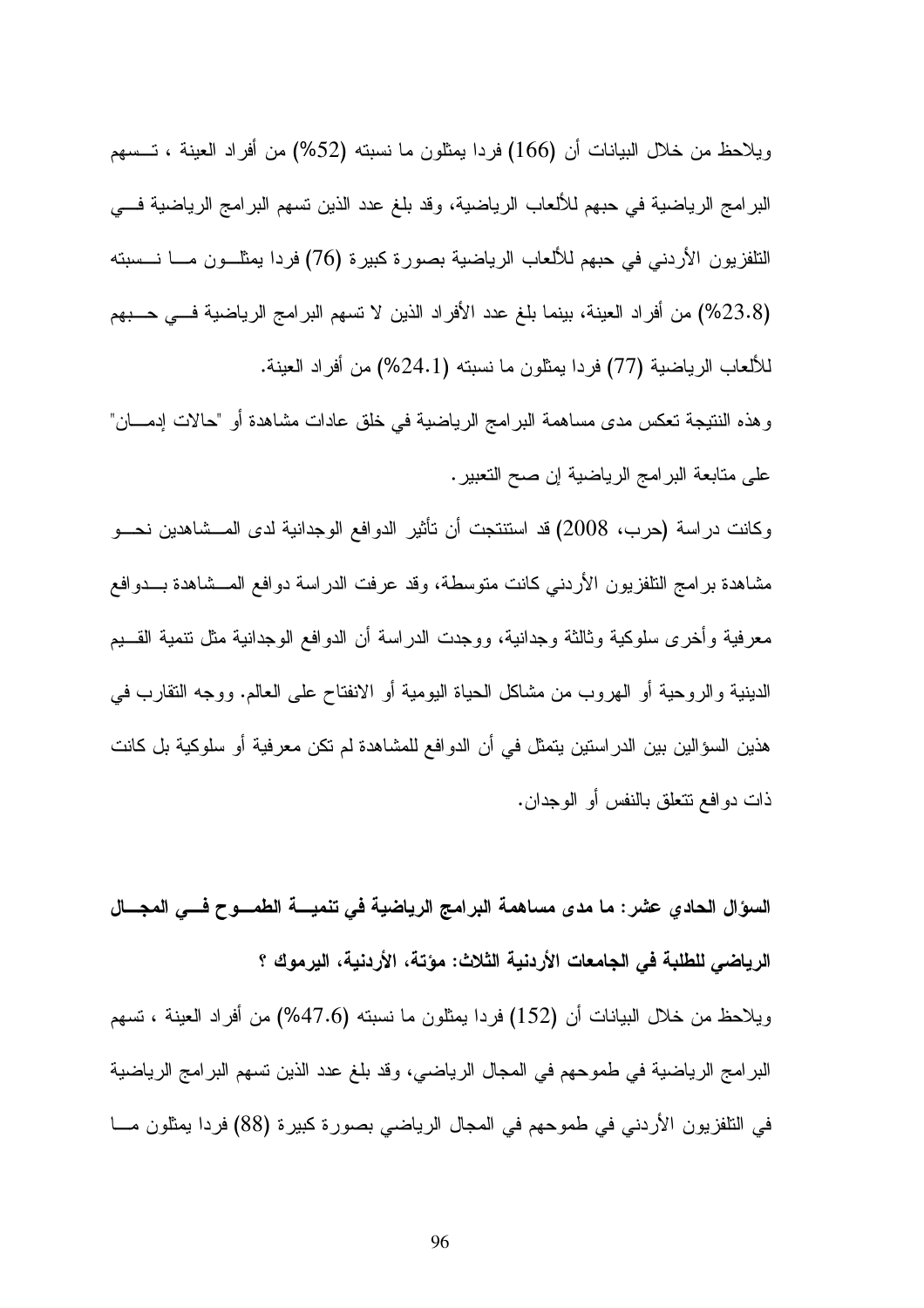نسبته (26.7%) من أفراد العينة، بينما بلغ عدد الأفراد الذين لا نسهم البرامج الرياضــــية فــــي طموحهم في المجال الرياضي (79) فردا يمثلون ما نسبته (24.8%) من أفراد العينة. و هذه النتيجة تؤكد ما قالت به نظرية الغرس الثقافي، إذ إن تراكم المشاهدة أو تتابعها يخلق في ذهن المنلقى صورا جاذبة قد نشكل قدوة أو إنموذجا يقتدى به المنلقى ويحاول نقليـــده واقتفـــاء الطريق التي يسير عليها.

السوَّال الثاني عشر : ما مدى مساهمة البرامج الرياضية في تنمية الصحة النفسية للطلبة فـــي الجامعات الأردنية الثلاث: مؤتة، الأردنية، اليرموك ؟

ويلاحظ من خلال البيانات أن (159) فردا بمثلون ما نسبته (49.8٪) من أفـــراد العينــــة، أي حوالى نصف العينة المدروسة تسهم البرامج الرياضية، في نتمية طموحهم في المجال الرياضي نوعا ما، أي بنسبة ضئيلة أو محدودة، أما عدد الذين نسهم البرامج الرياضية فـــي التلفزيـــون الأردني في نتمية طموحهم في المجال الرياضي بصورة كبيرة (28.5) فردا يمثلون ما نـــسبته (26.7%) من أفراد العينة ، بينما بلغ عدد الأفراد الذين لا تسهم البرامج الرياضية في طموحهم في المجال الرياضي (69) فردا يمثلون ما نسبته (21.6٪) من أفراد العينة المبحوثة. و تختلف نتيجة هذا السوِّ ال عن السوِّ ال السابق في أن السوِّ ال السابق يحــــاو ل استكـــشاف حالــــة "الإدمان" أو حالة "الاعتماد" على متابعة البرامج الرياضية، بينما يحاول هذا الــسؤال ملامــسة العلاقة العاطفية أو الإشباع العاطفي الذي نوفره البرامج الرياضية.

السؤال الثالث عشر: ما مستوى الرضا لطلبة الجامعات الأردنية الــثلاث: مؤتـــة، الأردنيـــة، اليرموك - عن أسلوب التلفزيون الأردني في تغطية البرامج الرياضية؟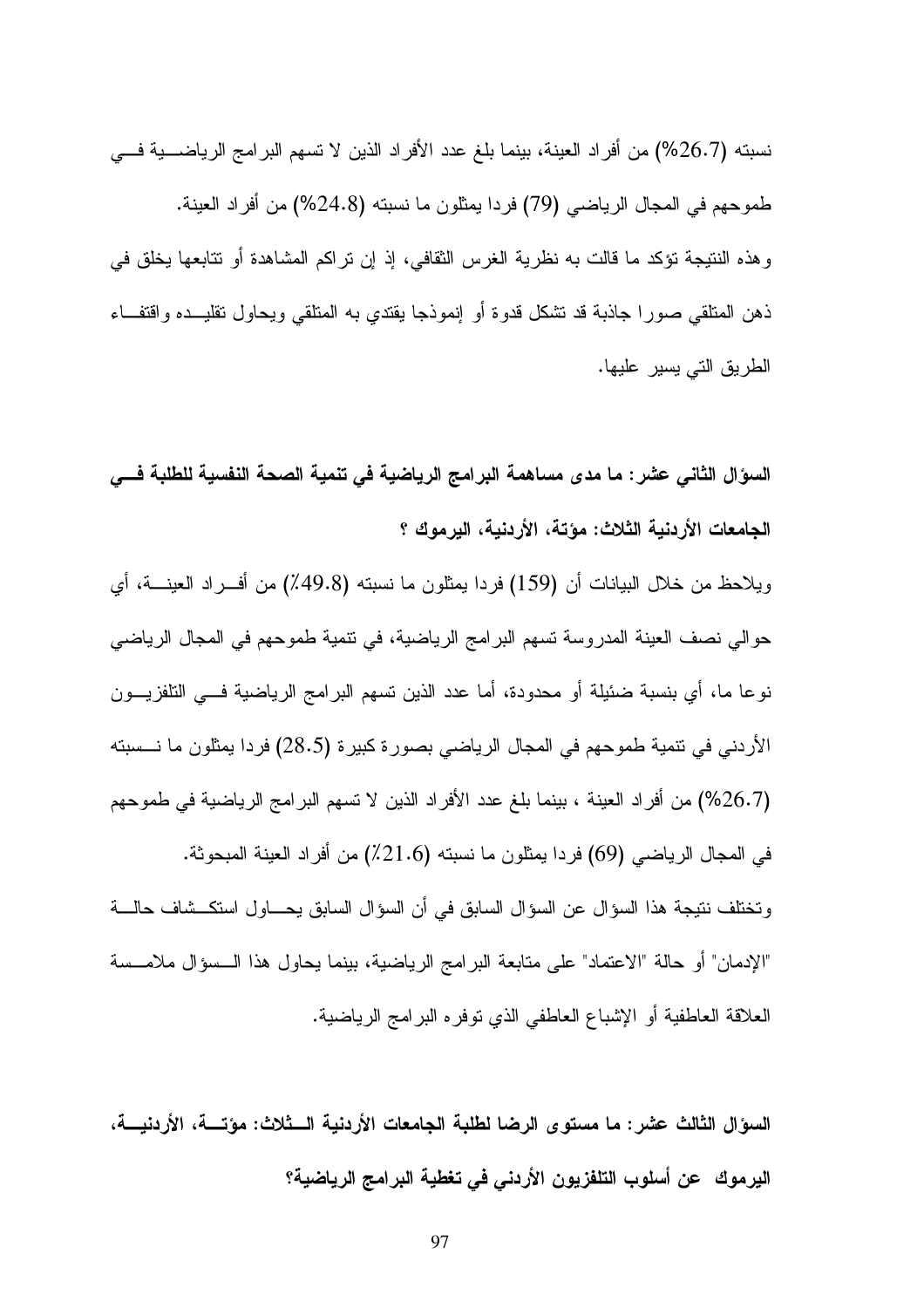النسبة التي أظهرت رضا بمستوييه الكثير جدا ونوعا ما نعتبر نسبة لا بأس بها إذا ما تم جمـــع المستويين، أي أن أكثر (90%) من أفراد العينة تقريبا راضون عن أسلوب التغطية إلى حد ما، لكن يمكن قراءة الأمر بصورة مختلفة إذا ما أخذنا بالاعتبار أن نسبة أل "نوعا ما" هــــى نـــسبة متذبذبة أو متذمرة، مما يعني أن نسبة (47.6) من أفراد العينة فقط يشعرون بالرضا مقابل نسبة مقاربة متذمرة أو غير متأكدة من موقفها، لكن ما يدعم أن نسبة كبيرة من هؤلاء يشعرون بقدر لا بأس به من الرضا هو أنه كان بإمكانهم اختيار الخيار الأخير "غير راض تماما" وهي نـــسبة ضئيلة نسبيا ولا نصل إلى (9%) من أفراد العينة. بالمقابل فقد أظهرت دراسة (حرب، 2008) أن البر امج الرياضية حصلت على نسبة رضا منخفضة قياسا إلى الأنماط البر امجية الأخـــر ي، لكن عينة دراسة حرب هي عينة جمهور عام منتوع وهذا يختلف عن عينة دراستنا الحالية فـــي كون عينتها عينة متخصصة وتهتم كثيرًا بالبرامج الرياضية. مما يفسر هذا الفارق بين مؤشرات الدر استين.

2-5: مناقشة نتائج الفرضيات:

الفرضية الأولى: التي تنُصُ على "لا توجد فروق ذات دلالة إحصائية في مـــستوى مـــشاهدة البرامج الرياضية في التلفزيون الأردني تعزى لمتغير النوع الاجتماعي"

وللتحقق من هذه الفرضية فقد استخدمت التكرارات والنسب المئوية واختبار مربع كاي حيــث يوضح الجدول التالي نتيجة هذه الفرضية.

وقد بلغت قيمة مربع كاي المحسوبة (15.90) لمستوى مشاهدة البرامج الرياضية في التلفزيون الأردنبي حسب النوع الاجتماعي بمستوى دلالة (0.003) ونعد هذه القيمة دالة اِحصائيا لأنهـــا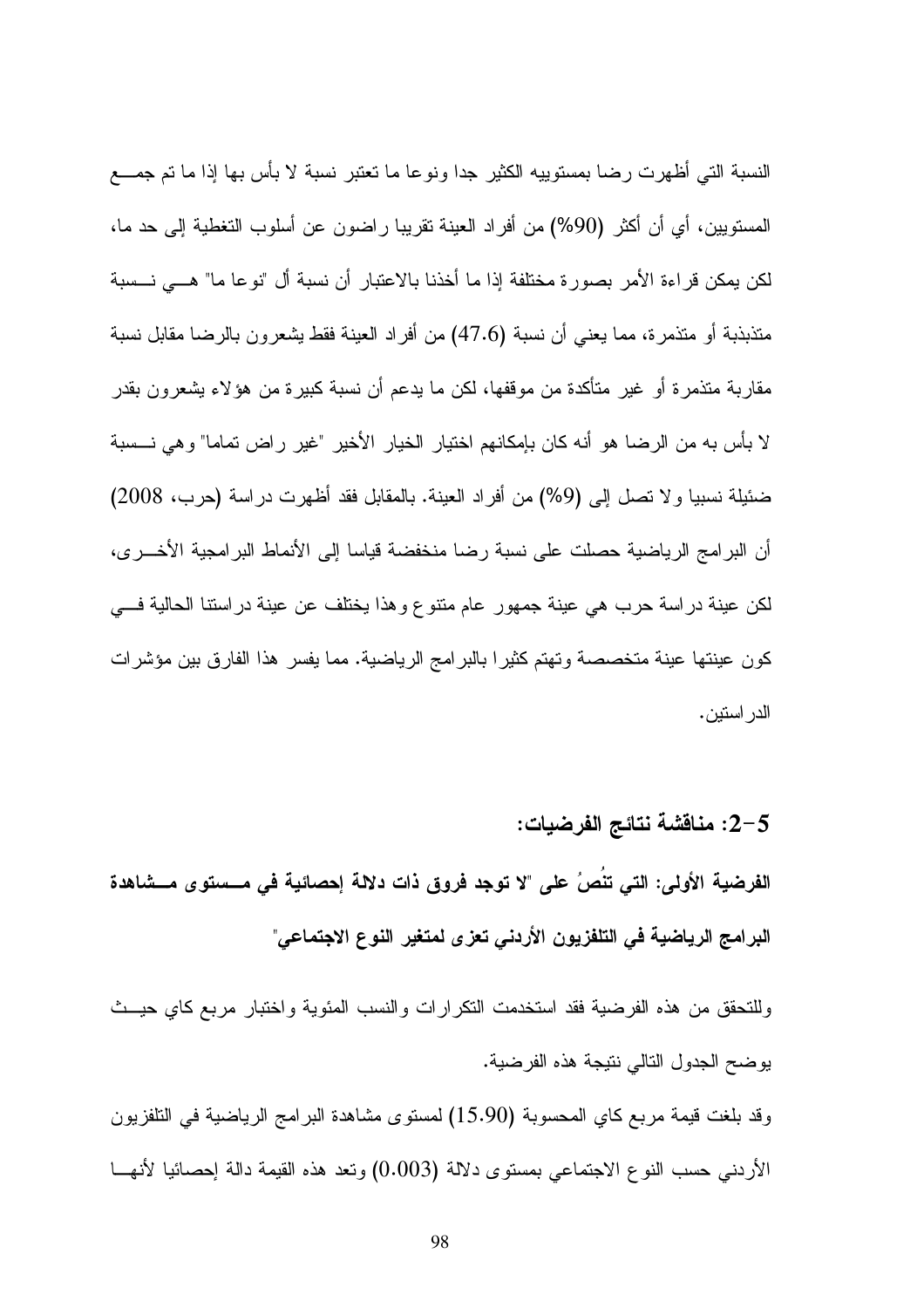أقل من 0.05 مما يشير إلى وجود فروق ذات دلالة إحصائية في مـــستوى مـــشاهدة البــــر امج الرياضية في التلفزيون الأردني بين الذكور والإناث، وبالتالي فقد رفضت الفرضية. وتعد هذه النتيجة منطقية في ضوء معرفتنا لاهتمام الذكور أكثر من الإناث بمتابعــــة البــــرامج الرياضية، خصوصاً رياضة كرة القدم التي تستحوذ على النصيب الأكبر من الاهتمام والمتابعة التلفز يو نية.

الفرضية الثانية: لا توجد فروق ذات دلالة إحصائية في معدل مشاهدة البرامج الرياضية فـــي التلفزيون الأردني تعزى للنوع الاجتماعي.

وللتحقق من هذه الفرضية فقد استخدمت التكرارات والنسب المئوية واختبار مربع كاي حيسث يتبين من خلال قيم النكر ارات والنسب المئوية وقيمة مربع كاي المحــسوبة لمعــدل مــشاهدة البرامج الرياضية في التلفزيون الأردني تعزى للنوع الاجتماعي قد بلغت (20,63) بمـــستوى دلالة (0,000) ونعد هذه القيمة دالة احصائيا لأنها أقل من 0,05 مما يشير إلى وجود فسروق ذات دلالة إحصائية في معدل مشاهدة البرامج الرياضية في التلفزيون الأردنـــي بـــين الـــذكور والإناث. وهذا قد يفسر بأن الذكور أكثر اهتماما بالرياضة من الإناث.

ونؤيد نتائج هذه الفرضية الفرضية الأولى ونؤكد على الفروق بين الذكور والإناث في العسادات الاتصالية فيما يخص البر امج الرياضية.

الفرضية الثالثة التي تنُصُ على "لا توجد فروق ذات دلالة إحصائية في معدل مشاهدة البرامج الرياضية في التلفزيون الأردني تعزى لمكان الإقامة"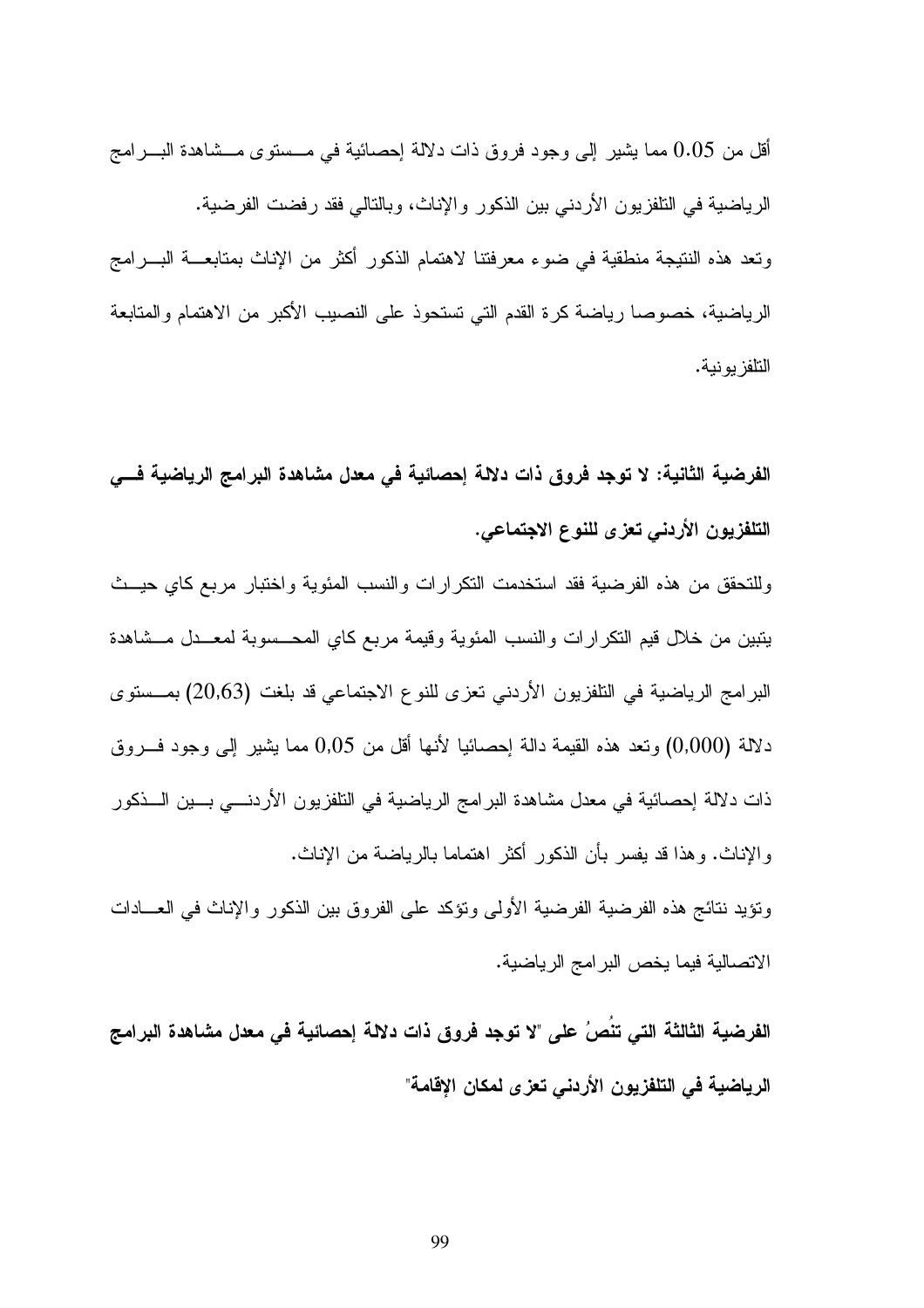وللتحقق من هذه الفرضية فقد استخدمت التكر ارات والنسب المئوية واختبار مربع كاي . حيث يتبين من خلال قيم النكر ارات والنسب المئوية وقيمة مربع كاي المحـــسوبة لمعـــدل مـــشاهدة البرامج الرياضية في التلفزيون الأردني تعزى لمكان الإقامة وقد بلغــت قيمـــة مربـــع كـــاي المحسوبة (17,51) لمعدل مشاهدة البرامج الرياضية في النلفزيون الأردني حسب مكان الإقامة بمستوى دلالة (0,041) وتعد هذه القيمة دالة احصـائيا لأنها أقل من 0,05 مما بشير الى وجود فروق ذات دلالة إحصائية في معدل مشاهدة البر امج الرياضية في التلفزيون الأريني بين فئات متغبر مكان الإقامة.

ويمكن تفسير هذه النتيجة بالافتراض أن أبناء الوسط (العاصمة وما حولها) هم الأكثر اهتمامـــا بالرياضة كونهم على تماس أكبر بها، حيث تقيم الأندية الرئيسية وحيث تقام المباريات الأكثـــر أهمية خصوصا مباريات الدوري والكأس وغير ها.

الفرضية الرابعة التي تنُصُ على "لا توجد فروق ذات دلالة إحصائية في العادات الاتصالية لدى مشاهدة البرامج الرياضية في التلفزيون الأردني تعزى للنوع الاجتماعي" وللتحقق من هذه الفرضية فقد استخدمت التكرارات والنسب المئوية واختبار مربع كاي حيــث تبين وجود فروق ذات دلالة احصائية في هذه الأسئلة حسب متغير مكان الإقامة. وهذه الفرضية جمعت ثلاثة من أركان العادات الاتصالية ونتيجتها نؤكد مسرة أخسري نتسائج الفر ضيات السابقة.

الفرضية الخامسة التي تنُصُ على "لا توجد فروق ذات دلالة إحصائية فـــي معــدل مـــشاهدة البرامج الرياضية في التلفزيون الأردني تعزى للسنة الدراسية للطالب"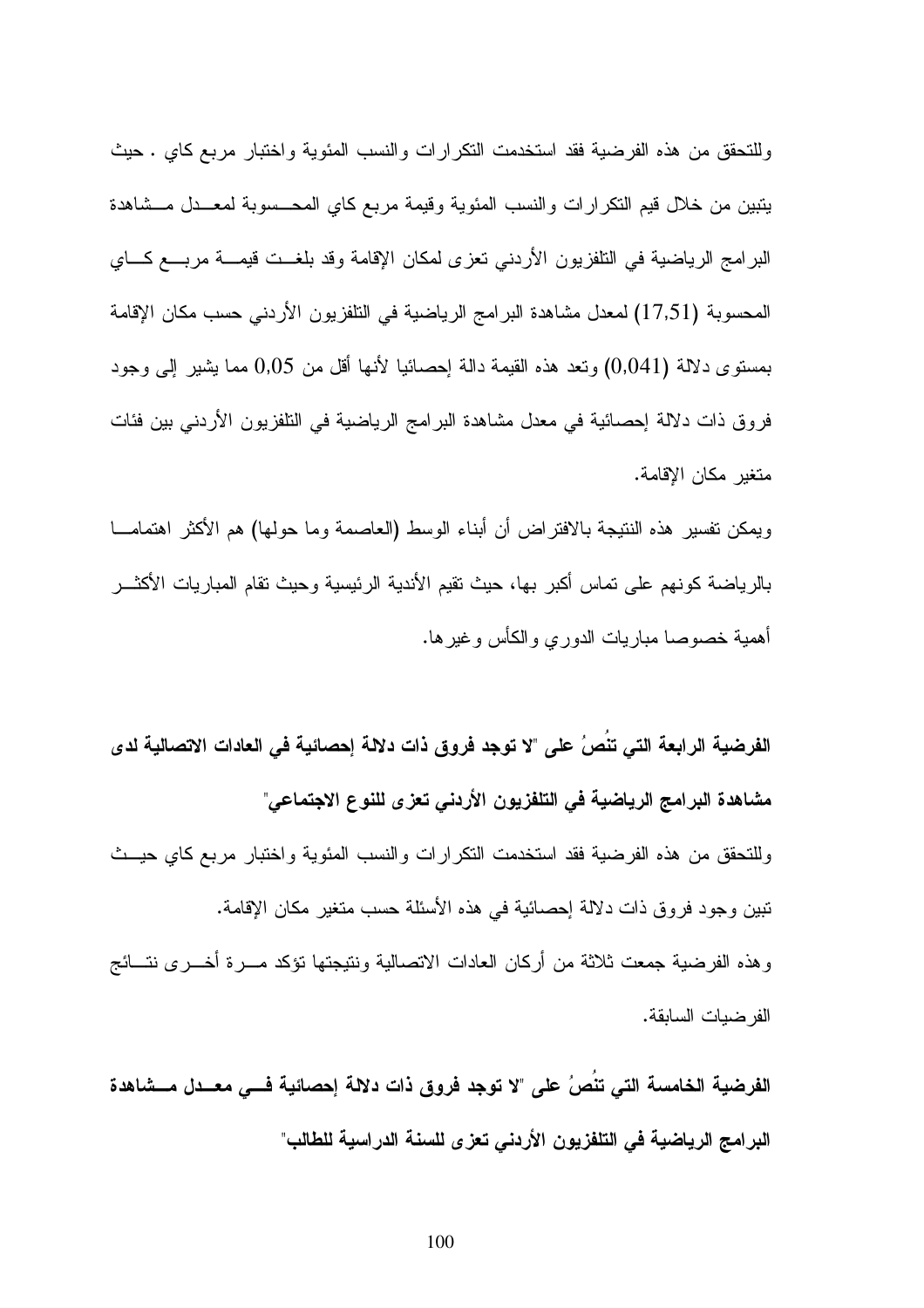وللتحقق من هذه الفرضية فقد استخدمت النكر ارات والنسب المئوية واختبار مربع كاي إذ بلغت قيمة مربع كاي المحسوبة (4,16) لمعدل مشاهدة البرامج الرياضية في النلفزيون الأردني حسب مكان الإقامة بمستوى دلالة (0,901) ونعد هذه القيمة غير دالة إحصائيا لأنها اكبر من (0,05) مما يشير إلى عدم وجود فروق ذات دلالة إحصائية في معدل مشاهدة البرامج الرياضـــــية فــــي التلفزيون الأردني بين فئات متغير السنة الدراسية.

وهذا قد يفسر بأن كافة طلبة كليات النربية الرياضية يتساوون في: الاهتمام ومعـــدل المـــشاهدة لطبيعة تخصصمهم وربما اهتمامهم المسبق بالرياضة الذي دفع بهم إلى الالتحاق بكليات التربيـــة الرياضية.

الفرضية السادسة التي تنصُ على " لا توجد فروق ذات دلالة إحصائية في أولويات الطلبة نحو البرامج الرياضية في التلفزيون الأردني تعزى للسنة الدراسية".

وللتحقق من هذه الفرضية فقد استخدمت النكر ارات والنسب المئوية واختبار مربع كاي إذ بلغت قيمة مربع كاي المحسوبة (24,54) لفئة الرياضية الحوارية بمستوى دلالة (0,000) وبلغـــت (28,23) للمعلوماتية (الإخبارية والقصص والسير) بمستوى دلالة (0,000) وبلغت (51,33) للرياضة الأجنبية بمستوى دلالة (0,000) وبلغت (104,31) للرياضة المتنوعة بمستوى دلالة (0,000) وبلغت (84,97) لنقل المباريات بمستوى دلالة (0,000) وتعـــد هـــذه القــــيم دالــــة إحصائيا لأنـها أقل من 0,05 ممـا يشير إلـى وجود فروق ذات دلالـة إحصـائيـة فـي السؤال الشـــامن "البرامج الرياضية الأكثر تفضيلا في النلفزيون الأردني" تبعا للسنة الدراسية.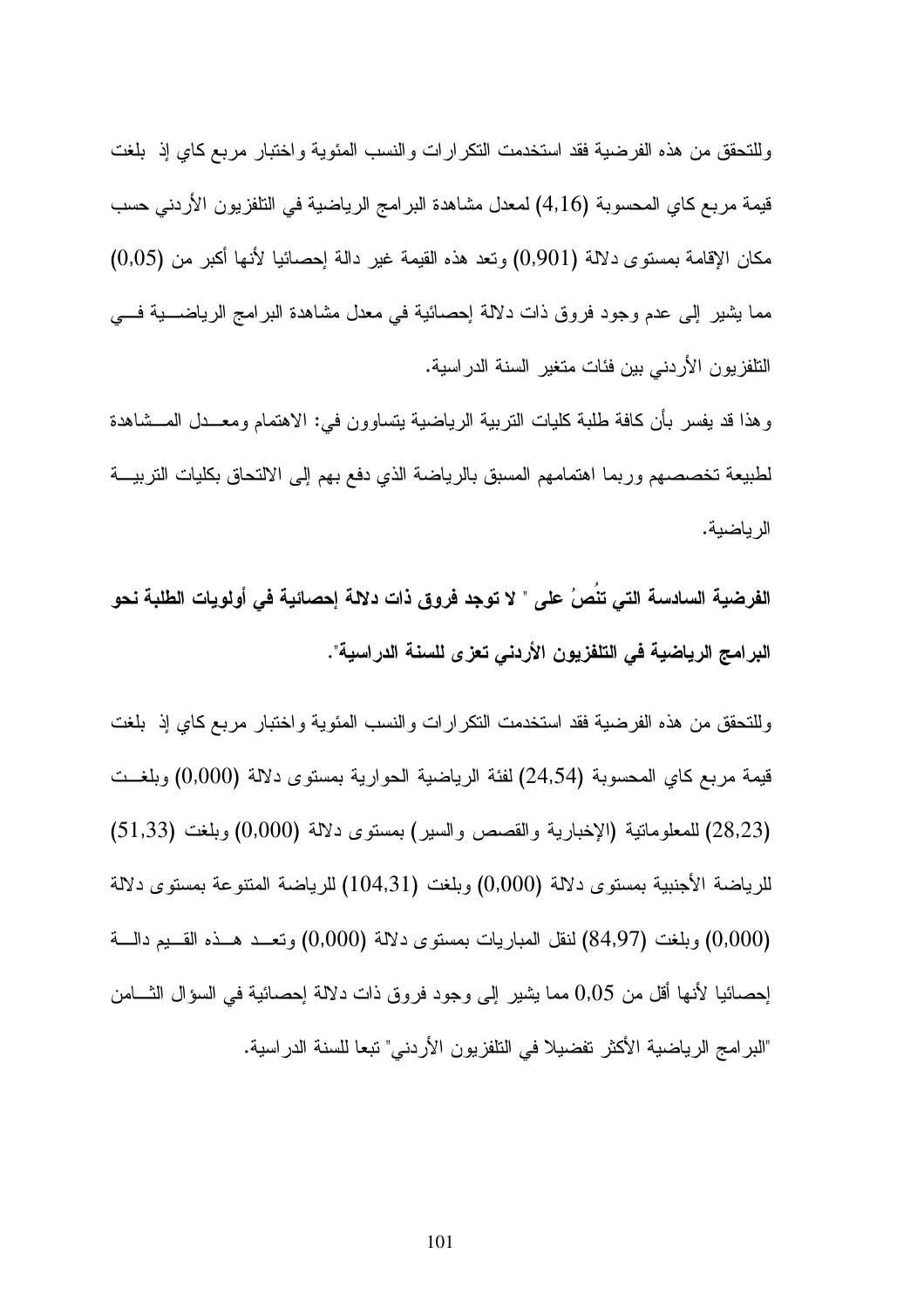وقد يصبح تفسير ٍ هذه النتيجة بأن بعض التمايز بين الطلبة قد يظهر ٍ من حيث نو عيــــة البــــر امج المفضلة تبعا لمدى تقدمهم في التحصيل الأكاديمي، لكن هذا يحتاج إلى المزيـــد مـــن البحـــث و الاختيار .

الفرضية السابعة التى تنُصُ على " لا توجد فروق ذات دلالة إحصائية في أولويات الطلبة نحو البرامج الرياضية في التلفزيون الأردني تعزى للنوع الاجتماعي"

وللتحقق من هذه الفرضية فقد استخدمت التكرارات والنسب المئوية واختبار مربع كاي. إذ تبين أن قيمة مربع كاي المحسوبة (2,95) لفئة الرياضية الحوارية بمستوى دلالة (0,086) وتسدل هذه القيمة على عدم وجود فروق اِحصائية، وبلغت (3,93) للمعلوماتية (الإخبارية والقــصص والسير) بمستوى دلالة (0,047) وبلغت (16,35) للرياضة الأجنبية بمستوى دلالـــة (0,000) مما يدل على وجود فروق ذات دلالة إحصائية، وبلغت (0,60) للرياضة المنتوعـــة بمـــستوى دلالة (0,440) وبلغت (6,62) لنقل المباريات بمستوى دلالة (0,010) ونعد هذه القسيم دالسة إحصائيا لأنها أقل من 0,05 مما يشير إلى وجود فروق ذات دلالة إحصائية في السؤال الشَّــامن "البرامج الرياضية الأكثر تفضيلا في التلفزيون الأردني" تبعا للنوع الاجتماعي" باستثناء الخيار المتعلق بالرياضات المنوعة الذي بلغ فيها مربع كاي 0,60 بمستوى دلالة (0,440) وهي نعني عدم وجود فروق ذات دلالة إحصائية في هذا الخيار تحديدا.

ونعد هذه النتيجة منطقية وطبيعية في ضوء معرفتنا للحاجات المنتوعسة للفئسات الاجتماعيسة المختلفة، و هذا ما نؤيده نظرية الاستخدامات و الإشباعات. مما يتطلب نطوير و نحسين البـــر امج الرياضية لتأخذ بعين الاعتبار هذه الحاجات وتنوعها.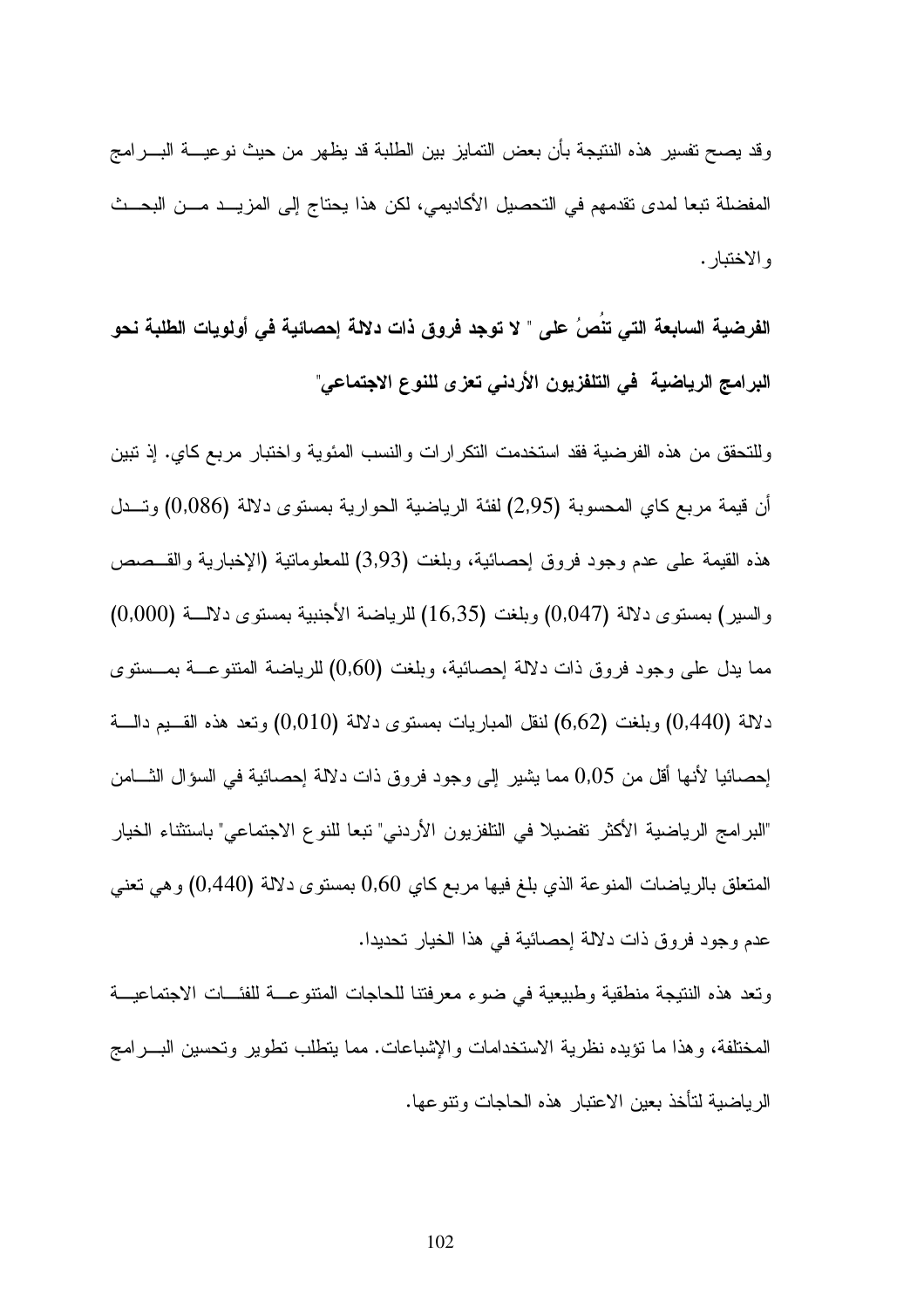الخاتمة:

نؤكد بعض نتائج الدراسة صحة مفاهيم نظرية "الغرس الثقافي"، فيما نؤكد أيضا بعضها مفاهيم نظرية "الاستخدامات والإشباعات". ونؤكد نتائج الدراسة على الاهتمام الكبير الذي تحظـــي بــــه الرياضة لدى شريحة الشباب الجامعي في المجتمع الأردني مما قد يصح تعميمــــه علــــى كافــــة الطلبة الجامعيين الأردنيين. وكذلك نؤكد النتائج على أهمية نتويع البرامج الرياضية كي تـــوفر للمشاهدين من الشباب حاجاتهم المتنوعة أيضا.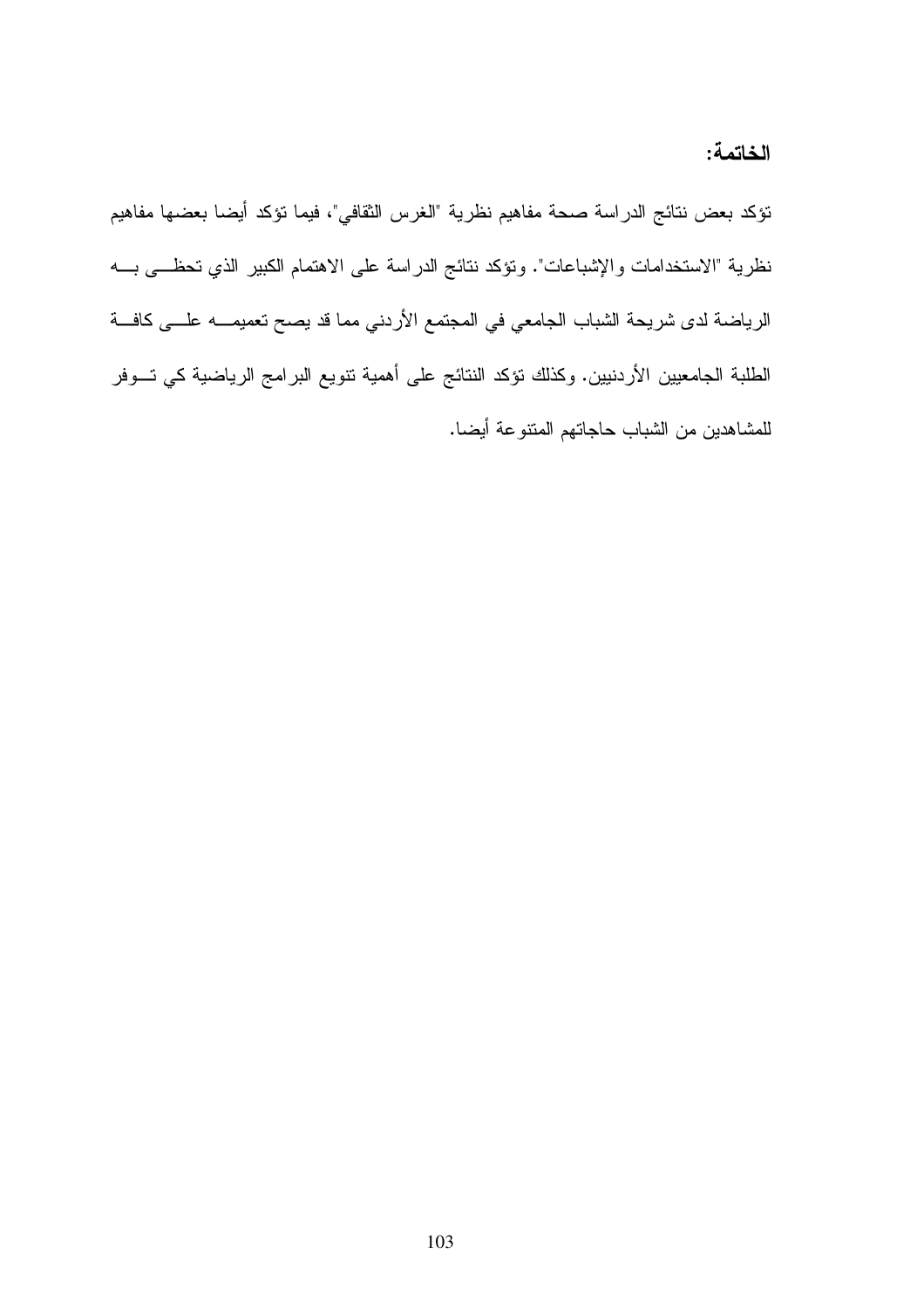#### 3-5: التوصيات:

نوصلت الدراسة إلى مجموعة من النوصيات كما يلي:

1– ضرورة تعزيز البرامج الرياضية في التلفزيون الأردني لتــستطيع مواجهـــة المنافــسة المنزايدة من قبل المحطات النجارية وغير النجارية لأن نسسبة كبيـــرة مـــن المـــشاهدين تستقطبهم هذه البرامج وتقدم لهم إشباعات منتوعة كما بينت الدراسة.

2– أن يجرى العمل على تخصيص قناة تلفزيونية من قنسوات التلفزيسون تهستم بالسشأن الر باضبی ونتابعه باستمر ار .

3– ايلاء المزيد من الأهمية لرياضة الفئات الاجتماعية المختلفة مثل رياضة المر أة ورياضة الأطفال ورياضة المعوقين وغير ذلك من الرياضات الأقل شعبية لكنها تحقــق إشـــباعات لبعض الفئات الاجتماعبة.

4– أن يجرى نوسيع الدراسات والبحوث لتشمل غير طلبة الجامعات ، وهذا يحتـــاج علــــى جهود وإمكانيات كبيرة يجب على النافزيون نفسه رعايتها وتمويلها ما أمكن ذلك. 5– أن يولِّي المسؤولون في التلفزيون المزيد من الاهتمام للشباب عموما في برامجــــه لأن الشباب بحاجة إلى حزمات برامجية نشبع حاجاتهم المختلفة والمتجددة على السدوام، وهسذا

يعني أن لا يقتصر التطوير على البرامج الرياضية فقط، بل كافة أنواع وأشــكال البـــرامج الأخر ي.

خصين مستوى التغطيات المباشرة وغير المباشرة للألعاب الرياضية المحلية والعربيـــة  $\hbox{--}$ و الدو لبة.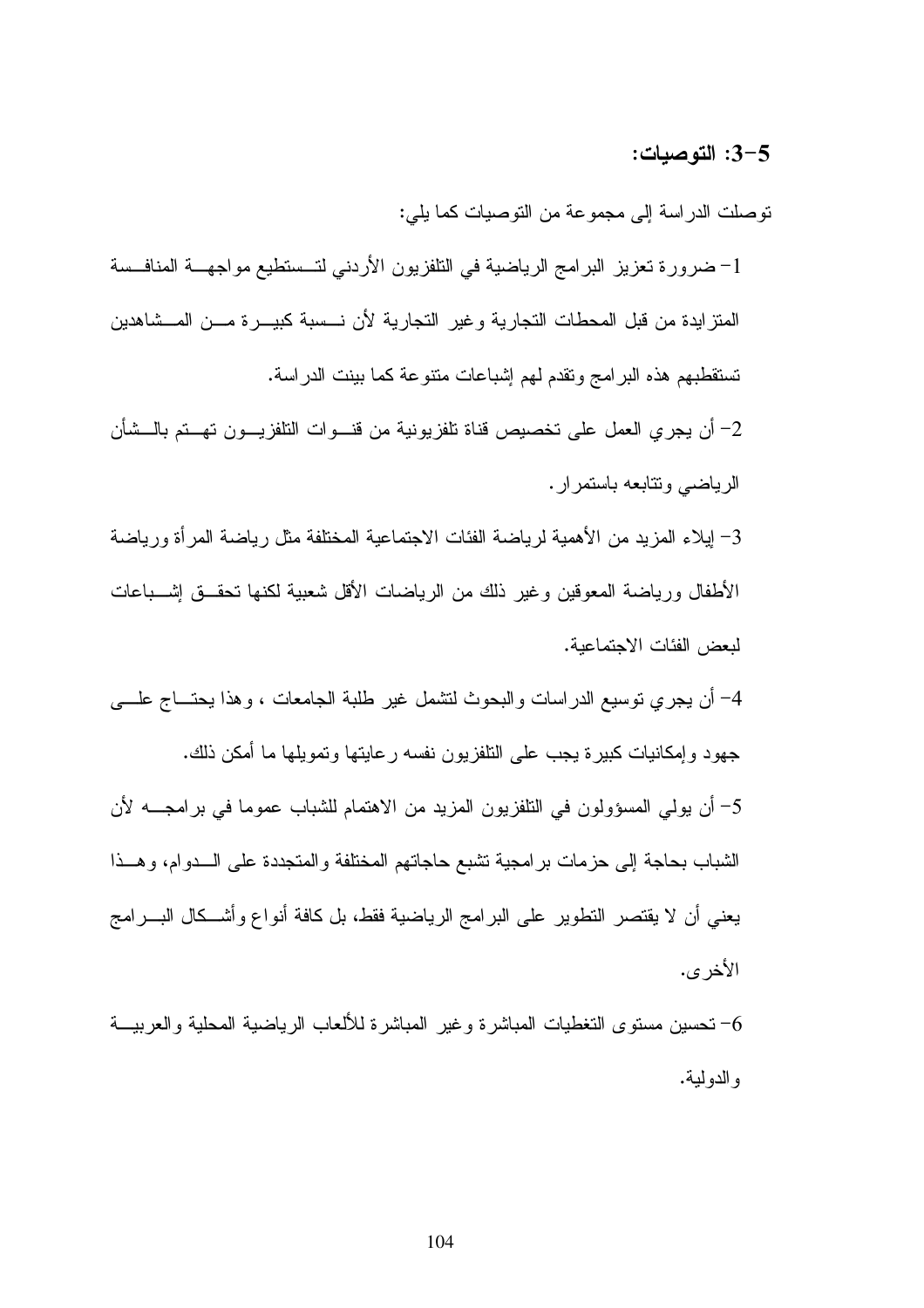7– توسيع رقعة البرامج الرياضية الحوارية والمتنوعة لأنها تحقق الكثير مـــن إثســباعات ورغبات المشاهدين على اختلاف شرائحم العمرية.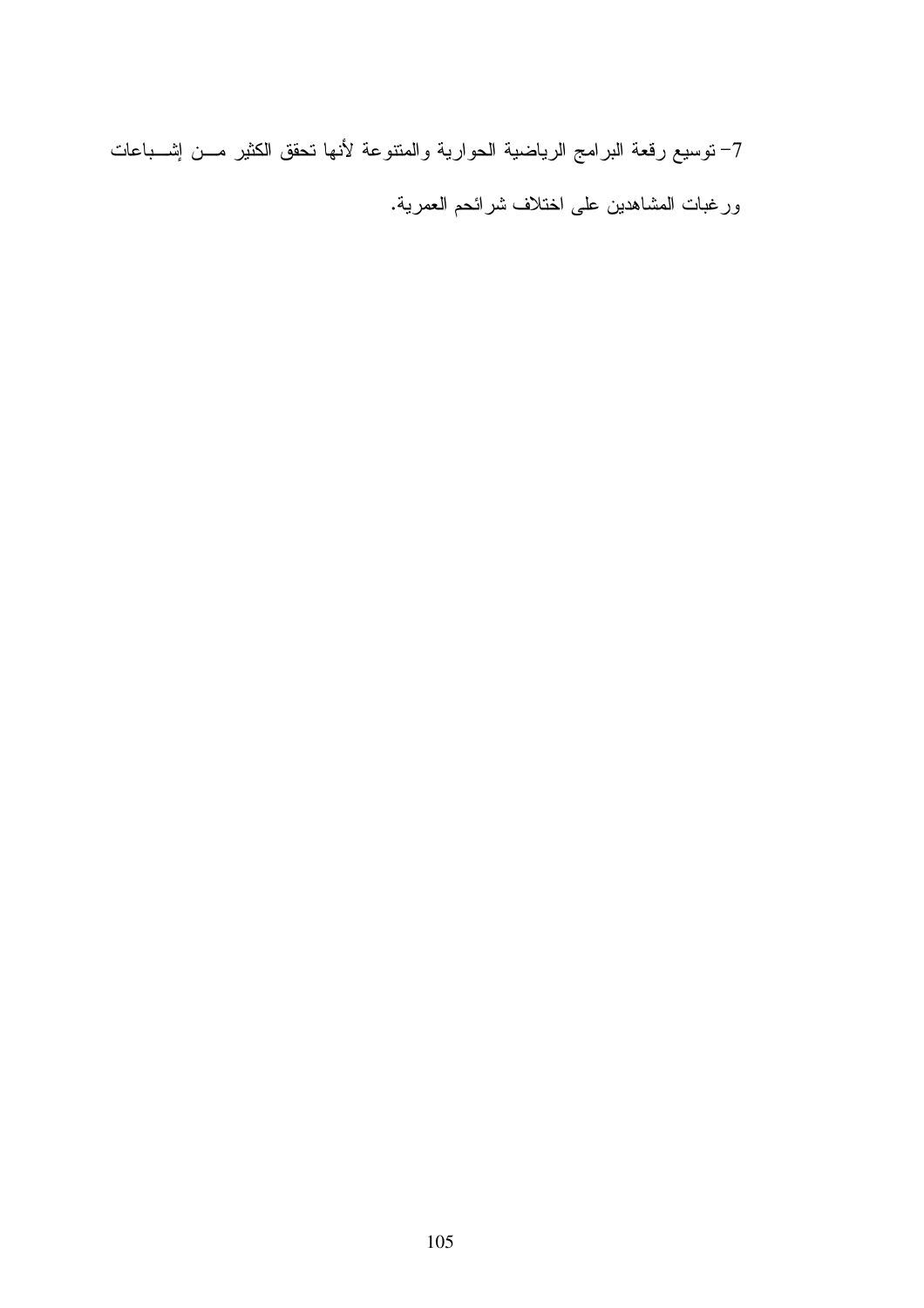#### المراجع:

#### الكتب العرببة:

– أبو اصبع، صالح (2010) ال**اتصال والإعلام في المجتمعات المعاصر ة**، ع*مان –دار* مجدلاو ي للنشر والنوزيع.

– أبو اصبع، صالح (1999)، **تحديات الإعلام الـعربـي**، عمان –دار الشروق للنشر والنوزيـع. – أبو الحمام، عزام (2011) الإعلام والمعتمع، عمان، دار أسامة للنشر والتوزيع. – أبو عرجة، نيسير (مراجعة ونحرير) (2007) قضايا الاتصال والإعلام في الأردن والسوطن **العربي**. عمان، مؤسسة عبد الحميد شومان، والمؤسسة العربية للدراسات والنشر . – أحمد، عز مي السيد (2007) ا**لثقافة والثقافة الإسلامية**، ر**ؤية جديدة وعلم جديــد**، عمـــان،

## منشور ات أمانـة عمـان.

– إسماعيل، محمود حسن(2003) **مبادئ علم الاتصال ونظريات التأثير**، القاهرة، الدار العالمية للنشر والتوزيع.

- جرار ، فاروق أنيس (2010)، **قضايا معاصرة في الإعلام**، عمان، دار الثقافة.
	- حجاب، محمد منير (2004) **معجم المصطلحات الإعلامية**، القاهر ة، دار الكتب.

– الحضيف، محمد عبد الرحمن،(1994) تأثير وسائل : دراسة فسي النظريسات والأسساليب، الرباض، دار العببكان.

- خضور ، أديب (1994)، الإعلام الرياضي، الطبعة الأولى، دمشق.
- الدليمي، عبد الرزاق (2005) **عولمة التلفزيون**،عمان، دار جرير للنشر والنوزيع.
- رشتي، جيهان (1980) التنسيق والتكامل في مجال التخطيط الإعلامسي علسى المسستوى **الوطني،** القاهرة، المنظمة العربية للنربية والنقافة والعلوم.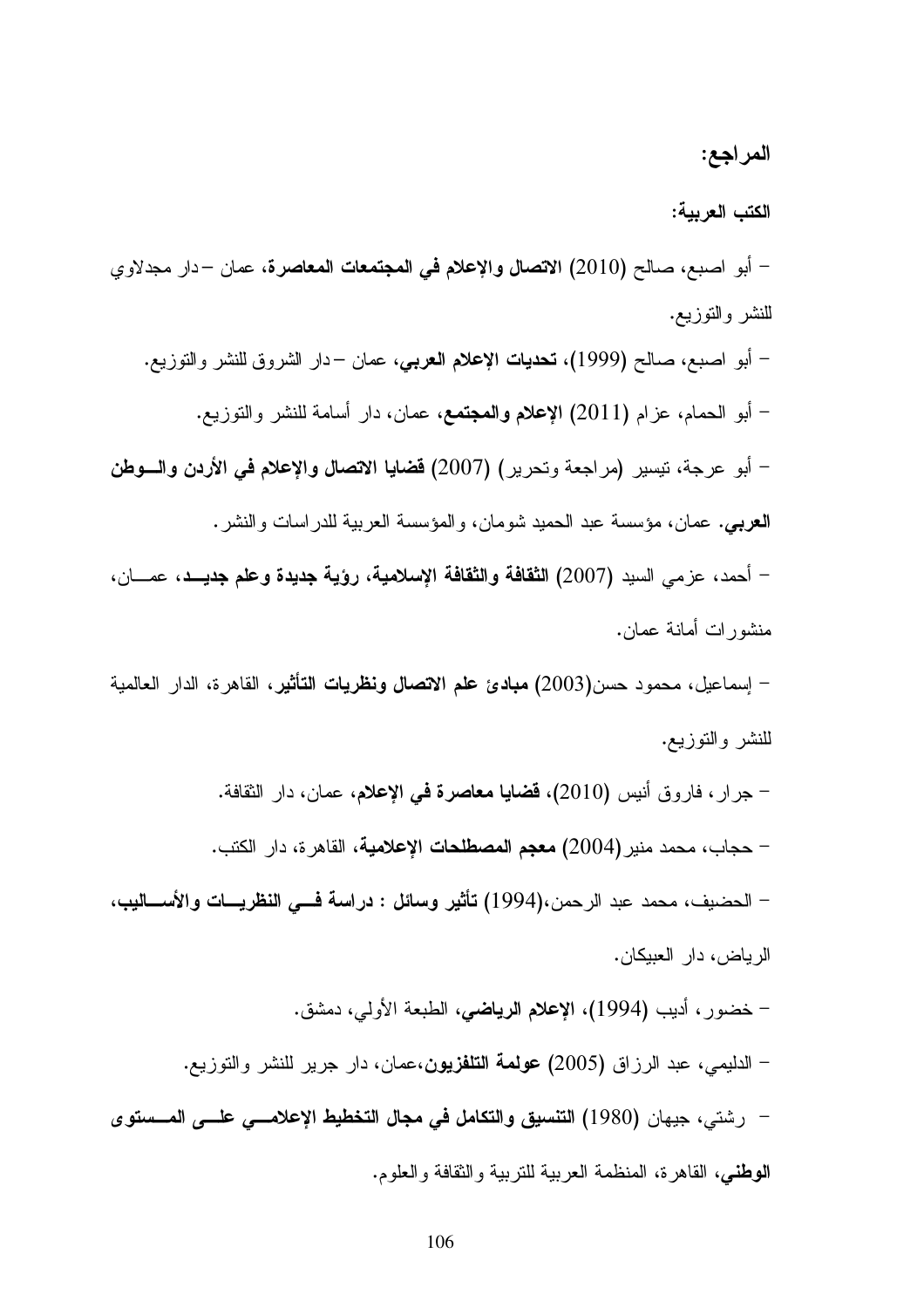– روي، ديفيد (2006) **الرياضة والثقافة ووسائل الإعلام: الثالوث الصعب**، ترجمـــة: فـــؤاد، هدى، القاهرة، مجموعة النيل العربية.

– شطاح، محمد (2007) الإعلام في التلفزيون – نشرات الأخبار – المحتـــوى والجمهـــور. الجز ائر ، دار الكتاب الحديث.

– عبد الحميد، محمد (1997) **دراسة الجمهور في بحوث الإعلام**، القاهر ة، عالم الكتب. – العبد الله، مي (2010) **نظريات الاتصال**، بيروت، دار النهضة العربية. – العبد، نهى (2005) أ**طفالنا والقنوات التلفزيونية**، القاهرة ، دار الفكر العرب*ي*. – عويس، خير الدين وعبد الرحيم، عطا حسن(1998) الإعسلام ال**رياضـــي**، الجـــزء الأول، القاهرة، مركز الكتاب للنشر .

– طلعت، شاهيناز (2003) وسائل الإعلام والتنمية الاجتماعيـــة، القـــاهرة، مكتبـــة الأنـجلـــو المصرية.

– مكاوي، عماد حسن، والسيد، ليل<sub>ِّ</sub>ي(1998) **نظريات الاتصال**، القاهرة: الدار المصرية اللبنانية. – الموسى، عصـام (1995)ا**لمدخل في الاتصال الجماهيري**، اربد (الأردن)، دار مكتبة الكتابي. – نصار ، تركي(2007) **تاريخ الإعلام الأردني: دراسة تاريخية وصــــفية**، ط2، إربـــد، عــــالم الكتب الحديث. – فهمي، مصطفى، و قطان، محمد علي، (1977) **علم النفس الاجتمــــاعي: دراســـــة نظريــــة** وتطبيقات عملية، طبعة 2 (مزيدة ومنقحة)، القاهرة: مكتبة الخانقجي. – القريني، عثمان والعميري، نيسير، $(2000)$  الكرة الأردنية في القرن العشرين،عمان، مطابع الدستور التجارية.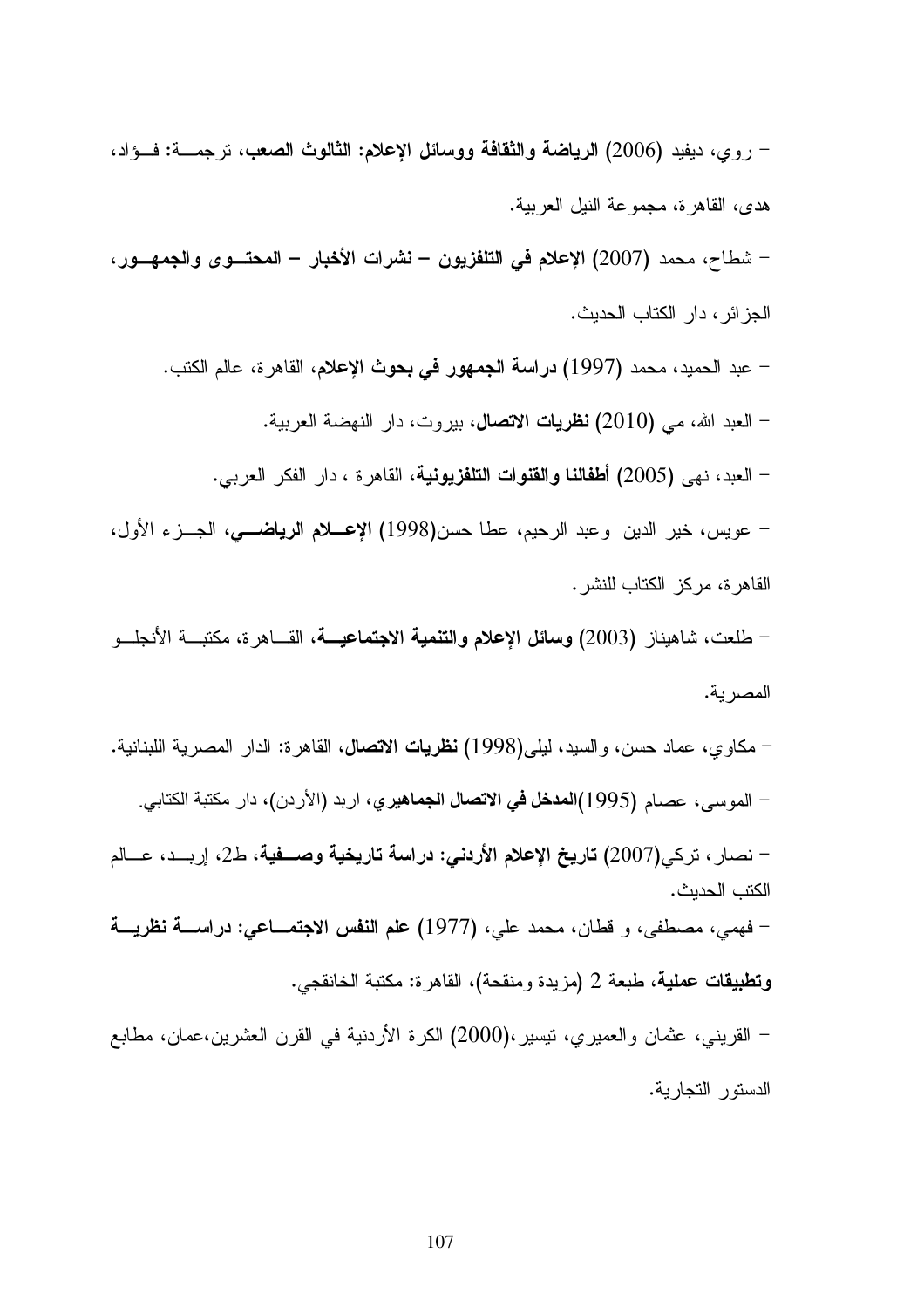الرسائل والدراسات:

– أبو حسان، سلطان فارس سليم (2008)، دور التلفزيون الأردني في خدمة المجتمع المعطي.(رسالة غير منشورة، جامعة الشرق الأوسط) – حرب، فبلان عبده فبلان (2008)، اتجاهات المشاهدين نحو البرامج والخدمة الإخبارية في ال**نتلفزيون الأردنـي.(**رسالـة مـاجستير غير منشورة، جامعة الشرق الأوسط). – الحسن، نديم ربحي محمد (2008)، اتجاهات طلبة الجامعات الأردنية نحو المحطات الفضائية العربية(رسالة ماجستير غير منشورة، جامعة الشرق الأوسط) – الخلايلة، عواد سالم (2009)، السياسة الإعلامية الرياضية من خلال رؤية الملك عبد الله **الثاني بن الحسين للإعلام (رسالة ماجستير غير منشورة، كلية الإعلام، جامعة الشرق** الأوسط). – الزعبي، لطفي محمد (1992)، اتجاهات طلبة الجامعات الأردنية نحو المجلة الرياضية في التلفزيون الأردني.(رسالة ماجستير غير منشورة، الجامعة الأردنية) – عبيدات، شيرين (2005) دور الإعلام في نشر رياضة المرأة (رسالة ماجستير غير

منشورة، جامعة اليرموك).

– عريقات، أحمد على محمد (2008)، دور التلفزيون الأردنـى في توعية الشباب أثنـاء الانتخابات البرلمانية عام 2007 (رسالة غير منشورة، جامعة الشرق الأوسط)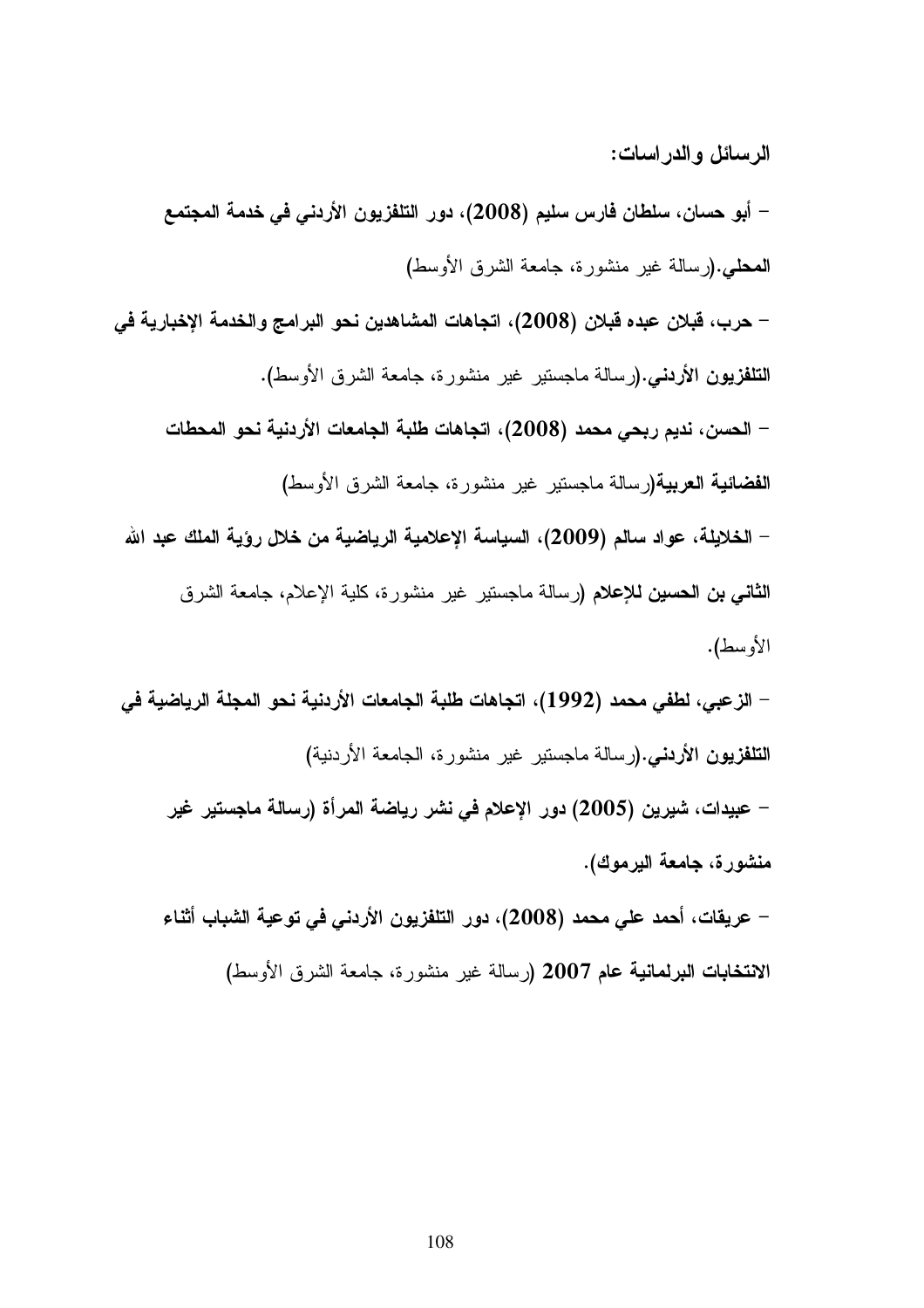#### الصحف و المجلات:

- جريدة الدستور، 3 اذار/ مارس، 2007.  $\,$ مقابلات : – حسن، محمد قدري (2011) مقابلة معه بناريخ 2011/4/18. وهو المشرف الحـــالـي للقنـــاة الرياضية ورئيس القسم الرياضي في النلفزيون الأردني. جنكات، سمير (2011) مقابلة معه بتاريخ 2011/4/20. وهو مدير التحرير السابق للـــدائرة الرياضية في صحيفة الرأ*ي*. – المعيدي، محمد (2011) مقابلة معه بناريخ 2011/4/18. وهو المـــشرف الـــسابق للقنـــاة الرياضية.

# المراجع الأجنبية:

- Defleur, M, & Dennis Everette, Understandig Mass Communication, Hougton Millfin Company,Edditon 1997.

-Dominick, Joseph, The Dynamic of Mass Communication, McGrow-Hill Publishing Company,1997.

#### مواقع إنترنت:

-http://www.aljazeerasport.net/aljazeerasport/sportchannel/( متاح في

2011/3/25 )

- http://www.jrtv.jo/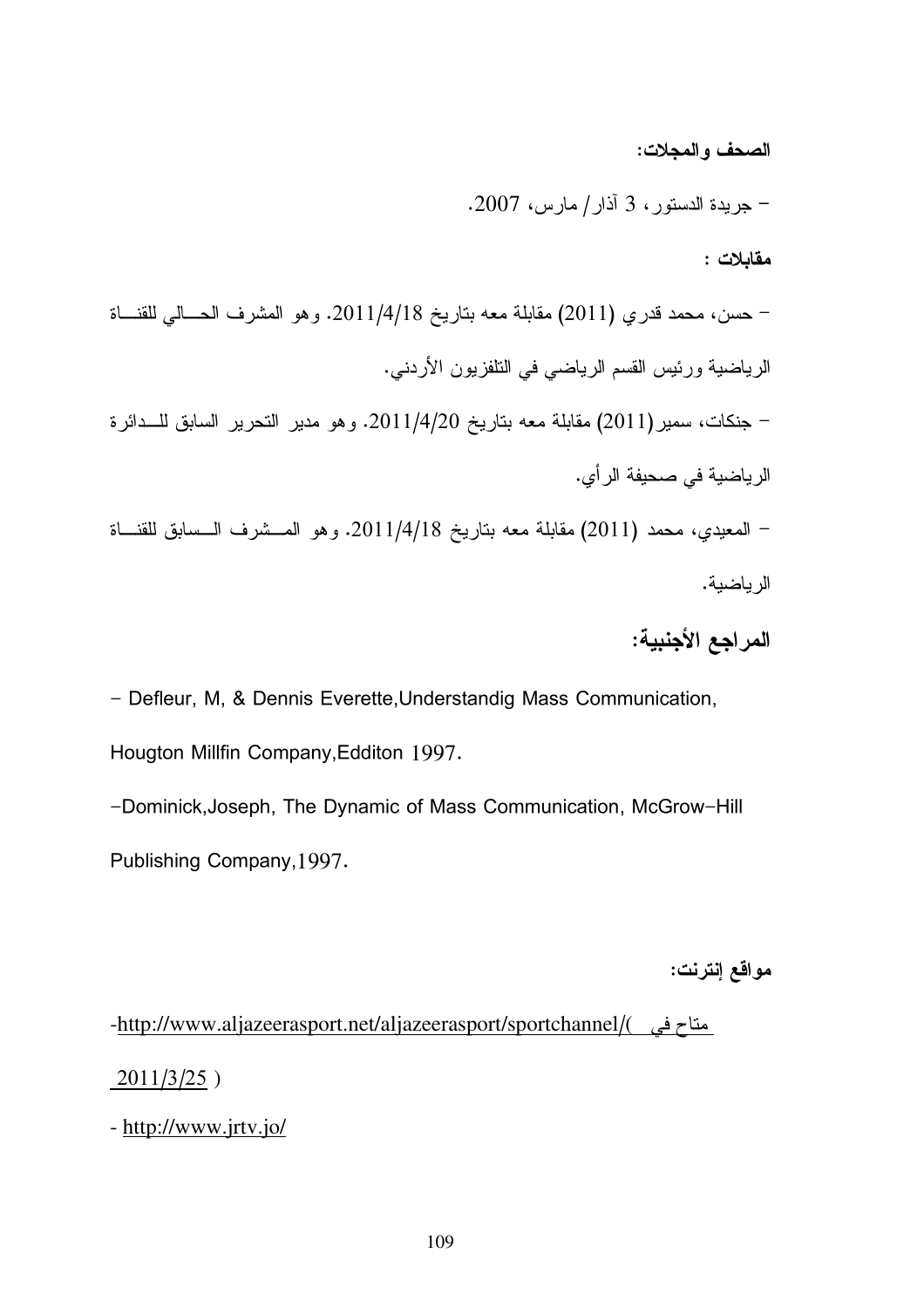# ملاحق الدراسة:

ملحق رقم 1: لجنة المحكمين

| العنوان                                   | الاسم                  | الرقم          |
|-------------------------------------------|------------------------|----------------|
| كلية الإعلام− جامعة الشرق الأوسط          | أ.د حميدة سميسم        | 1              |
| كلية الإعلام− جامعة الشرق الأوسط          | أ.د عبد الرزاق الدليمي | $\overline{2}$ |
| كلية الإعلام− جامعة الشرق الأوسط          | أ.د حلمي ساري          | 3              |
| كلية الإعلام– جامعة الشرق الأوسط          | أ.د كامل خورشيد        | $\overline{4}$ |
| كلية العلوم النزبوية – جامعة الشرق الأوسط | أ.د عبد الجبار البياتي | 5              |
| قسم الإعلام– جامعة البتراء                | أ.د نيسير أبو عرجة     | 6              |
| كلية التربية الرياضية – الجامعة الأردنية  | د. معتصم خطاطبة        | $\tau$         |
| عضو هيئة تدريس كلية التربية الرياضية–     | د. زياد الرميلي        | 8              |
| الجامعة الأردنية                          |                        |                |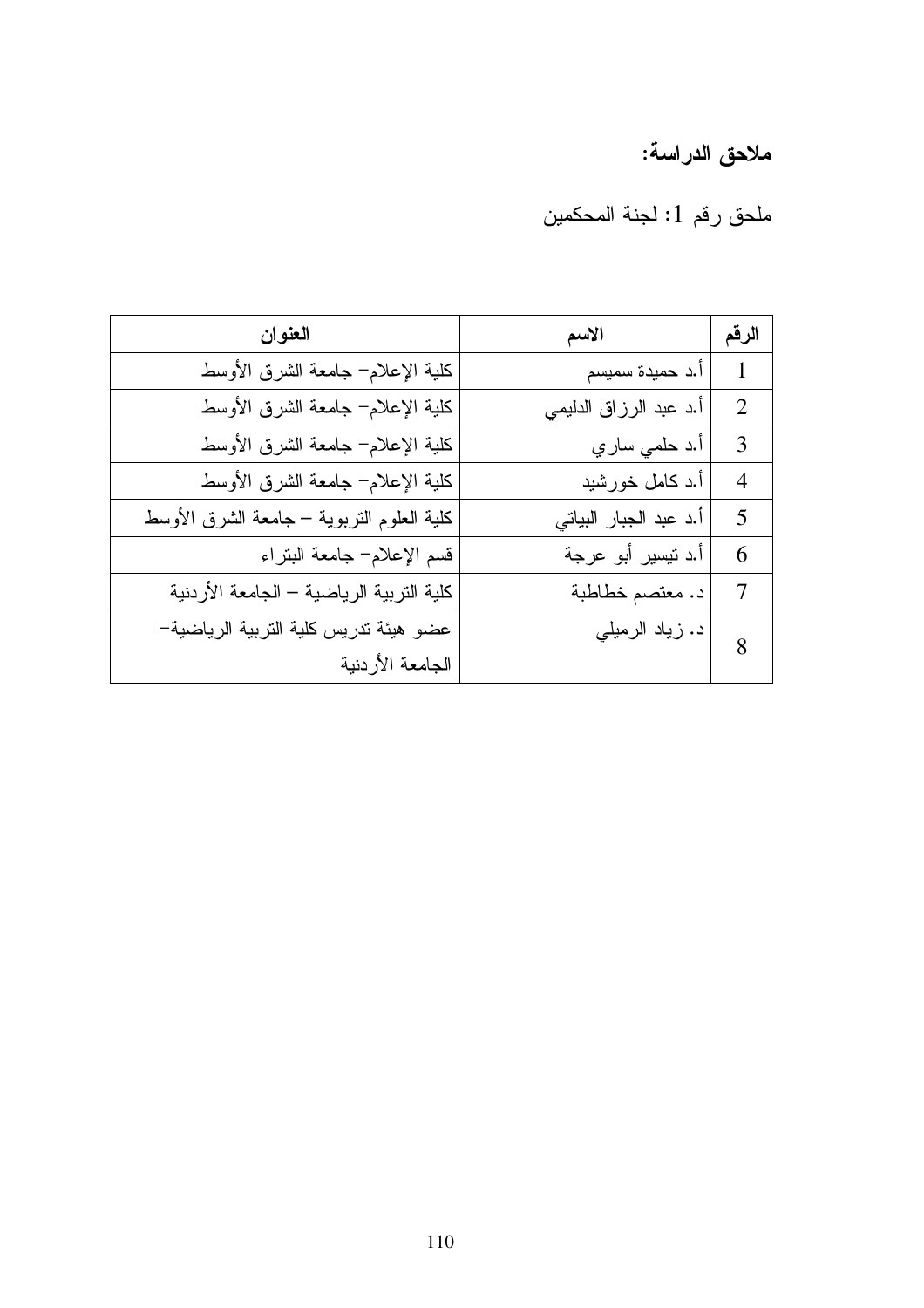# ملحق رقم 2: استبيان الدراسة

# 

### استمارة دراسة في البرامج الرياضية للتلفزيون الأردني

عزيزي الطالب/ عزيزتي الطالبة هذه الاستمارة هي أداة لدراسة في مستوى الماجستير في كلية الإعــــلام فـــي جامعــــة الـــشرق الأوسط(عمان) و عنو انها. "دور التلفزيون الأردني في تنمية الثقافة الرياضـــية لـــدى الـــشباب الجامعي".

برجي نعبئة الاستمارة بالدقة المطلوبة علما أن الأسماء غير مطلوبة ولن نظهـــر فـــي نتـــائج الدر اسة بالطبع.

مع جزيل الشكر للجميع.

ماجد العدوان – كلية الإعلام – جامعة الشرق الأوسط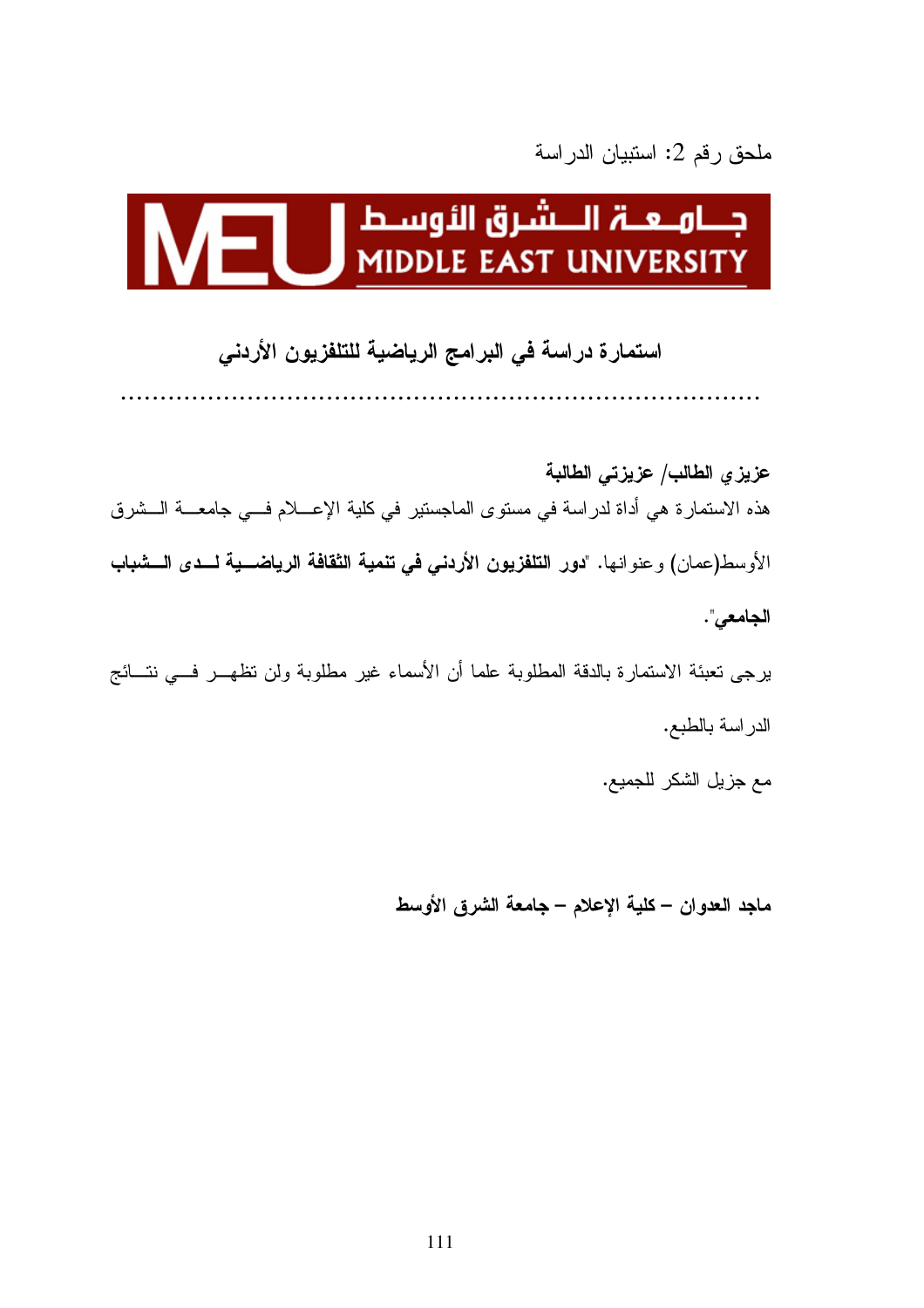بيانات المستجيبين:

<u>الأسئلة:</u>

# 3–إن مشاهدتي لبرامج التلفزيون الرياضية تأتي بناء على: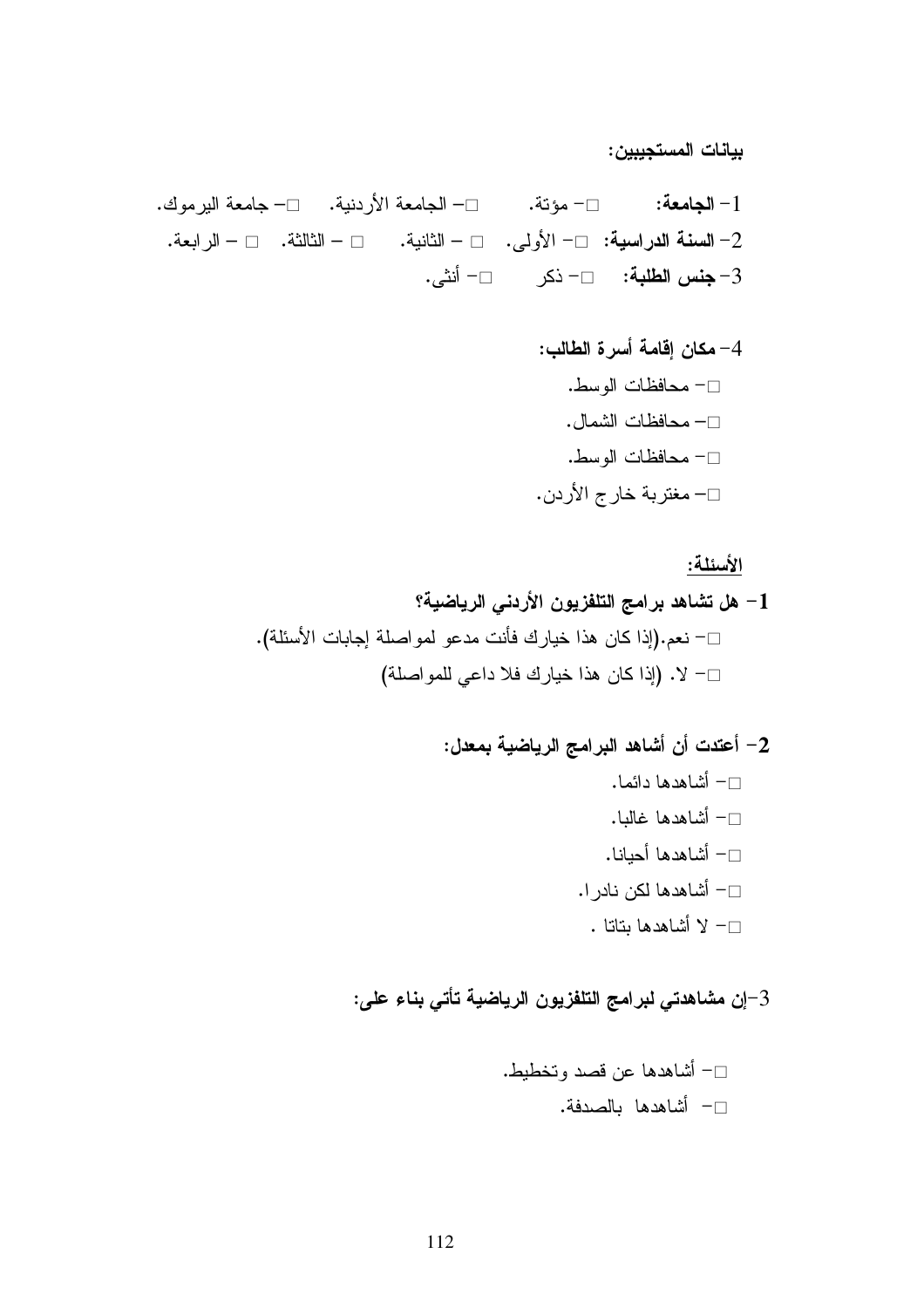7– هل تحرص على متابعة البرامج الرياضية الدورية(المتكررة أســـبوعيا) فـــي التلفزيـــون الأردنس؟

□− دائما. □− غالبا. □− أحيانا. □− نادرا. □− لا أتابعها أبدا.

8– البرامج الرياضية الأكثر تفضيلا بالنسبة لي هي(يمكن اختيار أكثر من خيار): □− الرياضية الحوارية. □− المعلوماتية (ألإخبارية والقصص والسير). □− الرياضية الأجنبية. □− الرياضية المنوعة. □− نقل المباريات الرياضية حية أو مسجلة.